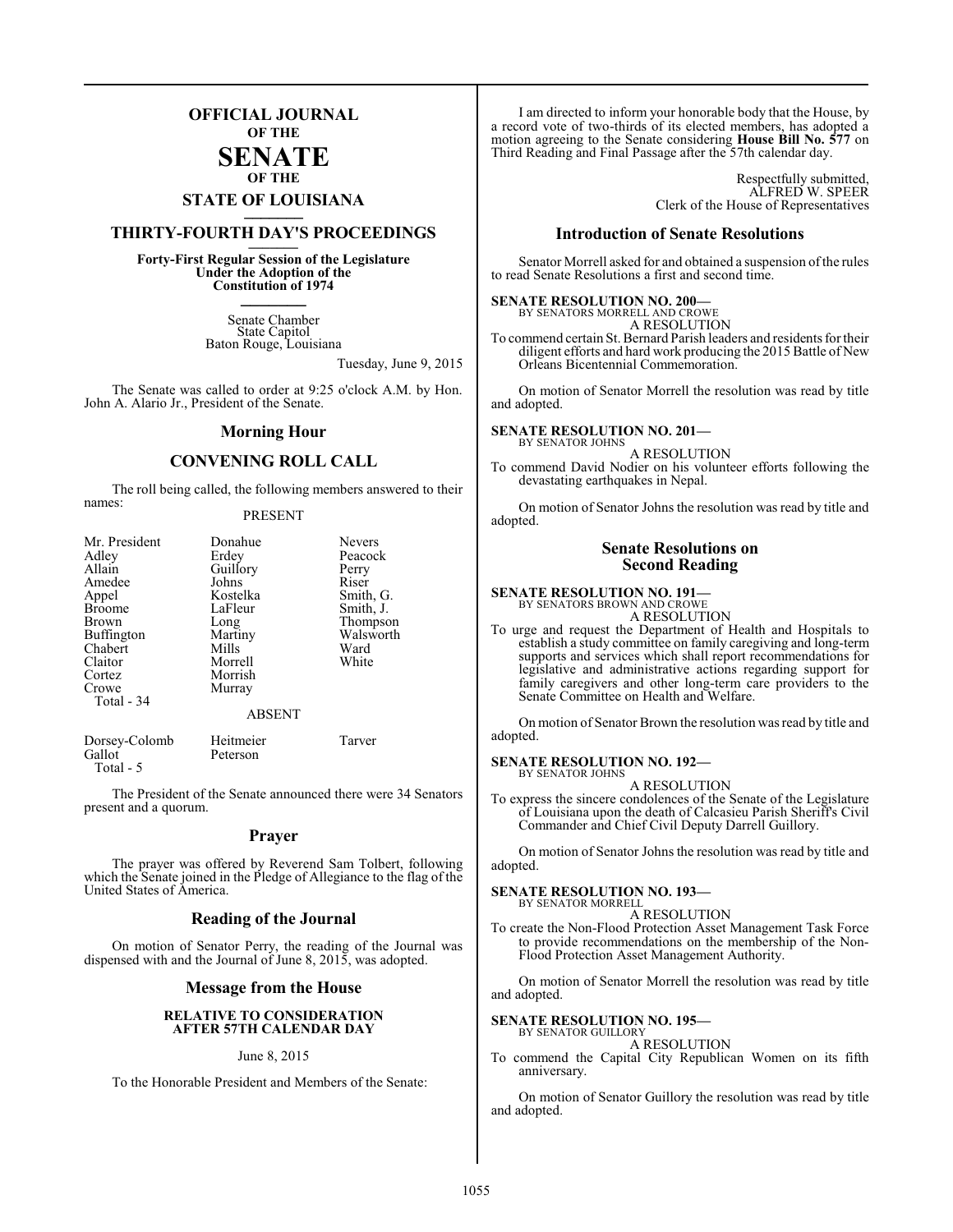#### **SENATE RESOLUTION NO. 196—**

BY SENATOR MURRAY A RESOLUTION

To express the sincere condolences of the Senate of the Legislature of Louisiana upon the death of Irvin "Cobo" Jules Briant Sr.

On motion of Senator Murray the resolution was read by title and adopted.

#### **SENATE RESOLUTION NO. 197—** BY SENATOR ADLEY

A RESOLUTION

To commend the Blue Star Mothers of Louisiana, Chapter 1, Baton Rouge, for its outstanding work for Louisiana veterans and its Blue Star and Gold Star families.

On motion of Senator Adley the resolution was read by title and adopted.

#### **SENATE RESOLUTION NO. 198—** BY SENATOR PERRY

A RESOLUTION To commend and congratulate Coach Shay Herpin, Head Coach of the Class 3A Kaplan High School Lady Pirates Softball Team, on being selected as Class 3A Coach of the Year.

On motion of Senator Perry the resolution was read by title and adopted.

### **Message from the House**

#### **ASKING CONCURRENCE IN HOUSE CONCURRENT RESOLUTIONS**

June 8, 2015

To the Honorable President and Members of the Senate:

I am directed to inform your honorable body that the House of Representatives has finally passed and asks your concurrence in the following House Concurrent Resolutions:

HCR No. 225

Respectfully submitted, ALFRED W. SPEER Clerk of the House of Representatives

#### **House Concurrent Resolutions on First Reading**

## **HOUSE CONCURRENT RESOLUTION NO. 225—**

BY REPRESENTATIVES LEOPOLD, CONNICK, GAROFALO, GISCLAIR, HARRISON, AND ST. GERMAIN

A CONCURRENT RESOLUTION

To memorialize the United States Congress to take such actions as are necessary to work to adopt policies that will help with the stability and the viability of the domestic shrimp industry, including support for the Imported Seafood Safety Standards Act.

The resolution was read by title and placed on the Calendar for a second reading.

#### **House Concurrent Resolutions on Second Reading**

# **HOUSE CONCURRENT RESOLUTION NO. 170—** BY REPRESENTATIVE SMITH

A CONCURRENT RESOLUTION

To create a study committee to evaluate Louisiana's statewide system of healthcare delivery, and to require the committee to report findings and recommendations concerning this system to the legislature.

# **Page 2 SENATE 34th DAY'S PROCEEDINGS**

The resolution was read by title. Senator Broome moved to concur in the House Concurrent Resolution.

## **ROLL CALL**

The roll was called with the following result:

#### YEAS

| Mr. President<br>Adley<br>Amedee<br>Appel<br><b>Broome</b><br><b>Brown</b><br>Claitor<br>Cortez<br>Donahue<br>Dorsey-Colomb<br>Erdey<br>Gallot<br>Total - 34 | Guillory<br>Heitmeier<br>Johns<br>Kostelka<br>LaFleur<br>Long<br>Martiny<br>Mills<br>Morrell<br>Morrish<br>Murray<br>Peacock<br><b>NAYS</b> | Perry<br>Peterson<br>Riser<br>Smith, G.<br>Smith, J.<br>Tarver<br>Thompson<br>Walsworth<br>Ward<br>White |
|--------------------------------------------------------------------------------------------------------------------------------------------------------------|---------------------------------------------------------------------------------------------------------------------------------------------|----------------------------------------------------------------------------------------------------------|
| Total - 0                                                                                                                                                    |                                                                                                                                             |                                                                                                          |
|                                                                                                                                                              |                                                                                                                                             |                                                                                                          |

Buffington Total - 5

Allain Chabert Nevers<br>Buffington Crowe

The Chair declared the Senate concurred in the House Concurrent Resolution and ordered it returned to the House.

ABSENT

#### **Senator Broome in the Chair**

# **HOUSE CONCURRENT RESOLUTION NO. 174—** BY REPRESENTATIVE MORENO

A CONCURRENT RESOLUTION To urge and request the State Board of Elementary and Secondary Education, in consultation with stakeholders which include but are not limited to the Advisory Council on Early Care and Education, to identify sources of state and federal funds available in Louisiana for early childhood care and education, as well as additional potential funding sources used by other states for such purpose, and submit to the House Committee on Education and the Senate Committee on Education a written proposal of funding mechanisms and a corresponding strategy for implementation of the eighty million dollar funding model developed in response to House Concurrent Resolution No. 61 of the 2014 Regular Session of the Legislature.

The resolution was read by title. Senator Appel moved to concur in the House Concurrent Resolution.

## **ROLL CALL**

The roll was called with the following result:

#### YEAS

| Mr. President | Guillory  | Peacock   |
|---------------|-----------|-----------|
| Adlev         | Heitmeier | Perry     |
| Amedee        | Johns     | Peterson  |
| Appel         | Kostelka  | Riser     |
| Broome        | LaFleur   | Smith, G. |
| Brown         | Long      | Smith, J. |
| Claitor       | Martiny   | Tarver    |
| Donahue       | Mills     | Thompson  |
| Dorsey-Colomb | Morrell   | Walsworth |
| Erdey         | Morrish   | Ward      |
| Gallot        | Murray    | White     |
| Total - 33    |           |           |
|               |           |           |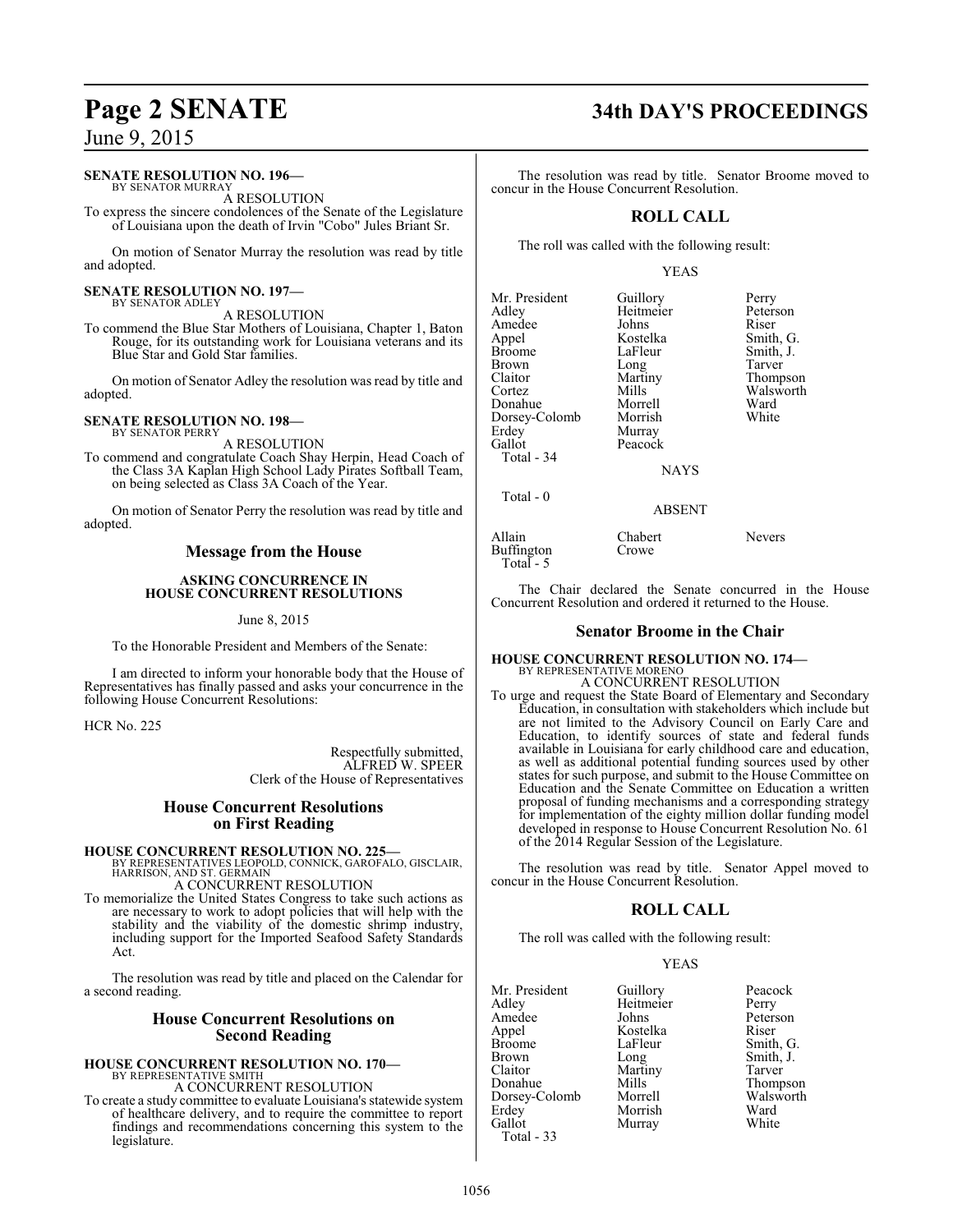# **34th DAY'S PROCEEDINGS Page 3 SENATE**

#### NAYS

| .                                          | <b>ABSENT</b>     |                 |
|--------------------------------------------|-------------------|-----------------|
| Allain<br><b>Buffington</b><br>Total - $6$ | Chabert<br>Cortez | Crowe<br>Nevers |

 $Total - 0$ 

The Chair declared the Senate concurred in the House Concurrent Resolution and ordered it returned to the House.

#### **HOUSE CONCURRENT RESOLUTION NO. 178—** BY REPRESENTATIVE JAMES

A CONCURRENT RESOLUTION

To express the intention and commitment of the Legislature of Louisiana to renew the state's focus on implementation of the State Alzheimer's Plan recommended by the Louisiana Alzheimer's Disease Task Force, in partnership with the Department of Health and Hospitals and the Louisiana chapter of the Alzheimer's Association.

The resolution was read by title. Senator Heitmeier moved to concur in the House Concurrent Resolution.

#### **ROLL CALL**

The roll was called with the following result:

#### YEAS

| Mr. President | Erdey     | Murray    |
|---------------|-----------|-----------|
| Adley         | Gallot    | Peacock   |
| Amedee        | Guillory  | Perry     |
| Appel         | Heitmeier | Peterson  |
| <b>Broome</b> | Johns     | Riser     |
| Brown         | Kostelka  | Smith, G. |
| Chabert       | LaFleur   | Smith, J. |
| Claitor       | Long      | Tarver    |
| Cortez        | Martiny   | Thompson  |
| Crowe         | Mills     | Walsworth |
| Donahue       | Morrell   | Ward      |
| Dorsey-Colomb | Morrish   | White     |
| Total - 36    |           |           |
|               | NAYS      |           |
|               |           |           |

Total - 0

#### ABSENT

| Allain    | Buffington | <b>Nevers</b> |
|-----------|------------|---------------|
| Total - 3 |            |               |

The Chair declared the Senate concurred in the House Concurrent Resolution and ordered it returned to the House.

#### **HOUSE CONCURRENT RESOLUTION NO. 182—** BY REPRESENTATIVE WESLEY BISHOP A CONCURRENT RESOLUTION

To urge and request the State Board of Elementary and Secondary Education to study the feasibility and costs of establishing a student resource center for students in approved home study programs and of using surplus space in immovable property owned by the state for such programs and to submit a written report of findings and conclusions, including any recommendations for legislation relative to the issue, to the House Committee on Education and the Senate Committee on Education not later than sixty days prior to the beginning of the 2016 Regular Session of the Legislature of Louisiana.

The resolution was read by title. Senator Morrell moved to concur in the House Concurrent Resolution.

# June 9, 2015

#### **ROLL CALL**

The roll was called with the following result:

#### YEAS

| Mr. President | Gallot      | Peacock   |
|---------------|-------------|-----------|
| Adley         | Guillory    | Perry     |
| Amedee        | Heitmeier   | Peterson  |
| Appel         | Johns       | Riser     |
| <b>Broome</b> | Kostelka    | Smith, G. |
| <b>Brown</b>  | LaFleur     | Tarver    |
| Claitor       | Long        | Thompson  |
| Cortez        | Martiny     | Walsworth |
| Crowe         | Mills       | Ward      |
| Donahue       | Morrell     | White     |
| Dorsey-Colomb | Morrish     |           |
| Erdey         | Murray      |           |
| Total - 34    |             |           |
|               | <b>NAYS</b> |           |
|               |             |           |

Total - 0

#### ABSENT

| Allain     | Chabert       | Smith, J. |
|------------|---------------|-----------|
| Buffington | <b>Nevers</b> |           |
| Total $-5$ |               |           |

The Chair declared the Senate concurred in the House Concurrent Resolution and ordered it returned to the House.

## **HOUSE CONCURRENT RESOLUTION NO. 200—**

BY REPRESENTATIVE WESLEY BISHOP A CONCURRENT RESOLUTION

To urge and request the Board of Regents, in consultation with the public postsecondary education management boards, to review and consider revising the Master Plan for Postsecondary Education relative to meeting the plan's goal of increasing educational attainment.

The resolution was read by title. Senator Morrell moved to concur in the House Concurrent Resolution.

#### **ROLL CALL**

The roll was called with the following result:

#### YEAS

| Mr. President     | Gallot        | Peacock   |
|-------------------|---------------|-----------|
| Adley             | Guillory      | Perry     |
| Amedee            | Heitmeier     | Peterson  |
| Appel             | Johns         | Riser     |
| <b>Broome</b>     | Kostelka      | Smith, G. |
| <b>Brown</b>      | LaFleur       | Smith, J. |
| Claitor           | Long          | Tarver    |
| Cortez            | Martiny       | Thompson  |
| Crowe             | Mills         | Walsworth |
| Donahue           | Morrell       | Ward      |
| Dorsey-Colomb     | Morrish       | White     |
| Erdey             | Murray        |           |
| <b>Total - 35</b> |               |           |
|                   | <b>NAYS</b>   |           |
| Total - 0         |               |           |
|                   | <b>ABSENT</b> |           |

Allain Chabert<br>Buffington Nevers

Buffington Total - 4

The Chair declared the Senate concurred in the House Concurrent Resolution and ordered it returned to the House.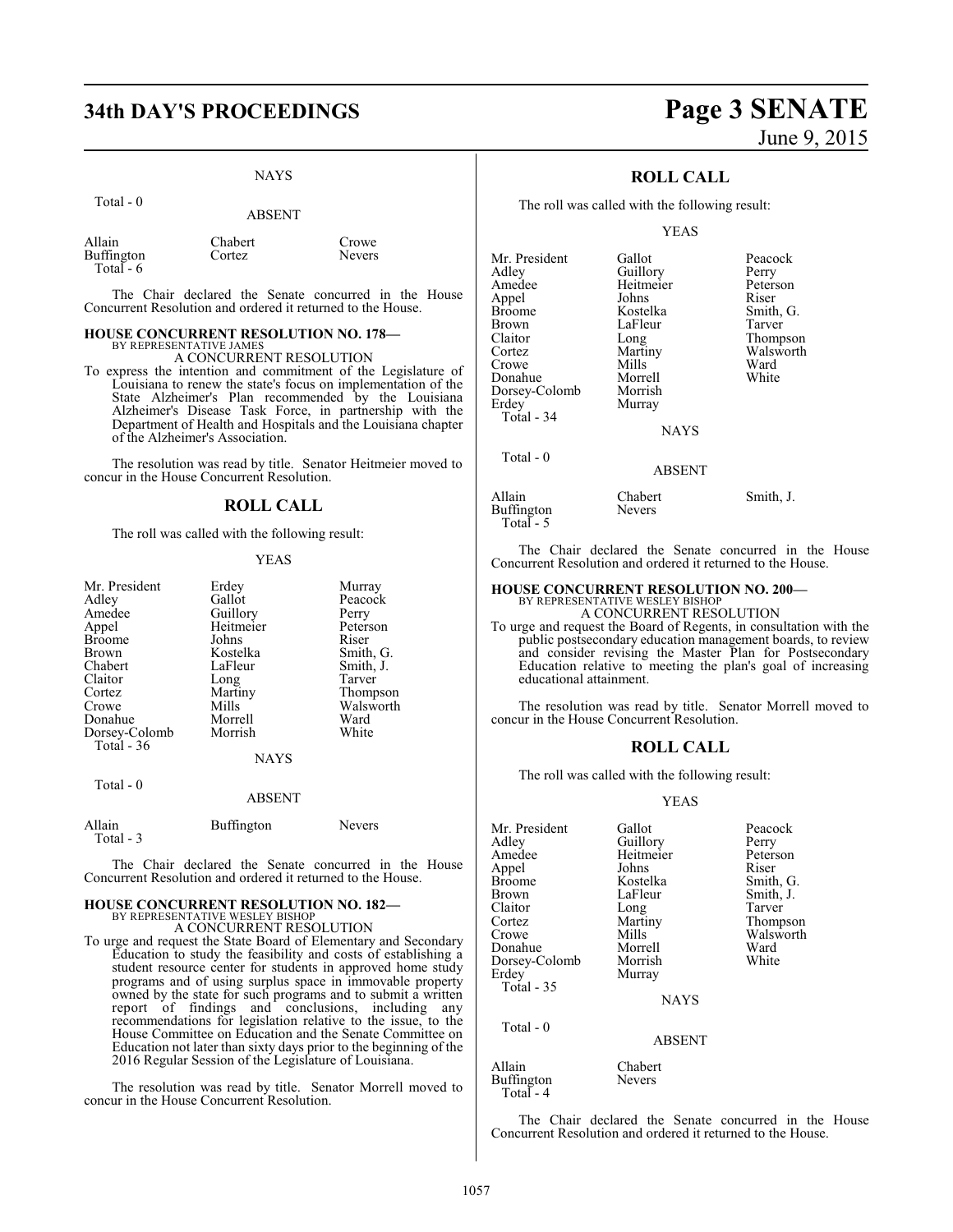# **Page 4 SENATE 34th DAY'S PROCEEDINGS**

June 9, 2015

#### **HOUSE CONCURRENT RESOLUTION NO. 201—**

BY REPRESENTATIVE OURSO A CONCURRENT RESOLUTION

To create a task force to study the feasibility of establishing independent school districts for elementary and secondary education in Louisiana, to submit a preliminarywritten report on the status of the study proceedings by not later than March 1, 2016, and to submit a final written report of study findings, conclusions, and recommendations to the House Committee on Education and theSenate Committee on Education not later than sixty days prior to the beginning of the 2017 Regular Session of the Legislature of Louisiana.

On motion of Senator Murray the resolution was read by title and returned to the Calendar, subject to call.

#### **HOUSE CONCURRENT RESOLUTION NO. 206—**

BY REPRESENTATIVE PUGH A CONCURRENT RESOLUTION

To create and provide with respect to a study committee to study elections processes and procedures, including candidate elections and third party voter registration drives; to develop recommendations for changes to the Louisiana Election Code related thereto; and to report its findings and recommendations to the legislature.

On motion of Senator Murray the resolution was read by title and returned to the Calendar, subject to call.

## **HOUSE CONCURRENT RESOLUTION NO. 218—** BY REPRESENTATIVE GAROFALO A CONCURRENT RESOLUTION

To urge and request the Louisiana State Law Institute to study the need for and feasibility of adopting an electronic notary law and specifically whether Louisiana should adopt laws providing for the use of technology to execute notarizations when the signor is not in the notary's physical presence, and to report its findings to the Louisiana Legislature no later than February 1, 2017.

The resolution was read by title. Senator Crowe moved to concur in the House Concurrent Resolution.

#### **ROLL CALL**

The roll was called with the following result:

#### YEAS

| Mr. President<br>Adley<br>Amedee<br>Appel<br><b>Broome</b><br>Brown<br>Claitor<br>Crowe<br>Donahue<br>Dorsey-Colomb<br>Erdey<br>Total $-33$ | Gallot<br>Guillory<br>Heitmeier<br>Johns<br>Kostelka<br>LaFleur<br>Long<br>Martiny<br>Mills<br>Morrish<br>Murray<br><b>NAYS</b> | Peacock<br>Perry<br>Peterson<br>Riser<br>Smith, G.<br>Smith, J.<br>Tarver<br>Thompson<br>Walsworth<br>Ward<br>White |
|---------------------------------------------------------------------------------------------------------------------------------------------|---------------------------------------------------------------------------------------------------------------------------------|---------------------------------------------------------------------------------------------------------------------|
| Total - 0                                                                                                                                   | <b>ABSENT</b>                                                                                                                   |                                                                                                                     |

| Allain     | Chabert | Morrell       |
|------------|---------|---------------|
| Buffington | Cortez  | <b>Nevers</b> |
| Total $-6$ |         |               |

The Chair declared the Senate concurred in the House Concurrent Resolution and ordered it returned to the House.

# **HOUSE CONCURRENT RESOLUTION NO. 220—**

BY REPRESENTATIVE CROMER A CONCURRENT RESOLUTION

To urge and request the House Committee on Insurance and the Senate Committee on Insurance, in consultation with the Department of Insurance and insurance industry representatives, to study the insurance premium tax and retaliatory tax issues affecting insurance companies doing business in the state of Louisiana.

The resolution was read by title. Senator Crowe moved to concur in the House Concurrent Resolution.

#### **ROLL CALL**

The roll was called with the following result:

#### YEAS

| Mr. President | Gallot          | Peacock   |
|---------------|-----------------|-----------|
| Adley         | Guillory        | Perry     |
| Amedee        | Heitmeier       | Peterson  |
| Appel         | Johns           | Riser     |
| <b>Broome</b> | Kostelka        | Smith, G. |
| Brown         | LaFleur         | Smith, J. |
| Claitor       | Long            | Tarver    |
| Cortez        | Martiny         | Thompson  |
| Crowe         | Mills           | Walsworth |
| Donahue       | Morrell         | Ward      |
| Dorsey-Colomb | Morrish         | White     |
| Erdey         | Murray          |           |
| Total - 35    |                 |           |
|               | <b>NI A VZC</b> |           |

**NAYS** 

ABSENT

Total - 0

Allain Chabert Buffington Nevers Total - 4

The Chair declared the Senate concurred in the House Concurrent Resolution and ordered it returned to the House.

#### **HOUSE CONCURRENT RESOLUTION NO. 224—**

BY REPRESENTATIVE CARTER A CONCURRENT RESOLUTION To express the condolences of the members of the Legislature of Louisiana upon the death of H. Norman Saurage III.

The resolution was read by title. Senator Claitor moved to concur in the House Concurrent Resolution.

#### **ROLL CALL**

The roll was called with the following result:

Nevers

#### YEAS

Mr. President Gallot Peacock<br>Adley Guillory Perry Adley Guillory Perry<br>Amedee Heitmeier Peterson Appel Johns<br>Broome Kostelka Broome Kostelka Smith, G.<br>Brown LaFleur Smith, J. Buffington Long<br>Claitor Martiny Claitor Martiny Thompson<br>Cortez Mills Walsworth Cortez Mills Walsworth<br>Crowe Morrell Ward Donahue Morrish<br>Dorsey-Colomb Murray Dorsey-Colomb<br>Erdey Total - 37

Heitmeier Peters<br>Johns Riser LaFleur Smith, J.<br>Long Tarver Morrell Ward<br>
Morrish White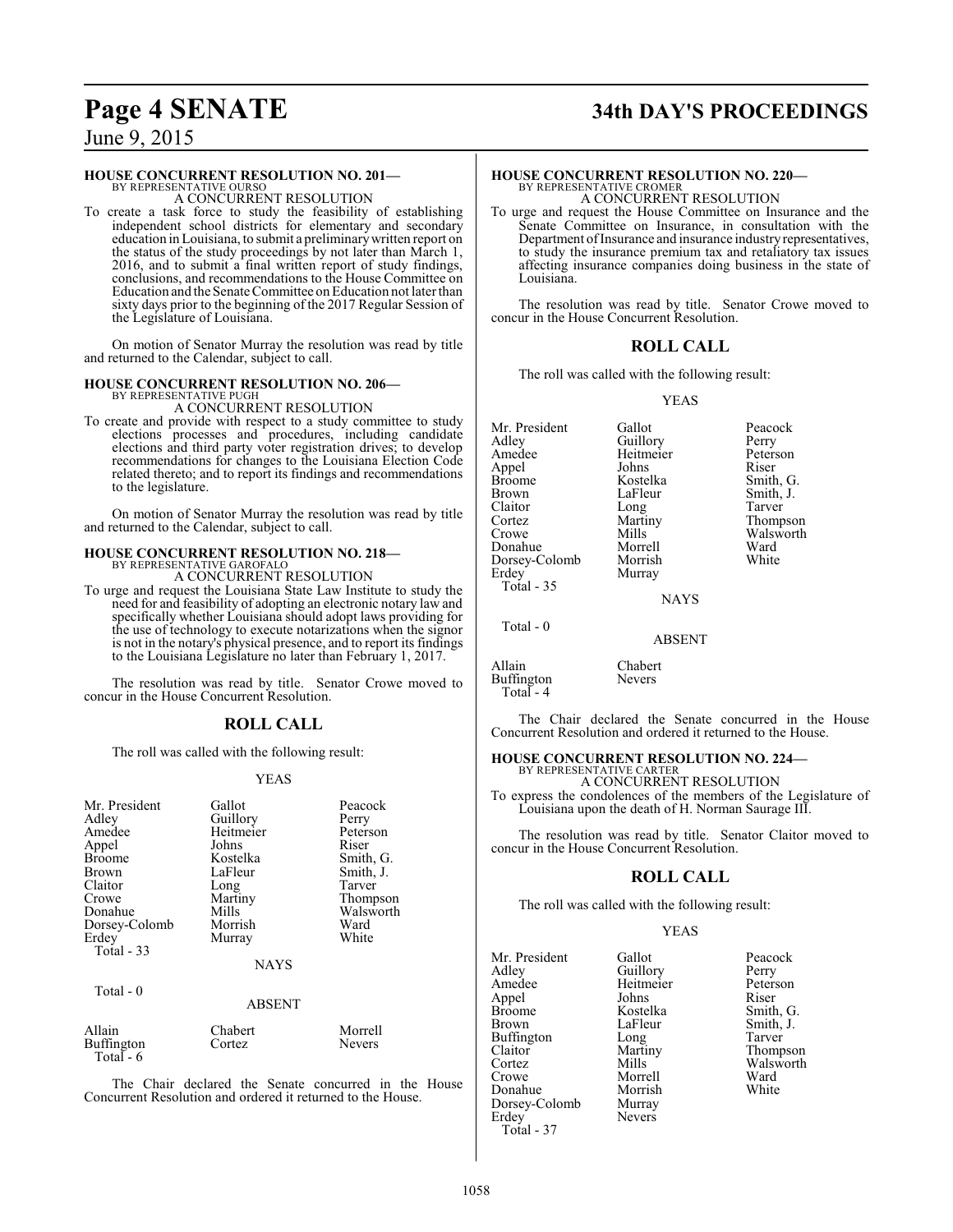# **34th DAY'S PROCEEDINGS Page 5 SENATE**

NAYS

#### Total - 0

ABSENT

Allain Chabert

Total - 2

The Chair declared the Senate concurred in the House Concurrent Resolution and ordered it returned to the House.

#### **Senate Concurrent Resolutions Returned from the House of Representatives with Amendments**

**SENATE CONCURRENT RESOLUTION NO. 19—** BY SENATOR MILLS

A CONCURRENT RESOLUTION

To direct the Louisiana Physical Therapy Board to create the Physical Therapy Patient Access Review Committee.

On motion of Senator Murray, the resolution was read by title and returned to the Calendar, subject to call.

#### **SENATE CONCURRENT RESOLUTION NO. 20—** BY SENATOR MURRAY

A CONCURRENT RESOLUTION

To urge and request the Louisiana Board of Ethics to issue an advisory opinion determining whether the employees of a private charter school operator who work at the public charter school operated by their employer are "public employees" as defined in the Louisiana Code of Governmental Ethics.

On motion of Senator Murray, the resolution was read by title and returned to the Calendar, subject to call.

#### **Mr. President in the Chair**

#### **Senate Bills and Joint Resolutions Returned from the House of Representatives with Amendments**

## **SENATE BILL NO. 16—**<br>BY SENATOR GUILLORY

AN ACT

To amend and reenact R.S. 11:102, 102.1, 102.2, 102.3, 542, 883.1, the introductory paragraph of  $927(B)(2)(a)$  and  $927(B)(2)(a)(i)$ and (b)(i) and  $(3)(a)$ , 1145.1, and 1332, and to enact R.S. 11:102.4, 102.5, and 102.6, relative to actuarial determinations for the state retirement systems; to provide for the application of investment earnings and calculation of employer contributions; to provide for the determination of the amount of, eligibility for, and timing of post retirement benefit increases funded by those earnings; to provide for an effective date; and to provide for related matters.

On motion of Senator Guillory, the bill was read by title and returned to the Calendar, subject to call.

# **SENATE BILL NO. 25—** BY SENATOR PETERSON

AN ACT

To amend and reenact R.S. 33:9091.17(D), (E), (F), (G), (H), (I), (J), and (K) and to enact R.S. 33:9091.17(L) relative to the Broadmoor Neighborhood Improvement District within the parish of Orleans; to provide relative to the composition of the board; to provide for governance of the board; to provide for a parcel fee; to provide for an effective date; and to provide for related matters.

The bill was read by title. Returned from the House of Representatives with amendments:

# June 9, 2015

#### **LEGISLATIVE BUREAU AMENDMENTS**

Amendments proposed byLegislative Bureau to Reengrossed Senate Bill No. 25 by Senator Peterson

#### AMENDMENT NO. 1

On page 2, line 3, following "**the**" and before "**for**" change "**terms**" to "**term**"

#### AMENDMENT NO. 2

On page 2, line 11, following "**Subparagraph**" and before "**of**" change "**(b)**" to "**(a)**"

#### AMENDMENT NO. 3

On page 2, line 12, before "**shall**" change "**Subsection**" to "**Paragraph**"

Senator Peterson moved to concur in the amendments proposed by the House.

#### **ROLL CALL**

The roll was called with the following result:

#### YEAS

| Mr. President     | Erdey                 | Peacock   |
|-------------------|-----------------------|-----------|
| Adley             | Gallot                | Perry     |
| Amedee            | Guillory<br>Heitmeier | Peterson  |
| Appel             |                       | Riser     |
| <b>Broome</b>     | Johns                 | Smith, G. |
| <b>Brown</b>      | Kostelka              | Smith, J. |
| <b>Buffington</b> | LaFleur               | Tarver    |
| Chabert           | Long                  | Thompson  |
| Claitor           | Martiny               | Walsworth |
| Cortez            | Mills                 | Ward      |
| Crowe             | Morrell               | White     |
| Donahue           | Morrish               |           |
| Dorsey-Colomb     | Murray                |           |
| Total - 37        |                       |           |
|                   | <b>NAYS</b>           |           |

NAYS

Total - 0

### ABSENT

Allain Nevers Total - 2

The Chair declared the Senate concurred in the amendments proposed by the House.

#### **SENATE BILL NO. 29—** BY SENATOR CORTEZ

## AN ACT

To amend and reenact R.S. 33:2473(20), 2481.4(C)(1), 2481.6(C)(1), 2488, 2490(E) and (F), 2491(D) and (H), 2491.3(B), 2494(C), and 2498, relative to the city of Lafayette; to provide relative to the municipal fire and police civil service system; to provide for definitions; to provide relative to the certification and appointment of eligible persons in the police department; to provide for an effective date; and to provide for related matters.

The bill was read by title. Returned from the House of Representatives with amendments:

#### **HOUSE COMMITTEE AMENDMENTS**

Amendments proposed by House Committee on Municipal, Parochial and Cultural Affairs to Reengrossed Senate Bill No. 29 by Senator Cortez

AMENDMENT NO. 1 On page 4, line 8, after "**service.**" insert "**If two or more employees share identical promotional seniority in a class, those employees**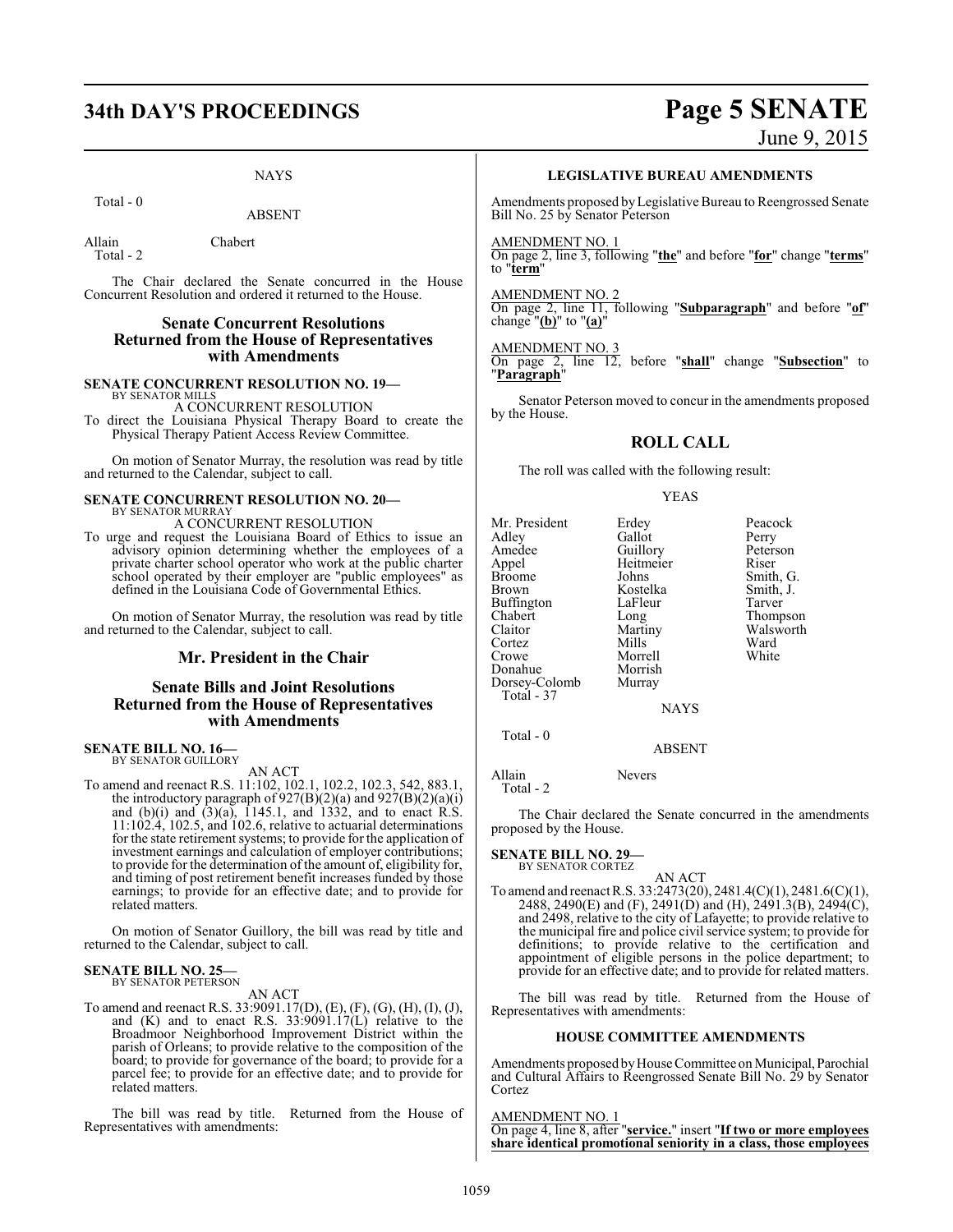# **Page 6 SENATE 34th DAY'S PROCEEDINGS**

June 9, 2015

**shall be demoted in order of their departmental seniority with the demotion of the employee with the least departmental seniority being demoted first amongst those with identical promotional seniority.**"

#### AMENDMENT NO. 2

On page 5, at the end of line 25, after "**class.**" insert "**If two or more employees share identical promotional seniority in a class, those employees shall be listed in order of their departmental seniority, from highest to lowest, amongst those with identical promotional seniority.**"

#### AMENDMENT NO. 3

On page 6, at the end of line 7, after "**established.**" insert "**If two or more employees share identical promotional seniority in a class, those employees shall be listed in order of their departmental seniority, from highest to lowest, amongst those with identical promotional seniority.**"

#### AMENDMENT NO. 4

On page 8, between lines 10 and 11, insert:

"**(d) If two or more employees share identical promotional seniority in a class, those employees shall be reinstated, or selected and appointed for promotion, in order of their departmental seniority with the reinstatement or promotion being offered to the employee with the greatest departmental seniority amongst those with identical promotional seniority.**"

#### AMENDMENT NO. 5

On page 8, at the end of line 28, after "**lowest.**" insert "**If two or more employees share identical promotional seniority in a class, priority to positions amongst those employees shall be in order of their total departmental seniority in the order of highest to lowest amongst those with identical promotional seniority.**"

#### **HOUSE FLOOR AMENDMENTS**

Amendments proposed by Representative Robideaux to Reengrossed Senate Bill No. 29 by Senator Cortez

#### AMENDMENT NO. 1

Delete the set of amendments proposed by the House Committee on Municipal, Parochial and Cultural Affairs and adopted by the House on June 3, 2015.

AMENDMENT NO. 2 On page 1, line 2, after "2481.6(C)(1)," delete "2488,"

AMENDMENT NO. 3 On page 1, line 10, after "2481.6(C)(1)," delete "2488,"

AMENDMENT NO. 4 On page 3, delete lines 19 through 29 in their entirety

AMENDMENT NO. 5 On page 4, delete lines 1 through 12 in their entirety

#### AMENDMENT NO. 6

On page 5, at the end of line 25, after "**class.**" insert "**If two or more persons possess an equal amount of promotional seniority, the names of those persons shall be placed on the promotional list in the order of departmental seniority, from highest to lowest.**"

#### AMENDMENT NO. 7

On page 6, at the end of line 7, after "**established.**" insert "**If two or more persons possess an equal amount of promotional seniority, the names of those persons shall be placed on the promotional list in the order of departmental seniority, from highest to lowest.**"

#### AMENDMENT NO. 8

On page 8, between lines 10 and 11, insert:

"**(d) If two or more persons possess an equal amount of promotional seniority, those persons shall be reinstated or listed** **on the promotional list and offered promotions in the order of departmental seniority, from highest to lowest.**"

#### AMENDMENT NO. 9

On page 8, at the end of line 28, after "**lowest.**" insert "**If two or more persons possess an equal amount of promotional seniority, the names of such persons shall be placed on the promotional list in the order of departmental seniority, from highest to lowest.**"

#### AMENDMENT NO. 10

On page 8, delete line 29 and on page 9, delete lines 1 through 4 and insert in lieu thereof the following:

"Section 2. This Act shall become effective on August 1, 2016."

Senator Cortez moved to concur in the amendments proposed by the House.

## **ROLL CALL**

The roll was called with the following result:

#### YEAS

Mr. President Gallot Peacock<br>Adley Guillory Perry Adley Guillory Perry Appel Johns Riser Broome Kostelka<br>Brown LaFleur Buffington Long<br>Claitor Martiny Claitor Martiny Thompson<br>
Cortez Mills Walsworth Cortez Mills Walsworth<br>Crowe Morrell Ward Donahue Morrish<br>Dorsey-Colomb Murray Dorsey-Colomb<br>Erdey Total - 37

Total - 0

Heitmeier Peters<br>Johns Riser LaFleur Smith, J.<br>
Long Tarver Morrell Ward<br>
Morrish White

NAYS

**Nevers** 

#### ABSENT

Allain Chabert Total - 2

The Chair declared the Senate concurred in the amendments proposed by the House.

#### **SENATE BILL NO. 38—**

BY SENATOR JOHNS

AN ACT To amend and reenact R.S. 33:2473(20), 2481.4(C)(1), 2481.6(C)(1), 2488, 2490(E) and (F), 2491(D) and (H), 2491.3(B), 2494(C), and 2498, relative to the city of Lake Charles; to provide relative to the municipal fire and police civil service system; to provide for definitions; to provide relative to the certification and appointment of eligible persons in the police department; to provide for an effective date; and to provide for related matters.

The bill was read by title. Returned from the House of Representatives with amendments:

#### **HOUSE COMMITTEE AMENDMENTS**

Amendments proposed byHouseCommittee on Municipal, Parochial and Cultural Affairs to Reengrossed Senate Bill No. 38 by Senator Johns

#### AMENDMENT NO. 1

On page 4, line 7, after "**service.**" insert "**If two or more employees share identical promotional seniority in a class, those employees shall be demoted in order of their departmental seniority with the demotion of the employee with the least departmental seniority**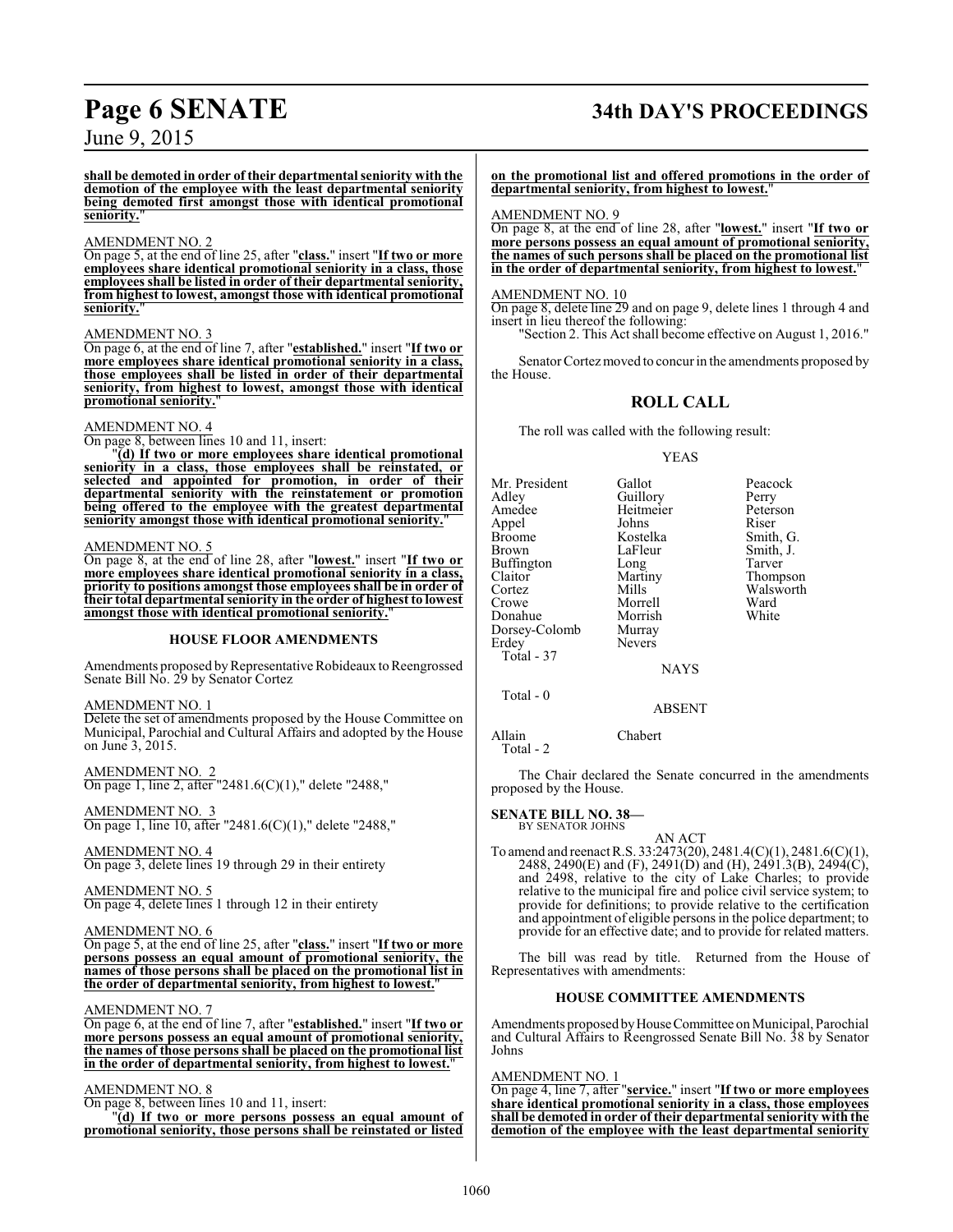# **34th DAY'S PROCEEDINGS Page 7 SENATE**

# June 9, 2015

#### **being demoted first amongst those with identical promotional seniority.**"

#### AMENDMENT NO. 2

On page 5, at the end of line 24, after "**class.**" insert "**If two or more employees share identical promotional seniority in a class, those employees shall be listed in order of their departmental seniority, from highest to lowest, amongst those with identical promotional seniority.**"

#### AMENDMENT NO. 3

On page 6, at the end of line 6, after "**established.**" insert "**If two or more employees share identical promotional seniority in a class, those employees shall be listed in order of their departmental seniority, from highest to lowest, amongst those with identical promotional seniority.**"

#### AMENDMENT NO. 4

On page 8, between lines 9 and 10, insert:

"**(d) If two or more employees share identical promotional seniority in a class, those employees shall be reinstated, or selected and appointed for promotion, in order of their departmental seniority with the reinstatement or promotion being offered to the employee with the greatest departmental seniority amongst those with identical promotional seniority.**"

#### AMENDMENT NO. 5

On page 8, at the end of line 27, after "**lowest.**" insert "**If two or more employees share identical promotional seniority in a class, priority to positions amongst those employees shall be in order of their total departmental seniority in the order of highest to lowest amongst those with identical promotional seniority.**"

#### **HOUSE FLOOR AMENDMENTS**

Amendments proposed by Representative Danahay to Reengrossed Senate Bill No. 38 by Senator Johns

#### AMENDMENT NO. 1

Delete the set of amendment proposed by the House Committee on Municipal, Parochial and Cultural Affairs and adopted by the House on June 3, 2015.

AMENDMENT NO. 2  $\frac{\overline{\text{NMLWDMEN}}}{\text{On page 1, line 2, after "2481.6(C)(1)," delete "2488,"}$ 

AMENDMENT NO. 3 On page 1, line 10, after "2481.6(C)(1)," delete "2488,"

AMENDMENT NO. 4 On page 3, delete lines 19 through 29 in their entirety

AMENDMENT NO. 5 On page 4, delete lines 1 through 11 in their entirety

#### AMENDMENT NO. 6

On page 5, at the end of line 24, after "**class.**" insert "**If two or more persons possess an equal amount of promotional seniority, the names of those persons shall be placed on the promotional list in the order of departmental seniority, from highest to lowest.**"

#### AMENDMENT NO. 7

On page 6, at the end of line 6, after "**established.**" insert "**If two or more persons possess an equal amount of promotional seniority, the names of those persons shall be placed on the promotional list in the order of departmental seniority, from highest to lowest.**"

#### AMENDMENT NO. 8

On page 8, between line 9 and 10, insert:

"**(d) If two or more persons possess an equal amount of promotional seniority, those persons shall be reinstated or listed on the promotional list and offered promotions in the order of departmental seniority, from highest to lowest.**"

#### AMENDMENT NO. 9

On page 8, at the end of line 27, after "**lowest.**" insert "**If two or more persons possess an equal amount of promotional seniority, the names of such persons shall be placed on the promotional list in the order of departmental seniority, from highest to lowest.**"

Senator Johns moved to concur in the amendments proposed by the House.

### **ROLL CALL**

The roll was called with the following result:

|--|--|

| Mr. President | Dorsey-Colomb | Murray        |
|---------------|---------------|---------------|
| Adlev         | Erdey         | <b>Nevers</b> |
| Allain        | Gallot        | Peacock       |
| Amedee        | Guillory      | Perry         |
| Appel         | Heitmeier     | Peterson      |
| Broome        | Johns         | Riser         |
| Brown         | Kostelka      | Smith, G.     |
| Buffington    | LaFleur       | Smith, J.     |
| Chabert       | Long          | Tarver        |
| Claitor       | Martiny       | Thompson      |
| Cortez        | Mills         | Walsworth     |
| Crowe         | Morrell       | Ward          |
| Donahue       | Morrish       | White         |
| Total - 39    |               |               |
|               |               |               |

Total - 0

ABSENT

**NAYS** 

Total - 0

The Chair declared the Senate concurred in the amendments proposed by the House.

**SENATE BILL NO. 47—** BY SENATOR PERRY

#### AN ACT

To amend and reenact R.S. 13:1894.1 and R.S. 32:664(D), relative to the crime of driving while intoxicated; to provide technical changes to current law relative to prosecutions and penalties for driving while intoxicated; to provide for a licensed practical nurse administering a blood test under certain circumstances; and to provide for related matters.

The bill was read by title. Returned from the House of Representatives with amendments:

#### **HOUSE COMMITTEE AMENDMENTS**

Amendments proposed by House Committee on Administration of Criminal Justice to Reengrossed Senate Bill No. 47 by Senator Perry

#### AMENDMENT NO. 1

On page 1, line 2, after "R.S. 13:1894.1" delete the remainder of the line, delete lines 3 through 5 in their entirety, insert a comma "," and insert the following: "relative to the offense of operating a vehicle while intoxicated; to make technical corrections relative to the offense of operating a vehicle while intoxicated; and to provide"

#### AMENDMENT NO. 2

On page 2, at the beginning of line 24, change "C.(1)" to "C. $(1)$ "

#### AMENDMENT NO. 3

On page 2, line 25, after "contrary," and before "all" delete "and except as provided in R.S.  $13:1894.1(C)(2)$ ,"

#### AMENDMENT NO. 4

On page 3, delete lines 17 through 28 in their entirety and insert the following: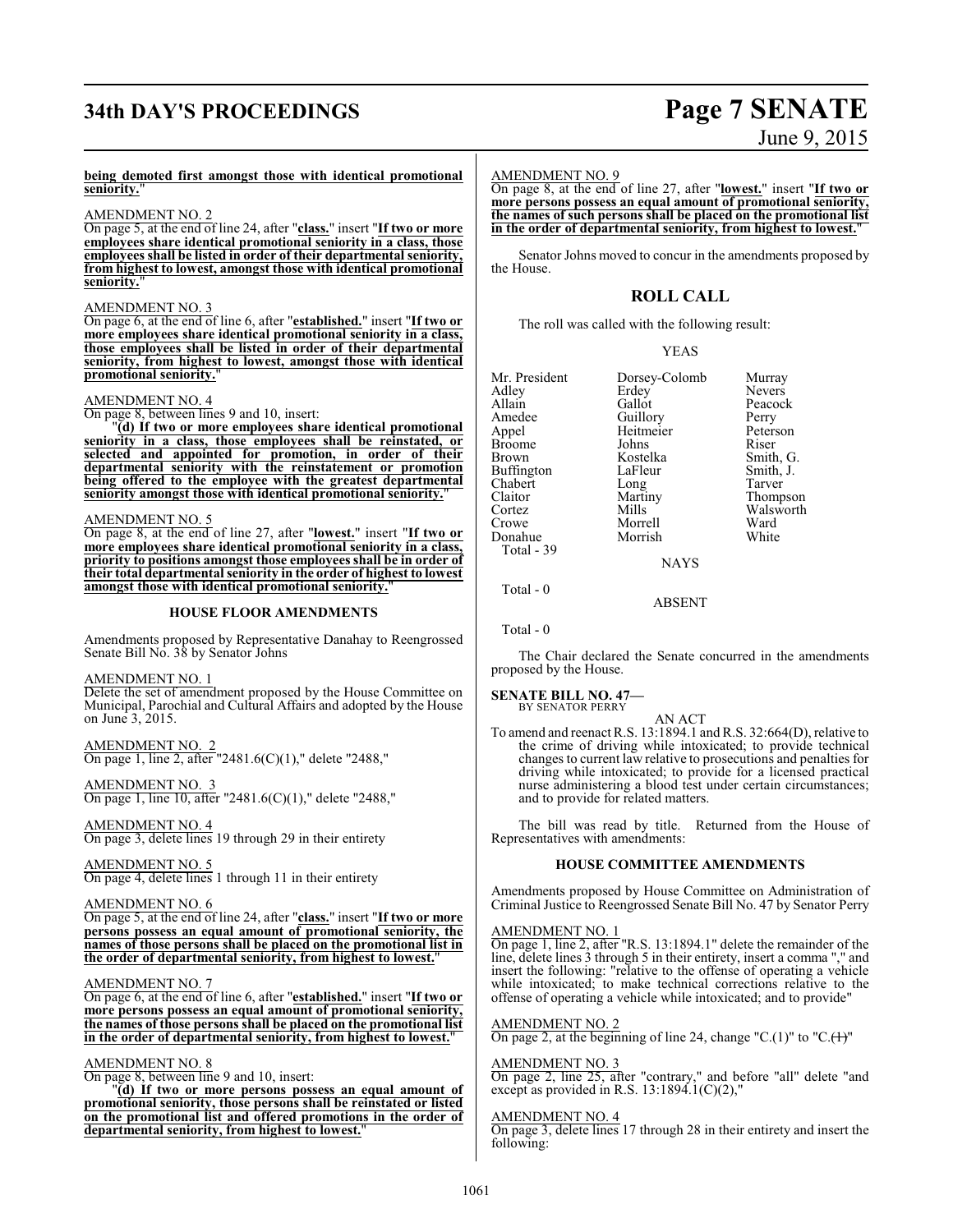$T(2)$  Notwithstanding R.S. 13:1894.1( $C(1)$ ), the fines levied pursuant to R.S. 14:98(J) and collected in Caldwell, Catahoula, Concordia, Franklin, LaSalle, and Tensas parishes shall be remitted to the Northeast Louisiana Substance Abuse Center."

#### AMENDMENT NO. 5

On page 3, at the beginning of line 29, change "Section 3." to "Section 2."

Senator Perry moved to concur in the amendments proposed by the House.

#### **ROLL CALL**

The roll was called with the following result:

#### YEAS

| Mr. President | Erdey     | <b>Nevers</b> |
|---------------|-----------|---------------|
| Adley         | Gallot    | Peacock       |
| Allain        | Guillory  | Perry         |
| Amedee        | Heitmeier | Peterson      |
| Appel         | Johns     | Riser         |
| <b>Broome</b> | Kostelka  | Smith, G.     |
| <b>Brown</b>  | LaFleur   | Smith, J.     |
| Buffington    | Long      | Tarver        |
| Claitor       | Martiny   | Thompson      |
| Cortez        | Mills     | Walsworth     |
| Crowe         | Morrell   | Ward          |
| Donahue       | Morrish   | White         |
| Dorsey-Colomb | Murray    |               |
| Total - 38    |           |               |
|               | NAYS      |               |

Total - 0

#### ABSENT

Chabert Total - 1

The Chair declared the Senate concurred in the amendments proposed by the House.

## **SENATE BILL NO. 50—** BY SENATOR MURRAY

AN ACT

To enact R.S. 33:4071(F), relative to the Sewerage and Water Board of New Orleans; to provide relative to the governing authority of the Sewerage and Water Board; to provide for release of obligations ofindebtedness; to provide for an effective date; and to provide for related matters.

The bill was read by title. Returned from the House of Representatives with amendments:

#### **HOUSE FLOOR AMENDMENTS**

Amendments proposed by Representative Abramson to Engrossed Senate Bill No. 50 by Senator Murray

#### AMENDMENT NO. 1

On page 2, between lines 2 and 3, insert the following:

"**(2) Instances in which an employee of the board or district, or a person acting on behalf of the board or district, fails to read a customer's water meter for a period of more than ninety days, regardless of whether the board or district has submitted an invoice to the customer for an amount owed during any such period.**"

AMENDMENT NO. 2 On page 2, at the beginning of line 3, change "**(3)**" to "**(2)**"

# **Page 8 SENATE 34th DAY'S PROCEEDINGS**

#### AMENDMENT NO. 3

On page 2, at the beginning of line 7, change "**(3)**" to "**(4)**"

Senator Murray moved to reject the amendments proposed by the House.

## **ROLL CALL**

The roll was called with the following result:

#### YEAS

Mr. President Dorsey-Colomb Nevers<br>Adley Erdey Peacoc Adley Erdey Peacock Allain Gallot<br>Amedee Guillory Amedee Guillory Peterson<br>Appel Heitmeier Riser Appel Heitmeier<br>Broome Johns Broome Johns Smith, G.<br>Brown LaFleur Smith, J. Buffington Long<br>Chabert Martiny Chabert Martiny Thompson Claitor Mills Walsworth<br>
Cortez Morrell Ward Cortez Morrell Ward Donahue Total - 38

Morrish<br>Murray

LaFleur Smith, J.<br>Long Tarver

Total - 0

ABSENT

Kostelka Total - 1

The Chair declared the Senate rejected the amendments proposed by the House.

NAYS

#### **SENATE BILL NO. 61—**

BY SENATOR BUFFINGTON

AN ACT To enact R.S. 46:1069.1, relative to hospital service districts; to provide for leasing and operating a licensed nursing home; to provide for an effective date; and to provide for related matters.

The bill was read by title. Returned from the House of Representatives with amendments:

#### **HOUSE COMMITTEE AMENDMENTS**

Amendments proposed by House Committee on Health and Welfare to Reengrossed Senate Bill No. 61 by Senator Buffington

AMENDMENT NO. 1

On page 1, line 9, delete "**Subsection D**" and insert in lieu thereof "**Subsection C**"

AMENDMENT NO. 2 On page 2, at the beginning of line 13, change "**C.**" to "**C.(1)**"

#### AMENDMENT NO. 3

On page 2, between lines 23 and 24, insert the following:

"**(2) If a hospital service district does not grant approval to another hospital service district for operation of a licensed nursing home as provided in Paragraph (1) of this Subsection, then the hospital service district refusing to grant approval shall be prohibited from operating a licensed nursing home outside of its district boundaries.**"

#### **LEGISLATIVE BUREAU AMENDMENTS**

Amendments proposed byLegislative Bureau to Reengrossed Senate Bill No. 61 by Senator Buffington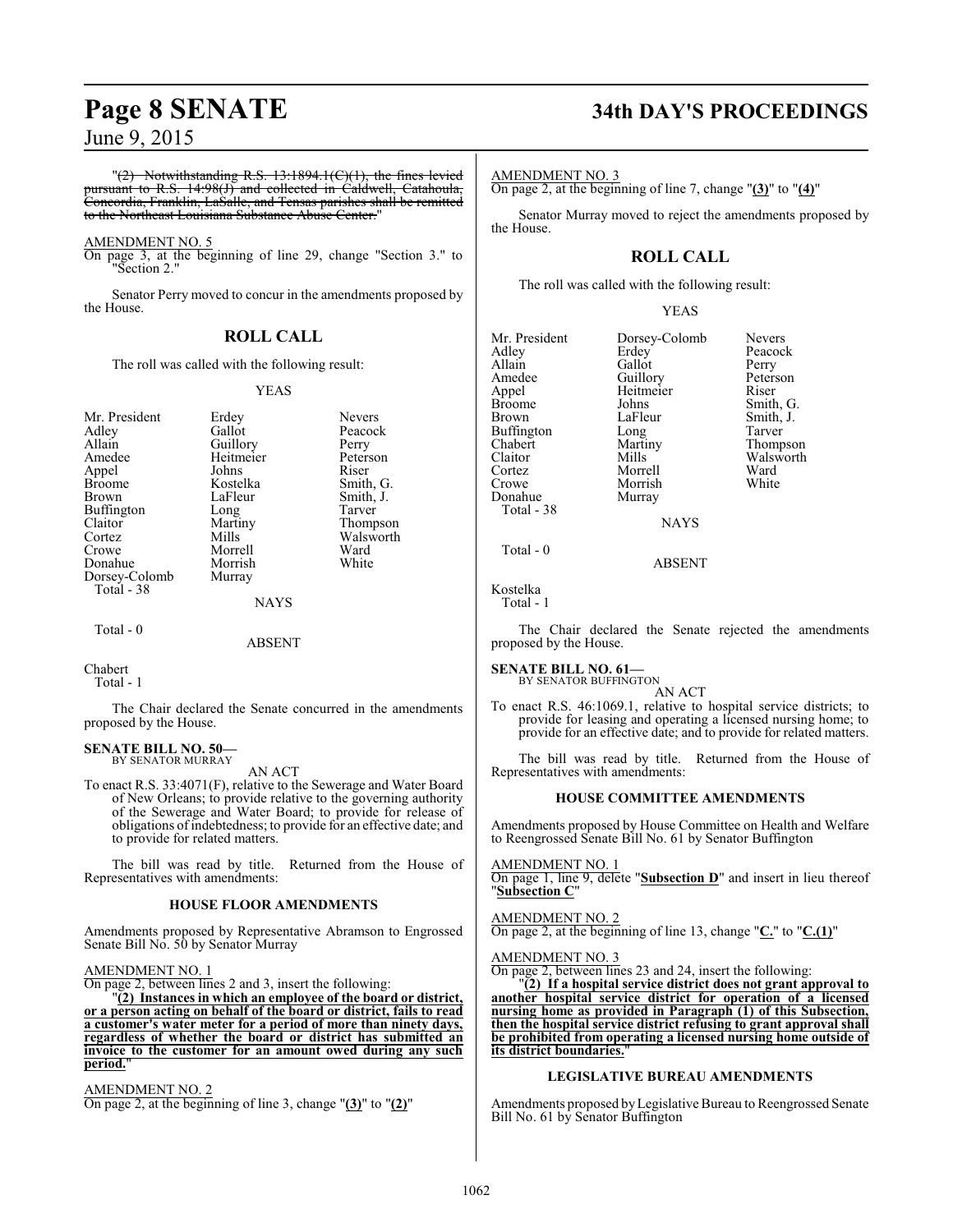# **34th DAY'S PROCEEDINGS Page 9 SENATE**

# June 9, 2015

#### AMENDMENT NO. 1

On page 2, line 2, following "**the**" and before "**nursing**" insert "**licensed**"

AMENDMENT NO. 2 On page 2, line 23, following "**the**" and before "**nursing**" insert "**licensed**"

#### **HOUSE FLOOR AMENDMENTS**

Amendments proposed by Representative Hensgens to Reengrossed Senate Bill No. 61 by Senator Buffington

#### AMENDMENT NO. 1

On page 2, line 16, after "**census**" delete the comma "**,**" and delete the remainder of the line and delete line 17 in its entirety

#### AMENDMENT NO. 2

On page 2, line 18, delete "**according to the latest federal decennial** census,

Senator Buffington moved to reject the amendments proposed by the House.

### **ROLL CALL**

The roll was called with the following result:

#### YEAS

| Mr. President | Dorsey-Colomb | Murray        |
|---------------|---------------|---------------|
| Adley         | Erdey         | <b>Nevers</b> |
| Allain        | Gallot        | Peacock       |
| Amedee        | Guillory      | Perry         |
| Appel         | Heitmeier     | Riser         |
| <b>Broome</b> | Johns         | Smith, G.     |
| Brown         | Kostelka      | Smith, J.     |
| Buffington    | LaFleur       | Tarver        |
| Chabert       | Long          | Thompson      |
| Claitor       | Martiny       | Walsworth     |
| Cortez        | Mills         | Ward          |
| Crowe         | Morrell       | White         |
| Donahue       | Morrish       |               |
| Total - 38    |               |               |
|               | NAYS          |               |

Peterson Total - 1

#### ABSENT

Total - 0

The Chair declared the Senate rejected the amendments proposed by the House.

#### **SENATE BILL NO. 87—** BY SENATOR PERRY

#### AN ACT

To amend and reenact the introductory paragraph of R.S. 42:1124.2.1(A), and to enact R.S. 42:1124.2.1( $\bar{A}$ )( $\bar{4}$ ), relative to financial disclosure requirements of members of boards and commissions; to provide an exception for members not receiving compensation or per diem; and to provide for related matters.

The bill was read by title. Returned from the House of Representatives with amendments:

#### **HOUSE COMMITTEE AMENDMENTS**

Amendments proposed by House Committee on House and Governmental Affairs to Reengrossed Senate Bill No. 87 by Senator Perry

#### AMENDMENT NO. 1

On page 1, line 2, after "To" delete the remainder of the line and at the beginning of line 3 delete "42:1124.2.1(A)(4)," and insert "enact R.S. 42:1124.2.1(D)(1)(b)(vi),"

#### AMENDMENT NO. 2

On page 1, line 4, after "members" delete the remainder of the line and on line 5, delete "compensation or per diem;" and insert "of certain boards and commissions;"

#### AMENDMENT NO. 3

On page 1, line 7, after "Section 1." delete the remainder of the line and delete line 8 and insert "R.S. 42:1124.2.1(D)(1)(b)(vi) is hereby enacted to read as follows:"

#### AMENDMENT NO. 4

On page 1, delete lines 10 through 17, and insert the following:

"\* \* \* D. For the purposes of this Section, the following words shall have the following meanings: (1)

- 
- \* \* \* (b) "Board or commission" shall not mean:

\* \* \* **(vi) Any board or commission that does not have the authority to expend, disburse, or invest more than fifty thousand dollars of funds in a fiscal year and whose members are not eligible to receive any compensation, per diem, or reimbursement of expenses for service on the board or commission.**"

#### **HOUSE FLOOR AMENDMENTS**

Amendments proposed by Representative Shadoin to Reengrossed Senate Bill No. 87 by Senator Perry

#### AMENDMENT NO. 1

Delete the set of Committee Amendments proposed by the Committee on House and Governmental Affairs and adopted by the House of Representatives on June 4, 2015

#### AMENDMENT NO. 2

On page 1, line 2, after "To" delete the remainder of the line and at the beginning of line 3 delete "42:1124.2.1(A)(4)," and insert "enact R.S.  $\overline{4}2:112\overline{1}(I)$  and  $1124.2.1(D)(1)(b)(vi)$ , and to repeal R.S. 42:1121(I), relative to ethics, to provide"

#### AMENDMENT NO. 3

On page 1, line 4, after "members" delete the remainder of the line and on line 5, delete "compensation or per diem;" and insert "of certain boards and commissions; to provide an exception to the postservice restrictions in the Code of Governmental Ethics to allow certain contracts by a former member of the East Union Parish Hospital Service District and related legal entities; to provide for subsequent repeal of such exception;

#### AMENDMENT NO. 4

On page 1, line 7, after "Section 1." delete the remainder of the line and delete line 8 and insert "R.S. 42:1121(I) and  $1124.2.1(D)(1)(b)(vi)$  are hereby enacted to read as follows:

#### AMENDMENT NO. 5

On page 1, between lines 8 and 9, insert the following:

"§1121. Assistance to certain persons after termination of public service

\* \* \* **I. Nothing in this Section shall prohibit a former member of the board of commissioners of the East Union Parish Hospital Service District or a legal entity owned by such former member from entering into a contract with or under the supervision or jurisdiction of board of commissioners of the East Union Parish Hospital Service District or Union General Hospital or receiving compensation pursuant to such contract.** \* \* \*"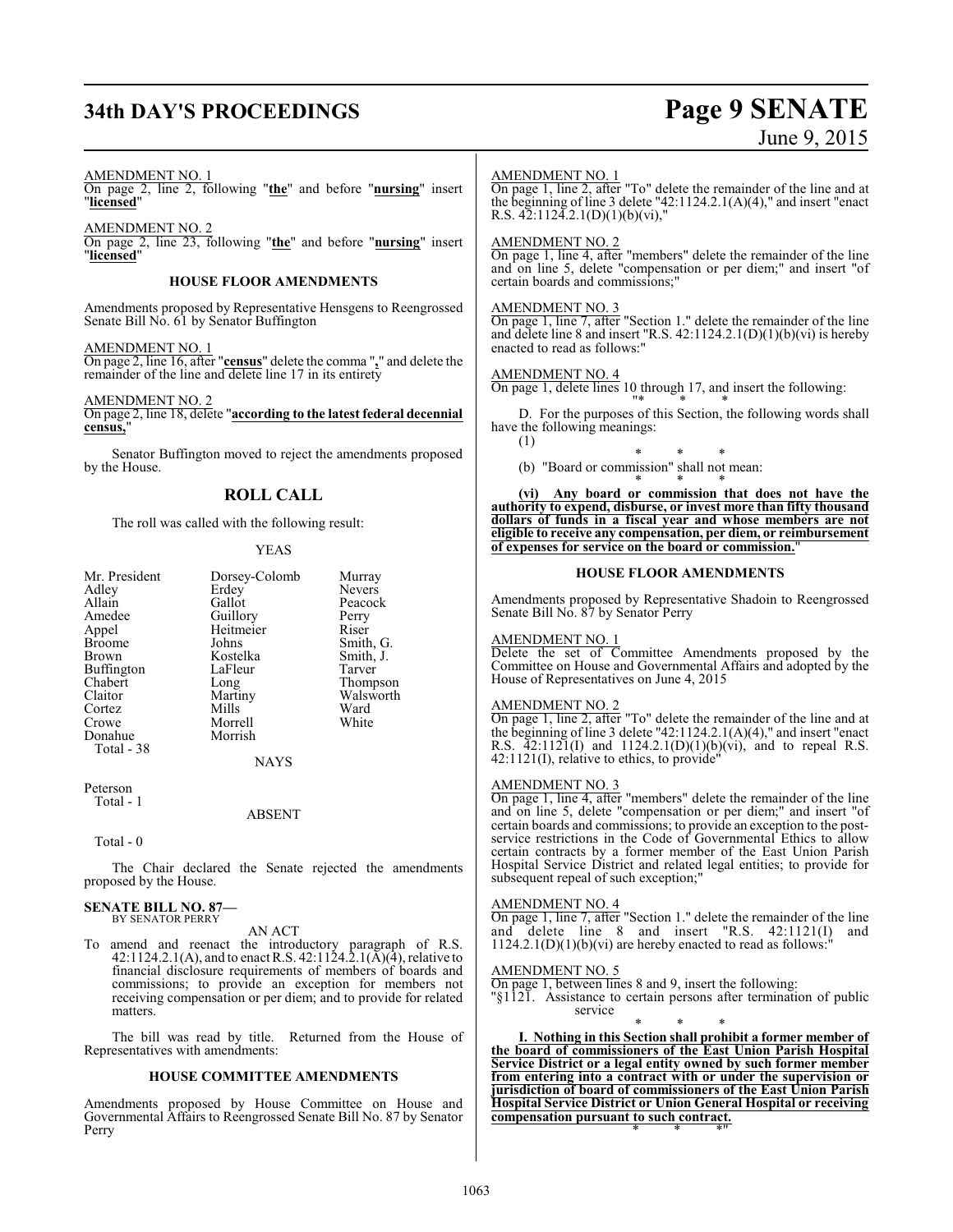# **Page 10 SENATE 34th DAY'S PROCEEDINGS**

#### AMENDMENT NO. 6

On page 1, delete lines 10 through 17, and insert the following:

"\* \* \* D. For the purposes of this Section, the following words shall have the following meanings:

(1)

\* \* \* (b) "Board or commission" shall not mean:

\* \* \* **(vi) Any board or commission that does not have the authority to expend, disburse, or invest more than fifty thousand dollars of funds in a fiscal year and whose members are not eligible to receive any compensation, per diem, or reimbursement of expenses for service on the board or commission.**"

### AMENDMENT NO. 7

On page 2, after line 1, insert the following:

"Section 2. R.S. 42:1121(I) as enacted by the provisions of Section 1 of this Act is hereby repealed in its entirety.

Section 3.(A) The provisions of this Section and of Section 1 of this Act shall become effective upon signature of this Act by the governor or, if not signed by the governor, upon expiration of the time for bills to become law without signature by the governor, as provided by Article III, Section 18 of the Constitution of Louisiana. If this Act is vetoed by the governor and subsequently approved by the legislature, this Section and Section 1 of this Act shall become effective on the day following such approval.

(B) Section 2 of this Act shall become effective on July 1, 2017."

Senator Perry moved to concur in the amendments proposed by the House.

#### **ROLL CALL**

The roll was called with the following result:

#### YEAS

| Mr. President | Heitmeier     | Peacock   |
|---------------|---------------|-----------|
|               |               |           |
| Adley         | Johns         | Perry     |
| Allain        | Kostelka      | Riser     |
| Amedee        | LaFleur       | Smith, G. |
| Appel         | Long          | Smith, J. |
| Brown         | Martiny       | Tarver    |
| Crowe         | Mills         | Thompson  |
| Donahue       | Morrell       | Walsworth |
| Erdey         | Morrish       | Ward      |
| Guillory      | <b>Nevers</b> | White     |
| Total - $30$  |               |           |
|               | <b>NAYS</b>   |           |
|               |               |           |

Broome Dorsey-Colomb Peterson Total - 5

ABSENT

Murray

Buffington Cortez<br>Chabert Gallot Chabert Total - 4

The Chair declared the Senate concurred in the amendments proposed by the House.

#### **SENATE BILL NO. 93—** BY SENATOR ADLEY

AN ACT

To amend and reenact R.S. 47:297(D)(1), relative to tax credits; to prohibit an education credit for those taking a certain deduction for tuition and fees; and to provide for related matters.

The bill was read by title. Returned from the House of Representatives with amendments:

#### **HOUSE COMMITTEE AMENDMENTS**

Amendments proposed by House Committee on Ways and Means to Reengrossed Senate Bill No. 93 by Senator Adley

#### AMENDMENT NO. 1

On page 1, line 3, after "fees;" and before "and" insert "to provide for eligibility;

#### AMENDMENT NO. 2

On page 1, line 12, after "file a" and before "Louisiana" insert "**resident**"

#### AMENDMENT NO. 3

On page 1, line 14, after "grade)" and before the comma "," insert "**located in Louisiana**"

#### AMENDMENT NO. 4

On page 2, line 5, after "Section 3." delete the remainder of the line, delete lines 6 through 9 in their entirety, and insert the following:

"This Act shall take effect and become operative if and when the Act which originated as Senate Bill No. 223, and was adopted by substitute as Senate Bill No. 284, and the Act which originated as House Bill No. 828, both of this 2015 Regular Session of the Legislature are enacted and become effective.

#### **HOUSE FLOOR AMENDMENTS**

Amendments proposed by Representative Barrow to Reengrossed Senate Bill No. 93 by Senator Adley

#### AMENDMENT NO. 1

On page 1, line 14, after "school" and before "kindergarten" delete the parentheses "(" and after "grade" and before the comma "," delete the parentheses ")"

#### **HOUSE FLOOR AMENDMENTS**

Amendments proposed by Representative Leger to Reengrossed Senate Bill No. 93 by Senator Adley

#### AMENDMENT NO. 1

Delete Amendment No. 1 of the House Committee Amendments proposed by the House Committee on Ways and Means and adopted by the House of Representatives on May 28, 2015.

AMENDMENT NO. 2 On page 1, line 2, after "R.S. 47:297(D)(1)" insert "and 297.8(A)"

#### AMENDMENT NO. 3

On page 1, line 3, after "fees;" insert the following: to provide with respect to the earned income tax credit; to increase the amount of the tax credit; to provide for applicability of the tax credit;"

#### AMENDMENT NO. 4

On page 2, between lines 2 and 3 insert the following: "§297.8. Earned income tax credit

A. There shall be a credit against the tax imposed by this Chapter for individuals in an amount equal to three and one-half seven percent of the federal earned income tax credit for which the individual is eligible for the taxable year under Section 32 of the Internal Revenue Code.

\* \* \*"

Senator Adley moved to reject the amendments proposed by the House.

Senator Peterson moved as a substitute motion to concur in the amendments proposed by the House.

Senator Adley objected.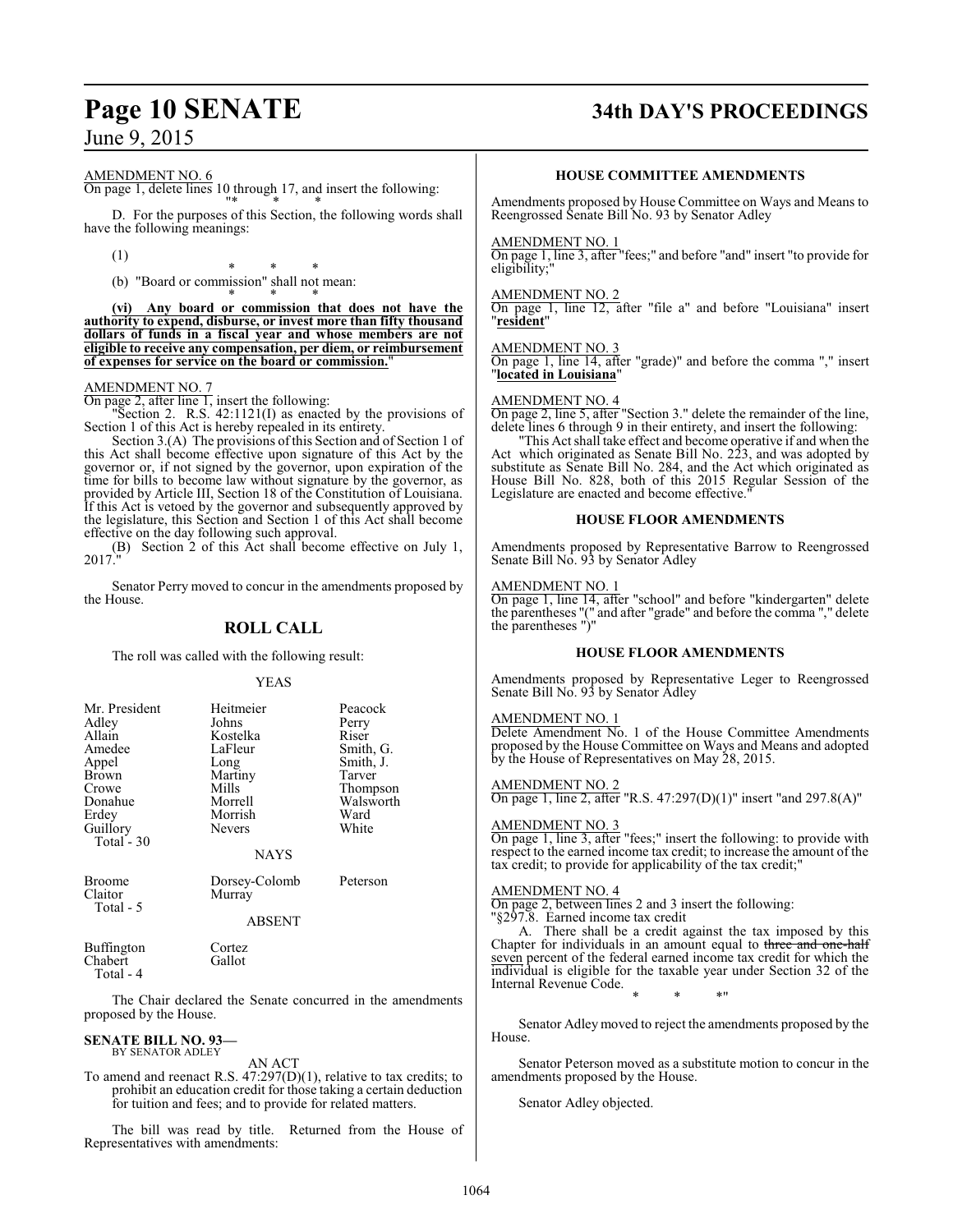LaFleur<br>Morrell

Nevers

## **ROLL CALL**

The roll was called on the substitute motion with the following result:

#### YEAS

Gallot Peterson<br>LaFleur Riser

Murray Tarve<br>Nevers Ward

Smith, G.<br>Tarver

| Dorsey-Colomb |
|---------------|
|               |
|               |
|               |

Mr. President Donahue Morrish<br>Adley Guillory Peacock Adley Guillory Peacock<br>Allain Heitmeier Perry Appel Johns Smith, J.<br>Buffington Kostelka Thompson Buffington Koste<br>Chabert Long Chabert Long Walsworth<br>Claitor Martiny White

NAYS Heitmeier Martiny<br>Mills

ABSENT

Amedee Total - 1

Cortez Total - 23

The Chair declared the substitute motion failed to pass.

#### **ROLL CALL**

The roll was called on the original motion with the following result:

#### YEAS

| Mr. President<br>Adley<br>Allain<br>Amedee<br>Appel<br>Brown<br>Buffington<br>Chabert<br>Claitor<br>Cortez<br>Crowe<br>Total - 31 | Donahue<br>Gallot<br>Guillory<br>Heitmeier<br>Johns<br>Kostelka<br>LaFleur<br>Long<br>Martiny<br>Mills<br>Morrell<br><b>NAYS</b> | Morrish<br>Nevers<br>Peacock<br>Perry<br>Smith, J.<br>Thompson<br>Walsworth<br>Ward<br>White |
|-----------------------------------------------------------------------------------------------------------------------------------|----------------------------------------------------------------------------------------------------------------------------------|----------------------------------------------------------------------------------------------|
| <b>Broome</b><br>Dorsey-Colomb<br>Total - 6                                                                                       | Murray<br>Peterson<br><b>ABSENT</b>                                                                                              | Smith, G.<br>Tarver                                                                          |
| Erdev                                                                                                                             | Riser                                                                                                                            |                                                                                              |

Total - 2

The Chair declared the Senate rejected the amendments proposed by the House.

#### **SENATE BILL NO. 122—** BY SENATOR ADLEY

AN ACT

To amend and reenact the introductory paragraph of R.S. 39:94(A)(2)(a), relative to the Budget Stabilization Fund; to provide for an increase in the base amount of mineral revenues received by the state prior to the annual deposit into the Budget Stabilization Fund; to provide for an effective date; and to provide for related matters.

The bill was read by title. Returned from the House of Representatives with amendments:

# **34th DAY'S PROCEEDINGS Page 11 SENATE**

June 9, 2015

#### **HOUSE COMMITTEE AMENDMENTS**

Amendments proposed by House Committee on Appropriations to Reengrossed Senate Bill No. 122 by Senator Adley

#### AMENDMENT NO. 1

On page 2, delete lines 7 through 9 in their entirety and insert the following:

"Section 2. This Act shall become effective upon signature by the governor or, if not signed by the governor, upon expiration of the time for bills to become law without signature by the governor, as provided by Article III, Section 18 of the Constitution of Louisiana. If vetoed by the governor and subsequently approved by the legislature, this Act shall become effective on the day following such approval.

Senator Adleymoved to concur in the amendments proposed by the House.

#### **ROLL CALL**

The roll was called with the following result:

#### YEAS

| Mr. President | Dorsey-Colomb | Murray        |
|---------------|---------------|---------------|
| Adley         | Erdey         | <b>Nevers</b> |
| Allain        | Gallot        | Peacock       |
| Amedee        | Guillory      | Perry         |
| Appel         | Heitmeier     | Peterson      |
| Broome        | Johns         | Riser         |
| Brown         | Kostelka      | Smith, G.     |
| Buffington    | LaFleur       | Smith, J.     |
| Chabert       | Long          | Tarver        |
| Claitor       | Martiny       | Thompson      |
| Cortez        | Mills         | Walsworth     |
| Crowe         | Morrell       | Ward          |
| Donahue       | Morrish       | White         |
| Total - 39    |               |               |
|               | <b>NAYS</b>   |               |
|               |               |               |

Total - 0

Total - 0

The Chair declared the Senate concurred in the amendments proposed by the House.

ABSENT

#### **SENATE BILL NO. 153—** BY SENATOR MARTINY

AN ACT

To amend and reenact the introductory paragraph of R.S. 25:341(D), (1) and (2), (E), and (F)(3),  $342(\text{\AA})(5)$ , (6), (7), and (8), (B)(1) and  $(2)$ , 343, and R.S. 42:1111 $(A)(1)$ , and to enact R.S.  $25:342(A)(9)$ , relative to the Louisiana State Museum; to provide for the board of directors; to provide for terms; to provide for powers and duties; to provide for the museum director; to provide for an exception to the Ethics Code; and to provide for related matters.

The bill was read by title. Returned from the House of Representatives with amendments:

#### **HOUSE FLOOR AMENDMENTS**

Amendments proposed by Representative Barrow to Reengrossed Senate Bill No. 153 by Senator Martiny

#### AMENDMENT NO. 1

On page 5, at the beginning of line 9, delete "Association" and insert "**Alliance**"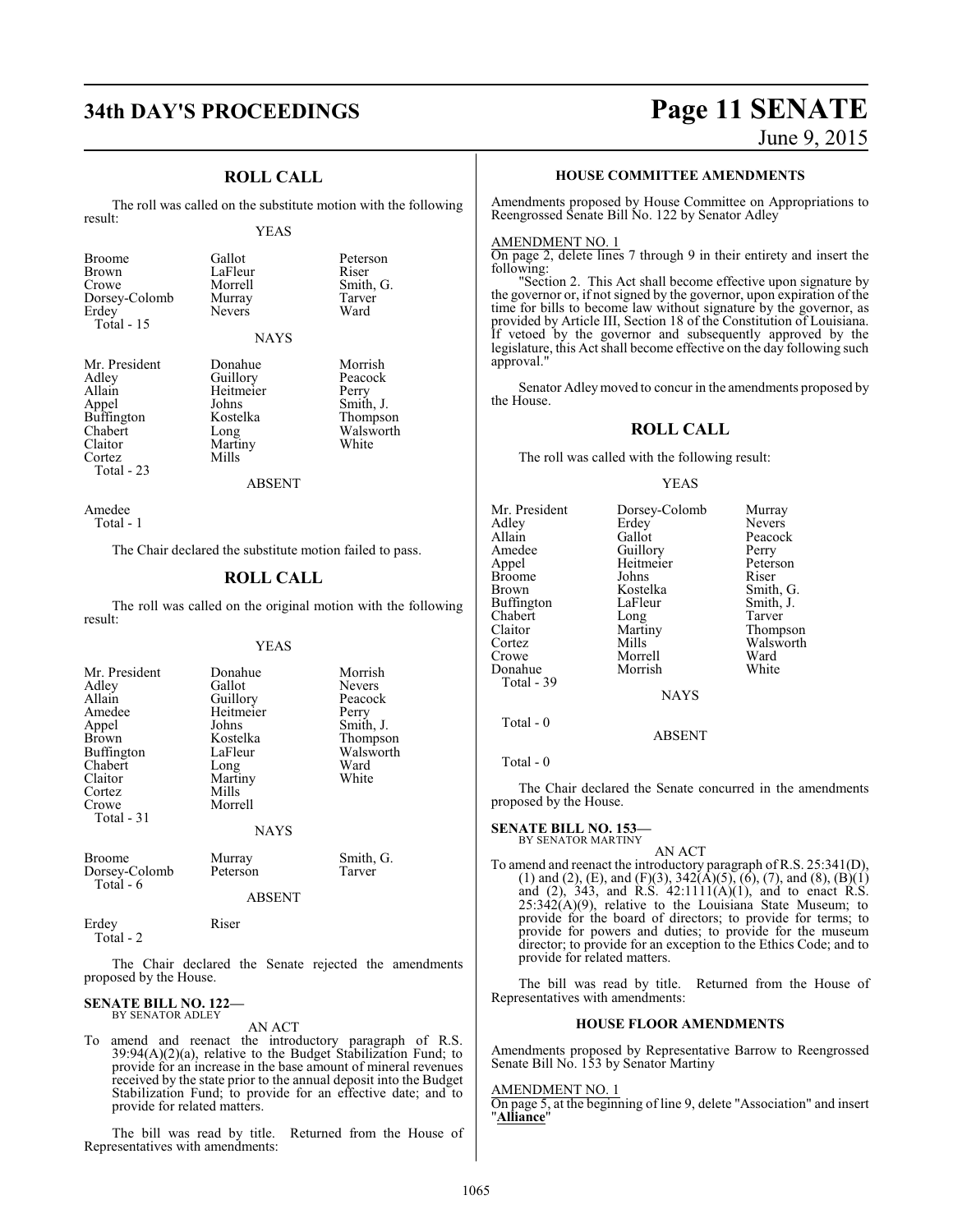AMENDMENT NO. 2 On page 5, line 26, after "**director that**" delete the remainder of the line and insert "**include but are not**"

AMENDMENT NO. 3 On page 6, at the end of line 6, change "**Ethics Code.**" to "**Code of Governmental Ethics.**"

AMENDMENT NO. 4 On page 6, delete line 13 and insert "**(b) Any** supplementary"

AMENDMENT NO. 5 On page 6, delete line 24 and insert "**(c) Any supplementary**"

Senator Martiny moved to concur in the amendments proposed by the House.

## **ROLL CALL**

The roll was called with the following result:

#### YEAS

| Mr. President     | Dorsey-Colomb | Murray    |
|-------------------|---------------|-----------|
| Adley             | Erdey         | Peacock   |
| Allain            | Gallot        | Perry     |
| Amedee            | Guillory      | Peterson  |
| Appel             | Heitmeier     | Riser     |
| <b>Broome</b>     | Johns         | Smith, G. |
| <b>Brown</b>      | Kostelka      | Smith, J. |
| <b>Buffington</b> | LaFleur       | Tarver    |
| Chabert           | Long          | Thompson  |
| Claitor           | Martiny       | Walsworth |
| Cortez            | Mills         | Ward      |
| Crowe             | Morrell       | White     |
| Donahue           | Morrish       |           |
| Total - 38        |               |           |
|                   | <b>NAYS</b>   |           |
| Total - 0         |               |           |

Nevers

Total - 1

The Chair declared the Senate concurred in the amendments proposed by the House.

ABSENT

#### **SENATE BILL NO. 157—** BY SENATOR MARTINY

AN ACT

To amend and reenact R.S. 13:352(A)(1), (2), and (6), relative to certain fees charged by the courts of appeal; to provide for an increase in certain fees for the courts of appeal; to provide for an effective date; and to provide for related matters.

The bill was read by title. Returned from the House of Representatives with amendments:

#### **HOUSE FLOOR AMENDMENTS**

Amendments proposed by Representative Lopinto to Engrossed Senate Bill No. 157 by Senator Martiny

#### AMENDMENT NO. 1

On page 1, line 16, after "**appeal or**" and before "**writ**" change "**supervisor**" to "**supervisory**"

Senator Martiny moved to concur in the amendments proposed by the House.

# **Page 12 SENATE 34th DAY'S PROCEEDINGS**

## **ROLL CALL**

The roll was called with the following result:

#### YEAS

Mr. President Dorsey-Colomb Morrish<br>Adley Erdev Murray Adley Erdey<br>Allain Gallot Allain Gallot Peacock<br>Amedee Guillory Perry Amedee Guillory Perry<br>
Appel Heitmeier Riser Appel Heitmeier<br>Broome Johns Broome Johns Smith, G.<br>Brown Kostelka Smith, J. Buffington LaFle<br>Chabert Long Chabert Long Thompson<br>Claitor Martiny Walsworth Claitor Martiny Walsworth<br>
Cortez Mills Ward Cortez Mills Ward Donahue Morrell White Total - 36

Kostelka Smith, J.<br>LaFleur Tarver

NAYS

Crowe Peterson Total - 2

ABSENT

```
Nevers
   Total - 1
```
The Chair declared the Senate concurred in the amendments proposed by the House.

#### **SENATE BILL NO. 169—**

BY SENATOR MARTINY

AN ACT To enact Chapter 4-A of Title 21 of the Louisiana Revised Statutes of 1950, to be comprised ofR.S. 21:301 through 308, relative to hotels and lodging houses; to provide with respect to optional assessments on hotels that are levied by a comprehensive membership based tourismorganization on its members that are operators of hotels or motels located in the parish of Jefferson; to provide that hotel and income taxes shall not apply to such surcharges; to provide for a hotel referendum to approve such an optional assessment; to provide for enhancement of the sales and marketing capabilities and other general purposes of the organization; to provide for the direct or indirect benefit of growing the traveler economy; to provide for levying hotel assessments as surcharges on hotel or motel folios; to provide for terms and definitions; and to provide for related matters.

The bill was read by title. Returned from the House of Representatives with amendments:

#### **HOUSE COMMITTEE AMENDMENTS**

Amendments proposed by House Committee on Municipal, Parochial and Cultural Affairs to Engrossed Senate Bill No. 169 by Senator Martiny

AMENDMENT NO. 1

On page 4, line 10, after "**levy**" delete "**hotel assessments**" and insert "**a hotel assessment of up to one and three quarters percent of the daily room charge**"

#### **HOUSE FLOOR AMENDMENTS**

Amendments proposed by Representative Connick to Engrossed Senate Bill No. 169 by Senator Martiny

AMENDMENT NO. 1

On page 5, between lines 17 and 18, insert the following:

"**G. Each tourism organization which levies an assessment pursuant to the provisions of this Chapter shall be subject to audit by the legislative auditor.**"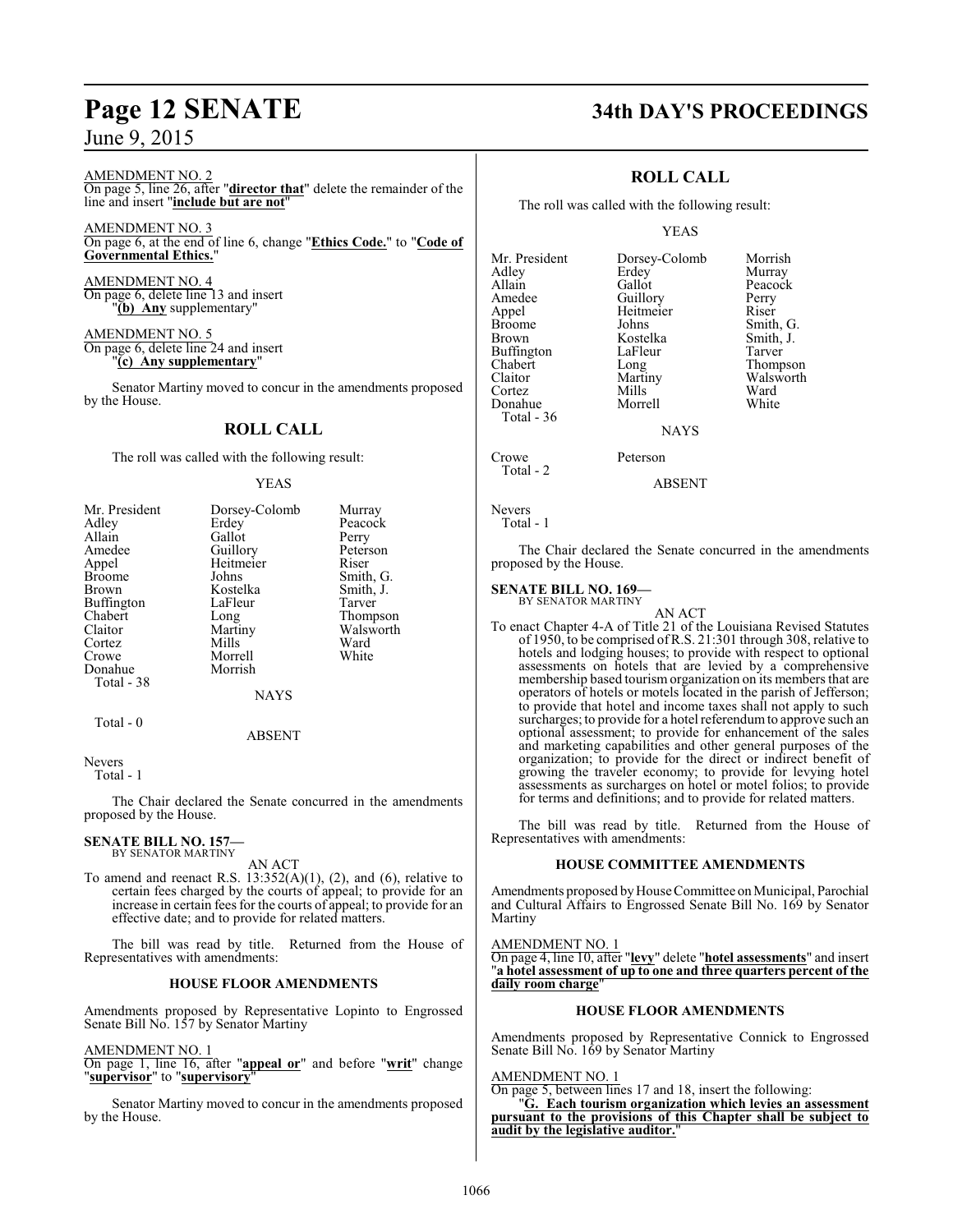# **34th DAY'S PROCEEDINGS Page 13 SENATE**

# June 9, 2015

Senator Martiny moved to concur in the amendments proposed by the House.

#### **ROLL CALL**

The roll was called with the following result:

#### YEAS

| Mr. President | Dorsey-Colomb | Morrish   |
|---------------|---------------|-----------|
| Adley         | Erdey         | Murray    |
| Allain        | Gallot        | Peacock   |
| Amedee        | Guillory      | Perry     |
| Appel         | Heitmeier     | Riser     |
| <b>Broome</b> | Johns         | Smith, G. |
| <b>Brown</b>  | Kostelka      | Smith, J. |
| Buffington    | LaFleur       | Tarver    |
| Chabert       | Long          | Thompson  |
| Claitor       | Martiny       | Walsworth |
| Cortez        | Mills         | Ward      |
| Donahue       | Morrell       | White     |
| Total - 36    |               |           |
|               | NAYS          |           |

Peterson Total - 1

#### ABSENT

Crowe Nevers

Total - 2

The Chair declared the Senate concurred in the amendments proposed by the House.

#### **SENATE BILL NO. 174—** BY SENATOR BROOME

AN ACT

To enact R.S. 9:3262, relative to leases and leasing; to provide relative to domestic abuse victims and certain residential lease agreements; to provide certain definitions, terms, procedures, conditions, and requirements; to provide relative to certain actions by lessors and lessees; to provide relative to certification of domestic abuse victim status; to provide relative to certain civil proceedings; and to provide for related matters.

The bill was read by title. Returned from the House of Representatives with amendments:

#### **HOUSE COMMITTEE AMENDMENTS**

Amendments proposed by House Committee on Civil Law and Procedure to Reengrossed Senate Bill No. 174 by Senator Broome

AMENDMENT NO. 1

On page 1, line 2, change "R.S. 9:3262" to "R.S. 9:3261.1"

AMENDMENT NO. 2 On page 1, line 6, after "proceedings;" and before "and" insert "to provide for immunity from liability in certain circumstances;"

AMENDMENT NO. 3 On page 1, line 9, change "R.S. 9:3262" to "R.S. 9:3261.1"

AMENDMENT NO. 4 On page 1, line 10, change "**§3262**" to "**§3261.1**"

#### AMENDMENT NO. 5

On page 1, line 13, after "**dwelling**" delete the remainder of the line and delete lines 14 through 17 and insert the following: "**or apartment within a building or structure consisting of four or more separate residential dwellings or apartments.**"

#### AMENDMENT NO. 6

On page 2, delete line 1 in its entirety

AMENDMENT NO. 7

On page 2, line 3, after "**Domestic abuse**"" delete the remainder of the line and delete lines 4 through 11 in their entirety and insert the following: "**means domestic abuse battery as defined in R.S. 14:35.3 provided that the domestic abuse was committed on the** leased premises.

AMENDMENT NO. 8 On page 2, line 12, change "**(3)**" to "**(2)**"

AMENDMENT NO. 9 On page 2, line 14, change "**(4)**" to "**(3)**"

AMENDMENT NO. 10

On page 2, delete lines 18 through 22 and insert "**(b) A Uniform Abuse Prevention Order.**"

#### AMENDMENT NO. 11

On page 2, line 23, change "**(5)**" to "**(4)**" and after "**means**" delete the remainder of the line and delete lines 24 through 29 and insert the following: "**the executive director, program director, or another employee of a community-based shelter contracted with the Department of Children and Family Services pursuant to R.S. 46:2124, provided the employee is a Licensed Clinical Social Worker (LCSW) or possesses a masters degree in Social Work (MSW).**"

#### AMENDMENT NO. 12

On page 3, delete line 1 in its entirety and insert the following:

"**(5) "Domestic abuse offender" means a lessee or household member who has been named as a defendant in a Uniform Abuse Prevention Order or has been identified as a perpetrator of domestic abuse in a Certification of Domestic Abuse.**

**(6) "Domestic abuse victim" means a lessee or household member who has been named as a petitioner in a Uniform Abuse Prevention Order or has completed a Certification of Domestic** Abuse.

AMENDMENT NO. 13

On page 3, line 2, after "**shall**" and before the colon ":" "delete "**provide that a lessee**"

AMENDMENT NO. 14

On page 3, line 3, delete "**Agrees to waive or limit**" and insert "**Limit**"

AMENDMENT NO. 15

On page 3, line 5, after "**emergency**" and before the period "**.**" insert "**or following an incident of domestic abuse on the leased premises**"

AMENDMENT NO. 16 On page 3, delete line 6 and insert the following: "**(b) Assess monetary penalties or other**"

AMENDMENT NO. 17

On page 3, line 9, after "**emergency**" and before the period "." insert "**or following an incident of domestic abuse on the leased premises**"

AMENDMENT NO. 18 On page 3, line 12, after "**D.**" and before "**shall**" change "**The lessor of a lease agreement**" to "**(1) A lessor**"

AMENDMENT NO. 19 On page 3, at the beginning of line 13, change "**(1)**" to "**(a)**" and after "**agreement**" and before "**on**" insert "**solely**"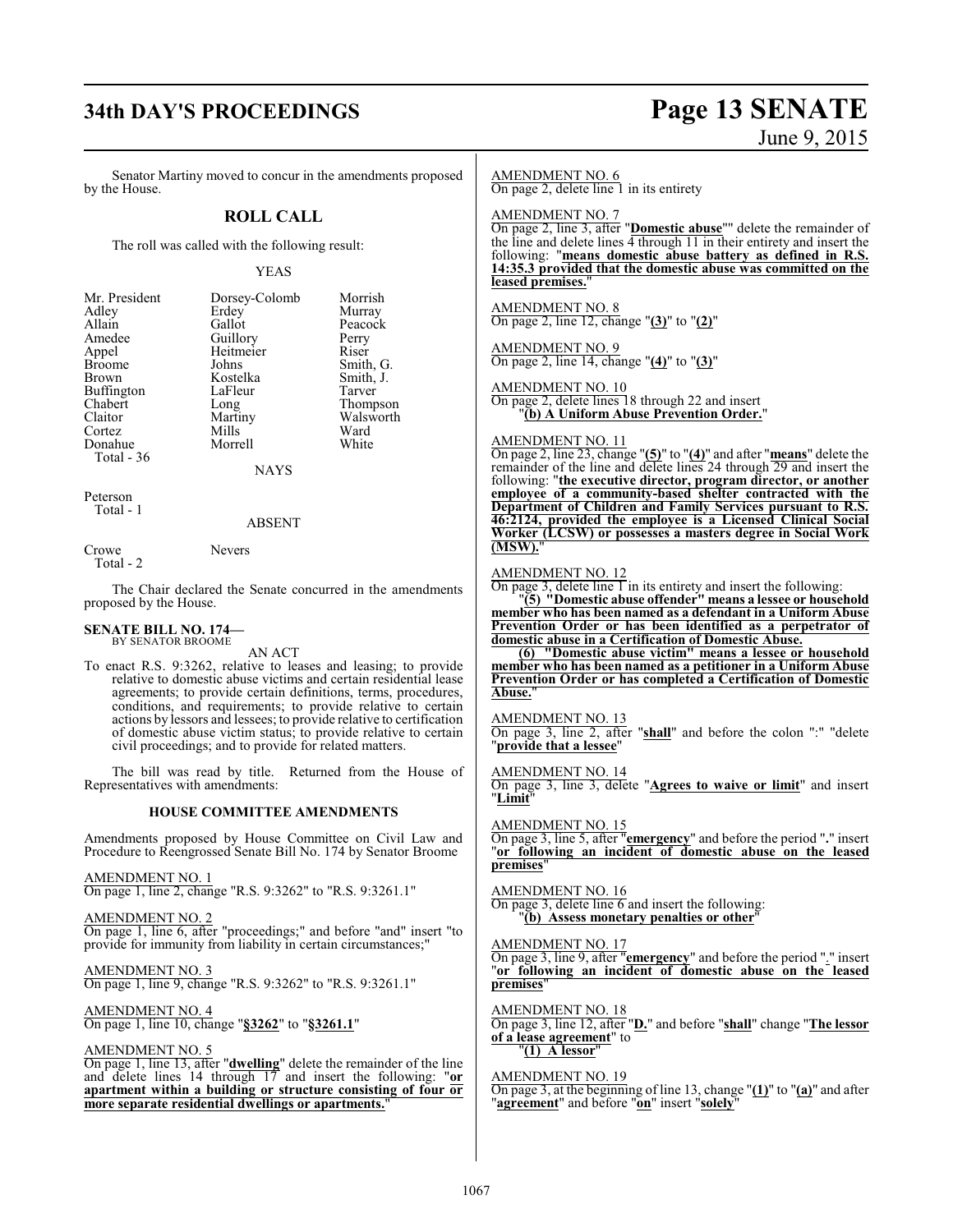#### AMENDMENT NO. 20 On page 3, line 14, delete "**family or**"

AMENDMENT NO. 21 On page 3, line 16, after "**applicant**" and before "**otherwise**" insert "**provides reasonable documentation and**"

AMENDMENT NO. 22 On page 3, at the beginning of line 17, change "**(2)**" to "**(b)**"

#### AMENDMENT NO. 23

On page 3, line 18, after "**that**" delete the remainder of the line and delete lines 19 through 26 and insert the following: "**an act of domestic abuse or activity directly related to domestic abuse has occurred on the leased premises and the victim is a lessee or a lessee's household member. However, if the continued presence of a domestic abuse offender in, or in close proximity to, the lessee's residential dwelling or apartment results in one or more additional violent disturbances or altercations and those disturbances or altercations pose an imminent threat to the safety or peaceable possession of the premises by the lessee or other residents, then the lessor may evict the lessee, even if the presence of the domestic abuse offender is uninvited or unwelcome by the lessee. In such evictions, at the lessor's sole discretion, the lessor may permit the lessee to relocate to a different residential dwelling or apartment, providedthat another residential dwelling or apartment is available and the lessee otherwise meets the lessor's qualification standards.**

**(2) An applicant, lessee, or any household member of an applicant or lessee who is or was the victim of domestic abuse, and who seeks protection under this Section, shall produce to the lessor reasonable documentation of the domestic abuse on or before the date of the lease application, lease termination, lease nonrenewal, or before the judgment or order of eviction is rendered. Failure of the applicant, lessee, or household member of any applicant or lessee to timely produce such reasonable documentation shall preclude and act as a complete bar to that applicant, lessee, or household member asserting claims or causes of action against the lessor for breach of this Subsection.**

**(3) A lessor who has not yet been given reasonable documentation of the abuse by the lessee and who issues an eviction notice or a notice to vacate to any lessee for any reason allowed under an existing lease agreement, including damage to leased premises, shall not be penalized under this Section. However, if the lessor receives from the lessee reasonable documentation of domestic abuse before the judgment or order of eviction is rendered, then the lessor shall grant the lessee's request for accommodation.**

**E. Only a lessee or a household member of the lessee's residential dwelling unit may be considered a domestic abuse victim such that the lessee may request an accommodation under this Section. In order for a lessee to receive an early termination as provided in this Section, the**"

AMENDMENT NO. 24 On page 3, line 27, change "**must**" to "**shall**"

AMENDMENT NO. 25 On page 3, at the end of line 28, delete "**family or**"

### AMENDMENT NO. 26

On page 3, line 29, after "**and**" and before "**particular**" change "**seeks a**" to "**that the lessee seeks the**"

#### AMENDMENT NO. 27

On page 4, delete lines 2 through 5 and insert the following:

"**(2) Provide to the lessor reasonable documentation that the lessee seeking an accommodation, or that lessee's household member, was a victim of an act of domestic abuse on the leased premises within the past thirty days.**

**(3) Assert in writing that the lessee seeking the accommodation will not knowingly voluntarily permit the domestic abuse offender further access to, visitation on, or occupancy of the lessee's residential dwelling unit and**

# **Page 14 SENATE 34th DAY'S PROCEEDINGS**

**acknowledging that any violation of this Section may result in eviction or termination of the lease.**"

AMENDMENT NO. 28 On page 4, line 6, change "**(3)**" to "**(4)**"

AMENDMENT NO. 29 On page 4, line 8, change "**(4)**" to "**(5)**"

#### AMENDMENT NO. 30

On page 4, line 9, after "**in**" delete "**an order of**" and delete lines 10 and 11, and insert the following: "**a Uniform Abuse Prevention Order or Certification of Domestic Abuse form.**"

#### AMENDMENT NO. 31

On page 4, line 13, after "**lessee the**" delete the remainder of the line and delete lines 14 and 15, and insert the following: "**requested early termination of the lease, as provided by this Subsection:**"

#### AMENDMENT NO. 32

On page 4, line 16, change "**(a)**" to "**(1)**"

#### AMENDMENT NO. 33

On page 4, line 17, after "**the**" delete the remainder of the line and delete lines 18 through 29 and insert the following: "**lease agreement as a matter of law on a mutually agreed upon date within thirty days of the written request for accommodation. The lessee requesting the accommodation shall vacate the residential dwelling by that date to avoid liability for future rent.**

**(2) In such cases, the lessee requesting the accommodation is liable only for rent paid through the early termination date of the lease and any previous obligations to the lessor outstanding on that date. The amount due from the lessee shall be paid to the lessor on or before the date the lessee vacates the dwelling. The lessor may withhold the lessee's security deposit only for any reason permitted under R.S. 9:3251. If the lessee or an additional lessee is a domestic abuse offender named on reasonable documentation presented to the lessor in a lessee's request for an accommodation under this Section, the lessor shall be entitled to an immediate eviction of the domestic abuse offender upon presenting the court with reasonable documentation of the abuse.**

**(3) When there are multiple lessees who are parties to a lease agreement for which the accommodation of early termination is requested by one or more lessees, and upon the lessee's timely providing to the lessor reasonable documentation of the abuse as required in this Section, the entire lease shall terminate on the mutually agreed-upon date, and the lessor shall be entitled to an immediate eviction of all lessees upon presenting the court with reasonable documentation of the abuse.**"

AMENDMENT NO. 34

On page 5, delete lines 1 through 17

#### AMENDMENT NO. 35

On page 5, line 22, after "**abuse**" and before "**Further**" delete the period "**.**" and insert a comma "**,**" and the following: "**except that a lessor shall be entitled to an immediate eviction of the domestic abuse offender upon presenting the court with reasonable documentation of the abuse.**"

AMENDMENT NO. 36 On page 6, line 1, change "**R.S. 9:3262**" to "**R.S. 9:3261.1**"

AMENDMENT NO. 37 On page 6, line 24, change "**R.S. 9:3262**" to "**R.S. 9:3261.1**"

#### AMENDMENT NO. 38

On page 7, line 7, after "**court**" and before "**within**" insert "**by a domestic abuse victim**"

#### AMENDMENT NO. 39

On page 7, line 8, after the period "**.**" delete the remainder of the line and delete lines 9 through 14 in their entirety and insert: "**In the civil action, the court may only grant as relief any permanent or**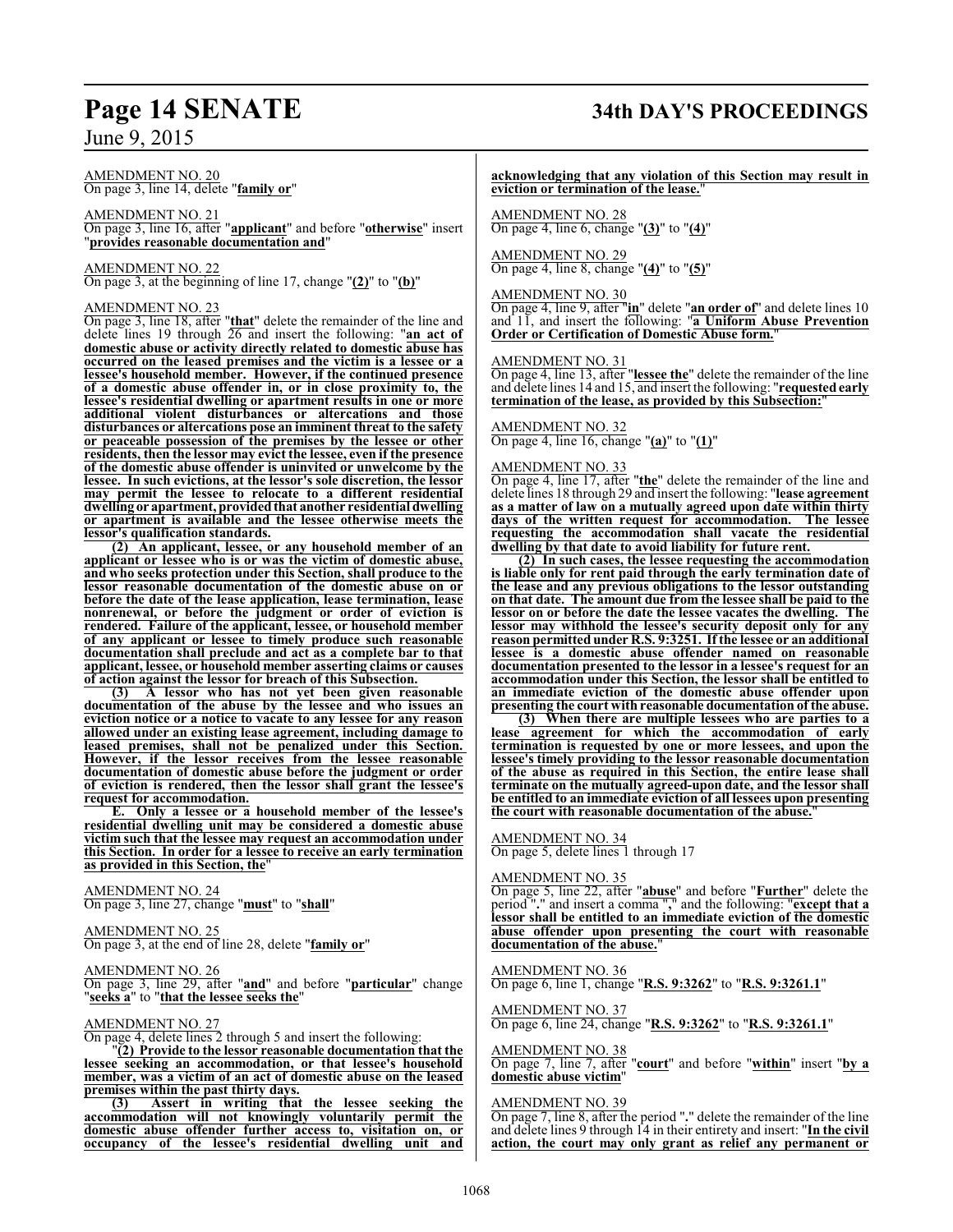# **34th DAY'S PROCEEDINGS Page 15 SENATE**

# June 9, 2015

**temporary injunction, temporary restraining order, or other similar order, as the court deems appropriate.**"

#### AMENDMENT NO. 40

On page 7, between lines 14 and 15, insert the following:

"**J. Upon motion of the defendant or upon the court's own motion, if the court determines that a civil action brought under this Section is frivolous, the court shall award appropriate sanctions pursuant to Code of Civil Procedure Article 863.**

**K. No civil action may be commenced under this Section if the plaintiff or the plaintiff's household member has knowingly voluntarily permitted the domestic abuse offender access to, visitation on, or occupancy of the lessee's residential dwelling unit at any time after having requested an accommodation from the lessor under this Section.**"

AMENDMENT NO. 41 On page 7, line 15, change "**J.**" to "**L.**"

#### AMENDMENT NO. 42

On page 7, after line 18, insert the following:

"**M. Lessors or owners of residential dwellings who institute eviction proceedings against domestic abuse offenders under this Section shall be immune from any and all lawsuits, claims, demands, or causes of action filed by or on behalf of domestic abuse offenders for wrongful eviction, breach of contract, wrongful termination, discrimination under state or federal law, or any other claims or causes of actions arising in any way out of the eviction.**"

#### **HOUSE FLOOR AMENDMENTS**

Amendments proposed by Representative Nancy Landry to Reengrossed Senate Bill No. 174 by Senator Broome

#### AMENDMENT NO. 1

In Amendment No. 5 proposed by the House Committee on Civil Law and Procedure and adopted by the House on June 3, 2015, on page 1, delete lines 13 and 14, and insert the following: "**within a building or structure consisting of six or more separate residential dwellings. The provisions of this Section shall not apply when the structure consists of ten or fewer units and one of the units is occupied by the owner or lessor.**"

#### AMENDMENT NO. 2

In Amendment No. 12 proposed by the House Committee on Civil Law and Procedure and adopted by the House on June 3, 2015, on page 2, between lines 16 and 17, insert the following:

"**(7) "Accommodation" means the granting by the lessor to a domestic abuse victim the right to execute, renew, or terminate a lease, as applicable under the circumstances, pursuant to the requirements of this Section.**"

#### AMENDMENT NO. 3

On page 3, line 15, after "**or**" and before "**on**", insert a comma "**,**" and " **except as provided by Subparagraph (b) of this Paragraph,**"

#### AMENDMENT NO. 4

On page 3, at the end of line 16, after the period "." add "**The provisions of this Subparagraph shall not apply to an applicant who has previously been evicted by the lessor for any reason.**"

#### AMENDMENT NO. 5

In Amendment No. 23 proposed by the House Committee on Civil Law and Procedure and adopted by the House on June 3, 2015, on page 3, line 15, after "**pose**" and before "**threat**" delete "**an imminent**" and insert "**a**"

#### AMENDMENT NO. 6

In Amendment No. 23 proposed by the House Committee on Civil Law and Procedure and adopted by the House on June 3, 2015, on page 3, line 32, after "**for**" and before "**of**" change "**breach**" to "**violation**"

#### AMENDMENT NO. 7

In Amendment No. 23 proposed by the House Committee on Civil Law and Procedure and adopted by the House on June 3, 2015, on page 3, line 33, after "**(3)**" and before "**A**" insert "**(a)**"

#### AMENDMENT NO. 8

In Amendment No. 23 proposed by the House Committee on Civil Law and Procedure and adopted by the House on June 3, 2015, on page 3, line 37, after "**Section.**", delete the remainder of the line and delete lines 38 through 40 and insert the following:

"**(b) However, if the sole reason the eviction notice or notice to vacate wasissued was a single act of domestic abuse and not an additional act of domestic abuse under Paragraph (D)(1), no breach of the lease has been alleged, and the lessor receives reasonable documentation of domestic abuse before the judgment or order of eviction is rendered, then the lessor shall rescind the eviction notice or notice to vacate**."

#### AMENDMENT NO. 9

Delete Amendment No. 35 proposed by the House Committee on Civil Law and Procedure adopted by the House on June 3, 2015.

#### AMENDMENT NO. 10

On page 5, line 22, after "**Further,**" and before "**nothing**" insert "**a lessor shall be entitled to an immediate eviction of the domestic abuse offender upon presenting the court with reasonable documentation of the abuse, and**"

#### AMENDMENT NO. 11

In Amendment No. 42 proposed by the House Committee on Civil Law and Procedure and adopted by the House on June 3, 2015, on page 6, line 12, after "**contract**," and before "**discrimination**" change "**wrongful termination**," to "**termination of the lease in violation of this Section**,"

Senator Broome moved to concur in the amendments proposed by the House.

#### **ROLL CALL**

The roll was called with the following result:

#### YEAS

| Mr. President | Dorsey-Colomb | Morrish   |
|---------------|---------------|-----------|
| Adlev         | Erdey         | Murray    |
| Amedee        | Gallot        | Peacock   |
| Appel         | Guillory      | Perry     |
| Broome        | Heitmeier     | Peterson  |
| Brown         | Johns         | Smith, G. |
| Buffington    | Kostelka      | Smith, J. |
| Chabert       | LaFleur       | Tarver    |
| Claitor       | Long          | Thompson  |
| Cortez        | Martiny       | Walsworth |
| Crowe         | Mills         | Ward      |
| Donahue       | Morrell       | White     |
| Total - 36    | <b>NAYS</b>   |           |
| Total $-0$    | <b>ABSENT</b> |           |

Allain Nevers Riser Total - 3

The Chair declared the Senate concurred in the amendments proposed by the House.

#### **SENATE BILL NO. 192—** BY SENATOR JOHNS

AN ACT

To amend and reenact R.S. 33:9038.57(B), (C), (F)(1) and (2)(c) and (G)(2), relative to the special taxing district within the city of Lake Charles; to provide for boundaries; to provide for its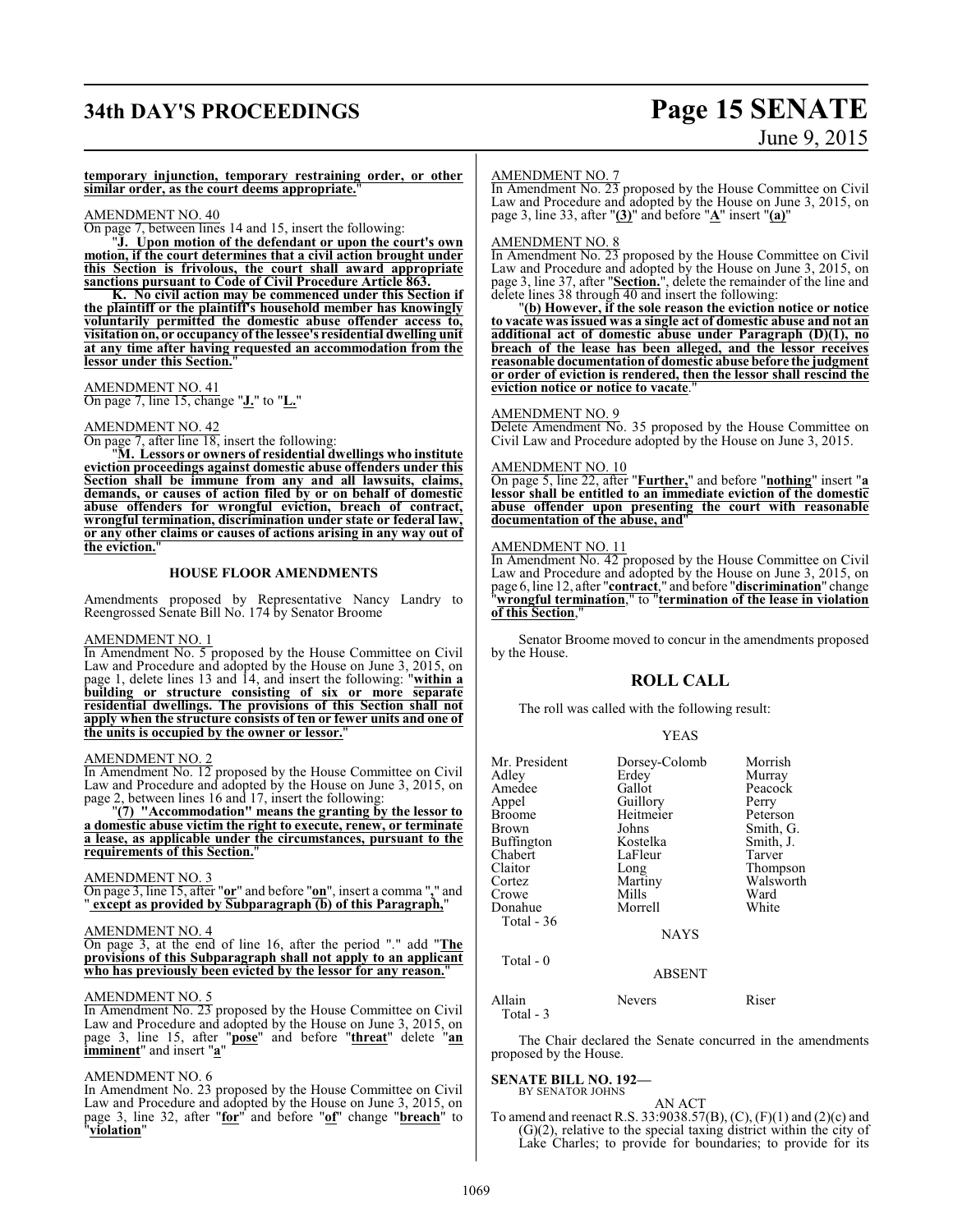purpose; to provide for definitions; and to provide for related matters.

The bill was read by title. Returned from the House of Representatives with amendments:

#### **HOUSE COMMITTEE AMENDMENTS**

Amendments proposed byHouse Committee on Municipal, Parochial and Cultural Affairs to Reengrossed Senate Bill No. 192 by Senator Johns

#### AMENDMENT NO. 1

On page 1, line 2, after "(2)(c) and before "relative to" delete "and  $(G)(2)$ ," and insert a comma "," and " $(G)(2)$ ,  $(I)$ , and  $(I)$  and to enact  $R.S. 33:9038.57(K)$ ,"

#### AMENDMENT NO. 2

On page 1, line 4, after "purpose;" and before "to provide" insert "to provide relative to the pledge of tax increments;

#### AMENDMENT NO. 3

On page 1, line 7, after " $(2)(c)$ " and before "are hereby" delete "and  $(G)(2)$ <sup>"</sup> and insert a comma<sup>"</sup>," and " $(G)(2)$ ,  $(I)$ , and  $(J)$ "

#### AMENDMENT NO. 4

On page 1, line 8, after "reenacted" and before "to read" insert "and R.S.  $33:9038.57(K)$  is hereby enacted"

#### AMENDMENT NO. 5

On page 3, after line 26, insert the following:

"**I. Contesting ordinance or resolution; time limit. Any ordinance or resolution adopted by the district authorizing the pledge of tax increments collected, as provided in this Section, to secure bonds, debt obligations, or any other authorized financing shall be published at least twice in the official journal of the city of Lake Charles within 10 days after adoption. Such publication shall include a notice advising the public that for thirty days after the date of last publication, any person in interest may contest the legality of the ordinance or resolution and of any provision therein made for the security and payment of the debt obligation or the levy and collection of such taxes by filing the appropriate legal action in the Fourteenth Judicial District Court of Calcasieu Parish. After that time, no one shall have any cause of action to test the regularity, formality, legality, or effectiveness of the ordinance or resolution, and provision thereof for any cause whatever. Thereafter, it shall be conclusively presumed that every legal requirement for the levy and collection of taxes, the issuance of bonds or other debt obligations, or the pledge of tax increments collected, including all things pertaining to the authorizing thereof, has been complied with. No court shall have authority to inquire into any of these matters after the thirty day period after publication.**

I.**J.** Term. The district shall dissolve and cease to exist one year after the date all bonds, notes, and other evidences of indebtedness of the district, including refunding bonds are paid in full as to both principal and interest; however, under no event shall the district have an existence of less than three years.

J.**K.** Liberal construction. This Section, being necessary for the welfare of the city of Lake Charles and its residents, shall be liberally construed to effect the purposes thereof."

#### **LEGISLATIVE BUREAU AMENDMENTS**

Amendments proposed by Legislative Bureau to Reengrossed Senate Bill No. 192 by Senator Johns

#### AMENDMENT NO. 1

In House Committee Amendment No. 5 proposed by the House Committee on Municipal, Parochial and Cultural Affairs to Reengrossed Senate Bill 192 by Senator Johns, on line 19, change "**10**" to "**ten**"

# **Page 16 SENATE 34th DAY'S PROCEEDINGS**

#### AMENDMENT NO. 2

On page 2, line 15, following "**this**" and before "**shall**" change "**Section**" to "**Subsection**"

#### AMENDMENT NO. 3

On page 2, line 25, following "**,**" and before "**fixtures**" change "**or**" to "**and**"

#### **HOUSE FLOOR AMENDMENTS**

Amendments proposed by Representative Barrow to Reengrossed Senate Bill No. 192 by Senator Johns

#### AMENDMENT NO. 1

In House Committee Amendment No. 5 proposed by the House Committee on Municipal, Parochial and Cultural Affairs and adopted by the House of Representatives on June 3, 2015, on page 1, line 35, after "interest" change the semicolon ";" to a period "." and delete the remainder of the line and delete line 36

Senator Johns moved to concur in the amendments proposed by the House.

#### **ROLL CALL**

The roll was called with the following result:

#### YEAS

| Mr. President<br>Adley | Erdey<br>Gallot | Murray<br>Peacock |
|------------------------|-----------------|-------------------|
| Amedee                 | Guillory        | Perry             |
| Appel                  | Heitmeier       | Peterson          |
| Broome                 | Johns           | Riser             |
| Brown                  | Kostelka        | Smith, G.         |
| Buffington             | LaFleur         | Smith, J.         |
| Chabert                | Long            | Tarver            |
| Claitor                | Martiny         | Thompson          |
| Cortez                 | Mills           | Walsworth         |
| Donahue                | Morrell         | Ward              |
| Dorsey-Colomb          | Morrish         | White             |
| Total - 36             |                 |                   |
|                        | <b>NAYS</b>     |                   |
| Total - 0              |                 |                   |
|                        | ABSENT          |                   |

Allain Crowe Nevers Total - 3

The Chair declared the Senate concurred in the amendments proposed by the House.

**SENATE BILL NO. 193—** BY SENATORS THOMPSON AND WALSWORTH AN ACT

To amend and reenact R.S. 33:9038.31(2) and (3) and to enact R.S. 33:9038.68, relative to special districts; to create the Walnut Street Special District; to provide for the governance and the powers and duties of the district, including tax, bond, and tax increment finance authority; and to provide for related matters.

The bill was read by title. Returned from the House of Representatives with amendments:

#### **HOUSE COMMITTEE AMENDMENTS**

Amendments proposed by House Committee on Municipal, Parochial and Cultural Affairs to Reengrossed Senate Bill No. 193 by Senator Thompson

#### AMENDMENT NO. 1

On page 5, at the end of line 13, insert "**An agreement entered into by the district and any affected tax recipient entity authorizing**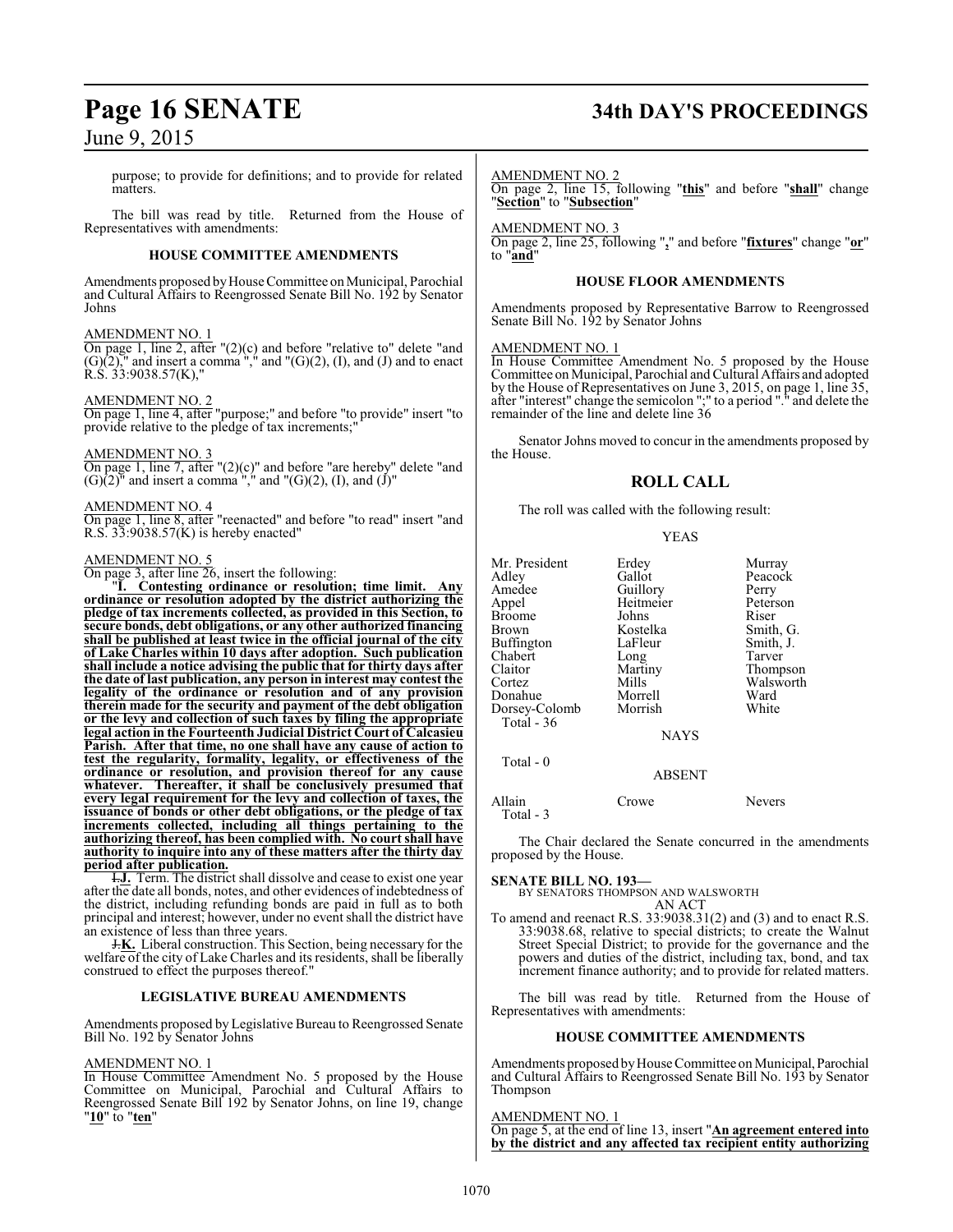# **34th DAY'S PROCEEDINGS Page 17 SENATE**

# June 9, 2015

**NAYS** 

ABSENT

**the use and dedication of the affected tax recipient entity's incremental increase in taxes may include additional public or private entities as parties to such agreement and may include such terms, conditions, and other provisions to which all parties to such agreement consent.**" AMENDMENT NO. 2 On page 5, line 21, after "**district.**" delete the remainder of the line and delete lines 22 and 23 in their entirety **LEGISLATIVE BUREAU AMENDMENTS** Amendments proposed by Legislative Bureau to Reengrossed Senate Bill No. 193 by Senator Thompson AMENDMENT NO. 1 On page 3, line 23, following "**to**" and before "**offices**" change "**such**" to "**the**" AMENDMENT NO. 2 On page 3, line 25, following "**All**" and before "**meetings**" delete "**such**" AMENDMENT NO. 3 On page 3, line 26, following "**R.S.**" and before "**et seq.**" change "**42:4.1**" to "**42:11**" AMENDMENT NO. 4 On page 4, line 9, following "**district**" and before "**to**" insert "**,**" AMENDMENT NO. 5 On page 4, line 10, following "**agreements**" and before "**or**" insert "**,**" AMENDMENT NO. 6 On page 4, line 13, following "**(5)**" and before "**officers**" change "**Appoint**" to "**To appoint**" AMENDMENT NO. 7 On page 4, line 18, following "**behalf**" and before "**to**" insert "**,**" AMENDMENT NO. 8 On page 4, line 23, following "**(8)**" and before "**such**" change "**Establish**" to "**To establish**" AMENDMENT NO. 9 On page 5, line 7, following "**to**" and before "**:**" insert "**the following**" AMENDMENT NO. 10 On page 5, line 26, following "**bonds**" and before "**are**" insert "**,**" Senator Thompson moved to concur in the amendments proposed by the House. **ROLL CALL** The roll was called with the following result: YEAS Mr. President Erdey Peacock<br>Adley Gallot Perry Adley Gallot Perry Amedee Guillory Peters<br>Appel Heitmeier Riser Appel Heitmeier<br>Broome Johns Broome Johns Smith, G.<br>Brown Kostelka Smith, J. Kostelka Smith, J.<br>LaFleur Thompson Buffington LaFle<br>Chabert Long Chabert Long Walsworth<br>
Claitor Martiny Ward Claitor Martiny Ward Total - 0 Allain Morrish Tarver Crowe Total - 5 BY SENATOR RISER Riser comma ","

The Chair declared the Senate concurred in the amendments proposed by the House.

**SENATE BILL NO. 207—**

AN ACT

To amend and reenact R.S. 18:1400.2(A), the introductory paragraph of  $(B)(1)$ , and  $(C)(1)$ , and 1400.8, relative to election costs; to provide for the paying of certain election expenses incurred by a registrar of voters; to provide for an effective date; and to provide for related matters.

The bill was read by title. Returned from the House of Representatives with amendments:

#### **HOUSE COMMITTEE AMENDMENTS**

Amendments proposed by House Committee on House and Governmental Affairs to Engrossed Senate Bill No. 207 by Senator

#### AMENDMENT NO. 1

On page 1, at the end of line 2, delete the comma ","

AMENDMENT NO. 2 On page 1, line 3, change "paying" to "payment"

#### AMENDMENT NO. 3

On page 1, line 7, after " $(C)(1)$ " and before "and" delete the

#### AMENDMENT NO. 4

On page 3, line 11, after "Section 2." delete the remainder of the line and delete lines 12 and 13 and insert the following: "R.S. 18:1400.2(A), the introductory paragraph of  $(B)(1)$ , and  $(\overline{C})(1)$  and 1400.8 are hereby amended and reenacted to read as follows:

§1400.2. Election costs paid by secretary of state; governing authorities; reimbursement

A. The costs of publication of the location of polling places; of renting polling places; of drayage; of setting up voting machines; of compensating commissioners and deputy parish custodians; of paying election expenses incurred by a registrar of voters and his permanent employees as provided by R.S. 18:1400.8; and of transmitting election returns for gubernatorial and congressional elections, whether or not a gubernatorial or congressional candidate appears on the ballot, shall be paid by the state from funds appropriated to the secretary of state for that purpose, except that when a local or municipal candidate or a local bond, debt, tax, proposition, or question also appears on the ballot, the state shall be required to pay one-half of such costs. The remaining one-half shall be prorated between the state and all local or municipal entities participating in such election. In the case of the offices of justice of the peace and constable of a justice of the peace court, the costs shall be prorated to the parish governing authority. The pro rata share of a local or municipal entity shall be determined by dividing the number of that entity's offices, propositions, or questions on the ballot by the total number of all offices, propositions, or questions on the ballot within that local jurisdiction.

B.(1) The cost of publication of the location of polling places; of renting polling places; of drayage; of setting up voting machines; of compensating commissioners and deputy parish custodians; of paying election expenses incurred by a registrar of voters and his permanent employees as provided by R.S. 18:1400.8; and of transmitting election returnsfor any special election when any of the following appear on the ballot shall be paid by the state from funds appropriated to the secretary of state for that purpose:

Donahue Morrell<br>Dorsey-Colomb Murray

Dorsey-Colomb Total - 34

Cortez Mills White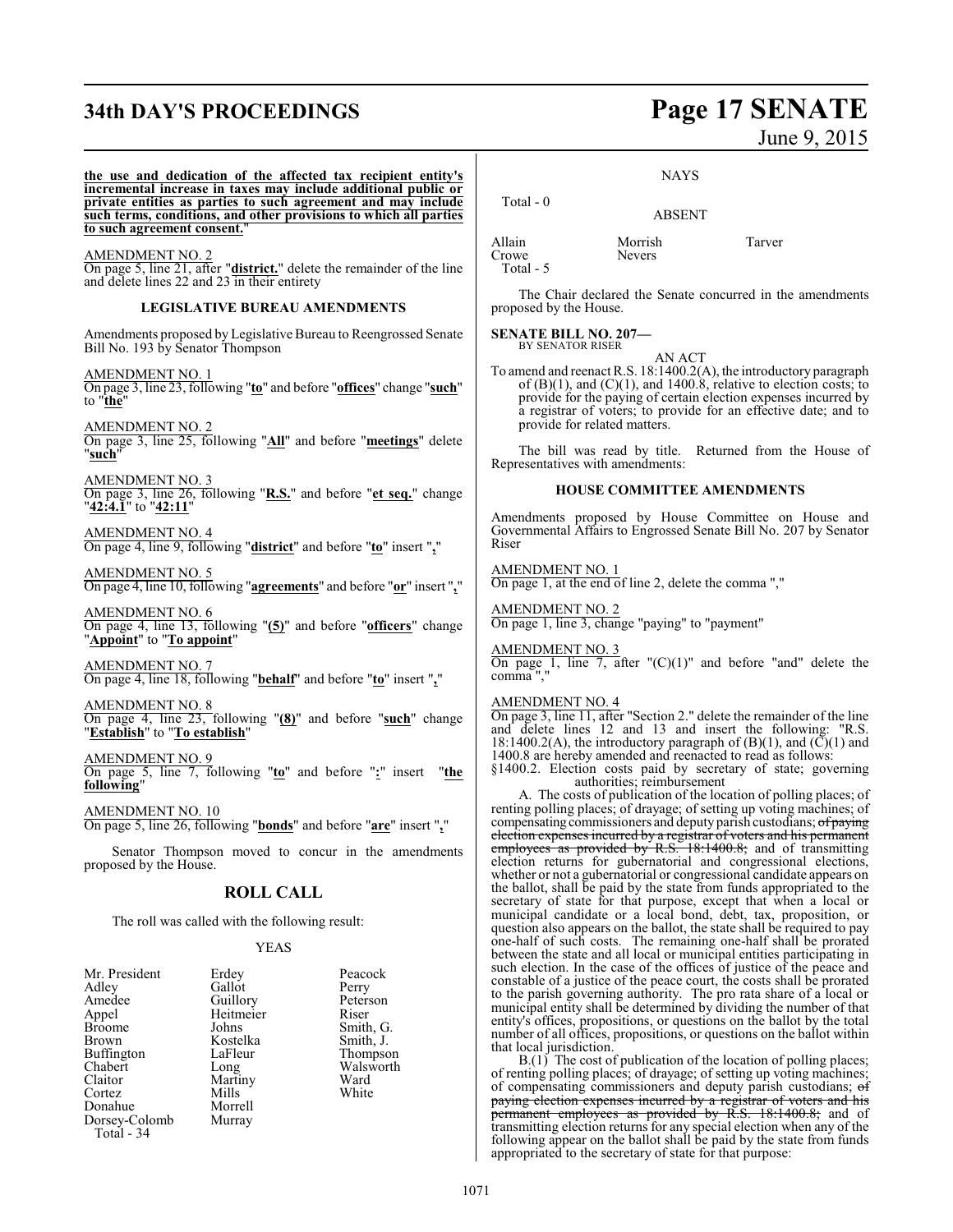# **Page 18 SENATE 34th DAY'S PROCEEDINGS**

June 9, 2015

\* \* \*

C.(1) The cost of publication of the location of polling places; of renting polling places; of drayage; of setting up voting machines, which cost shall be ten dollars per machine; of compensating commissioners and deputy parish custodians; of paying election expenses incurred by a registrar of voters and his permanent employees as provided by R.S. 18:1400.8; and of transmitting election returns for any election not provided for in Subsections A and B of this Section shall be paid by the appropriate governing authority that relates to the character of office or issue involved in such election. In the case of the offices of justice of the peace and constable of a justice of the peace court, the costs shall be prorated to the parish governing authority. Except as provided in Paragraph (2) of this Subsection, if more than one governing authority is involved in an election, a statement of such expenses shall be transmitted to each governing authority involved in the election and payment thereofshall be prorated among the governing authorities as equitably as possible.

\* \* \* §1400.8. Expenses incurred by registrars of voters conducting early voting; payment by secretary of state

Election expenses incurred by a registrar of voters and his permanent employees to perform election duties and responsibilities associated with early voting on any day during the week between 4:30 p.m. and the time that early voting terminates that day and on any Saturday on which early voting is conducted shall be paid by the state from funds appropriated to the secretary of state for that purpose and shall be a reimbursable election expense as provided by R.S. 18:1400.2.

Section 3.(A) This Section and Section 1 of this Act shall become effective on January 1, 2016.

(B) Section 2 of this Act shall become effective on December  $31, 2017.$ 

Senator Riser moved to concur in the amendments proposed by the House.

## **ROLL CALL**

The roll was called with the following result:

#### YEAS

| Mr. President<br>Adley<br>Amedee<br>Appel<br><b>Broome</b><br>Brown<br>Chabert<br>Claitor<br>Cortez<br>Crowe<br>Donahue<br>Dorsey-Colomb<br>Total - 34 | Erdey<br>Gallot<br>Guillory<br>Heitmeier<br>Johns<br>Kostelka<br>LaFleur<br>Long<br>Martiny<br>Mills<br>Morrell<br>Morrish<br><b>NAYS</b> | Murray<br>Peacock<br>Perry<br>Riser<br>Smith, G.<br>Smith, J.<br>Thompson<br>Walsworth<br>Ward<br>White |
|--------------------------------------------------------------------------------------------------------------------------------------------------------|-------------------------------------------------------------------------------------------------------------------------------------------|---------------------------------------------------------------------------------------------------------|
| Peterson<br>Total - 1                                                                                                                                  | <b>ABSENT</b>                                                                                                                             |                                                                                                         |
| Allain<br><b>Buffington</b>                                                                                                                            | Nevers<br>Tarver                                                                                                                          |                                                                                                         |

 $Total - 4$ 

The Chair declared the Senate concurred in the amendments proposed by the House.

#### **SENATE BILL NO. 221—** BY SENATOR ADLEY

AN ACT

To amend and reenact R.S. 48:77(A) and (B) and 2074(A) and to repeal R.S. 48:77(C), 2077(24), and Chapter 32 of Title 48 of the Louisiana Revised Statutes of 1950, comprised of R.S. 48:2111 through 2119, relative to the dedication and use of certain funds for transportation purposes; to provide for the certification and the use of the increase in the base amount of certain mineral revenues received by the state; to provide for the deposit and use of such monies into the Transportation Trust Fund and for other transportation uses; to repeal provisions dedicating certain sales taxes in the event of a projected deficit in the official Revenue Estimating Conference forecast; to abolish the Transportation Mobility Fund, including the sources of funding, the use of the monies in the fund, and authority to approve projects for such purposes; to provide for an effective date; and to provide for related matters.

The bill was read by title. Returned from the House of Representatives with amendments:

#### **HOUSE COMMITTEE AMENDMENTS**

Amendments proposed by House Committee on Appropriations to Reengrossed Senate Bill No. 221 by Senator Adley

#### AMENDMENT NO. 1

On page 3, line 20, after "**deposited**" and before "the" delete "to" and insert "**into**"

AMENDMENT NO. 2

On page 3, line 20, change "**infrastructure bank**" to "**Louisiana State Transportation Infrastructure Fund**"

AMENDMENT NO. 3 On page 3, line 24, change "**infrastructure bank**" to "**Louisiana State Transportation Infrastructure Fund**"

AMENDMENT NO. 4

On page 4, between lines 2 and 3, insert the following:

"**(4) None of the monies deposited into the Transportation Trust Fund pursuant to this Subsection shall be appropriated to the office of state police.**"

Senator Adleymoved to concur in the amendments proposed by the House.

## **ROLL CALL**

The roll was called with the following result:

#### YEAS

Smith, G. Smith, J. Thompson Walsworth<br>Ward

| Mr. President | Dorsey-Colomb | Morrish       |
|---------------|---------------|---------------|
| Adley         | Erdey         | Murray        |
| Allain        | Gallot        | Peacock       |
| Amedee        | Guillory      | Perry         |
| Appel         | Heitmeier     | Riser         |
| <b>Broome</b> | Johns         | Smith, C      |
| <b>Brown</b>  | Kostelka      | Smith, J.     |
| Chabert       | LaFleur       | <b>Thomps</b> |
| Claitor       | Long          | Walswor       |
| Cortez        | Martiny       | Ward          |
| Crowe         | Mills         | White         |
| Donahue       | Morrell       |               |
| Total - 35    |               |               |

NAYS

Peterson Total - 1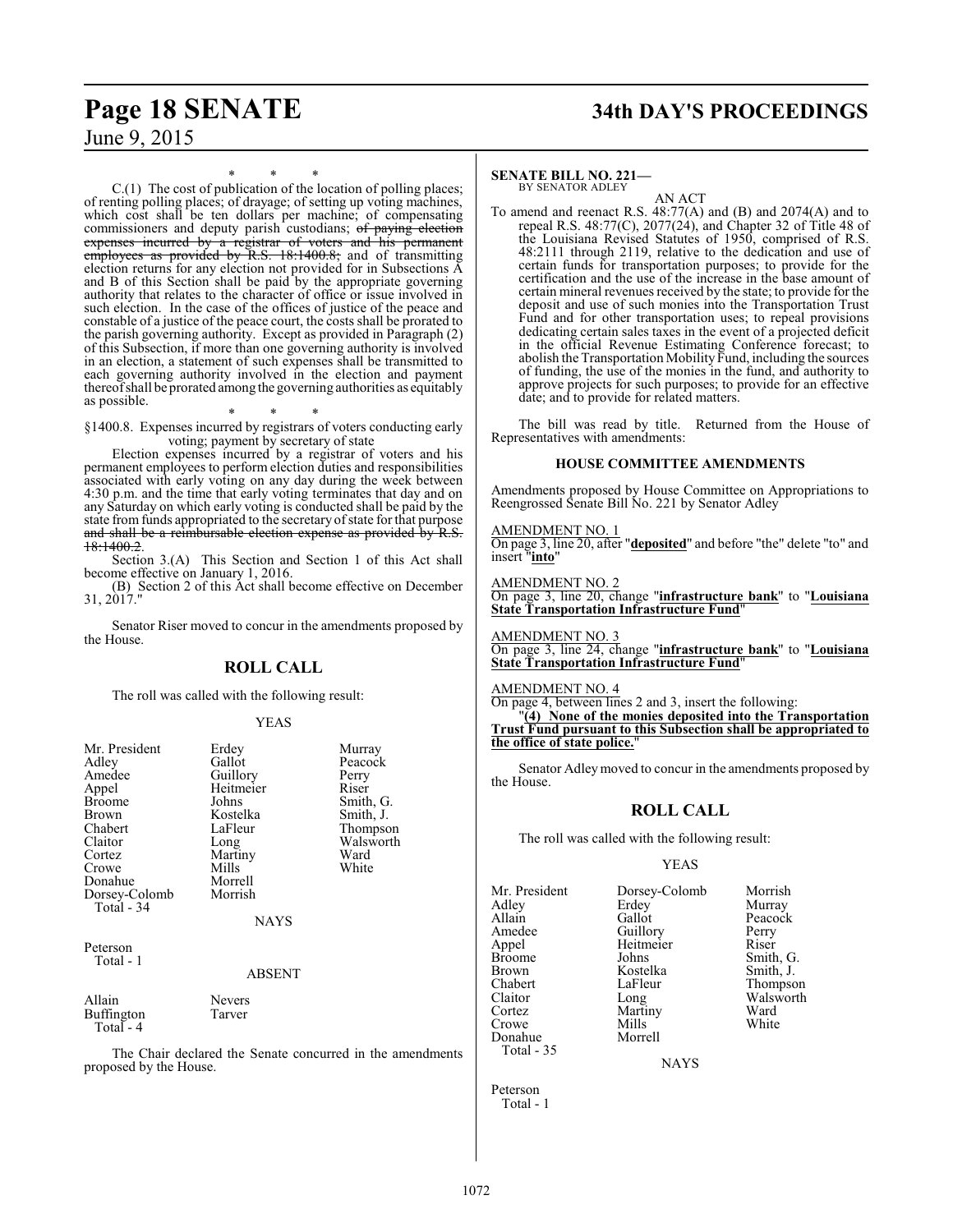# **34th DAY'S PROCEEDINGS Page 19 SENATE**

#### ABSENT

| Buffington | Nevers | Tarver |
|------------|--------|--------|
| Total $-3$ |        |        |

The Chair declared the Senate concurred in the amendments proposed by the House.

# **SENATE BILL NO. 235—** BY SENATOR MURRAY

#### AN ACT

To amend and reenact R.S. 26:359(D), (E), (F), and (G) and to enact R.S. 26:359(B)(3), relative to regulation of alcoholic beverages; to provide for registration of certain wine producers, manufacturers, and retailers; to provide for registration of certain transporters; to authorize the secretary of Revenue to provide copies of certain records to the commissioner of the office of alcohol and tobacco; to provide certain civil penalties; to provide for an effective date; and to provide for related matters.

The bill was read by title. Returned from the House of Representatives with amendments:

#### **HOUSE FLOOR AMENDMENTS**

Amendments proposed by Representative Arnold to Reengrossed Senate Bill No. 235 by Senator Murray

#### AMENDMENT NO. 1

On page 1, line 2, after "reenact" and before "(E)," delete "R.S. 26:359(D)," and insert "R.S. 26:73(C)(1)(e), 79, 272(C)(1)(e), 279, and 359(D),"

#### AMENDMENT NO. 2

On page 1, line 3, after "beverages;" and before "to provide" insert "to authorize the commissioner to waive certain requirements relative to the use and square footage for restaurant establishments; to authorize the commissioner to waive all state application fees or provide a certain credit for failure to issue a permit within a certain period of time;"

#### AMENDMENT NO. 3

On page 1, line 9, after "Section 1." and before "(E)," delete "R.S. 26:359(D)," and insert "R.S. 26:73(C)(1)(e), 79, 272(C)(1)(e), 279, and 359(D),"

#### AMENDMENT NO. 4

On page 1, between lines 10 and 11, insert the following: "§73. Restaurant "R" permit; application; fees

\* \* \* C.(1) For purposes of this Section, "restaurant establishment" shall be defined as an establishment:

\* \* \*

(e) Which has a public habitable floor area of no less than five hundred square feet dedicated to the exclusive use of the applicant's or licensee's business. This Subparagraph shall not apply to business locations that apply to or have been licensed to sell or serve alcoholic beverages prior to August 1, 2006, and have not discontinued the sale and service of such beverages for more than six months. Notwithstanding any other provision of this Chapter, the commissioner may waive this requirement for any building listed as a historic building on an official registry or located within an officially designated historic district.

\* \* \* §79. Submission of applications; delay

All applications for state permits shall be mailed or delivered to the commissioner in Baton Rouge, Louisiana, and all applications for local permits shall be mailed or delivered to the respective local authorities. An applicant shall mail or deliver both his applications for state and local permits within twenty-four hours of each other. If he fails to do so, his state application may be withheld and the permits denied. Upon receipt of an application, the commissioner or the local authorities, as the case may be, shall stamp the day, month, and year received, and the commissioner shall verify that the

# June 9, 2015

applicant does not owe the state any delinquent sales taxes, penalties, or interest, excluding items under formal appeal pursuant to the applicable statutes. The commissioner and officers or employees specifically so authorized by the commissioner and local authorities may issue the permits immediately after proper investigation but, for a period of thirty-five days after issuance, such permits shall operate on a probationary basis subject to final action on, opposition to, or withholding of, the permits as hereinafter provided. Notwithstanding any other provision of this Chapter, prior to August 1, 2016, the commissioner may waive all state application fees or provide an equal credit to an applicant's account when a permit is not issued within three business days after receipt of a fully and properly completed application.

\* \* \* §272. Restaurant "R" permit; application; fees

\* \* \* C.(1) For purposes of this Section, "restaurant establishment" shall be defined as an establishment:

\* \* \* (e) Which has a public habitable floor area of no less than five hundred square feet dedicated to the exclusive use of the applicant's or licensee's business. This Subparagraph shall not apply to business locations that have applied to or have been licensed to sell or serve alcoholic beverages prior to August 1, 2006, and have not discontinued the sale and service of such beverages for more than six months. Notwithstanding any other provision of this Chapter, the commissioner may waive this requirement for any building listed as a historic building on an official registry or located within an officially designated historic district.

#### \* \* \* §279. Submission of applications; delay

All applications for state permits shall be mailed or delivered to the commissioner in Baton Rouge at the state capitol, and all applications for local permits shall be mailed or delivered to the respective local authorities. An applicant shall mail or deliver his applications for state and local permits within twenty-four hours of each other. If he fails to do so, his state application may be withheld and the permits denied. Upon receipt of an application, the commissioner or the local authorities, as the case may be, shall stamp the day, month, and year received, and the commissioner shall verify that the applicant does not owe the state any delinquent sales taxes, penalties, or interest, excluding items under formal appeal pursuant to applicable statutes. The commissioner and officers or employees specifically so authorized by the commissioner and local authorities may issue the permits immediately after proper investigation but, for a period of thirty-five days after receipt of the application, such permits shall operate on a probationary basis subject to final action on opposition to, or withholding of, the permit as hereinafter provided. Notwithstanding any other provision of this Chapter, prior to August  $\overline{1,2016}$ , the commissioner may waive all state application fees or provide an equal credit to an applicant's account when a permit is not issued within three business days after receipt of a fully and properly completed application.

## \* \* \*" **HOUSE FLOOR AMENDMENTS**

Amendments proposed by Representative Adams to Reengrossed Senate Bill No. 235 by Senator Murray

#### AMENDMENT NO. 1

On page 1, line 2, after "and (G)" and before "and to" insert "and  $793$  $\tilde{C}$  $(1)$ "

#### AMENDMENT NO. 2

On page 1, line 7, after "penalties;" and before "to" insert "to provide relative to compliance of laws prohibiting the sale or service of certain products to underage persons;"

#### AMENDMENT NO. 3

On page 1, line 9, after "and (G)" and before "are" insert "and  $793(\tilde{C})(1)$ "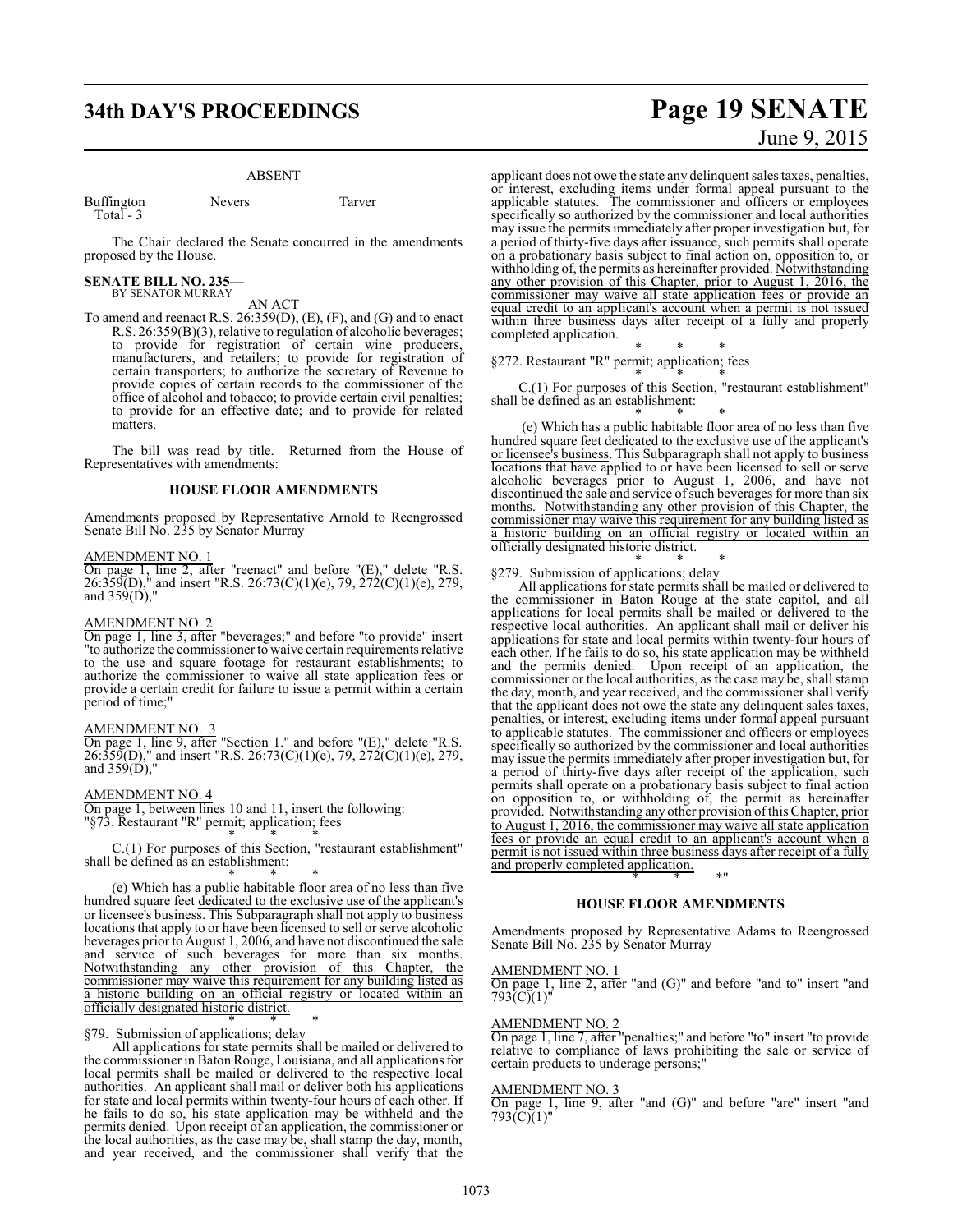# **Page 20 SENATE 34th DAY'S PROCEEDINGS**

June 9, 2015

AMENDMENT NO. 4 On page 4, between lines 24 and 25, insert the following:

"\* \* \*

§793. Additional powers of the commissioner \* \* \*

C.(1) In order to ensure compliance with "Prevention of Youth to Tobacco Law" laws prohibiting the sale or service of alcoholic beverages, tobacco, alternative nicotine, or vapor products to underage persons, the commissioner shall annually conduct random, unannounced inspections at locations where alcoholic beverages, tobacco, or alternative nicotine, or vapor products are sold, served, or distributed. Persons under the age of eighteen or twenty-one may be enlisted by employees of the office of alcohol and tobacco control to test compliance, but such persons may be used only if the testing is conducted under the direct supervision of such employees and written parental consent has been provided if the person is under the age of eighteen. Any person under the age of eighteen or twenty-one shall either carry the person's own identification showing the person's correct date of birth or shall carry no identification. A person under the age of eighteen or twenty-one who carries identification shall, on request, present it to any seller  $\overline{or}$ server of alcoholic beverages, tobacco, or alternative nicotine or vapor products. In addition, any person under the age of eighteen or twenty-one enlisted under this Subsection shall truthfully answer any questions about the person's age. Except where expressly authorized in writing by the commissioner in furtherance ofthe objectives ofthis Section, Any any other use of persons under the age of eighteen or twenty-one to test compliance with the provisions of this Section or any other prohibition of like or similar import shall be unlawful and the person or persons responsible for such use shall be subject to the penalties prescribed in <u>this Title or</u> R.S. <del>14:91.8(H)</del> 14:91.6, 91.8(H), 92, or 93.11. \* \* \*"

Senator Murray moved to concur in the amendments proposed by the House.

## **ROLL CALL**

The roll was called with the following result:

#### YEAS

| Mr. President                  | Erdey         | Morrish   |
|--------------------------------|---------------|-----------|
| Adley                          | Gallot        | Murray    |
| Allain                         | Guillory      | Peacock   |
| Amedee                         | Heitmeier     | Perry     |
| Appel                          | Johns         | Peterson  |
| <b>Broome</b>                  | Kostelka      | Riser     |
| <b>Brown</b>                   | LaFleur       | Smith, G. |
| Chabert                        | Long          | Thompson  |
| Cortez                         | Martiny       | Walsworth |
| Donahue                        | Mills         | Ward      |
| Dorsey-Colomb<br>Total - 33    | Morrell       | White     |
|                                | <b>NAYS</b>   |           |
| Claitor<br>Total - 3           | Crowe         | Smith, J. |
|                                | <b>ABSENT</b> |           |
| <b>Buffington</b><br>Total - 3 | Nevers        | Tarver    |

The Chair declared the Senate concurred in the amendments proposed by the House.

#### **SENATE BILL NO. 237—**

BY SENATOR MURRAY

AN ACT To amend and reenact Code of Civil Procedure Article 4843 (C) and (E) and R.S. 13:1311, 2154, and 2163, relative to courts of limited jurisdiction; to provide relative to the civil jurisdiction concurrent with the district court in cases where the amount in

dispute, or the value of the property involved, does not exceed certain amounts; to provide for the jurisdictional amount in dispute in certain city courts; to provide for the jurisdictional amount in dispute in the City Court of Ville Platte; to provide for the powers and duties of the constables of the First and Second City Courts of New Orleans and the exemption from liability for the actions of the constables and their deputies; and to provide for related matters.

The bill was read by title. Returned from the House of Representatives with amendments:

#### **HOUSE FLOOR AMENDMENTS**

Amendments proposed by Representative Leger to Reengrossed Senate Bill No. 237 by Senator Murray

#### AMENDMENT NO. 1

On page 1, line 2, delete "1311" and insert "996.67(A),  $(B)(1)$  and  $(2)$ ,  $(C)(3)$  and  $(6)$  and  $(D)$ , 1311"

#### AMENDMENT NO. 2

On page 1, line 3, after "2163," insert "relative to courts and judicial procedure; to provide"

#### AMENDMENT NO. 3

On page 1, line 7, after "Ville Platte;" insert "to provide relative to the Civil District Court for the parish of Orleans; to provide relative to the judicial building fund and certain powers, duties, terms, and requirements;"

#### AMENDMENT NO. 4

On page 2, line 14, delete "1311" and insert "996.67(A), (B)(1) and  $(2)$ ,  $(\overline{C})(3)$  and  $(6)$  and  $(D)$ , 1311"

#### AMENDMENT NO. 5

On page 2, between lines 15 and 16, insert

"§996.67. Judicial building fund

A. Subject to the approval of the Judicial Council of the Louisiana Supreme Court, the Civil District Court for the parish of Orleans and the clerk of court of the Civil District Court for the parish of Orleans are hereby authorized to impose the following additional costs of court and service charges provided for in Subsection B of this Section in all cases over which the court has jurisdiction, until the bonded indebtedness or lease obligation provided for in Subsection C of this Section is paid. The costs and charges provided in Subsection B of this Section shall not apply to cases involving juvenile and family matters. The costs and charges may be any amount up to and including the maximum amount set forth and shall be imposed on order of the judges en banc. Such costs and charges shall be paid to the clerk of court when the filing is made

B.(1) Until such time that public bids are let for the construction project Unless and until the condition in the following paragraph for an increase in the charges is satisfied, the amounts of the costs and charges which may be imposed shall be as provided in this Paragraph.<br>Service Provided Service Provided Amount of Cost Authorized<br>(a) Recordings Up to thirty dollars per reco (a) Recordings Up to thirty dollars per recordation<br>
(b) Civil Filings Up to twenty-five dollars per civil f (b) Civil Filings Up to twenty-five dollars per civil filing (c) Jury Trials Up to one hundred dollars per ju Up to one hundred dollars per jury requested (d) Class Actions Up to one thousand twenty-five dollars per class certified (2) After public bids are let for the construction project or,

alternatively, ifthe commission leases a privately constructed facility for use as a courthouse, then after execution of that lease agreement the amounts of costs and charges which may be imposed shall be as provided in this Paragraph.

| Service Provided  | Amount of Cost Authorized                  |
|-------------------|--------------------------------------------|
| (a) Recordings    | Up to thirty dollars per recordation       |
| (b) Civil Filings | Up to two hundred dollars per civil filing |
| (c) Jury Trials   | Up to two hundred dollars per jury         |
|                   | requested                                  |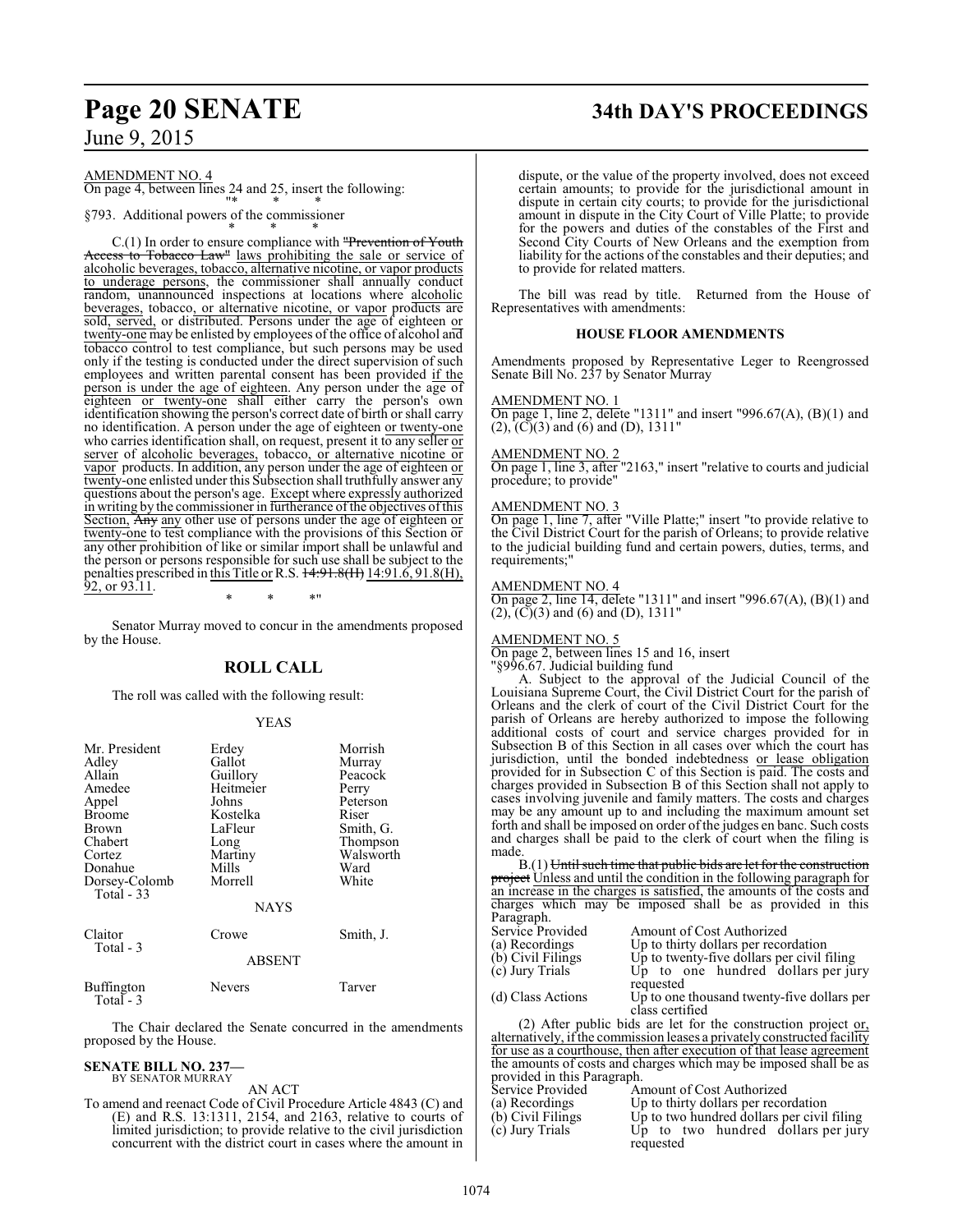# **34th DAY'S PROCEEDINGS Page 21 SENATE**

# June 9, 2015

(d) Class Actions Up to two thousand fifty dollars per class

certified (e) All matters filed Up to ten dollars per item filed into civil suit record

 $C.(1)$ 

\* \* \*

(3) Notwithstanding If the new courthouse is located on property owned by the city of New Orleans and notwithstanding any other law to the contrary, issues regarding ownership and liability for maintenance and operation expenses of the new courthouse shall be provided for between the commission and Orleans Parish in a lease or sublease of the courthouse to the commission or by a cooperative endeavor agreement prior to the awarding of the contract for construction of the new courthouse.

\* \* \*

\* \* \* (6) Notwithstanding any other provision of law to the contrary, the commission may pledge and dedicate the receipts of the courthouse construction fund for the payment of rent under a lease agreement or for the payment of any obligation, loan agreement, or other financing agreement in connection with the issuance of bonds or other evidence of indebtedness for the commission by the Louisiana Public Facilities Authority or the Louisiana Local Government Environmental Facilities and Community Development Authority.

D. If public bids are not let for the construction of a facility as provided in this Section by August 15, 2015, If by August 15, 2016, neither public bids have been let for construction nor a lease agreement executed for a privately constructed facility for use as a courthouse, then the authority provided in this Section to levy the additional costs and charges shall terminate and be null and void. Thereafter, no costs or charges authorized in this Section shall be imposed or collected. If the authority to levy such costs and charges terminates as set forth herein, all funds collected and deposited in the separate account as provided in this Section shall be used solely for capital improvements to the facility then housing the Civil District Court for the parish of Orleans.

\* \* \*"

Senator Murray moved to concur in the amendments proposed by the House.

#### **ROLL CALL**

The roll was called with the following result:

#### YEAS

| Mr. President                   | Dorsey-Colomb | Murray    |
|---------------------------------|---------------|-----------|
| Adley                           | Erdey         | Peacock   |
| Allain                          | Gallot        | Perry     |
| Amedee                          | Guillory      | Peterson  |
| Appel                           | Heitmeier     | Riser     |
| <b>Broome</b>                   | Johns         | Smith, G. |
| Brown                           | Kostelka      | Smith, J. |
| Chabert                         | LaFleur       | Tarver    |
| Claitor                         | Long          | Thompson  |
| Cortez                          | Martiny       | Walsworth |
| Crowe                           | Mills         | Ward      |
| Donahue                         | Morrell       | White     |
| Total $-36$                     |               |           |
|                                 | <b>NAYS</b>   |           |
| Total $-0$                      |               |           |
|                                 | <b>ABSENT</b> |           |
| <b>Buffington</b><br>Total $-3$ | Morrish       | Nevers    |

The Chair declared the Senate concurred in the amendments proposed by the House.

#### **SENATE BILL NO. 239—**

BY SENATOR LAFLEUR AN ACT

To amend and reenact R.S. 24:513(A)(3), relative to the legislative auditor; to provide for local auditees; to provide for the content of financial statements of local auditees; to provide for supplemental reports; and to provide for related matters.

The bill was read by title. Returned from the House of Representatives with amendments:

#### **HOUSE COMMITTEE AMENDMENTS**

Amendments proposed by House Committee on House and Governmental Affairs to Reengrossed Senate Bill No. 239 by Senator LaFleur

#### AMENDMENT NO. 1

On page 2, delete line 9 and insert "or political subdivision head or chief executive officer related"

#### AMENDMENT NO. 2

On page 2, line 12, after "auditee" delete the period "." and delete the remainder of the line and insert a semicolon "**;**" and "**however,"**

#### AMENDMENT NO. 3

On page 2, delete line 14 and at the beginning of line 15, delete "**benefits.**" and insert "**shall report only the use of public funds for the expenditures itemized in the supplemental report."**

#### **HOUSE FLOOR AMENDMENTS**

Amendments proposed by Representative Ivey to Reengrossed Senate Bill No. 239 by Senator LaFleur

#### AMENDMENT NO. 1

On page 1, line 2, after "24:513(A)(3)" delete the comma "," and insert "and 554(B),"

#### AMENDMENT NO. 2

On page 1, delete line 4 and insert the following: "provide for supplemental reports; to provide relative to a local auditee that fails to comply with recommendations or to correct findings contained in an audit report; to authorize the Legislative Audit Advisory Council to conduct a hearing under certain circumstances; to authorize the council to direct the treasurer to withhold funds under certain circumstances; and to provide for related matters."

#### AMENDMENT NO. 3

On page 1, line 6, after "24:513(A)(3)" delete "is" and insert "and 554(B) are"

#### AMENDMENT NO. 4

On page 2, after line 19, insert the following: "§554. Powers

\* \* \* B.**(1)** If the council determines based upon its review and investigation that, without appropriate cause, an auditee has not complied with the recommendations contained in an audit report of such auditee, the council shall forward its determination of noncompliance to the Joint Legislative Committee on the Budget and the appropriate oversight committees ofthe House ofRepresentatives and the Senate.

**(2) If the council determines based upon its review and investigation that, without appropriate cause, a local auditee as defined in R.S. 24:513 has failed for three consecutive years to sufficiently resolve the findings contained in an audit report of such local auditee, the council may, after notice to and a public hearing with the local auditee, make a determination that the local auditee has failed or refused to comply with the provisions of R.S. 24:513, and upon two-thirds vote of the entire membership of the council, may direct the treasurer to withhold funds in accordance with R.S. 39:72.1.**"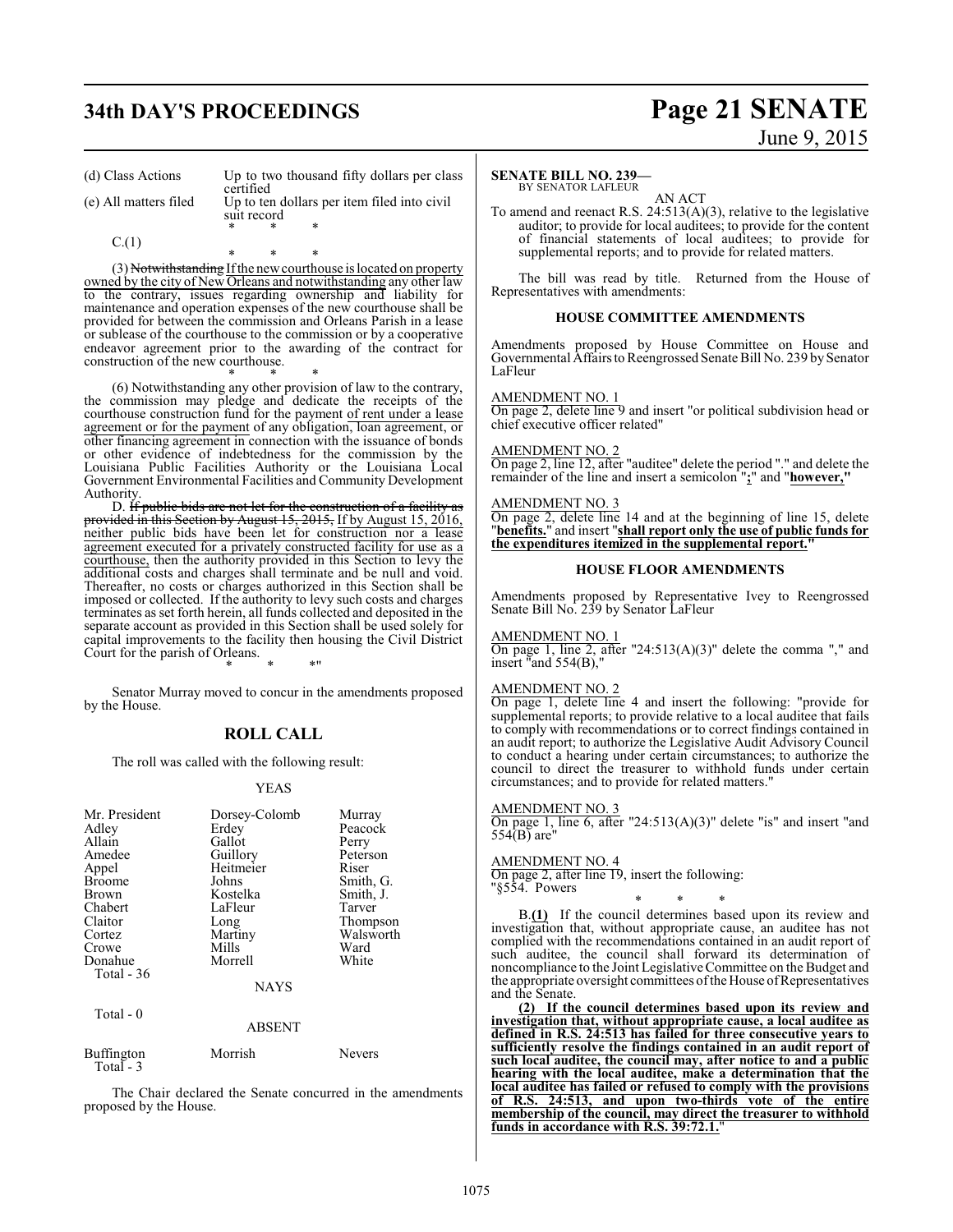Senator LaFleur moved to concur in the amendments proposed by the House.

### **ROLL CALL**

The roll was called with the following result:

#### YEAS

| Mr. President<br>Adley<br>Allain<br>Amedee<br>Appel<br><b>Broome</b><br><b>Brown</b><br>Chabert<br>Claitor<br>Cortez<br>Crowe<br>Donahue<br><b>Total - 35</b> | Dorsey-Colomb<br>Erdey<br>Gallot<br>Guillory<br>Heitmeier<br>Johns<br>Kostelka<br>LaFleur<br>Long<br>Martiny<br>Mills<br>Morrell<br><b>NAYS</b> | Murray<br>Peacock<br>Perry<br>Riser<br>Smith, G.<br>Smith, J.<br>Tarver<br>Thompson<br>Walsworth<br>Ward<br>White |
|---------------------------------------------------------------------------------------------------------------------------------------------------------------|-------------------------------------------------------------------------------------------------------------------------------------------------|-------------------------------------------------------------------------------------------------------------------|
| Peterson<br>Total - 1                                                                                                                                         | ABSENT                                                                                                                                          |                                                                                                                   |

| Buffington | Morrish | <b>Nevers</b> |
|------------|---------|---------------|
| Total $-3$ |         |               |

The Chair declared the Senate concurred in the amendments proposed by the House.

#### **SENATE BILL NO. 250—** BY SENATOR JOHNS

AN ACT

To enact Part II-A of Chapter 1 of Title 32 of the Louisiana Revised Statutes of 1950, to be comprised of R.S. 32:46, relative to motor vehicles and traffic regulation; to create the Statewide Motor Vehicle Theft and Uninsured Motorists Identification Program; to provide relative to a pilot program using automatic license plate recognition systems to identify stolen vehicles and uninsuredmotorists; to provide definitions; to provide penalties; and to provide for related matters.

On motion of Senator Murray, the bill was read by title and returned to the Calendar, subject to call.

#### **SENATE BILL NO. 259—**

#### BY SENATOR ADLEY

#### AN ACT

To amend and reenact the introductory paragraph of R.S. 39:94(A), the introductory paragraph of  $(A)(2)(a)$  and  $(b)$ , and  $97(B)$  and to enact R.S. 39:94(A)(2)(c), relative to special treasury funds; to rename the Budget Stabilization Fund the Budget and Transportation Stabilization Trust and to provide for its purposes; to provide for increases to the base every five years; to create the Budget Stabilization Subfund and the Transportation Stabilization Subfund in the Budget and Transportation Stabilization Trust; to provide for the deposit of certain excess mineral revenues into the Budget Stabilization Subfund and the Transportation Stabilization Subfund; to provide for the uses of monies deposited into the funds; to provide for effectiveness; and to provide for related matters.

The bill was read by title. Returned from the House of Representatives with amendments:

#### **LEGISLATIVE BUREAU AMENDMENTS**

Amendments proposed by Legislative Bureau to Reengrossed Senate Bill No. 259 by Senator Adley

# **Page 22 SENATE 34th DAY'S PROCEEDINGS**

AMENDMENT NO. 1

On page 2, line 22, following "**in**" and before "**(a)**" change "**Subsubparagraph**" to "**Subparagraph**"

AMENDMENT NO. 2 On page 2, line 23, at the beginning of the line and before "**shall**" change "**Subparagraph**" to "**Paragraph**"

AMENDMENT NO. 3

On page 3, line 19, following "**this**" and before "**in**" change "**Subsubparagraph**" to "**Subparagraph**"

Senator Adley moved to concur in the amendments proposed by the House.

#### **ROLL CALL**

The roll was called with the following result:

#### YEAS

| Mr. President | Dorsey-Colomb | Murray    |
|---------------|---------------|-----------|
| Adlev         | Erdey         | Peacock   |
| Allain        | Gallot        | Perry     |
| Amedee        | Guillory      | Peterson  |
| Appel         | Heitmeier     | Riser     |
| Broome        | Johns         | Smith, G. |
| Brown         | Kostelka      | Smith, J. |
| Chabert       | LaFleur       | Tarver    |
| Claitor       | Long          | Thompson  |
| Cortez        | Martiny       | Walsworth |
| Crowe         | Mills         | Ward      |
| Donahue       | Morrish       | White     |
| Total - 36    |               |           |
|               | <b>NAYS</b>   |           |
| Total - 0     |               |           |
|               | <b>ABSENT</b> |           |
| Buffington    | Morrell       | Nevers    |

Total - 3

The Chair declared the Senate concurred in the amendments proposed by the House.

#### **SENATE BILL NO. 260—**

BY SENATORS BROOME AND CLAITOR AN ACT

To amend and reenact R.S. 42:802(B)(7), 881, and 882(A), (B), (D), and (E), and to enact R.S. 39:21.3(G), R.S. 42:802(D), and 881(B), relative to the Office of Group Benefits; to provide for oversight of the Office of Group Benefits; to provide for estimating the operational and actuarial costs of group benefits program; to provide for the membership and duties of the Group Benefits Estimating Conference; to provide for the duties of the Group Benefits Policy and Planning Board; to provide for the membership of the Group Benefits Policy and Planning Board; to provide for an effective date; and to provide for related matters.

The bill was read by title. Returned from the House of Representatives with amendments:

#### **LEGISLATIVE BUREAU AMENDMENTS**

Amendments proposed by Legislative Bureau to Reengrossed Senate Bill No. 260 by Senator Broome

#### AMENDMENT NO. 1

On page 1, line 3, following "39:21.3(G)" and before "R.S." delete "," and insert "and"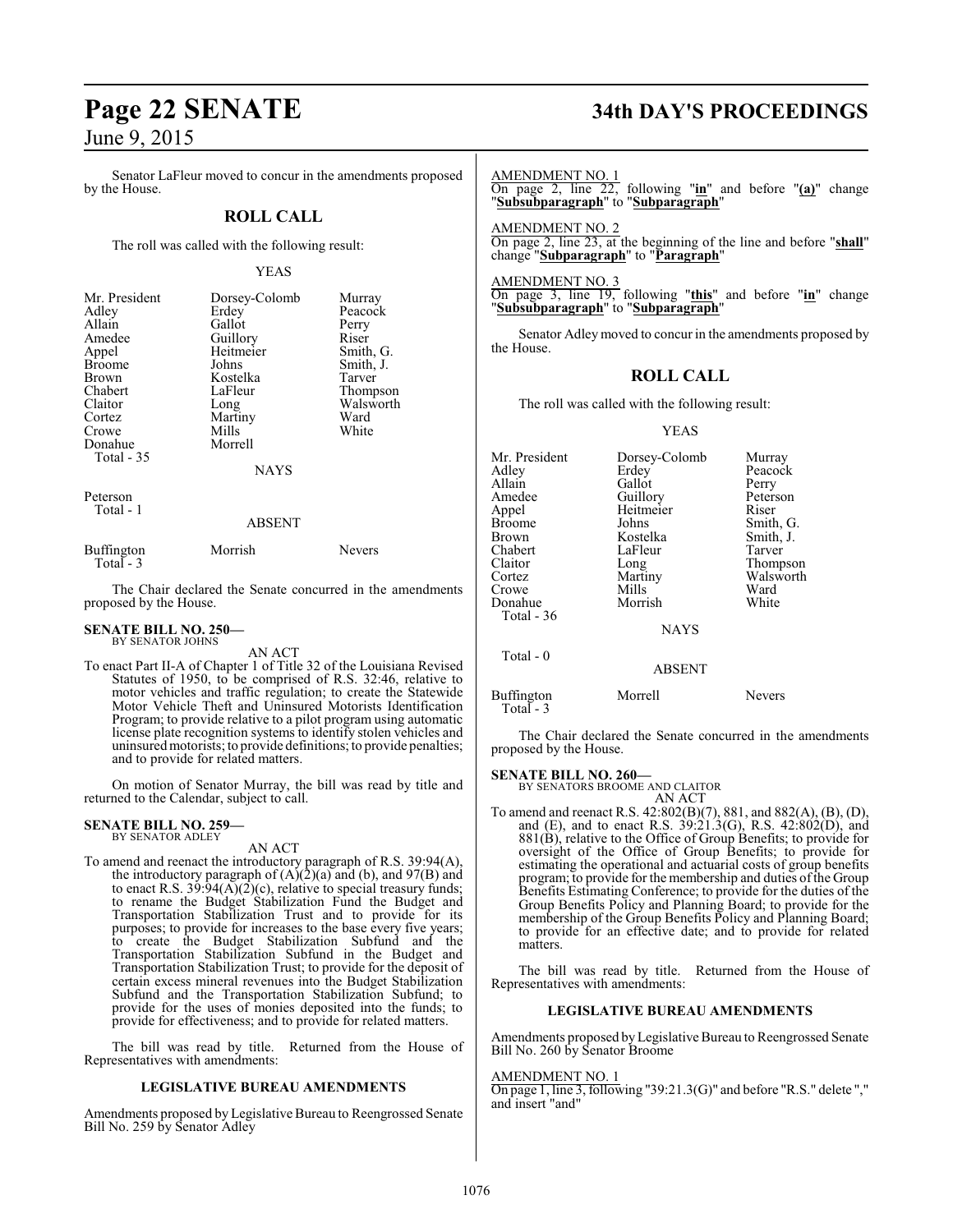# **34th DAY'S PROCEEDINGS Page 23 SENATE**

# June 9, 2015

AMENDMENT NO. 2

On page 1, line 3, following "42:802(D)" delete ", and 881(B)"

#### AMENDMENT NO. 3

On page 2, line 26, following "42:802(D)" and before "hereby" delete ", and 881(B) are" and insert "is"

AMENDMENT NO. 4

On page 3, lines 5 and 6, following "**administration,**" change "**the Office of Group Benefits chief executive officer**" to "**the chief executive officer of the Office of Group Benefits**"

#### AMENDMENT NO. 5

On page 4, line 15, following "**for a**" and before "**period**" change "**three year**" to "**three-year**"

Senator Broome moved to concur in the amendments proposed by the House.

### **ROLL CALL**

The roll was called with the following result:

#### YEAS

| Mr. President | Erdey       | Murray    |
|---------------|-------------|-----------|
| Adley         | Gallot      | Peacock   |
| Allain        | Guillory    | Perry     |
| Appel         | Heitmeier   | Peterson  |
| <b>Broome</b> | Johns       | Riser     |
| <b>Brown</b>  | Kostelka    | Smith, G. |
| Chabert       | LaFleur     | Smith, J. |
| Claitor       | Long        | Tarver    |
| Cortez        | Martiny     | Thompson  |
| Crowe         | Mills       | Walsworth |
| Donahue       | Morrell     | Ward      |
| Dorsey-Colomb | Morrish     | White     |
| Total $-36$   |             |           |
|               | <b>NAYS</b> |           |
| Total - 0     |             |           |
|               | ABSENT      |           |

| Amedee<br>Total - 3 | Buffington | <b>Nevers</b> |
|---------------------|------------|---------------|
|                     |            |               |

The Chair declared the Senate concurred in the amendments proposed by the House.

**SENATE BILL NO. 263—** BY SENATORS THOMPSON,BROOME, DORSEY-COLOMB, GUILLORY, KOSTELKA, LONG, JOHN SMITH AND WARD AN ACT

To amend and reenact R.S. 51:481(A) and (B)(1) and (3), and 482; and to enact R.S. 51:481(B)(5), 481.1, 483.1, and 490.1, relative to repurchase of farm, industrial, and lawn and garden equipment by wholesaler; to provide for definitions; to provide for agreements between a dealer and an agent; to provide for termination and cancellation of agreements; to provide for remedies; to provide for indemnity; to provide for liability; to provide certain terms, conditions, and procedures; and to provide for related matters.

The bill was read by title. Returned from the House of Representatives with amendments:

#### **HOUSE COMMITTEE AMENDMENTS**

Amendments proposed by House Committee on Commerce to Reengrossed Senate Bill No. 263 by Senator Thompson

#### AMENDMENT NO. 1

On page 1, line 7, after "liability;" insert "to provide for applicability;"

#### AMENDMENT NO. 2

On page 2, at the end of line 21, insert the following:

"**A dealer shall not include a person, firm, or corporation when all of the following conditions are satisfied:**

**(a) The person, firm, or corporation has purchased new equipment from a single construction equipment manufacturer that constitutes at least seventy-five percent of the person's, firm's or corporation's new equipment calculated on a net cost basis.**

**(b) New equipment as described in Subparagraph (a) of this Paragraph includes one or more of each of the following:**

**(i) Longwall and highwall mining equipment.**

**(ii) Large, three thousand brake horsepower, commercial marine propulsion engines.**

**(iii) Large, five thousand brake horsepower, natural gas driven industrial engines.**

**(iv) Asphalt pavers.**

**(v) Self-propelled soil and asphalt compaction equipment. (vi) Heavy duty tow trucks defined as a "Class 8 vehicle" in Title 55, Part I of the Louisiana Administrative Code.**"

#### AMENDMENT NO. 3

On page 3, line 22, after "**replacement**" delete "**for the withdrawing**"

#### AMENDMENT NO. 4

On page 3, line 24, after "**agent**" and before the comma "**,**" insert "**in approving new dealers and agrees to be bound by the terms and conditions of the manufacturer's standard dealer agreement**"

#### AMENDMENT NO. 5

On page 3, line 28, after "**shareholders**" and before the period "." insert a comma "**,**" and "**each of whom meets the qualifying criteria typically applied by the agent in approving new dealers**"

#### AMENDMENT NO. 6

On page 5, line 29, after "**liable**" insert "**to an agent pursuant to the terms of any dealer agreement between them**"

#### AMENDMENT NO. 7

On page 6, between lines 1 and 2, insert the following:

"Section 2. A unilateral amendment or modification by an agent made on or after April 3, 2015, and before the effective date of this Act, to any dealer agreement between a dealer and such agent shall not be effective unless agreed to in writing by the dealer after the effective date of this Act.

Section 3. (A) The provisions of this Act shall not apply to any dealer agreement in effect as of the effective date of this Act, unless the dealer agreement does not have an expiration date or such agreement contains a provision giving the agent the unilateral right to amend the terms of the dealer agreement.

(B) If a dealer agreement in effect as of the effective date of this Act is amended or modified after the effective date of this Act, the provisions of this Act shall apply to the entirety of the dealer agreement beginning on the date of such amendment or modification."

#### AMENDMENT NO. 8

On page 6, line 2, change "Section 2." to "Section 4.

#### **HOUSE COMMITTEE AMENDMENTS**

Amendments proposed by House Committee on Civil Law and Procedure to Reengrossed Senate Bill No. 263 by Senator Thompson

#### AMENDMENT NO. 1

On page 2, line 14, after "used" and before "for" delete "**primarily**" and insert "exclusively"

#### AMENDMENT NO. 2

Delete Amendment No. 2 proposed by the House Committee on Commerce and adopted by the House of Representatives on May 21, 2015.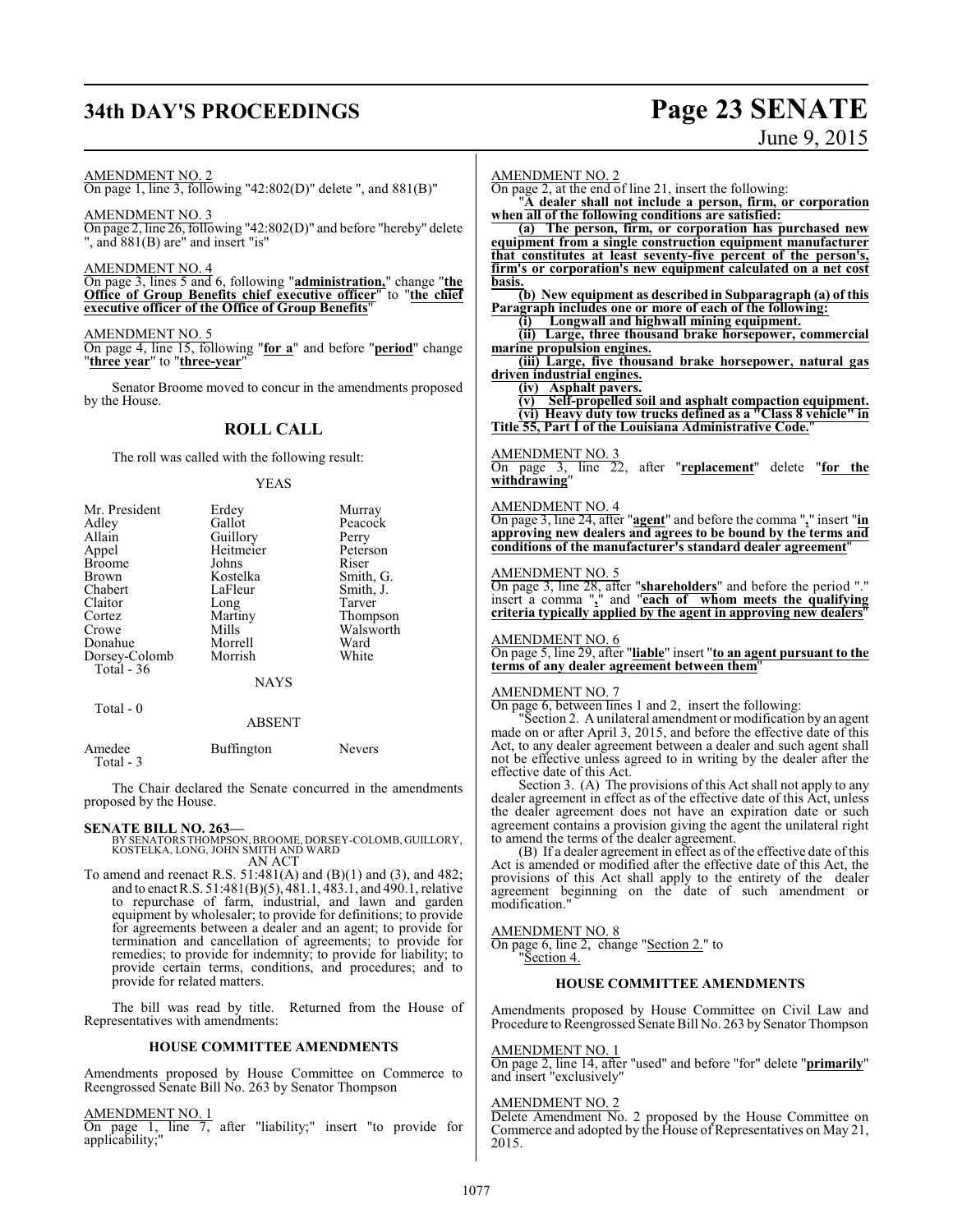#### AMENDMENT NO. 3

Delete Amendments Nos. 7 and 8 proposed by the House Committee on Commerce and adopted by the House of Representatives on May 21, 2015.

#### **LEGISLATIVE BUREAU AMENDMENTS**

Amendments proposed by Legislative Bureau to Reengrossed Senate Bill No. 263 by Senator Thompson

#### AMENDMENT NO. 1

On page 5, line 5, following "provided" and before ", an agent" change "herein" to "**in this Section**"

Senator Thompson moved to concur in the amendments proposed by the House.

## **ROLL CALL**

The roll was called with the following result:

#### YEAS

| Mr. President | Erdey     | <b>Nevers</b> |
|---------------|-----------|---------------|
| Adley         | Gallot    | Peacock       |
| Allain        | Guillory  | Perry         |
| Amedee        | Heitmeier | Peterson      |
| Appel         | Johns     | Riser         |
| <b>Broome</b> | Kostelka  | Smith, G.     |
| <b>Brown</b>  | LaFleur   | Smith, J.     |
| Chabert       | Long      | Tarver        |
| Claitor       | Martiny   | Thompson      |
| Cortez        | Mills     | Walsworth     |
| Crowe         | Morrell   | Ward          |
| Donahue       | Morrish   | White         |
| Dorsey-Colomb | Murray    |               |
| Total - 38    |           |               |
|               | NAYS      |               |
|               |           |               |

Total - 0

ABSENT

Buffington

Total - 1

The Chair declared the Senate concurred in the amendments proposed by the House.

# **SENATE BILL NO. 267—** BY SENATORS CLAITOR AND MURRAY

AN ACT

To amend and reenact R.S.  $17:3991(B)(1)(a)(i)$  and (b), the introductory paragraph of R.S.  $17:3995(A)(1)$ , and R.S. 17:3995(A)(1)(a), and to repeal R.S. 17:3995(A)(3), relative to charter schools; to provide relative to charter school funding and the determination of the per-pupil amount received by certain charter schools; and to provide for related matters.

On motion of Senator Claitor, the bill was read by title and returned to the Calendar, subject to call.

#### **SENATE BILL NO. 271—**

BY SENATORS WHITE AND ADLEY AND REPRESENTATIVE ST. GERMAIN

### AN ACT

To amend and reenact R.S. 3:4602(12.1) and 4684, the introductory paragraph of R.S. 47:818.2, and R.S. 47:818.2(18), (22), (43),  $(44)$ ,  $(58)$ , and  $(63)$ , and  $818.22(A)$  and  $(B)$ , to enact R.S. 3:4690.1 and R.S. 47:818.111 through 818.132, and to repeal R.S. 47:818.101 through 104, relative to taxes on petroleum products; to provide for taxes on special fuels; to levy taxes on special fuels according to energy content equivalencies; to provide for licensing, inspection, tax collection, and enforcement; to reduce certain discounts on petroleum products; and to provide for related matters.

# **Page 24 SENATE 34th DAY'S PROCEEDINGS**

The bill was read by title. Returned from the House of Representatives with amendments:

#### **HOUSE COMMITTEE AMENDMENTS**

Amendments proposed by House Committee on Ways and Means to Re-Reengrossed Senate Bill No. 271 by Senator White

#### AMENDMENT NO. 1

On page 2, line 28, after "**for**" and before "**fuels**" delete "**such**" and insert "**those**"

#### AMENDMENT NO. 2

On page 4, line 3, after "**Beginning**" and before the comma "**,**" delete "**July 1, 2015**" and insert "**January 1, 2016**"

#### AMENDMENT NO. 3

On page 4, line 20, after "**shall be"** delete the remainder of the line and at the beginning of line 22 delete "**liquified petroleum gas and**" and insert "**an energy equivalent rate equal to seventy-three percent of the state tax per gallon on gasoline and diesel fuel which**"

#### AMENDMENT NO. 4

On page 4, line 23, after "**price in**" and before "**gallon**" delete "**diesel**" and insert "**gasoline**"

#### AMENDMENT NO. 5

On page 4, line 25, after "**Beginning**" and before the comma "**,**" delete "**July 1, 2015**" and insert "**January 1, 2016**"

#### AMENDMENT NO. 6

On page 4, between lines 28 and 29, insert the following:

"**F. From July 1, 2015, through December 31, 2015, the Department of Revenue shall continue to accept applications for payment of the tax and to issue decals to persons operating a motor vehicle on the highways of this state that use or are capable of using liquefied natural gas, liquefied petroleum gas, or compressed natural gas as motor fuel in order for the taxes due on the fuel to be paid by the motor vehicle operator. However, the amount of the tax for issuance of the decal shall be calculated at a rate of one-twelfth of the total annual tax amount for each month the decal is valid.**"

#### AMENDMENT NO. 7

On page 5, line 19, after "**person**" and before "**a**" delete "**obtains**" and insert "**possesses**"

#### AMENDMENT NO. 8

On page 6, line 14, after "**purpose**" and before "**but**" delete the comma "**,**"

#### AMENDMENT NO. 9

On page 10, line 3, after "**licensee**" delete the comma "**,**" and delete the remainder of the line and insert "**or an agent, officer, employee, or**"

#### AMENDMENT NO. 10

On page 10, delete lines 7 through 11 in their entirety and insert the following:

#### "**(8) Cancellation for cause of a license or registration issued by another state.**

**(9) A determination that the licensee is not a real party in interest.**

#### **(10) Revocation for cause of any prior license of a real party in interest.**"

#### AMENDMENT NO. 11

On page 10, at the end of line 16, delete "**be**" and from the beginning of line 17 delete "**required to**"

#### AMENDMENT NO. 12

On page 10, line 19, after "**contrary,**" and before "**there**" delete "**where**" and insert "**when**"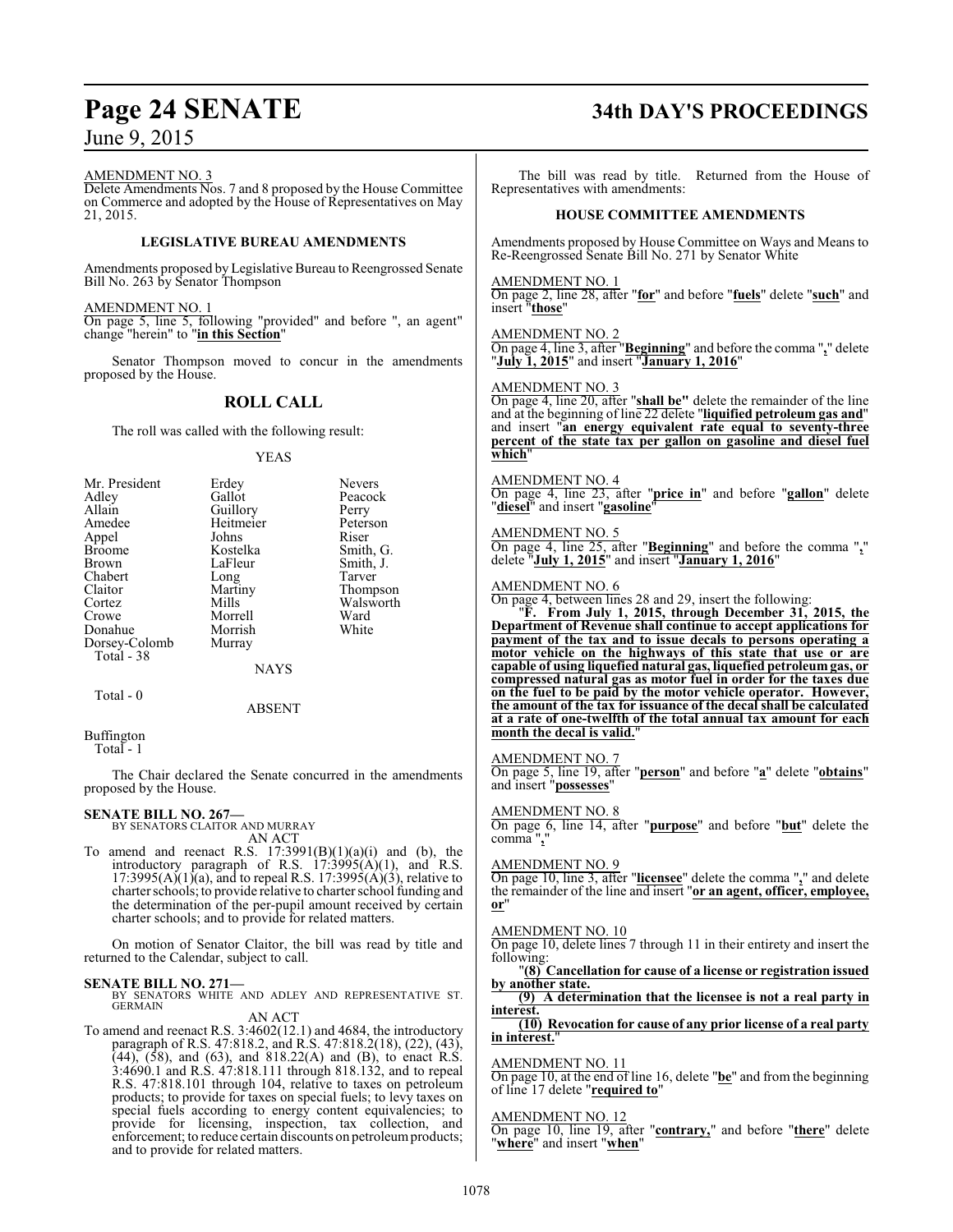# **34th DAY'S PROCEEDINGS Page 25 SENATE**

# June 9, 2015

AMENDMENT NO. 13 On page 12, at the beginning of line 18, after "**any**" delete the remainder of the line and at the beginning of line 19 delete "**out**" and insert "**accrued liability or liability that will accrue during the thirty-day period provided for**" AMENDMENT NO. 14 On page 12, at the end of line 22, before the colon "**:**" insert "**conditions**" AMENDMENT NO. 15 On page 13, line 22, after "**date,**" and before "**one percent**" insert "**one-third of**" AMENDMENT NO. 16 On page 15, line 10, after "**Claims for**" and before "**by school**" delete "**refund**" and insert "**refunds**" AMENDMENT NO. 17 On page 15, at the beginning of line 22, after "**A.**" and before "**for**" delete "**All claims**" and insert "**Each claim**" AMENDMENT NO. 18 On page 16, line 16, after "**refund**" and before "**one percent**" delete the comma "**,**" and delete "**the**" and insert "**the one-third of**" AMENDMENT NO. 19 On page 16, line 22, after "**altered**" and before "**shall**" delete the comma "**,**" AMENDMENT NO. 20 On page 18, line 1, after "**business**" and before "**pursuant**" delete "**issued a license**" and insert "**to which a license has been issued**" AMENDMENT NO. 21 On page 18, line 13, after "**The**" and before "**or**" delete "**successor, successors,**" and insert "**purchaser**" AMENDMENT NO. 22 On page 18, line 21, after "**owners,**" delete the remainder of the line and insert "**or**" AMENDMENT NO. 23 On page 19, line 3, after "**violation**" delete the remainder of the line and at the beginning of line 4, delete "**total of all prior violations and the current violation**" and insert "**by the total number of all violations**" AMENDMENT NO. 24 On page 21, line 12, after "**transportation**" and before "**when**" delete the comma "**,**" AMENDMENT NO. 25 On page 22, at the end of line 3, delete "**Subtitle**" and insert "**Subpart**" AMENDMENT NO. 26 On page 22, line 6, after "**petroleum**" and before the semicolon "**;**" insert "**gas**" AMENDMENT NO. 27 On page 23, line 17, after "**secretary**" delete the comma "**,**" and delete the remainder of the line and delete line 18 in its entirety and at the beginning of line 19 delete "**to obtain the affidavit from the secretary**" and insert "**or his designee**" AMENDMENT NO. 28 On page 23, line 28, after "**official**" and before "**where**" delete "**parish paper**" and insert "**journal of the parish**" AMENDMENT NO. 29 On page 24, line 1, after "**seizure**" and before "**made**" delete "**is**" and insert "**was**"

AMENDMENT NO. 30

On page 24, line 10, after "**the**" and before "**seized**" insert "**sale of the**"

AMENDMENT NO. 31

On page 24, line 27, after "**statement,**" and before "**or**" insert "**refund,**"

#### AMENDMENT NO. 32

On page 25, delete lines 20 through 29 in their entirety, on page 26 delete lines 1 through 26 in their entirety, and on page 27, delete lines 1 through 3 in their entirety and insert the following:

"**B.(1) It shall be unlawful for any person to intentionally evade or circumvent the tax levied by this Subpart, or to assist any other person to intentionally evade or circumvent the tax levied by this Subpart. Intentional evasion or circumvention of the tax levied by this Subpart shall include any of the following:**

**(a) Altering, manipulating, replacing, or in any other manner tampering or interfering with, or causing to be altered, manipulated, replaced, tampered, or interfered with, a totalizer attached to compressed natural gas, liquefied natural gas, or liquefied petroleum gas to measure the dispensing of compressed natural gas, liquefied natural gas, or liquefied petroleum gas.**

**(b) Failing to pay compressed natural gas, liquefied natural gas, or liquefied petroleum gas taxes and diverting the tax proceeds for other purposes.**

**(c) Converting, or attempting to convert, compressed natural gas, liquefied natural gas, or liquefied petroleum gas tax proceeds by the licensee, or agent or representative of the licensee, for use by the licensee, or the agent or representative of the licensee, with the intent to defraud the state.**

**(d) Collecting of compressed natural gas, liquefied natural gas, or liquefied petroleum gas taxes when not authorized or licensed by the secretary to do so.**

**(e) Making a sale or delivery of compressed natural gas, liquefied natural gas, or liquefied petroleum gas on which the person knows, or should know, the tax is required to be collected, if at the time the sale is made the person does not hold a valid retail dealer's license.**

**(f) Importing compressed natural gas, liquefied natural gas, or liquefied petroleum gas into this state in contravention of this Subpart.**

**(g) Conspiring with any person or persons to engage in any act, plan, or scheme to defraud this state of compressed natural gas, liquefied natural gas, or liquefied petroleum gas tax proceeds.**

**(h) Concealing compressed natural gas, liquefied natural gas, or liquefied petroleum gas with the intent to engage in any conduct prohibited by this Subpart.**

**(i) Refusing to make sales of compressed natural gas, liquefied natural gas, or liquefied petroleum gas on the volumecorrected basis prescribed by this Subpart.**

**(j) Failing to remit any tax levied pursuant to this Subpart to the secretary, if the person has added or represented that the tax was added to the sales price of the compressed natural gas, liquefied natural gas, or liquefied petroleumgas and has collected the amount of the tax.**

**(2) Whoever violates any of the provisions of this Subsection shall be fined not less than five thousand dollars nor more than the amount of taxes, including interest and penalties, lost to the state due to a violation of this Subsection, or shall be imprisoned, with or without hard labor, for not less than two nor more than ten years, or both.**"

#### AMENDMENT NO. 33

On page 27, line 4, after "**offense**" and before "**shall**" insert "**provided for in this Section**"

#### AMENDMENT NO. 34

On page 28, line 15, after "an" delete the remainder of the line and from the beginning of line 16 delete "Service approved" and insert "**Internal-Revenue-Service-approved**"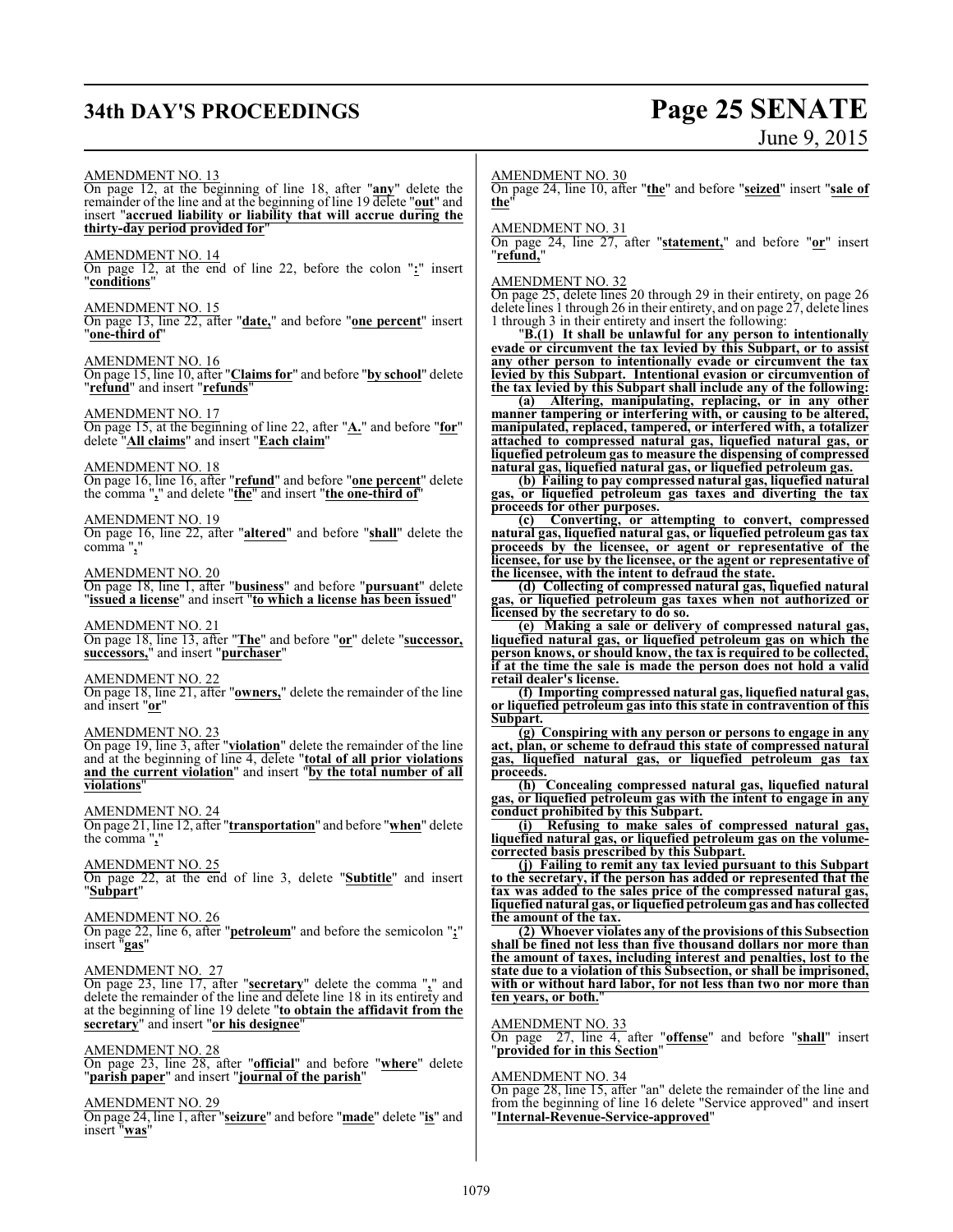#### **LEGISLATIVE BUREAU AMENDMENTS**

Amendments proposed by Legislative Bureau to Re-Reengrossed Senate Bill No. 271 by Senator White

#### AMENDMENT NO. 1

In House Committee Amendment No. 3 proposed by the House Committee on Ways and Means, on page 1, line 8, change "line 22" to "line 21"

#### **HOUSE COMMITTEE AMENDMENTS**

Amendments proposed by House Committee on Appropriations to Re-Reengrossed Senate Bill No. 271 by Senator White

#### AMENDMENT NO. 1

On page 3, line 26, after "**addition to**" and before "**the tax levied**" insert "**and shall be subject to**"

#### **LEGISLATIVE BUREAU AMENDMENTS**

Amendments proposed by Legislative Bureau to Re-Reengrossed Senate Bill No. 271 by Senator White

#### AMENDMENT NO. 1

In House Committee Amendment No. 3 proposed by the House Committee on Ways and Means to Re-Reengrossed Senate Bill No. 271 by Senator White, on page 1, line 8, change "line 22" to "line 21"

#### AMENDMENT NO. 2

In House Committee Amendment No. 32 proposed by the House Committee on Ways and Means to Re-Reengrossed Senate Bill No. 271 by Senator White, on page 3, line 30, change "1 through 26" to "1 through 29"

#### **HOUSE FLOOR AMENDMENTS**

Amendments proposed by Representative St. Germain to Re-Reengrossed Senate Bill No. 271 by Senator White

#### AMENDMENT NO. 1

On page 11, line 16, after "**gas**" and before "**fuel**" delete "**special**"

AMENDMENT NO. 2

On page 12, line 29, after "**by the**" delete the remainder of the line and insert "**Liquefied Petroleum Gas**"

AMENDMENT NO. 3

On page 14, line 1, after "**sold**" and before "**used**" delete "**and**" and insert "**or**"

AMENDMENT NO. 4 On page 14, delete line 29 in its entirety and insert the following: "**§818.120. School bus operators**"

AMENDMENT NO. 5

On page 16, line 17, after "**to**" and before the period "**.**" delete "**R.S. 47:818.118**" and insert "**R.S. 47:818.119**"

Senator White moved to concur in the amendments proposed by the House.

## **ROLL CALL**

The roll was called with the following result: YEAS

| Mr. President | Erdey     | Murray        |
|---------------|-----------|---------------|
| Adley         | Gallot    | <b>Nevers</b> |
| Allain        | Guillory  | Peacock       |
| Amedee        | Heitmeier | Perry         |
| Appel         | Johns     | Riser         |
| <b>Broome</b> | Kostelka  | Smith, G.     |
| <b>Brown</b>  | LaFleur   | Smith, J.     |

| Chabert       |  |
|---------------|--|
| Claitor       |  |
| Cortez        |  |
| Donahue       |  |
| Dorsey-Colomb |  |
| Total - 36    |  |

Chabert Long Tarver Martiny Thompson<br>Mills Walsworth Walsworth<br>Ward Morrell Ward<br>
Morrish White

NAYS

Morrish

Peterson Total - 1

ABSENT

Buffington Crowe Total - 2

The Chair declared the Senate concurred in the amendments proposed by the House.

#### **SENATE BILL NO. 278—** BY SENATOR BROWN

AN ACT

To enact R.S. 33:4570.15, relative to recreation districts; to create and provide for the North Lafourche Recreation Enhancement District; to provide for the status, boundaries, and governing authority of the district; to provide for the powers and duties of the district's governing authority; and to provide for related matters.

The bill was read by title. Returned from the House of Representatives with amendments:

#### **HOUSE COMMITTEE AMENDMENTS**

Amendments proposed by House Committee on Municipal, Parochial and Cultural Affairs to Engrossed Senate Bill No. 278 by Senator Brown

AMENDMENT NO. 1

On page 2, line 2, after "**state**" delete the remainder of the line and at the beginning of line 3 delete "**and powers thereof**" and insert "**but has no authority**"

#### AMENDMENT NO. 2

On page 2, line 3, after "**debt,**" and before "**issue**" change "**and**" to "**or**"

#### AMENDMENT NO. 3

On page 2, line 3, after "**bonds**" change the comma "**,**" to a period "**.**" and delete the remainder of the line and delete lines 4 and 5 in their entirety and insert "**The**"

AMENDMENT NO. 4 On page 2, line 6, after "**all**" and before "**powers**" insert "**other**"

AMENDMENT NO. 5 On page 3, line 1, after "**appointment**" and before "**by**" insert "**within sixty days after the vacancy**"

#### AMENDMENT NO. 6

On page 3, line 2, after "**term.**" and before "**Commissioners**" insert the following: "**If the appointing authority fails to make an appointment within sixty days after the vacancy, the Senator or the state representative who make appointments pursuant to this Section shall appoint a member to fill the vacancy within thirty days after such failure.**"

#### AMENDMENT NO. 7

On page 3, between lines 3 and 4 insert the following:

"**(3) The board of commissioners shall hold its first meeting in January 2016 at the call of the Senator authorized by this Subsection to appoint a commissioner. At such meeting the commission shall select its chairman, vice chairman, and any other officers it deems necessary. The commission shall meet as necessary thereafter to carry out its duties.**"

# **Page 26 SENATE 34th DAY'S PROCEEDINGS**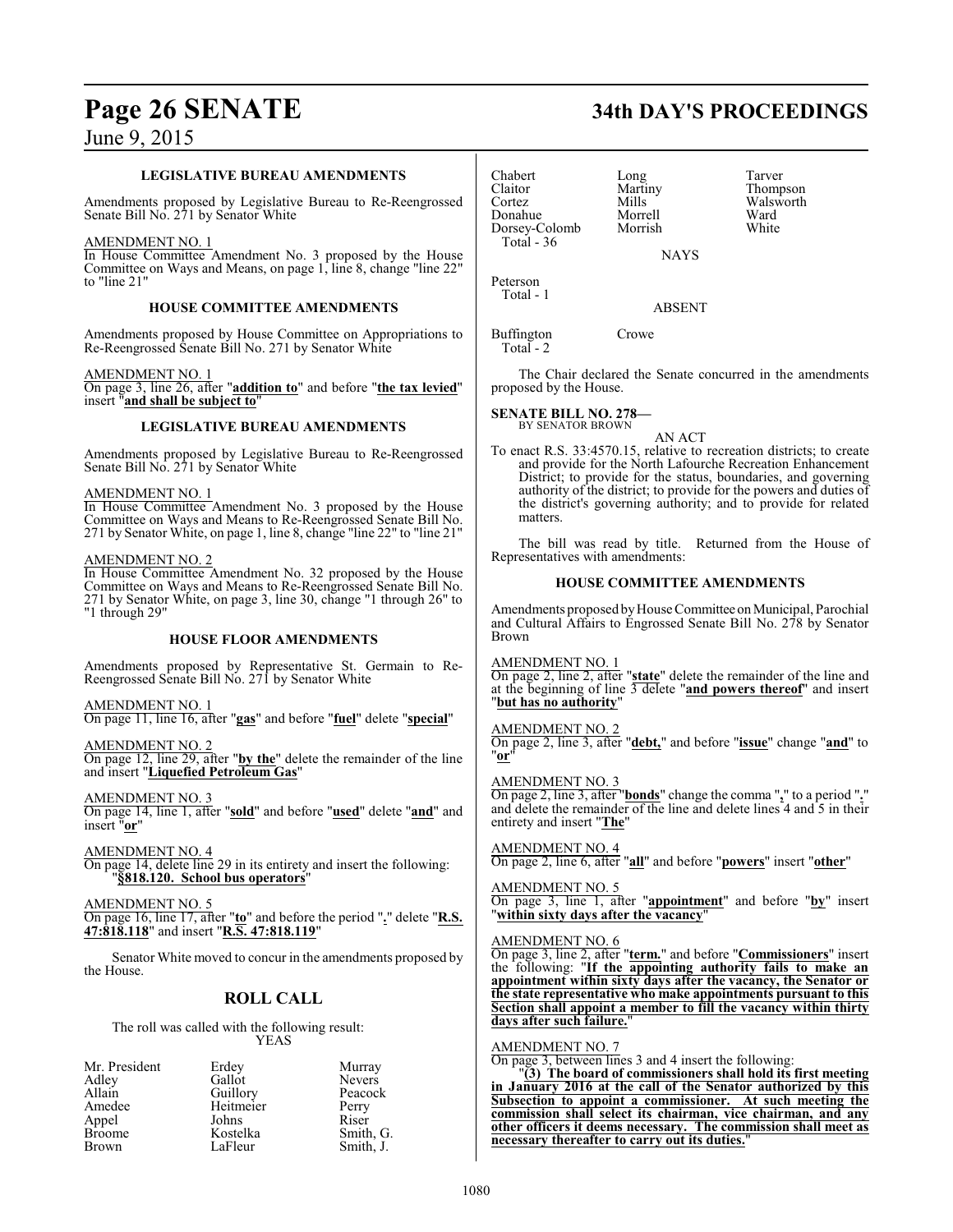# **34th DAY'S PROCEEDINGS Page 27 SENATE**

#### AMENDMENT NO. 8

On page 3, at the beginning of line 4, change "**(3)**" to "**(4)**"

#### **LEGISLATIVE BUREAU AMENDMENTS**

Amendments proposed by Legislative Bureau to Engrossed Senate Bill No. 278 by Senator Brown

#### AMENDMENT NO. 1

In House Committee Amendment No. 6 proposed by the House Committee on Municipal, Parochial and Cultural Affairs to Engrossed Senate Bill No. 278, on page 1, line 17, following "**the**" and before "**or**" change "**Senator**" to "**senator**"

#### AMENDMENT NO. 2

In House Committee Amendment No. 7 proposed by the House Committee on Municipal, Parochial and Cultural Affairs to Engrossed Senate Bill No. 278, on page 1, line 23, following "**the**" and before "**authorized**" change "**Senator**" to "**senator**"

AMENDMENT NO. 3 On page 1, line 15, following "**district**" and before "**and**" delete "**;**"

AMENDMENT NO. 4 On page 2, line 24, following "**the**" and before "**or**" change "**Senator**" to "**senator**"

AMENDMENT NO. 5 On page 2, line 27, following "**representative district**" and before "**the district**" delete "**in which**"

#### **HOUSE FLOOR AMENDMENTS**

Amendments proposed by Representative Richard to Engrossed Senate Bill No. 278 by Senator Brown

#### AMENDMENT NO. 1

On page 3, between lines 7 and 8, insert the following: "**E. If the district receives any funds for capitol outlay projects, no funds shall be expended in the city of Thibodeaux unless approved by the governing authority of the city of Thibodeaux and no funds shall be expended outside of the city limits unless approved by the governing authorityLafourche Parish.**"

#### **HOUSE FLOOR AMENDMENTS**

Amendments proposed by Representative Richard to Engrossed Senate Bill No. 278 by Senator Brown

AMENDMENT NO. 1 On page 2, line 10, change "**B.**" to "**B.(1)** "

AMENDMENT NO. 2 On page 2, between lines 11 and 12, insert the following: "**(2) The district shall not comprise any territory located in the city of Thibodeaux.**"

#### **HOUSE FLOOR AMENDMENTS**

Amendments proposed by Representative Richard to Engrossed Senate Bill No. 278 by Senator Brown

#### AMENDMENT NO. 1

On page 2, delete lines 24 through 27 in their entirety and insert the following:

"**(f) One member shall be appointed by the member of the Lafourche Parish Council representing District No. 2. (g) One member shall be appointed by the member of the**

**Lafourche Parish Council representing District No. 3.**"

Senator Brown moved to reject the amendments proposed by the House.

# June 9, 2015

## **ROLL CALL**

The roll was called with the following result:

YEAS

| Mr. President | Dorsey-Colomb | Morrell       |
|---------------|---------------|---------------|
| Adley         | Erdey         | Morrish       |
| Allain        | Gallot        | Murray        |
| Amedee        | Guillory      | <b>Nevers</b> |
| Appel         | Heitmeier     | Peacock       |
| <b>Broome</b> | Johns         | Perry         |
| Brown         | Kostelka      | Peterson      |
| Claitor       | LaFleur       | Smith, G.     |
| Cortez        | Long          | Ward          |
| Crowe         | Martiny       | White         |
| Donahue       | Mills         |               |
| Total - 32    |               |               |
|               | <b>NAYS</b>   |               |
| Chabert       | Thompson      | Walsworth     |
| Total - 3     | <b>ABSENT</b> |               |

Tarver

Buffington Smith, J.<br>Riser Tarver Total - 4

The Chair declared the Senate rejected the amendments proposed by the House.

#### **Senate Bills and Joint Resolutions Returned from the House of Representatives with Amendments, Subject to Call**

#### **Called from the Calendar**

Senator Johns asked that Senate Bill No. 250 be called from the Calendar.

#### **SENATE BILL NO. 250—** BY SENATOR JOHNS

AN ACT

To enact Part II-A of Chapter 1 of Title 32 of the Louisiana Revised Statutes of 1950, to be comprised of R.S. 32:46, relative to motor vehicles and traffic regulation; to create the Statewide Motor Vehicle Theft and Uninsured Motorists Identification Program; to provide relative to a pilot program using automatic license plate recognition systems to identify stolen vehicles and uninsured motorists; to provide definitions; to provide penalties; and to provide for related matters.

The bill was read by title. Returned from the House of Representatives with amendments:

#### **HOUSE COMMITTEE AMENDMENTS**

Amendments proposed by House Committee on Transportation, Highways, and Public Works to Reengrossed Senate Bill No. 250 by Senator Johns

#### AMENDMENT NO. 1

On page 3, delete lines 1 through 29 in their entirety and on page 4, delete lines 1 through 8 in their entirety and insert in lieu thereof the following:

#### **D. For purposes of this Section:**

**(1) "Active data" means data uploaded to an individual automatic license plate reader system unit before operation, as well as data gathered during the operation of an automated license plate reader system unit.**

**(2) "Authorized user" means an employee of the participating law enforcement agency or an employee of the**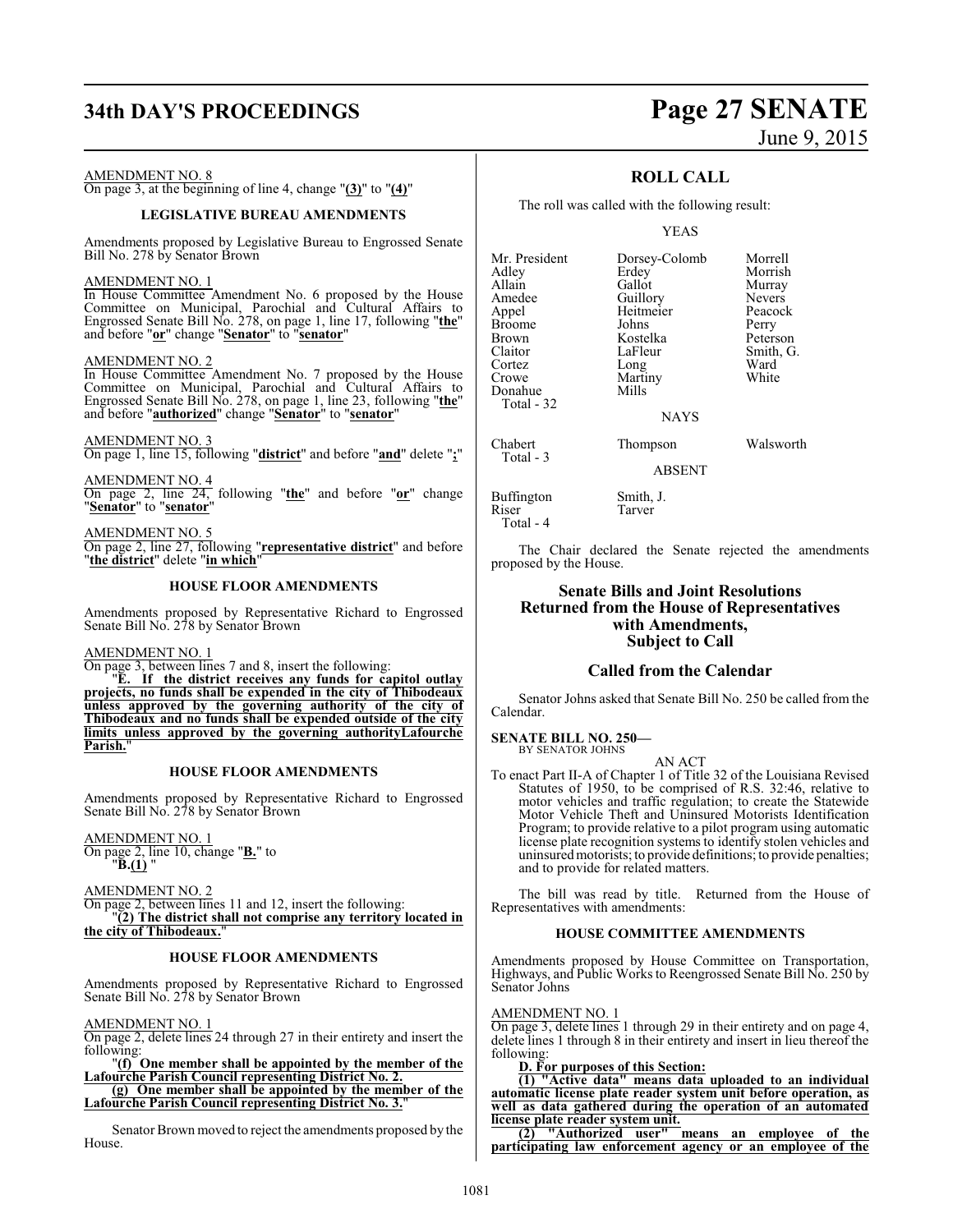# **Page 28 SENATE 34th DAY'S PROCEEDINGS**

June 9, 2015

**other entity authorized by that entity to use the system for a legitimate purpose.**

**(3) "Automatic license plate recognition system" means a system of one or more mobile or fixed high-speed cameras combined with computer algorithms to convert images of registration plates into computer-readable data. This definition does not include a traffic camera as referenced in R.S. 32:393(I).**

**(4) "Captured plate data" means the global positioning system coordinates, date and time, photograph, license plate number, and any other data captured by or derived from an automatic license plate recognition system and includes both historical and active data.**

**(5) "Historical data" means any data collected by an individual automatic license plate reader system unit and stored in a database.**

**(6) "Law enforcement agency", except as provided in Paragraph (10) of this Subsection, includes a district attorney's office of any parish, the sheriff's office of any parish, the police department of any municipality, the attorney general's office, the Department of Public Safety and Corrections, office of state police and office of motor vehicles, and the Department of Wildlife and Fisheries.**

**(7) "Legitimate purpose", for law enforcement agencies, means access to collected data for the investigation, detection, analysis, or enforcement of the law regarding a criminal offense.**

**(8) "Legitimate purpose", for the entities that are a party to an agreement or contract with the participating law enforcement agencies, includes the collection and storage of data to assist the participating law enforcement agency in developing, utilizing, and managing the pilot program.**

**(9) "Other entity" means an entity with which a participating law enforcement agency contracts to implement and administer the pilot program.**

**(10) "Participating law enforcement agency" means the law enforcement agency operating the pilot program and is limited to the respective sheriff's offices and district attorney's offices in the pilot program parishes.**

**(11) "Pilot program" or "program" means the State Motor Vehicle Theft and Uninsured Motorists Identification Program.**"

#### AMENDMENT NO. 2

On page 5, line 4, change "**operator**" to "**owner**"

#### AMENDMENT NO. 3

On page 5, line 8, after "**citation**" insert "**to the owner of the motor vehicle**"

#### AMENDMENT NO. 4

On page 5, line 12, after "**operating on a**" delete "**state**"

#### **HOUSE COMMITTEE AMENDMENTS**

Amendments proposed by House Committee on House and Governmental Affairs to Reengrossed Senate Bill No. 250 by Senator Johns

#### AMENDMENT NO. 1

On page 1, line 2, after "To" insert "amend and reenact R.S. 44:4.1 $(\bar{B})(19)$  and to"

#### AMENDMENT NO. 2

On page 1, line 7, after "penalties;" insert "to provide for certain prohibitions; to provide for an exception from the Public Records Law;"

#### AMENDMENT NO. 3

On page 5, line 23, after "**I.(1)**" delete the remainder of the line and delete lines 24 through 28 and at the beginning of line 29, delete "**(2)**"

#### AMENDMENT NO. 4

On page 6, line 3, change "**(3)**" to "**(2)**"

#### AMENDMENT NO. 5

On page 6, line 6, change "**(4)**" to "**(3)**"

#### AMENDMENT NO. 6

On page 6, line 10, change "**(5)**" to "**(4)**"

#### AMENDMENT NO. 7

On page 6, line 11, after "**system**" delete the remainder of the line and delete lines 12 and 13, and insert a comma "**,**" and the following: "**except data retained as evidence of a violation of compulsory motor vehicle insurance law or a felony being investigated, shall be exempt from the Public Records Law.**"

#### AMENDMENT NO. 8

On page 6, between lines 13 and 14, insert the following:

"**(5) Under no circumstances shall a law enforcement agency, other entity, or other person use an automated license plate recognition system or any data collected, retained, or shared through such system to enforce civil traffic citations by any method including towing or booting or other immobilization** method of a motor vehicle.

#### AMENDMENT NO. 9

On page 6, after line 16, insert the following:

"**J. Except for the provisions of Paragraph (I)(5) of this Section, the provisions of this Part shall apply only to law enforcement agencies, other entities, and authorized users and shall not apply to or be construed or interpreted in a manner to prohibit the use of any other automated license plate recognition system by an individual or private legal entity for purposes not otherwise prohibited by law.**

"Section 2. R.S.  $44:4.1(\overline{B})(19)$  is hereby amended and reenacted to read as follows:

§4.1. Exceptions

\* \* \* B. The legislature further recognizes that there exist exceptions, exemptions, and limitations to the laws pertaining to public records throughout the revised statutes and codes of this state. Therefore, the following exceptions, exemptions, and limitations are hereby continued in effect by incorporation into this Chapter by citation:

\* \* \* (19) R.S. 32:46, 398, 707.2, 1254 \* \* \*"

#### **LEGISLATIVE BUREAU AMENDMENTS**

Amendments proposed byLegislative Bureau to Reengrossed Senate Bill No. 250 by Senator Johns

#### AMENDMENT NO. 1

In House Committee Amendment No. 1 proposed by the House Committee on Transportation, Highways and Public Works to Reengrossed Senate Bill No. 250 by Senator Johns, on page 1, line 22, before "**district**" change "**a**" to "**the**"

#### AMENDMENT NO. 2

In House Committee Amendment No. 8 proposed by the House Committee on House and Governmental Affairs to Reengrossed Senate Bill No. 250 by Senator Johns, on page 1, line 26, following "**towing**" change "**or booting**" to "**, booting,**"

#### AMENDMENT NO. 3

On page 4, line 14, following "**System**" and before "**and**" change "**(NLETS)**" to "**(Nlets)**"

#### **HOUSE FLOOR AMENDMENTS**

Amendments proposed by Representative St. Germain to Reengrossed Senate Bill No. 250 by Senator Johns

AMENDMENT NO. 1 On page 5, line 18, change "**sixty**" to "**thirty**"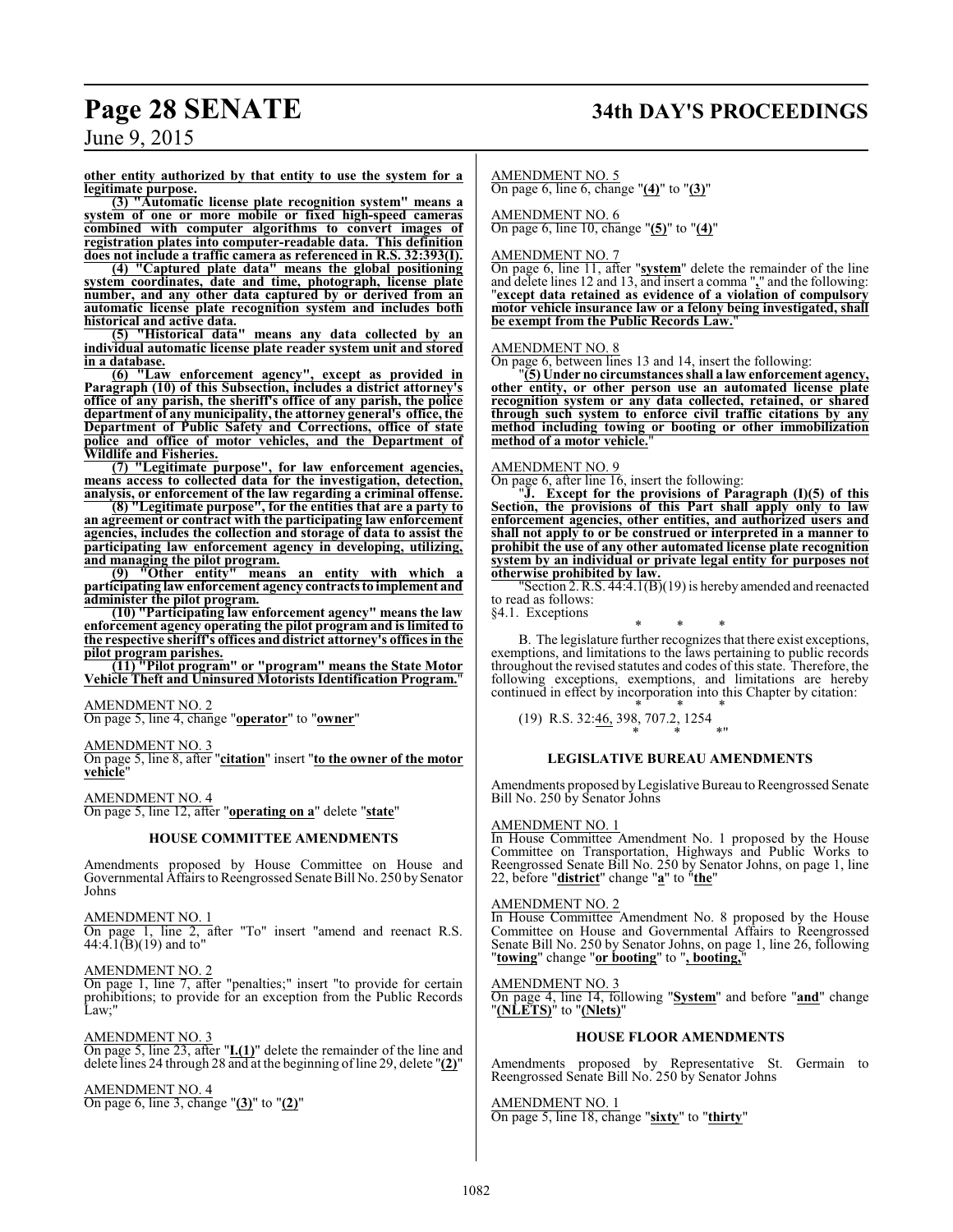# **34th DAY'S PROCEEDINGS Page 29 SENATE** June 9, 2015

#### **HOUSE FLOOR AMENDMENTS**

Amendments proposed by Representative Schroder to Reengrossed Senate Bill No. 250 by Senator Johns

#### AMENDMENT NO. 1

On page 1, line 7, after "penalties;" and before "and to" insert "to provide for reporting; to provide a termination date;"

#### AMENDMENT NO. 2

In House Committee Amendment No. 9 proposed by the House Committee on House and Governmental Affairs and adopted by the House on June 4, 2015, on page 2, between lines 3 and 4 insert the following:

"**K. On or before January 1, 2016, and annually thereafter, the Department of Public Safety and Corrections shall submit a written report concerning the program to the Senate Committees on Transportation, Highways and Public Works and Senate and Governmental Affairs and the House Committees on Transportation, Highways, and Public Works and House and Governmental Affairs. The report shall comprise an evaluation of program operations, and may include any information and recommendations for improvement of the program deemed appropriate by the secretary of the department.**

**L. The provisions of this Part shall terminate and be null, void, and without effect on and after January 1, 2021.**"

Senator Johns moved to reject the amendments proposed by the House.

#### **ROLL CALL**

The roll was called with the following result:

#### YEAS

| Mr. President<br>Adley<br>Allain<br>Amedee<br>Appel<br><b>Broome</b><br><b>Brown</b><br>Chabert<br>Claitor<br>Cortez<br>Crowe<br>Donahue<br>Dorsey-Colomb<br>Total - 37 | Erdey<br>Gallot<br>Guillory<br>Heitmeier<br>Johns<br>Kostelka<br>LaFleur<br>Long<br>Martiny<br>Mills<br>Morrell<br>Morrish<br>Murray<br><b>NAYS</b> | <b>Nevers</b><br>Peacock<br>Perry<br>Peterson<br>Riser<br>Smith, G.<br>Smith, J.<br>Thompson<br>Walsworth<br>Ward<br>White |
|-------------------------------------------------------------------------------------------------------------------------------------------------------------------------|-----------------------------------------------------------------------------------------------------------------------------------------------------|----------------------------------------------------------------------------------------------------------------------------|
|                                                                                                                                                                         |                                                                                                                                                     |                                                                                                                            |

Total - 0

ABSENT

Buffington Tarver Total  $-2$ 

The Chair declared the Senate rejected the amendments proposed by the House.

#### **Called from the Calendar**

Senator Claitor asked that Senate Bill No. 267 be called fromthe Calendar.

#### **SENATE BILL NO. 267—** BY SENATORS CLAITOR AND MURRAY

AN ACT

To amend and reenact R.S.  $17:3991(B)(1)(a)(i)$  and (b), the introductory paragraph of R.S.  $17:3995(A)(1)$ , and R.S. 17:3995(A)(1)(a), and to repeal R.S. 17:3995(A)(3), relative to charter schools; to provide relative to charter school funding and the determination of the per-pupil amount received by certain charter schools; and to provide for related matters.

The bill was read by title. Returned from the House of Representatives with amendments:

#### **HOUSE COMMITTEE AMENDMENTS**

Amendments proposed by House Committee on Education to Reengrossed Senate Bill No. 267 by Senator Claitor

#### AMENDMENT NO. 1

On page 1, line 3, after "R.S.  $17:3995(A)(1)(a)$ " and before "relative" delete the comma "," and delete "and to repeal R.S. 17:3995(A)(3)," and insert "and (3),"

#### AMENDMENT NO. 2

On page 1, line 5, after "schools;" and before "and to" insert "to provide for implementation; to provide for effectiveness;"

#### AMENDMENT NO. 3

On page 1, line 9, after "R.S. 17:3995(A)(1)(a)" and before "are" add "and (3)"

#### AMENDMENT NO. 4

On page 3, line 18, after "Type 3B" and before "and" delete the comma "," and insert "**not acting as its own local education agency,**"

#### AMENDMENT NO. 5

On page 3, line 20, after "agreement" delete the remainder of the line and delete line 21 and on line 22, delete "charter school"

#### AMENDMENT NO. 6

On page 3, line 22, after "schools" and before "shall" insert "**and a Type 3B charter school acting as its own local education agency**"

#### AMENDMENT NO. 7

On page 3, line 28, after "**upon**" and before "**student**" delete "**special**"

#### AMENDMENT NO. 8

On page 4, line 1, after "district's" and before "membership" delete "October first"

#### AMENDMENT NO. 9

On page 4, at the end of line 1, delete the colon ":" and insert "**used in the minimum foundation program formula:**"

### AMENDMENT NO. 10

On page 4, line 5, after "**upon**" and before "**student**" delete "**special**"

#### AMENDMENT NO. 11

On page 4, at the end of line 6, delete the period "." and insert "**except any supplementary allocations for specific purposes. Supplementary allocationsfor specific purposes shall be provided to charter schools based solely on the funds generated by the charter school within each specific allocation.**"

#### AMENDMENT NO. 12

On page 4, delete line  $\overline{8}$  and insert the following:

"(3) Notwithstanding Paragraph (1) of this Subsection, **and unless otherwise provided for in the approved minimum foundation programformula, beginning July 1, 2016, for** a district with one or more Type 3B charter schools shall distribute minimum foundation program formula funds to each Type 1, 3, 3B, and 4 charter school using the weighted allocations provided for in the most recently adopted minimum foundation program formula, except that any school board **in operation on August 1, 2015,** in a parish that contains a municipality with a population of three hundred thousand or more persons according to the latest federal decennial census**,**shall use the allocation method provided for in this Paragraph no earlier than the 2018-2019 fiscal year for all Type 1 and 3 charter schools authorized by the school board and in operation prior to the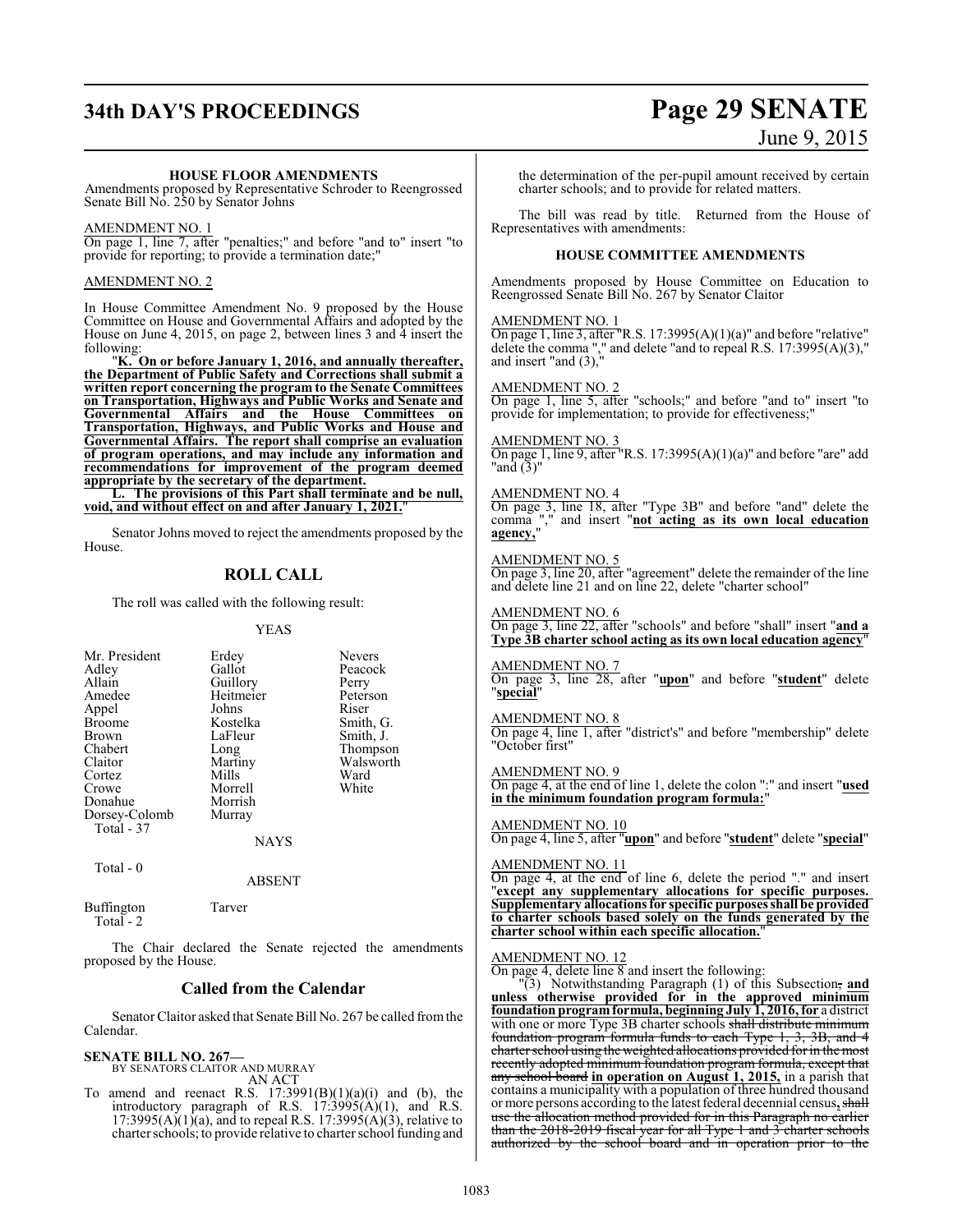2013-2014 school year. Until that time, those schools shall be funded as provided in Paragraph (1) of this Subsection. For all other Type  $\frac{1}{3}$ , and 4 charter schools in such a parish, the school board may request the use of a differentiated distribution methodology to be approved by the state Department of Education prior to implementation. **the total amount of minimum foundation program formula funds allocated to Type 1, 1B, 3, 3B, 4, and 5 charter schools and the local school board located within the geographic boundaries of the district shall use a district-level allocation based on student characteristics or needs as determined by the state board. The state Department of Education shall facilitate a collaborative process that includes representatives from the Recovery School District, the Louisiana Association of Public Charter Schools, any affected local school board and any organization representing its authorized charter schools, and advocates for students with disabilities in the development of the district-level allocation policy that shall take effect on July 1, 2016.**

\* \* \* Section 2. The provisions of R.S.  $17:3995(A)(1)(a)$  and  $(3)$  as amended by this Act shall be implemented beginning July 1, 2016."

#### **HOUSE FLOOR AMENDMENTS**

Amendments proposed by Representative Edwards to Reengrossed Senate Bill No. 267 by Senator Claitor

#### AMENDMENT NO. 1

In House Committee Amendment No. 12 proposed by the House Committee on Education and adopted by the House on May 26, 2015, on page 2, delete lines 20 through 22 in their entirety and insert the following: "**formula funds allocated to the local school board and to Type 1, 1B, 3, 3B, 4, and 5 charter schools that are located within the district shall be allocated using a district-level computation based on student**"

#### **HOUSE FLOOR AMENDMENTS**

Amendments proposed by Representatives Richard and Pope to Reengrossed Senate Bill No. 267 by Senator Claitor

#### AMENDMENT NO. 1

Delete House Committee Amendment No. 12 proposed by the House Committee on Education and adopted by the House on May 26, 2015.

#### AMENDMENT NO. 2

On page 4, delete line 8, and insert the following:

"(3) Notwithstanding Paragraph (1) of this Subsection, **and unless otherwise provided for in the approved minimum foundation program formula:**

**(a) Through June 30, 2016, Type 3B charter schools shall receive funds according to the district-level allocation formula based on weights for student characteristics or needs used for Type 5 charter schools within the same geographic boundaries as determined by the state board.**

**(b) Beginning July 1, 2016, for** a district with one or more Type 3B charter schools shall distribute minimum foundation program formula funds to each Type 1, 3, 3B, and 4 charter school using the weighted allocations provided for in the most recently adopted minimum foundation program formula, except that any school board in a parish that contains a municipality with a population of three hundred thousand or more persons according to the latest federal decennial census**,** shall use the allocation method provided for in this Paragraph no earlier than the 2018-2019 fiscal year for all Type 1 and 3 charter schools authorized by the school board and in operation prior to the 2013-2014 school year. Until that time, those schools shall be funded as provided in Paragraph (1) of this Subsection. For all other Type 1, 3, and 4 charter schools in such a parish, the school board may request the use of a differentiated distribution methodology to be approved by the state Department of Education prior to implementation. **the total amount of minimum foundation program formula funds allocated to the local school board and to Type 1, 1B, 3, 3B, 4, and 5 charter schools that are located within the district shall be allocated using a district-level**

# **Page 30 SENATE 34th DAY'S PROCEEDINGS**

**computation based on student characteristics or needs as determined by the state board. The state Department of Education shall facilitate a collaborative process that includes representatives from the Recovery School District, the Louisiana Association of Public Charter Schools, any affected local school board and any organization representing its authorized charter schools, and advocates for students with disabilities in the development of the district-level allocation policy that shall take effect on July 1, 2016.**"

#### AMENDMENT NO. 3

On page 4, at the beginning of line 9, change "Section 3." to "Section 2."

#### **HOUSE FLOOR AMENDMENTS**

Amendments proposed by Representative Abramson to Reengrossed Senate Bill No. 267 by Senator Claitor

#### AMENDMENT NO. 1

In House Committee Amendment No. 1 proposed by the House Committee on Education and adopted by the House on May 26, 2015, on page 1, at the end of line 3, change "and (3)," to "and (3) and to enact R.S. 17:3991(B)(1)(e),"

#### AMENDMENT NO. 2

On page 1, line 9, after "reenacted" and before "to" insert ", and R.S.  $17:3991(B)(1)(e)$  is hereby enacted"

#### AMENDMENT NO. 3

On page 3, between lines 16 and 17 insert the following:

"**(e)(i) The state board shall develop and administer a process for determining if a charter school is meeting the student enrollment requirements of this Paragraph. The process shall provide for an investigation of a charter school that fails to meet the requirements to determine the reasons for such failure and all actions taken by the school toward meeting the requirements. The process also shall include a clear identification of the responsibilities of the charter school, the local school board of the district in which the charter school is located, and the state board for meeting the needs of the students.**

**(ii) The state board shall promulgate rules in accordance with the Administrative Procedure Act for the implementation of this Subparagraph. \* \* \***"

Senator Claitor moved to concur in the amendments proposed by the House.

#### **ROLL CALL**

The roll was called with the following result:

Morrell<br>Morrish

#### YEAS

Mr. President Erdey Nevers<br>Adley Callot Peacocl Adley Gallot Peacock<br>Allain Guillory Perry Allain Guillory Perry<br>Amedee Heitmeier Peterson Appel Johns<br>Broome Kostelka Broome Kostelka Smith, G.<br>Brown LaFleur Smith, J. Brown LaFleur Smith, J.<br>
Chabert Long Thompso Chabert Long Thompson<br>Claitor Martiny Walsworth Cortez Mills Ward<br>Crowe Morrell White Donahue Morrish<br>Dorsey-Colomb Murray Dorsey-Colomb Total - 37

Heitmeier Peters<br>Johns Riser Martiny Walsworth<br>Mills Ward

**NAYS** 

Total - 0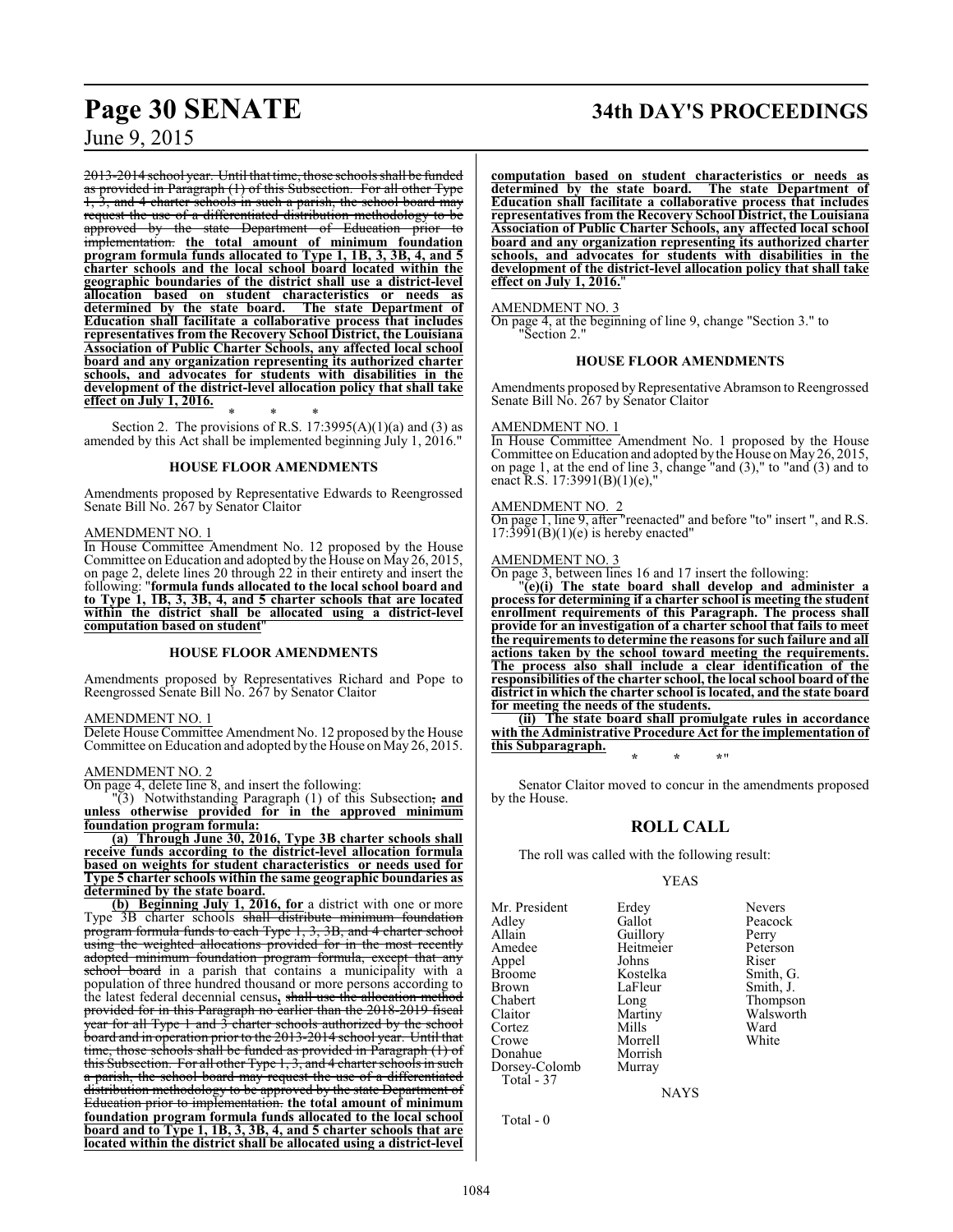# **34th DAY'S PROCEEDINGS Page 31 SENATE**

#### ABSENT

Buffington Tarver Total - 2

The Chair declared the Senate concurred in the amendments proposed by the House.

#### **Rules Suspended**

Senator Mills asked for and obtained a suspension of the rules to revert to:

#### **Senate Concurrent Resolutions Returned from the House of Representatives with Amendments, Subject to Call**

#### **Called from the Calendar**

Senator Mills asked that Senate Concurrent Resolution No. 19 be called from the Calendar.

# **SENATE CONCURRENT RESOLUTION NO. 19—**

BY SENATOR MILLS A CONCURRENT RESOLUTION

To direct the Louisiana Physical Therapy Board to create the Physical Therapy Patient Access Review Committee.

The concurrent resolution was read by title. Returned from the House of Representatives with amendments:

#### **HOUSE COMMITTEE AMENDMENTS**

Amendments proposed by House Committee on Health and Welfare to Reengrossed Senate Concurrent Resolution No. 19 by Senator Mills

#### AMENDMENT NO. 1

On page 3, delete lines 25 and 26 in their entirety and insert in lieu thereof the following:

"(18) The president of the Acupuncture Association of Louisiana or his designee."

#### AMENDMENT NO. 2

On page 4, between lines 4 and 5, insert the following:

"(24) The president of the Louisiana Athletic Trainers' Association, Inc. or his designee.

(25) The president of the American Academy of Orthopaedic Surgeons or his designee."

Senator Mills moved to concur in the amendments proposed by the House.

#### **ROLL CALL**

The roll was called with the following result:

#### YEAS

| Mr. President | Erdey     | <b>Nevers</b> |
|---------------|-----------|---------------|
| Adley         | Gallot    | Peacock       |
| Allain        | Guillory  | Perry         |
| Amedee        | Heitmeier | Peterson      |
| Appel         | Johns     | Riser         |
| <b>Broome</b> | Kostelka  | Smith, G.     |
| Brown         | LaFleur   | Smith, J.     |
| Chabert       | Long      | Thompson      |
| Claitor       | Martiny   | Walsworth     |
| Cortez        | Mills     | Ward          |
| Crowe         | Morrell   | White         |

#### Donahue Morrish<br>Dorsey-Colomb Murray Dorsey-Colomb Total - 37

Total - 0

ABSENT

**NAYS** 

Buffington Tarver Total - 2

The Chair declared the Senate concurred in the amendments proposed by the House.

#### **Called from the Calendar**

Senator Murray asked that Senate Concurrent Resolution No. 20 be called from the Calendar.

#### **SENATE CONCURRENT RESOLUTION NO. 20—** BY SENATOR MURRAY A CONCURRENT RESOLUTION

To urge and request the Louisiana Board of Ethics to issue an advisory opinion determining whether the employees of a private charter school operator who work at the public charter school operated by their employer are "public employees" as defined in the Louisiana Code of Governmental Ethics.

The concurrent resolution was read by title. Returned from the House of Representatives with amendments:

#### **HOUSE COMMITTEE AMENDMENTS**

Amendments proposed by House Committee on House and Governmental Affairs to Engrossed Senate Concurrent Resolution No. 20 by Senator Murray

#### AMENDMENT NO. 1

On page 2, line 4, change "17:1170" to "42:1170"

#### **HOUSE FLOOR AMENDMENTS**

Amendments proposed by Representative Nancy Landry to Engrossed Senate Concurrent Resolution No. 20 by Senator Murray

#### AMENDMENT NO. 1

On page 1, delete lines 3 and 4 and insert in lieu thereof the following: "whether persons working at a public school, even if employed by a private company, are "public employees" as defined in the"

#### AMENDMENT NO. 2

On page 1, line 8, change "17:3996(B)(20)" to "17:3996(B)"

#### AMENDMENT NO. 3

On page 1, delete line 9 and insert in lieu thereof the following: "employees are exempt from statutory mandates or other statutory requirements that are applicable to public school officers and employees, except for certain specified statutes, including the Code of Governmental"

#### AMENDMENT NO. 4

On page 2, between lines 13 and 14, insert the following:

"WHEREAS, traditional public schools also enter into contracts with private for-profit companies for employees to work in public schools, and these contract employees are also being told that they are not public employees; and"

#### AMENDMENT NO. 5

On page 2, line 15, after "public" and before "school" delete "charter"

#### AMENDMENT NO. 6

On page 2, line 15, after "Governmental Ethics" delete the comma "," and "as" and delete lines 16 and 17 and insert a period "."

June 9, 2015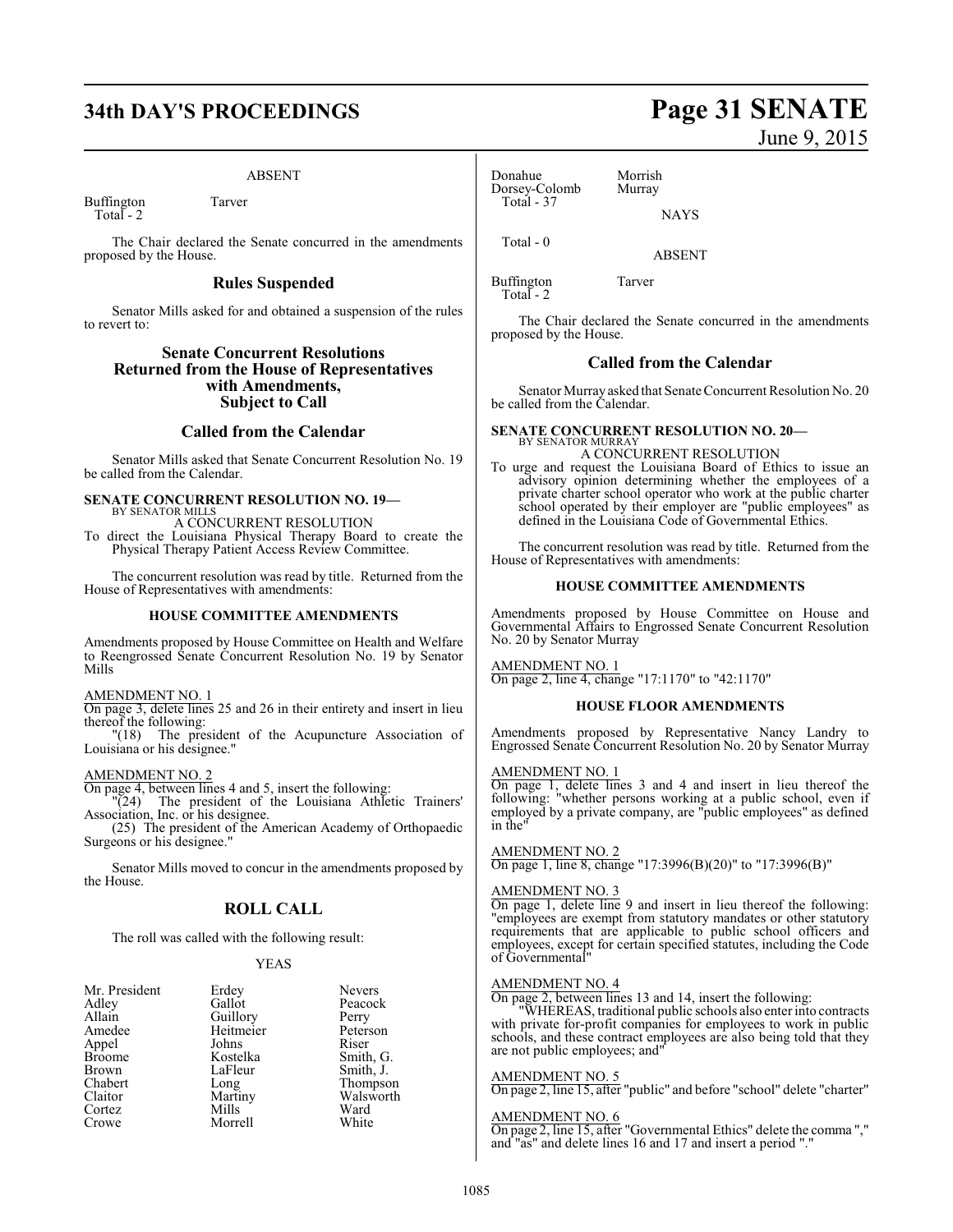#### AMENDMENT NO. 7

On page 2, line 20, after "public" and before "school," delete "charter"

#### AMENDMENT NO. 8

On page 2, delete lines 21 and 22 and insert in lieu thereof the following: "company, are "public employees" as defined in the Louisiana Code of Governmental Ethics."

Senator Murray moved to concur in the amendments proposed by the House.

### **ROLL CALL**

The roll was called with the following result:

Morrish

#### YEAS

Mr. President Erdey Nevers<br>Adley Gallot Peacoc Adley Gallot Peacock<br>Allain Guillory Perry Allain Guillory Perry<br>
Amedee Heitmeier Riser Amedee Heitmeier<br>
Appel Johns Appel Johns Smith, G.<br>Broome Kostelka Smith, J. Broome Kostelka Smith,<br>Brown LaFleur Tarver Brown LaFleur<br>Buffington Long Buffington Long Thompson<br>Chabert Martiny Walsworth Claitor Mills Ward<br>Cortez Morrell White Cortez Morrell<br>
Donahue Morrish Dorsey-Colomb Murray Total - 37

Martiny Walsworth<br>Mills Ward

NAYS

Peterson Total - 1

#### ABSENT

Crowe Total - 1

The Chair declared the Senate concurred in the amendments proposed by the House.

#### **Message from the House**

#### **CONCURRING IN SENATE CONCURRENT RESOLUTIONS**

June 9, 2015

To the Honorable President and Members of the Senate:

I am directed to inform your honorable body that the House of Representatives has finally concurred in the following Senate Concurrent Resolutions:

# **SENATE CONCURRENT RESOLUTION NO. 136—** BY SENATOR ALARIO AND REPRESENTATIVE KLECKLEY

A CONCURRENT RESOLUTION

To express the sincere condolences of the Legislature of Louisiana upon the death of Charles W. Tapp.

Reported without amendments.

Respectfully submitted, ALFRED W. SPEER Clerk of the House of Representatives

# **Page 32 SENATE 34th DAY'S PROCEEDINGS**

### **Message from the House**

#### **DISAGREEMENT TO HOUSE BILL**

June 9, 2015

To the Honorable President and Members of the Senate:

I am directed to inform your honorable body that the House of Representatives has refused to concur in the proposed Senate Amendment(s) to **House Concurrent Resolution No. 143** by Representative Harrison, and ask the President to appoint on the part of the Senate a committee to confer with a like committee from the House on the disagreement.

> Respectfully submitted, ALFRED W. SPEER Clerk of the House of Representatives

#### **Message from the House**

#### **DISAGREEMENT TO HOUSE BILL**

June 9, 2015

To the Honorable President and Members of the Senate:

I am directed to inform your honorable body that the House of Representatives has refused to concur in the proposed Senate Amendment(s) to **House Concurrent Resolution No. 8** by Representative Montoucet, and ask the President to appoint on the part of the Senate a committee to confer with a like committee from the House on the disagreement.

> Respectfully submitted, ALFRED W. SPEER Clerk of the House of Representatives

#### **Rules Suspended**

Senator Murray asked for and obtained a suspension of the rules to take up at this time:

#### **Introduction of Senate Resolutions**

Senator Murray asked for and obtained a suspension of the rules to read Senate Resolutions a first and second time.

#### **SENATE RESOLUTION NO. 202—**

BY SENATOR ALARIO A RESOLUTION

To commend the Honorable Elbert Lee Guillory and to express enduring gratitude for his outstanding contributions to St. Landry Parish, Lafayette Parish, and the state of Louisiana, particularly during his tenure as a distinguished member of the Senate of the Legislature of Louisiana representing Senate District No. 24 and the House of Representatives representing House District No. 40 for a total of eight years of exemplary legislative service.

On motion of Senator Murray the resolution was read by title and adopted.

#### **Appointment of Conference Committee on Senate Bill No. 39**

The President of the Senate appointed the following members to confer with a like committee from the House to consider the disagreement on **Senate Bill No. 39**:

> Senators Mills, Heitmeier and Buffington.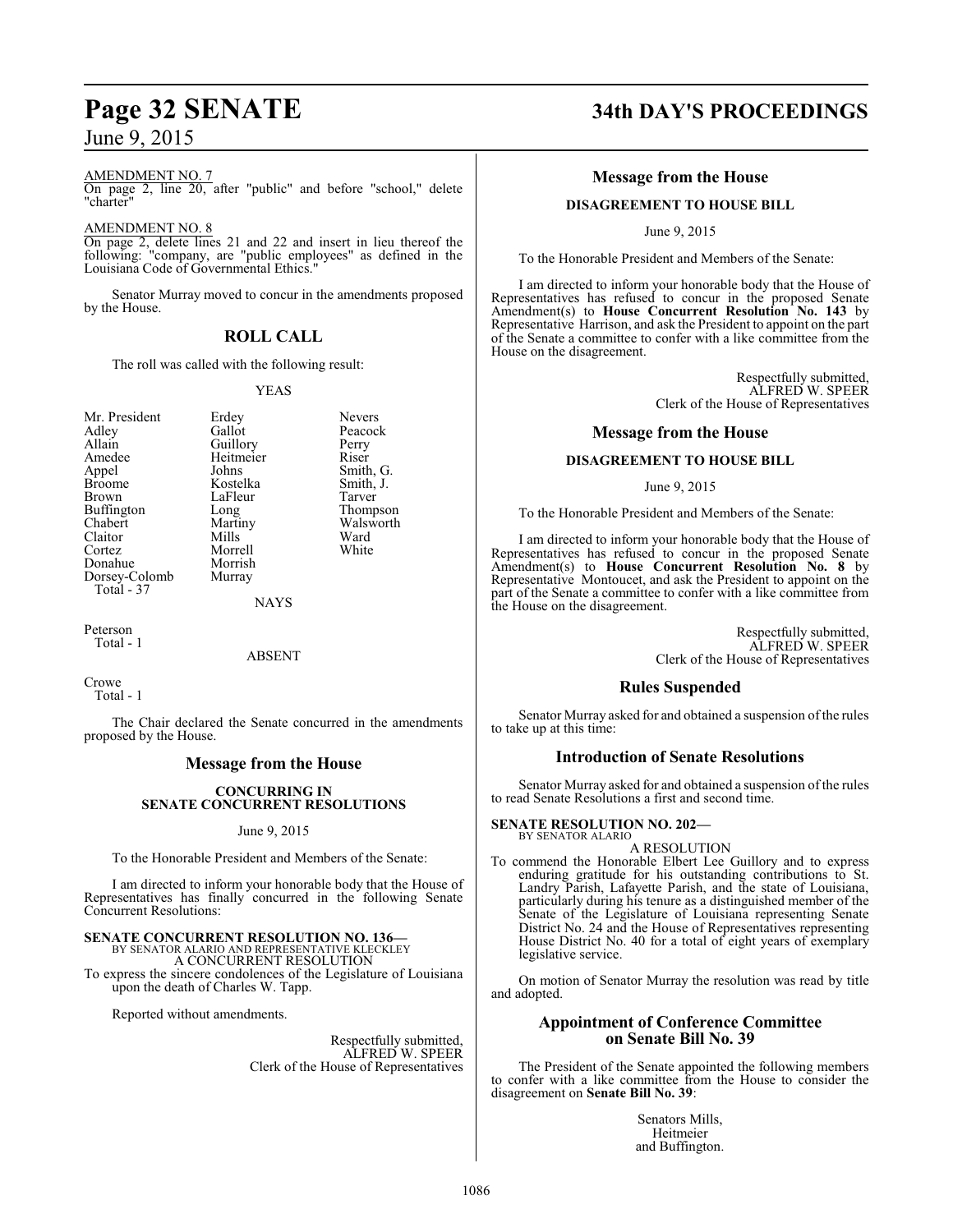# **34th DAY'S PROCEEDINGS Page 33 SENATE**

June 9, 2015

#### **Appointment of Conference Committee on Senate Bill No. 100**

The President ofthe Senate appointed the following members to confer with a like committee from the House to consider the disagreement on **Senate Bill No. 100**:

> Senators Morrell, Donahue and Adley.

#### **Appointment of Conference Committee on Senate Bill No. 102**

The President of the Senate appointed the following members to confer with a like committee from the House to consider the disagreement on **Senate Bill No. 102**:

> Senators Morrell, Donahue and Adley.

#### **Appointment of Conference Committee on Senate Bill No. 103**

The President of the Senate appointed the following members to confer with a like committee from the House to consider the disagreement on **Senate Bill No. 103**:

> Senators Morrell, Donahue and Adley.

#### **Appointment of Conference Committee on Senate Bill No. 105**

The President of the Senate appointed the following members to confer with a like committee from the House to consider the disagreement on **Senate Bill No. 105**:

> Senators Morrell, Donahue and Adley.

#### **Appointment of Conference Committee on Senate Bill No. 106**

The President of the Senate appointed the following members to confer with a like committee from the House to consider the disagreement on **Senate Bill No. 106**:

> Senators Morrell, Donahue and Adley.

#### **Appointment of Conference Committee on Senate Bill No. 158**

The President ofthe Senate appointed the following members to confer with a like committee from the House to consider the disagreement on **Senate Bill No. 158**:

> Senators Heitmeier, Buffington and Claitor.

#### **Appointment of Conference Committee on Senate Bill No. 272**

The President of the Senate appointed the following members to confer with a like committee from the House to consider the disagreement on **Senate Bill No. 272**:

> Senators Erdey, Donahue and Adley.

#### **Appointment of Conference Committee on House Bill No. 241**

The President of the Senate appointed to the Conference Committee on **House Bill No. 241** the following members of the Senate:

> Senators Amedee, Murray and Perry.

#### **Appointment of Conference Committee on House Bill No. 331**

The President of the Senate appointed to the Conference Committee on **House Bill No. 331** the following members of the Senate:

> Senators Morrell, Amedee and Peterson.

### **Appointment of Conference Committee on House Bill No. 836**

The President of the Senate appointed to the Conference Committee on **House Bill No. 836** the following members of the Senate:

> Senators Nevers, Ward and Appel.

#### **Motion to Allow Consideration**

Senator Thompson moved the adoption of a motion to allow the Senate to consider **House Bill No. 577** on Third Reading and Final Passage, after 6:00 o'clock P.M. on the 57th calendar day pursuant to the consent of the House.

**HOUSE BILL NO. 577—**

BY REPRESENTATIVES JACKSON AND HUNTER AND SENATOR THOMPSON AN ACT

To enact R.S. 33:180(D), relative to the extension of the corporate limits of municipalities; to provide relative to attempts to challenge or invalidate ordinances to annex territory; and to provide for related matters.

## **ROLL CALL**

The roll was called with the following result:

#### YEAS

Amedee Johns Perry<br>Broome Kostelka Smith, G. Broome Kostelka<br>Brown LaFleur Brown LaFleur Smith, J.<br>
Cortez Long Thompso

Mr. President Guillory Murray<br>Adlev Heitmeier Nevers Heitmeier Never<br>
Johns Perry Thompson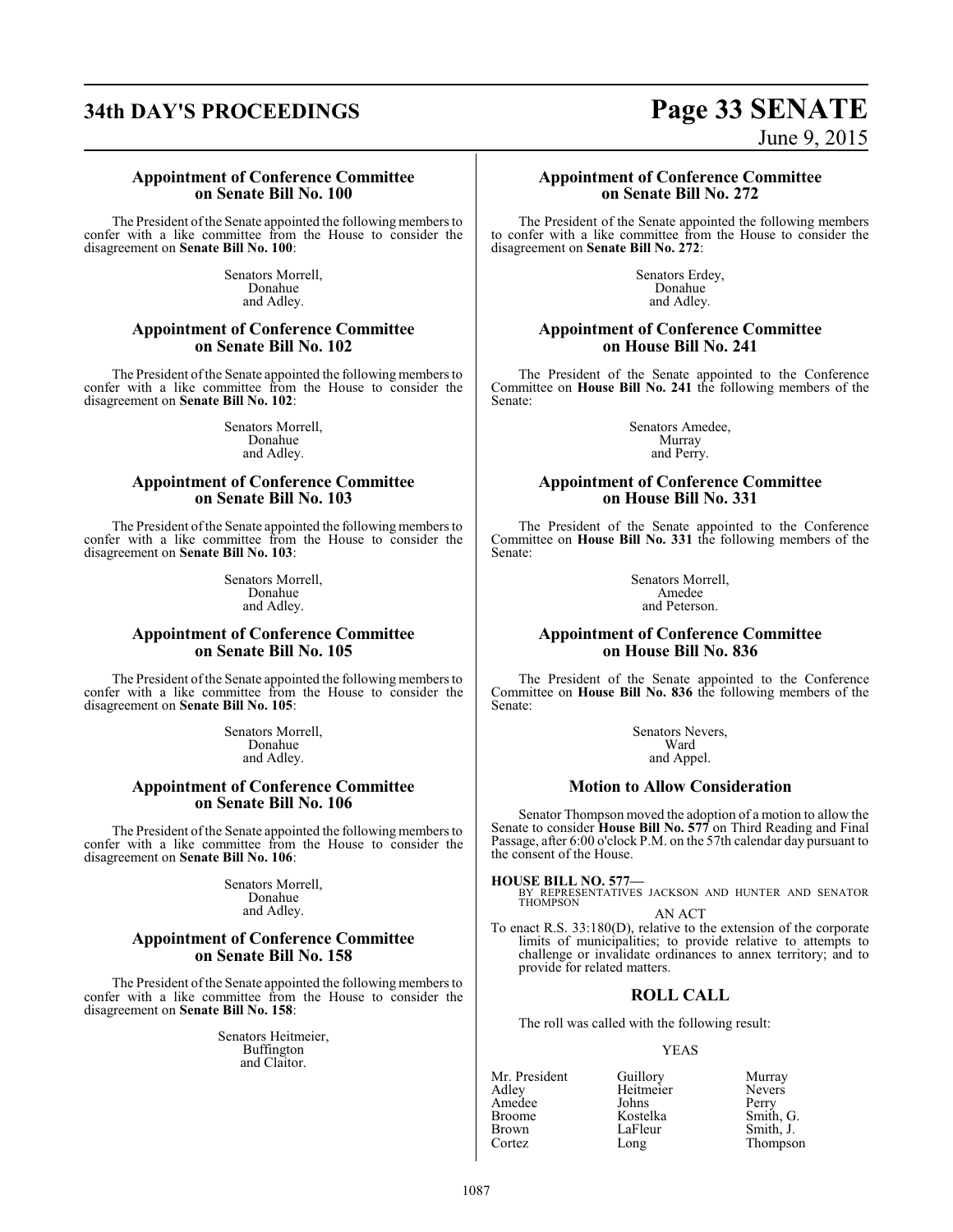| Dorsey-Colomb<br>Erdey<br>Gallot<br>Total $-26$ | Mills<br>Morrell<br>Morrish<br><b>NAYS</b>   | Walsworth<br>Ward |
|-------------------------------------------------|----------------------------------------------|-------------------|
| Allain<br>Appel<br>Claitor<br>Total - 7         | Crowe<br>Donahue<br>Peacock<br><b>ABSENT</b> | White             |

Buffington Martiny Riser<br>
Chabert Peterson Tarver

Total - 6

Peterson

The Chair declared that the motion to allow the Senate to consider **House Bill No. 577** after 6:00 o'clock P.M. on the 57th calendar day was adopted and the bill may be considered pursuant to the consent of the House.

### **House Bills and Joint Resolutions on Third Reading and Final Passage, Subject to Call**

### **Called from the Calendar**

Senator Thompson asked that House Bill No. 577 be called from the Calendar.

#### **HOUSE BILL NO. 577—**

BY REPRESENTATIVES JACKSON AND HUNTER AND SENATOR THOMPSON AN ACT

To enact R.S. 33:180(D), relative to the extension of the corporate limits of municipalities; to provide relative to attempts to challenge or invalidate ordinances to annex territory; and to provide for related matters.

#### **Floor Amendments**

Senator Thompson proposed the following amendments.

#### **SENATE FLOOR AMENDMENTS**

Amendments proposed by Senator Thompson to Reengrossed House Bill No. 577 by Representative Jackson

AMENDMENT NO. 1

Delete the set of Senate floor amendments proposed by Senator White and adopted by the Senate on June 8, 2015.

Senator Thompson moved the adoption of the amendments.

Senator White objected.

## **ROLL CALL**

The roll was called with the following result:

#### YEAS

| Mr. President | Heitmeier | Murray  |
|---------------|-----------|---------|
| Amedee        | Johns     | Nevers  |
| Broome        | Kostelka  | Perry   |
| Brown         | LaFleur   | Peterso |
| Buffington    | Long      | Smith,  |
| Cortez        | Martiny   | Smith,  |
| Dorsey-Colomb | Mills     | Tarver  |
| Gallot        | Morrell   | Thomp   |
| Guillory      | Morrish   | Ward    |
| $Total - 27$  |           |         |

Heitmeier Murray<br>Johns Nevers Kostelka Perry<br>LaFleur Peters LaFleur Peterson<br>Long Smith, G Smith, G.<br>Smith, J. Morrell Thompson<br>Morrish Ward

# **Page 34 SENATE 34th DAY'S PROCEEDINGS**

NAYS

Allain Crowe<br>
Appel Donahue Chabert Total - 12

Adley Claitor Peacock<br>Allain Crowe Riser Donahue Walsworth<br>Erdey White

ABSENT

Total - 0

The Chair declared the amendments were adopted.

The bill was read by title. Senator Thompson moved the final passage of the amended bill.

### **ROLL CALL**

The roll was called with the following result:

#### YEAS

Kostelka Riser<br>LaFleur Smith, G.

Mr. President Guillory Nevers<br>Amedee Heitmeier Perry Amedee Heitmeier<br>Broome Johns Broome Johns Peterson<br>Brown Kostelka Riser Buffington LaFle<br>Chabert Long Chabert Long Smith, J. Dorsey-Colomb Morrell<br>Erdev Morrish Erdey Morrish Walsworth<br>
Gallot Murray Ward Total - 30

Mills Tarver<br>
Morrell Thompson Murray **NAYS** 

Adley Claitor Peacock<br>Allain Crowe White Crowe<br>Donahue Appel Donahue

ABSENT

Martiny Total - 1

Total - 8

The Chair declared the amended bill was passed and ordered it returned to the House. Senator Thompson moved to reconsider the vote by which the bill was passed and laid the motion on the table.

#### **Message from the House**

#### **DISAGREEMENT TO HOUSE BILL**

#### June 9, 2015

To the Honorable President and Members of the Senate:

I am directed to inform your honorable body that the House of Representatives has refused to concur in the proposed Senate Amendment(s) to **House Bill No. 61** by Representative Carmody, and ask the President to appoint on the part of the Senate a committee to confer with a like committee from the House on the disagreement.

> Respectfully submitted, ALFRED W. SPEER Clerk of the House of Representatives

#### **Message from the House**

## **DISAGREEMENT TO HOUSE BILL**

#### June 9, 2015

To the Honorable President and Members of the Senate: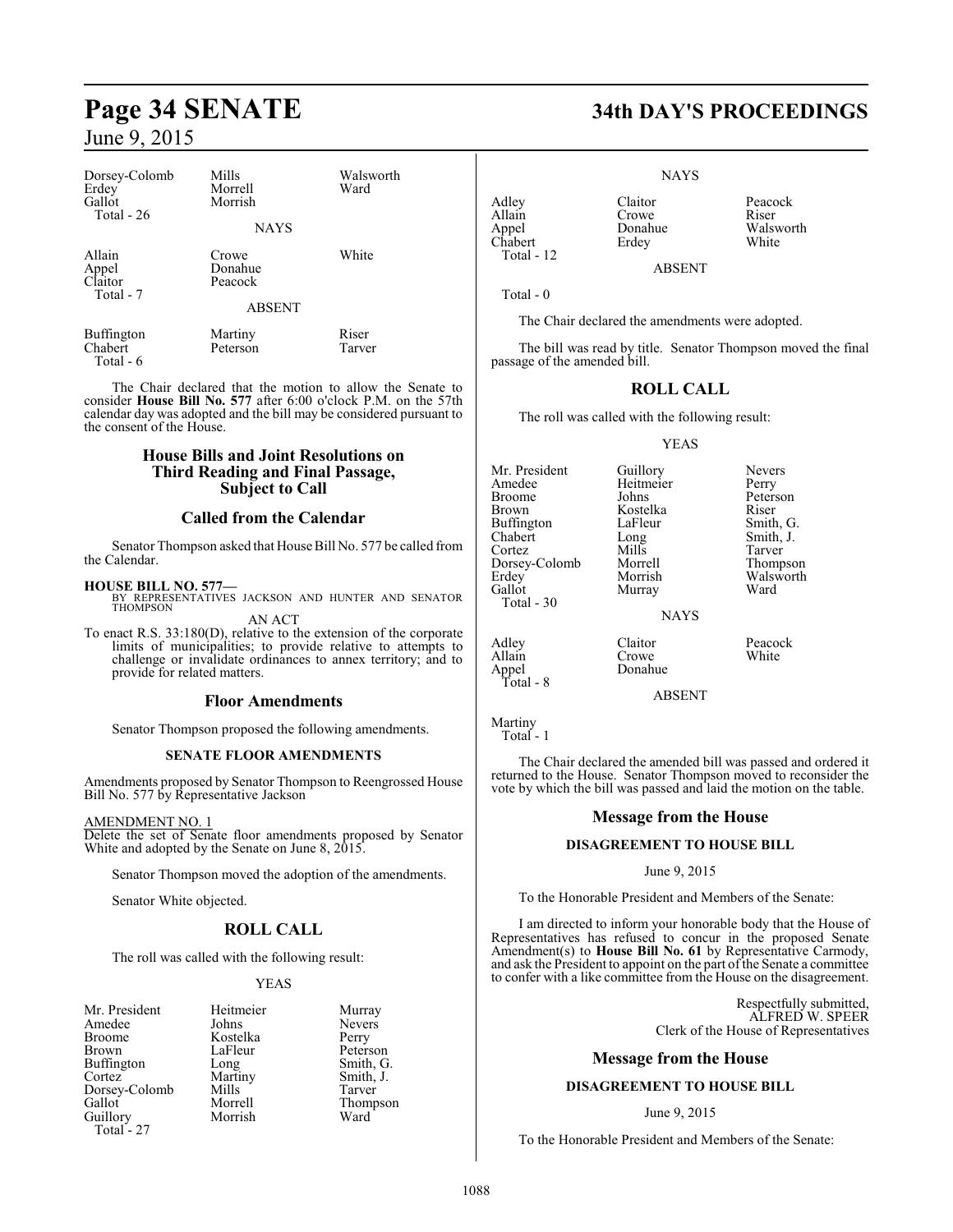# **34th DAY'S PROCEEDINGS Page 35 SENATE**

I am directed to inform your honorable body that the House of Representatives has refused to concur in the proposed Senate Amendment(s) to **House Bill No. 69** by Representative James, and ask the President to appoint on the part of the Senate a committee to confer with a like committee from the House on the disagreement.

> Respectfully submitted, ALFRED W. SPEER Clerk of the House of Representatives

#### **Message from the House**

## **DISAGREEMENT TO HOUSE BILL**

June 9, 2015

To the Honorable President and Members of the Senate:

I am directed to inform your honorable body that the House of Representatives has refused to concur in the proposed Senate Amendment(s) to **House Bill No. 119** by Representative Ritchie, and ask the President to appoint on the part of the Senate a committee to confer with a like committee from the House on the disagreement.

> Respectfully submitted, ALFRED W. SPEER Clerk of the House of Representatives

#### **Message from the House**

#### **DISAGREEMENT TO HOUSE BILL**

#### June 9, 2015

To the Honorable President and Members of the Senate:

I am directed to inform your honorable body that the House of Representatives has refused to concur in the proposed Senate Amendment(s) to **House Bill No. 37** by Representative Brown, and ask the President to appoint on the part of the Senate a committee to confer with a like committee from the House on the disagreement.

> Respectfully submitted, ALFRED W. SPEER Clerk of the House of Representatives

#### **Message from the House**

#### **DISAGREEMENT TO HOUSE BILL**

#### June 9, 2015

To the Honorable President and Members of the Senate:

I am directed to inform your honorable body that the House of Representatives has refused to concur in the proposed Senate Amendment(s) to **House Bill No. 218** by Representative Broadwater, and ask the President to appoint on the part of the Senate a committee to confer with a like committee from the House on the disagreement.

> Respectfully submitted, ALFRED W. SPEER Clerk of the House of Representatives

#### **Message from the House**

#### **DISAGREEMENT TO HOUSE BILL**

#### June 9, 2015

To the Honorable President and Members of the Senate:

# June 9, 2015

I am directed to inform your honorable body that the House of Representatives has refused to concur in the proposed Senate Amendment(s) to **House Bill No. 245** by Representative Henry, and ask the President to appoint on the part of the Senate a committee to confer with a like committee from the House on the disagreement.

> Respectfully submitted, ALFRED W. SPEER Clerk of the House of Representatives

#### **Message from the House**

### **DISAGREEMENT TO HOUSE BILL**

June 9, 2015

To the Honorable President and Members of the Senate:

I am directed to inform your honorable body that the House of Representatives has refused to concur in the proposed Senate Amendment(s) to **House Bill No. 259** by Representative Thierry, and ask the President to appoint on the part of the Senate a committee to confer with a like committee from the House on the disagreement.

> Respectfully submitted, ALFRED W. SPEER Clerk of the House of Representatives

#### **Message from the House**

#### **DISAGREEMENT TO HOUSE BILL**

June 9, 2015

To the Honorable President and Members of the Senate:

I am directed to inform your honorable body that the House of Representatives has refused to concur in the proposed Senate Amendment(s) to **House Bill No. 260** by Representative Alfred Williams, and ask the President to appoint on the part of the Senate a committee to confer with a like committee from the House on the disagreement.

> Respectfully submitted, ALFRED W. SPEER Clerk of the House of Representatives

#### **Rules Suspended**

Senator Adley asked for and obtained a suspension of the rules to revert to the Morning Hour.

#### **Message from the House**

#### **ASKING CONCURRENCE IN HOUSE CONCURRENT RESOLUTIONS**

#### June 9, 2015

To the Honorable President and Members of the Senate:

I am directed to inform your honorable body that the House of Representatives has finally passed and asks your concurrence in the following House Concurrent Resolutions:

HCR No. 180 HCR No. 227 HCR No. 226

Respectfully submitted, ALFRED W. SPEER Clerk of the House of Representatives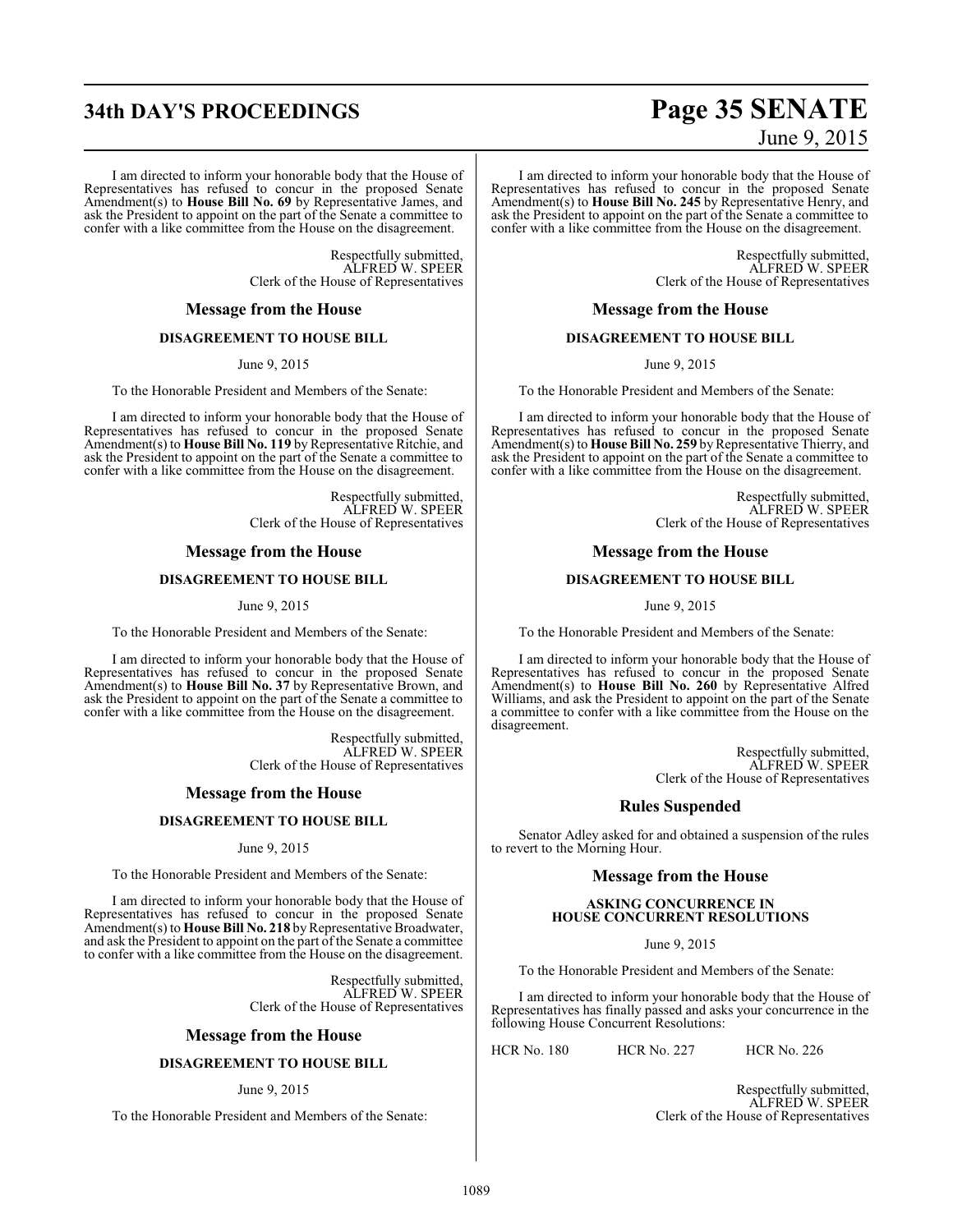# **Page 36 SENATE 34th DAY'S PROCEEDINGS**

June 9, 2015

### **House Concurrent Resolutions on First Reading**

#### **HOUSE CONCURRENT RESOLUTION NO. 180—**

BY REPRESENTATIVE HONORE A CONCURRENT RESOLUTION

To create the Louisiana Law Enforcement Body Camera Implementation Task Force to study and make recommendations regarding the requirements for implementation and development of best procedures for the use of the body cameras and policies for access to and use of body camera recordings by law enforcement agencies in this state, and to provide for a written report of its recommendations and findings not later than sixty days prior to the 2016 Regular Session of the Louisiana Legislature.

The resolution was read by title and placed on the Calendar for a second reading.

#### **HOUSE CONCURRENT RESOLUTION NO. 226—**

BY REPRESENTATIVES BURRELL, BADON, BARROW, WESLEY<br>BISHOP, BOUIE, COX, FRANKLIN, GAINES, HALL, HONORE, HUNTER,<br>JACKSON, JAMES, JEFFERSON, TERRY LANDRY, NORTON, PIERRE,<br>PRICE, SMITH, THIERRY, PATRICK WILLIAMS, AND WOODR A CONCURRENT RESOLUTION

To urge and request the Department of Economic Development to notify companies with which it has cooperative endeavor agreements of the specific goals of the Louisiana Hudson Initiative and the Veteran Initiative, to provide these companies with a list of the businesses certified under the Hudson Initiative and Veteran Initiative, and to request that the companies take certain actions regarding the use of businesses certified under the Hudson Initiative and Veteran Initiative.

The resolution was read by title and placed on the Calendar for a second reading.

# **HOUSE CONCURRENT RESOLUTION NO. 227—** BY REPRESENTATIVE HUVAL

A CONCURRENT RESOLUTION

To establish and request the Motor Vehicle Liability Insurance Committee to studymotor vehicle liability insurance rates in the state of Louisiana and other states, to develop recommendations to facilitate lower motor vehicle liability rates, and to report its findings to the legislature no later than February 1, 2016.

The resolution was read by title and placed on the Calendar for a second reading.

#### **Recess**

On motion of Senator Adley, the Senate took a recess at 11:55 o'clock A.M. until 2:00 o'clock P.M.

#### **After Recess**

The Senate was called to order at 2:25 o'clock P.M. by the President of the Senate.

## **ROLL CALL**

The roll being called, the following members answered to their names:

#### PRESENT

| Mr. President | Erdey     | Peaco  |
|---------------|-----------|--------|
| Adley         | Guillory  | Perry  |
| Allain        | Heitmeier | Peters |
| Amedee        | Johns     | Riser  |
| Appel         | Kostelka  | Smith. |
| <b>Broome</b> | LaFleur   | Smith. |
| Chabert       | Long      | Thom   |
| Claitor       | Martiny   | Walsw  |
| Cortez        | Mills     | Ward   |
| Crowe         | Morrish   | White  |

Arrival Erdey Peacock<br>
Guillory Perry Guillory Perry<br>
Heitmeier Peterson Heitmeier Peters<br>Johns Riser Kostelka Smith, G.<br>LaFleur Smith, J. LaFleur Smith, J.<br>Long Thompso Long Thompson<br>Martiny Walsworth Martiny Walsworth<br>Mills Ward

| Donahue       |  |
|---------------|--|
| Dorsey-Colomb |  |
| Total - 34    |  |
|               |  |
|               |  |
|               |  |

Murray Nevers ABSENT

Brown Gallot Tarver<br>Buffington Morrell Buffington Total - 5

The President of the Senate announced there were 34 Senators present and a quorum.

#### **Senate Business Resumed After Recess**

#### **Appointment of Conference Committee on Senate Bill No. 50**

The President of the Senate appointed the following members to confer with a like committee from the House to consider the disagreement on **Senate Bill No. 50**:

> Senators Murray, Dorsey-Colomb and Claitor.

#### **Appointment of Conference Committee on Senate Bill No. 61**

The President of the Senate appointed the following members to confer with a like committee from the House to consider the disagreement on **Senate Bill No. 61**:

> Senators Buffington, Heitmeier and Nevers.

#### **Appointment of Conference Committee on Senate Bill No. 93**

The President of the Senate appointed the following members to confer with a like committee from the House to consider the disagreement on **Senate Bill No. 93**:

> Senators Adley, Donahue and Appel.

#### **Appointment of Conference Committee on Senate Bill No. 250**

The President of the Senate appointed the following members to confer with a like committee from the House to consider the disagreement on **Senate Bill No. 250**:

> Senators Johns, Morrish and Ward.

#### **Appointment of Conference Committee on Senate Bill No. 278**

The President of the Senate appointed the following members to confer with a like committee from the House to consider the disagreement on **Senate Bill No. 278**:

> Senators Brown, Dorsey-Colomb and Amedee.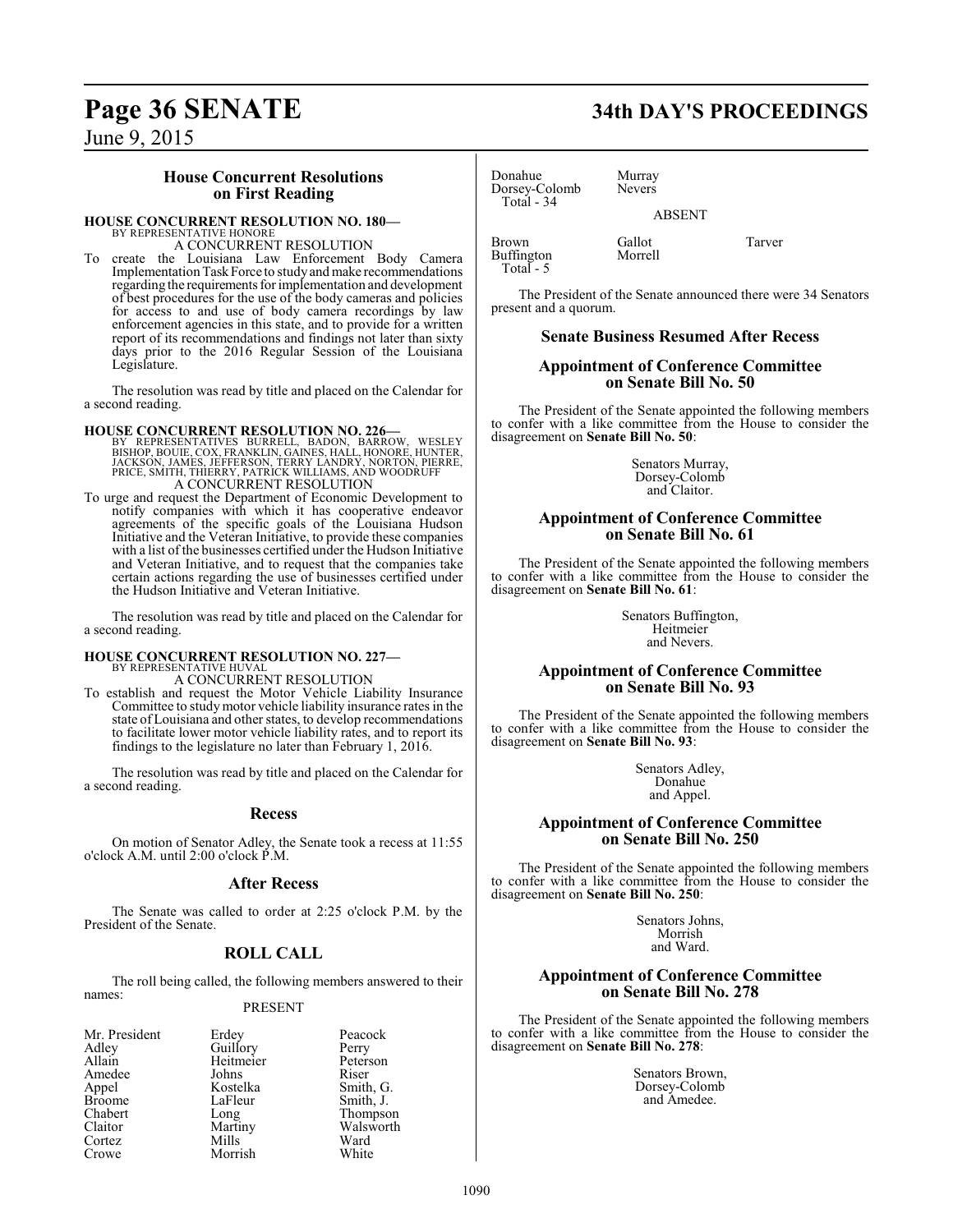# **34th DAY'S PROCEEDINGS Page 37 SENATE**

# June 9, 2015

**Appointment of Conference Committee on House Concurrent Resolution No. 8**

The President of the Senate appointed to the Conference Committee on **House Concurrent Resolution No. 8** the following members of the Senate:

Senators Morrish, Donahue and Riser.

#### **Appointment of Conference Committee on House Concurrent Resolution No. 143**

The President of the Senate appointed to the Conference Committee on **House Concurrent Resolution No. 143** the following members of the Senate:

Senators Martiny, Mills and White.

#### **Appointment of Conference Committee on House Bill No. 37**

The President of the Senate appointed to the Conference Committee on **House Bill No. 37** the following members of the Senate:

> Senators Riser, Claitor and Adley.

#### **Appointment of Conference Committee on House Bill No. 61**

The President of the Senate appointed to the Conference Committee on **House Bill No. 61** the following members of the Senate:

> Senators Appel, **White** and Walsworth.

#### **Appointment of Conference Committee on House Bill No. 69**

The President of the Senate appointed to the Conference Committee on **House Bill No. 69** the following members of the Senate:

> Senators Nevers, Broome and Claitor.

#### **Appointment of Conference Committee on House Bill No. 119**

The President of the Senate appointed to the Conference Committee on **House Bill No. 119** the following members of the Senate:

> Senators Nevers, Adley and Donahue.

#### **Appointment of Conference Committee on House Bill No. 218**

The President of the Senate appointed to the Conference Committee on **House Bill No. 218** the following members of the Senate:

Senators Adley, Donahue and White.

#### **Appointment of Conference Committee on House Bill No. 245**

The President of the Senate appointed to the Conference Committee on **House Bill No. 245** the following members of the Senate:

> Senators Appel, Claitor and Nevers.

#### **Appointment of Conference Committee on House Bill No. 259**

The President of the Senate appointed to the Conference Committee on **House Bill No. 259** the following members of the Senate:

> Senators Riser, Morrish and Morrell.

#### **Appointment of Conference Committee on House Bill No. 260**

The President of the Senate appointed to the Conference Committee on **House Bill No. 260** the following members of the Senate:

> Senators Donahue, Broome and Morrell.

#### **Message from the House**

#### **DISAGREEMENT TO HOUSE BILL**

June 9, 2015

To the Honorable President and Members of the Senate:

I am directed to inform your honorable body that the House of Representatives has refused to concur in the proposed Senate Amendment(s) to **House Bill No. 336** by Representative Connick, and ask the President to appoint on the part ofthe Senate a committee to confer with a like committee from the House on the disagreement.

> Respectfully submitted, ALFRED W. SPEER Clerk of the House of Representatives

**Message from the House**

### **DISAGREEMENT TO HOUSE BILL**

June 9, 2015

To the Honorable President and Members of the Senate:

I am directed to inform your honorable body that the House of Representatives has refused to concur in the proposed Senate Amendment(s) to **House Bill No. 370** by Representative Broadwater, and ask the President to appoint on the part of the Senate a committee to confer with a like committee from the House on the disagreement.

> Respectfully submitted, ALFRED W. SPEER Clerk of the House of Representatives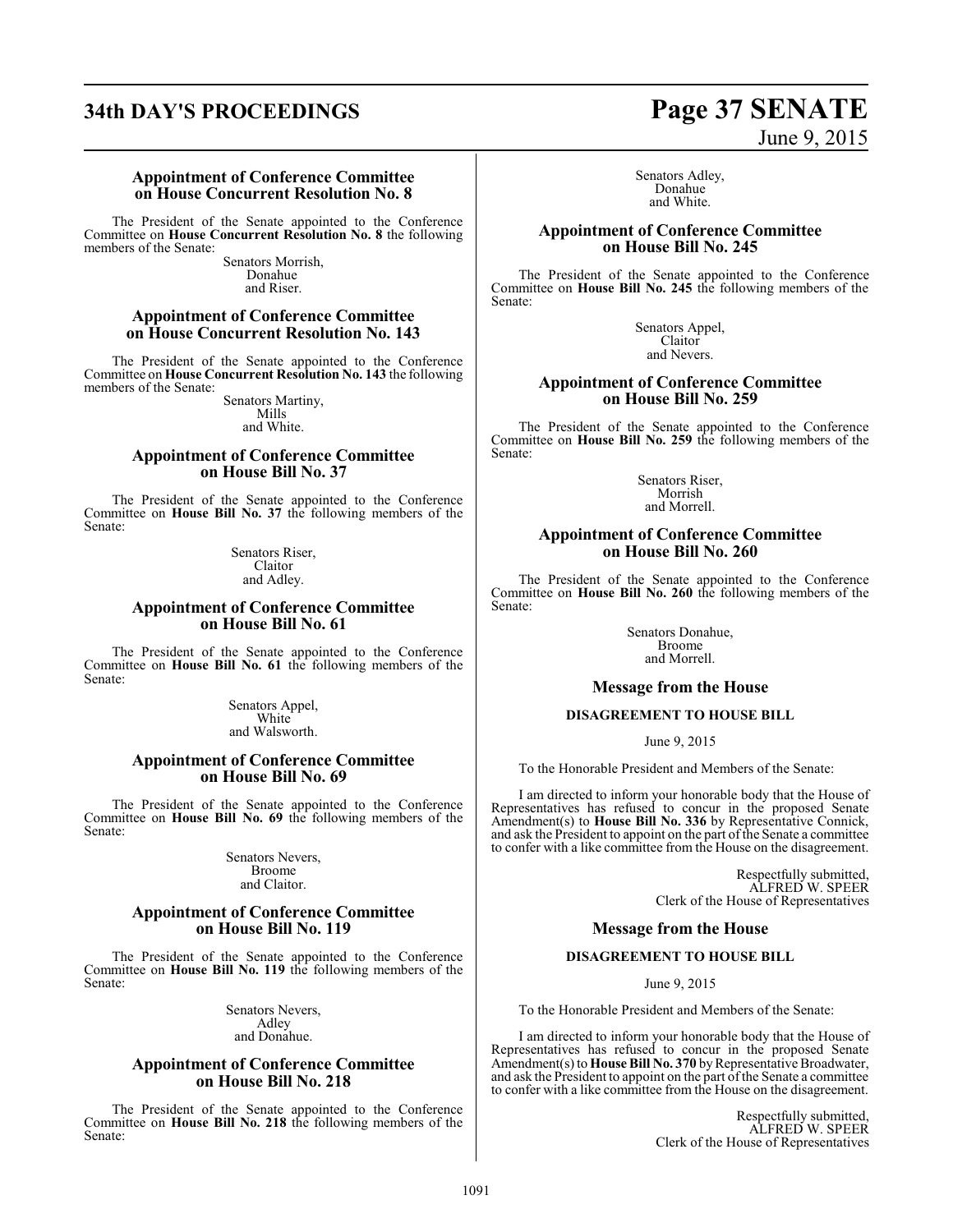#### **Message from the House**

#### **DISAGREEMENT TO HOUSE BILL**

#### June 9, 2015

To the Honorable President and Members of the Senate:

I am directed to inform your honorable body that the House of Representatives has refused to concur in the proposed Senate Amendment(s) to **House Bill No. 449** by Representative Robideaux, and ask the President to appoint on the part of the Senate a committee to confer with a like committee from the House on the disagreement.

> Respectfully submitted, ALFRED W. SPEER Clerk of the House of Representatives

#### **Message from the House**

#### **DISAGREEMENT TO HOUSE BILL**

#### June 9, 2015

To the Honorable President and Members of the Senate:

I am directed to inform your honorable body that the House of Representatives has refused to concur in the proposed Senate Amendment(s) to **House Bill No. 455** by Representative Thibaut, and ask the President to appoint on the part of the Senate a committee to confer with a like committee from the House on the disagreement.

> Respectfully submitted, ALFRED W. SPEER Clerk of the House of Representatives

#### **Message from the House**

#### **DISAGREEMENT TO HOUSE BILL**

June 9, 2015

To the Honorable President and Members of the Senate:

I am directed to inform your honorable body that the House of Representatives has refused to concur in the proposed Senate Amendment(s) to **House Bill No. 501** by Representative Robideaux, and ask the President to appoint on the part of the Senate a committee to confer with a like committee from the House on the disagreement.

> Respectfully submitted, ALFRED W. SPEER Clerk of the House of Representatives

#### **Message from the House**

#### **DISAGREEMENT TO HOUSE BILL**

June 9, 2015

To the Honorable President and Members of the Senate:

I am directed to inform your honorable body that the House of Representatives has refused to concur in the proposed Senate Amendment(s) to **House Bill No. 508** byRepresentative Foil, and ask the President to appoint on the part of the Senate a committee to confer with a like committee from the House on the disagreement.

> Respectfully submitted, ALFRED W. SPEER Clerk of the House of Representatives

# **Page 38 SENATE 34th DAY'S PROCEEDINGS**

#### **Message from the House**

#### **DISAGREEMENT TO HOUSE BILL**

June 9, 2015

To the Honorable President and Members of the Senate:

I am directed to inform your honorable body that the House of Representatives has refused to concur in the proposed Senate Amendment(s) to **House Bill No. 528** by Representative Leger, and ask the President to appoint on the part of the Senate a committee to confer with a like committee from the House on the disagreement.

> Respectfully submitted, ALFRED W. SPEER Clerk of the House of Representatives

#### **Message from the House**

#### **HOUSE CONFEREES APPOINTED**

June 9, 2015

To the Honorable President and Members of the Senate:

I am directed to inform your honorable body that the Speaker of the House of Representatives has appointed the following members, on the part of the House of Representatives, to confer, with a like committee from the Senate, on the disagreement to **Senate Bill No. 158** by Senator Heitmeier:

Representatives Arnold, Simon and Adams.

Respectfully submitted, ALFRED W. SPEER Clerk of the House of Representatives

#### **Message from the House**

#### **HOUSE CONFEREES APPOINTED**

June 9, 2015

To the Honorable President and Members of the Senate:

I am directed to inform your honorable body that the Speaker of the House of Representatives has appointed the following members, on the part of the House of Representatives, to confer, with a like committee from the Senate, on the disagreement to **House Concurrent Resolution No. 143** by Representative Harrison:

Representatives Harrison, Ponti and Connick.

Respectfully submitted, ALFRED W. SPEER Clerk of the House of Representatives

#### **Message from the House**

#### **HOUSE CONFEREES APPOINTED**

June 9, 2015

To the Honorable President and Members of the Senate:

I am directed to inform your honorable body that the Speaker of the House of Representatives has appointed the following members, on the part of the House of Representatives, to confer, with a like committee from the Senate, on the disagreement to **House Bill No. 37** by Representative Brown: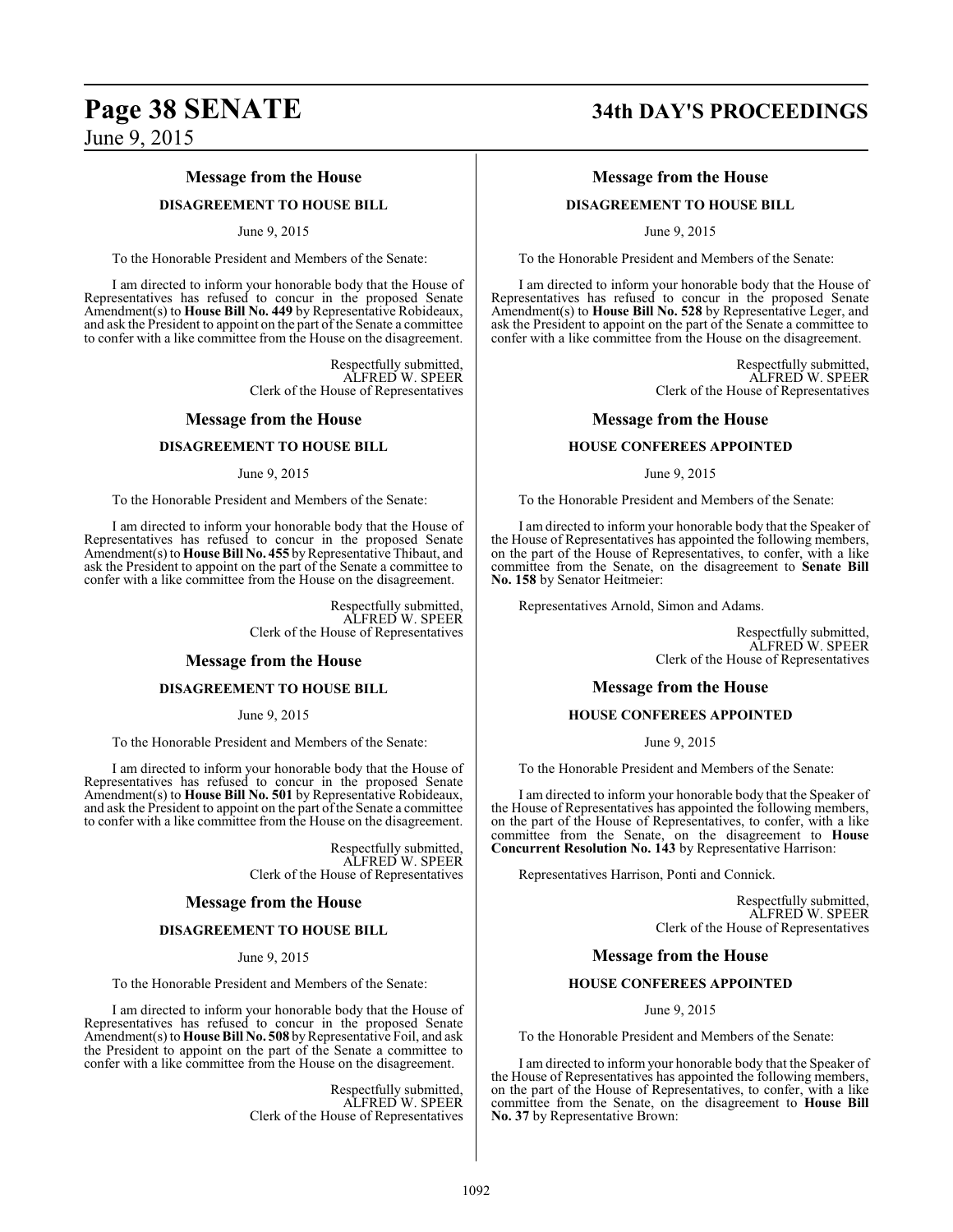# **34th DAY'S PROCEEDINGS Page 39 SENATE**

Representatives Brown, St. Germain and Howard.

Respectfully submitted, ALFRED W. SPEER Clerk of the House of Representatives

#### **Message from the House**

#### **HOUSE CONFEREES APPOINTED**

June 9, 2015

To the Honorable President and Members of the Senate:

I am directed to inform your honorable body that the Speaker of the House of Representatives has appointed the following members, on the part of the House of Representatives, to confer, with a like committee fromthe Senate, on the disagreement to **House Bill No. 61** by Representative Carmody:

Representatives Carmody, T. Burns and Edwards.

Respectfully submitted, ALFRED W. SPEER Clerk of the House of Representatives

#### **Message from the House**

#### **HOUSE CONFEREES APPOINTED**

June 9, 2015

To the Honorable President and Members of the Senate:

I am directed to inform your honorable body that the Speaker of the House of Representatives has appointed the following members, on the part of the House of Representatives, to confer, with a like committee fromthe Senate, on the disagreement to **House Bill No. 69** by Representative James:

Representatives James, Arnold and Abramson.

Respectfully submitted, ALFRED W. SPEER Clerk of the House of Representatives

#### **Message from the House**

#### **HOUSE CONFEREES APPOINTED**

June 9, 2015

To the Honorable President and Members of the Senate:

I am directed to inform your honorable body that the Speaker of the House of Representatives has appointed the following members, on the part of the House of Representatives, to confer, with a like committee from the Senate, on the disagreement to **House Bill No. 245** by Representative Henry:

Representatives Henry, Carter and Richard.

Respectfully submitted, ALFRED W. SPEER Clerk of the House of Representatives

#### **Message from the House**

#### **HOUSE CONFEREES APPOINTED**

#### June 9, 2015

To the Honorable President and Members of the Senate:

# June 9, 2015

I am directed to inform your honorable body that the Speaker of the House of Representatives has appointed the following members, on the part of the House of Representatives, to confer, with a like committee from the Senate, on the disagreement to **House Bill No. 259** by Representative Thierry:

Representatives Thierry, Robideaux and Thibaut.

Respectfully submitted, ALFRED W. SPEER Clerk of the House of Representatives

#### **Message from the House**

#### **HOUSE CONFEREES APPOINTED**

June 9, 2015

To the Honorable President and Members of the Senate:

I am directed to inform your honorable body that the Speaker of the House of Representatives has appointed the following members, on the part of the House of Representatives, to confer, with a like committee from the Senate, on the disagreement to **House Bill No. 336** by Representative Connick:

Representatives Connick, Robideaux and Harrison.

Respectfully submitted, ALFRED W. SPEER Clerk of the House of Representatives

#### **Message from the House**

#### **HOUSE CONFEREES APPOINTED**

June 9, 2015

To the Honorable President and Members of the Senate:

I am directed to inform your honorable body that the Speaker of the House of Representatives has appointed the following members, on the part of the House of Representatives, to confer, with a like committee from the Senate, on the disagreement to **House Bill No. 370** by Representative Broadwater:

Representatives Broadwater, Fannin and Edwards.

Respectfully submitted, ALFRED W. SPEER Clerk of the House of Representatives

#### **Rules Suspended**

Senator Murray asked for and obtained a suspension of the rules to take up at this time:

#### **Introduction of Senate Resolutions**

#### **SENATE RESOLUTION NO. 203—** BY SENATOR CHABERT

A RESOLUTION

To commend Mae Rose Bourg Chiasson for more than sixty years as an educator.

The resolution was read by title and placed on the Calendar for a second reading.

# **SENATE RESOLUTION NO. 204—** BY SENATORS WARD AND BROOME

A RESOLUTION

To express the sincere condolences of the Senate of the Legislature of Louisiana upon the death of Dr. Elisabeth L. Oliver.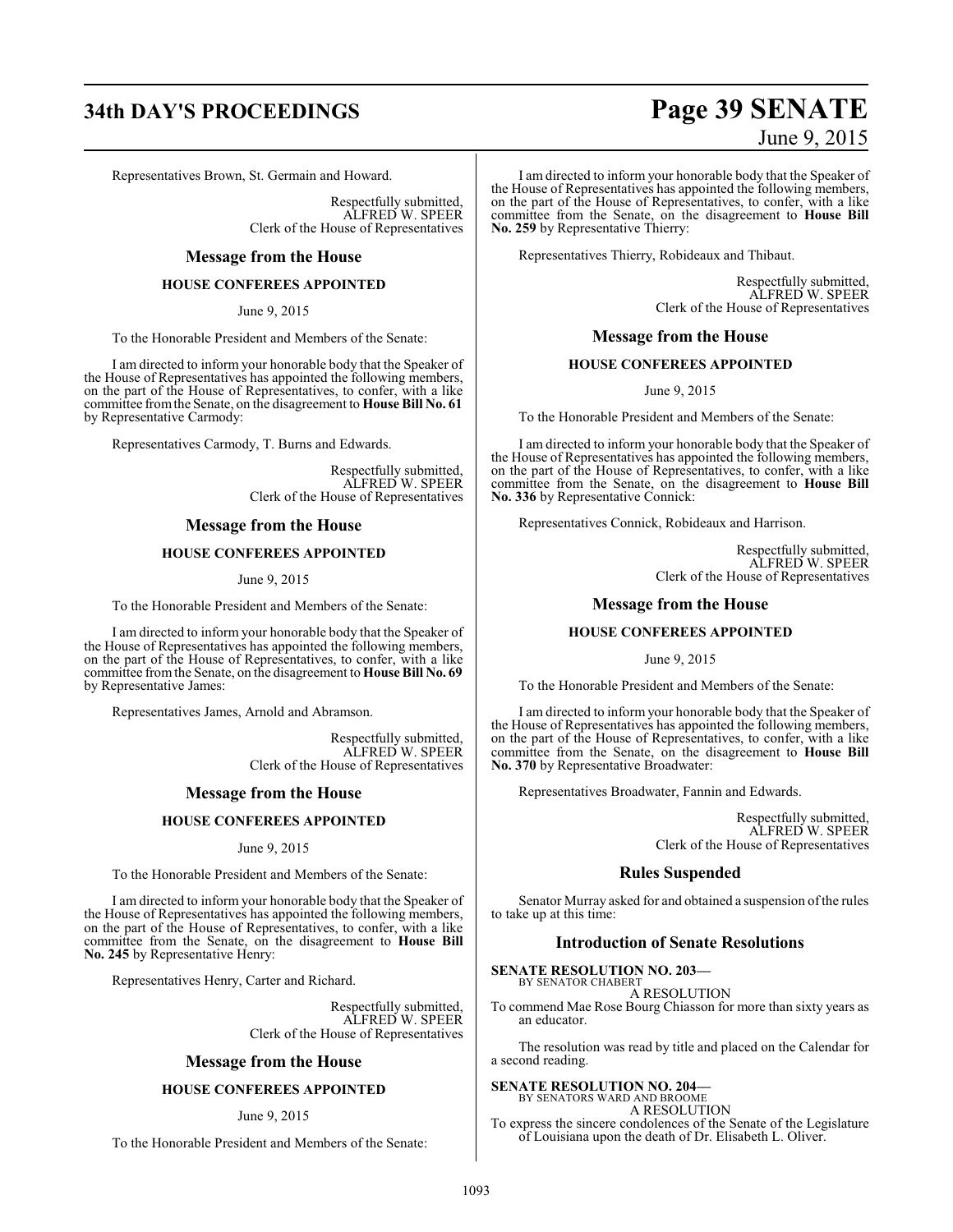The resolution was read by title and placed on the Calendar for a second reading.

**SENATE RESOLUTION NO. 205—**<br>BY SENATORS ALARIO, ADLEY, ALLAIN, AMEDEE, APPEL, BROOME, BROWN, BUFFINGTON, CHABERT, CLAITOR, CORTEZ, DONAHUE,<br>DORSEY-COLOMB, ERDEY, GALLOT, GUILLORY, HEITMEIER, JOHNS,<br>KOSTELKA, LAFLEUR, LONG

#### A RESOLUTION

To commend Senator Almond Gaston "A.G." Crowe for his seventeen years of legislative and local public service and to express enduring gratitude for his outstanding contributions made on behalf of the parishes of St. Tammany, Plaquemines, Orleans, and St. Bernard, and the state of Louisiana, particularly his tenure as a distinguished member of the Louisiana Legislature representing Senate District 1 and House of Representatives District 76 for a total of sixteen years, and to offer the best wishes of his fellow senators as he returns to the private sector to spend time with his family and pursue his various business interests.

On motion of Senator Nevers the resolution was read by title and adopted.

#### **SENATE RESOLUTION NO. 206—** BY SENATOR GALLOT

A RESOLUTION

To express the sincere condolences of the Senate of the Legislature of Louisiana upon the death of Gavin Bryce Chelette.

The resolution was read by title and placed on the Calendar for a second reading.

#### **SENATE RESOLUTION NO. 207—** BY SENATOR MURRAY

A RESOLUTION

To urge and request the Louisiana Supreme Court to take all action necessary to protect the importance of the judicial branch as a separate branch of government and the independence of the judiciary in performing powers and duties pursuant to the federal and state constitutions.

The resolution was read by title and placed on the Calendar for a second reading.

## **Message from the House**

#### **DISAGREEMENT TO HOUSE BILL**

#### June 9, 2015

To the Honorable President and Members of the Senate:

I am directed to inform your honorable body that the House of Representatives has refused to concur in the proposed Senate Amendment(s) to **House Bill No. 624** by Representative Jackson, and ask the President to appoint on the part of the Senate a committee to confer with a like committee from the House on the disagreement.

> Respectfully submitted, ALFRED W. SPEER Clerk of the House of Representatives

#### **Message from the House**

#### **DISAGREEMENT TO HOUSE BILL**

#### June 9, 2015

To the Honorable President and Members of the Senate:

I am directed to inform your honorable body that the House of Representatives has refused to concur in the proposed Senate

# **Page 40 SENATE 34th DAY'S PROCEEDINGS**

Amendment(s) to **House Bill No. 629** by Representative Jackson, and ask the President to appoint on the part of the Senate a committee to confer with a like committee from the House on the disagreement.

> Respectfully submitted, ALFRED W. SPEER Clerk of the House of Representatives

#### **Message from the House**

#### **DISAGREEMENT TO HOUSE BILL**

June 9, 2015

To the Honorable President and Members of the Senate:

I am directed to inform your honorable body that the House of Representatives has refused to concur in the proposed Senate Amendment(s) to **House Bill No. 635** by Representative Jackson, and ask the President to appoint on the part of the Senate a committee to confer with a like committee from the House on the disagreement.

> Respectfully submitted, ALFRED W. SPEER Clerk of the House of Representatives

#### **Message from the House**

#### **DISAGREEMENT TO HOUSE BILL**

June 9, 2015

To the Honorable President and Members of the Senate:

I am directed to inform your honorable body that the House of Representatives has refused to concur in the proposed Senate Amendment(s) to **House Bill No. 721** by Representative Ivey, and ask the President to appoint on the part of the Senate a committee to confer with a like committee from the House on the disagreement.

> Respectfully submitted, ALFRED W. SPEER Clerk of the House of Representatives

#### **Message from the House**

#### **DISAGREEMENT TO HOUSE BILL**

June 9, 2015

To the Honorable President and Members of the Senate:

I am directed to inform your honorable body that the House of Representatives has refused to concur in the proposed Senate Amendment(s) to **House Bill No. 735** by Representative Stokes, and ask the President to appoint on the part of the Senate a committee to confer with a like committee from the House on the disagreement.

> Respectfully submitted, ALFRED W. SPEER Clerk of the House of Representatives

#### **Message from the House**

#### **DISAGREEMENT TO HOUSE BILL**

June 9, 2015

To the Honorable President and Members of the Senate:

I am directed to inform your honorable body that the House of Representatives has refused to concur in the proposed Senate Amendment(s) to **House Bill No. 746** by Representative Miguez, and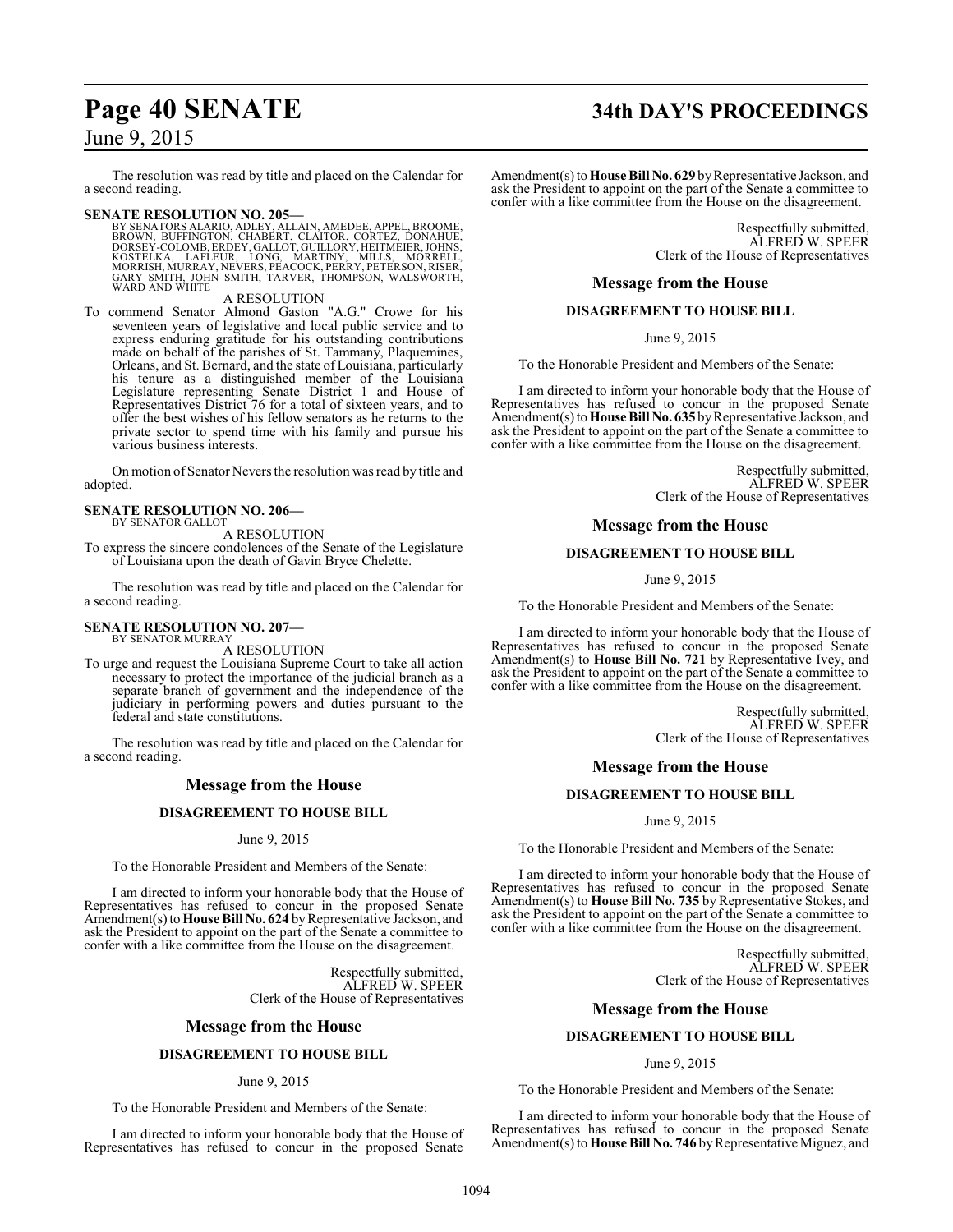ask the President to appoint on the part of the Senate a committee to confer with a like committee from the House on the disagreement.

> Respectfully submitted, ALFRED W. SPEER Clerk of the House of Representatives

#### **Message from the House**

#### **DISAGREEMENT TO HOUSE BILL**

June 9, 2015

To the Honorable President and Members of the Senate:

I am directed to inform your honorable body that the House of Representatives has refused to concur in the proposed Senate Amendment(s) to **House Bill No. 766** by Representative Adams, and ask the President to appoint on the part of the Senate a committee to confer with a like committee from the House on the disagreement.

> Respectfully submitted, ALFRED W. SPEER Clerk of the House of Representatives

#### **Message from the House**

### **DISAGREEMENT TO HOUSE BILL**

June 9, 2015

To the Honorable President and Members of the Senate:

I am directed to inform your honorable body that the House of Representatives has refused to concur in the proposed Senate Amendment(s) to **House Bill No. 769** by Representative Burrell, and ask the President to appoint on the part of the Senate a committee to confer with a like committee from the House on the disagreement.

> Respectfully submitted, ALFRED W. SPEER Clerk of the House of Representatives

#### **Message from the House**

#### **DISAGREEMENT TO HOUSE BILL**

June 9, 2015

To the Honorable President and Members of the Senate:

I am directed to inform your honorable body that the House of Representatives has refused to concur in the proposed Senate Amendment(s) to **House Bill No. 805** by Representative Adams, and ask the President to appoint on the part of the Senate a committee to confer with a like committee from the House on the disagreement.

> Respectfully submitted, ALFRED W. SPEER Clerk of the House of Representatives

#### **Message from the House**

#### **DISAGREEMENT TO HOUSE BILL**

June 9, 2015

To the Honorable President and Members of the Senate:

I am directed to inform your honorable body that the House of Representatives has refused to concur in the proposed Senate Amendment(s) to **House Bill No. 823** by Representative Barrow, and

# **34th DAY'S PROCEEDINGS Page 41 SENATE** June 9, 2015

ask the President to appoint on the part of the Senate a committee to confer with a like committee from the House on the disagreement.

> Respectfully submitted, ALFRED W. SPEER Clerk of the House of Representatives

#### **Message from the House**

#### **DISAGREEMENT TO HOUSE BILL**

June 9, 2015

To the Honorable President and Members of the Senate:

I am directed to inform your honorable body that the House of Representatives has refused to concur in the proposed Senate Amendment(s) to **House Bill No. 829** by Representative Robideaux, and ask the President to appoint on the part of the Senate a committee to confer with a like committee from the House on the disagreement.

> Respectfully submitted, ALFRED W. SPEER Clerk of the House of Representatives

#### **Message from the House**

### **DISAGREEMENT TO HOUSE BILL**

June 9, 2015

To the Honorable President and Members of the Senate:

I am directed to inform your honorable body that the House of Representatives has refused to concur in the proposed Senate Amendment(s) to **House Bill No. 833** by Representative Henry, and ask the President to appoint on the part of the Senate a committee to confer with a like committee from the House on the disagreement.

> Respectfully submitted, ALFRED W. SPEER Clerk of the House of Representatives

#### **Appointment of Conference Committee on House Bill No. 336**

The President of the Senate appointed to the Conference Committee on **House Bill No. 336** the following members of the Senate:

> Senators Murray, Riser and Adley.

#### **Appointment of Conference Committee on House Bill No. 370**

The President of the Senate appointed to the Conference Committee on **House Bill No. 370** the following members of the Senate:

> Senators Claitor, Donahue and Morrish.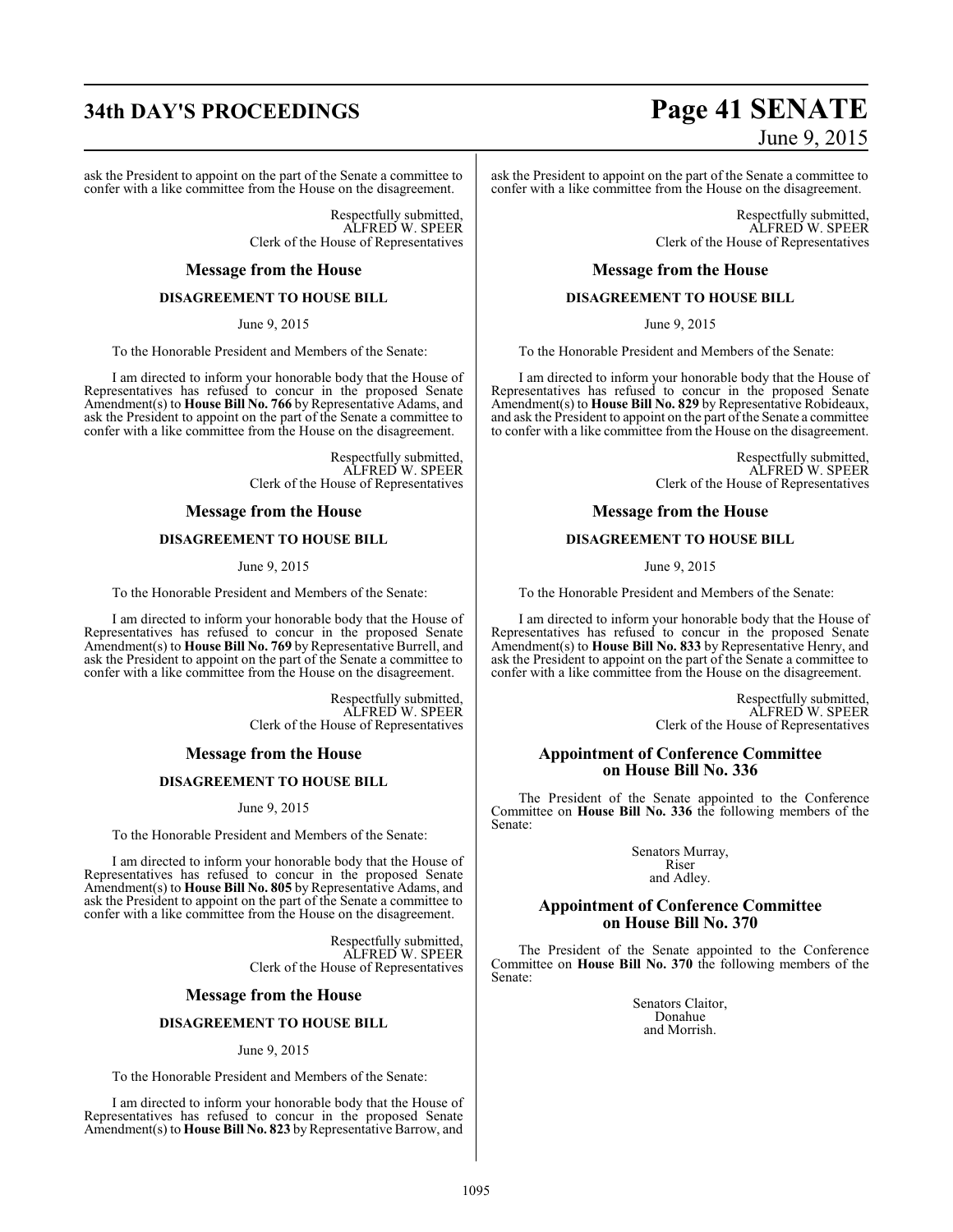#### **Appointment of Conference Committee on House Bill No. 449**

The President of the Senate appointed to the Conference Committee on **House Bill No. 449** the following members of the Senate:

> Senators Donahue, Cortez and Alario.

#### **Appointment of Conference Committee on House Bill No. 455**

The President of the Senate appointed to the Conference Committee on **House Bill No. 455** the following members of the Senate:

> Senators Long, Ward and Chabert.

#### **Appointment of Conference Committee on House Bill No. 501**

The President of the Senate appointed to the Conference Committee on **House Bill No. 501** the following members of the Senate:

> Senators Donahue, Cortez and Alario.

#### **Appointment of Conference Committee on House Bill No. 508**

The President of the Senate appointed to the Conference Committee on **House Bill No. 508** the following members of the Senate:

> Senators Riser, Broome and Adley.

#### **Appointment of Conference Committee on House Bill No. 528**

The President of the Senate appointed to the Conference Committee on **House Bill No. 528** the following members of the Senate:

> Senators Riser, Murray and Adley.

#### **Appointment of Conference Committee on House Bill No. 735**

The President of the Senate appointed to the Conference Committee on **House Bill No. 735** the following members of the Senate:

> Senators Riser, Morrell and Adley.

# **Page 42 SENATE 34th DAY'S PROCEEDINGS**

#### **Appointment of Conference Committee on House Bill No. 746**

The President of the Senate appointed to the Conference Committee on **House Bill No. 746** the following members of the Senate:

> Senators Walsworth, Kostelka and Morrish.

#### **Appointment of Conference Committee on House Bill No. 766**

The President of the Senate appointed to the Conference Committee on **House Bill No. 766** the following members of the Senate:

> Senators Appel, Claitor and White.

#### **Appointment of Conference Committee on House Bill No. 769**

The President of the Senate appointed to the Conference Committee on **House Bill No. 769** the following members of the Senate:

> Senators Tarver, Buffington and Peacock.

### **Appointment of Conference Committee on House Bill No. 805**

The President of the Senate appointed to the Conference Committee on **House Bill No. 805** the following members of the Senate:

> Senators Donahue, Allain and Adley.

#### **Appointment of Conference Committee on House Bill No. 823**

The President of the Senate appointed to the Conference Committee on **House Bill No. 823** the following members of the Senate:

> Senators Dorsey-Colomb, Broome and White.

#### **Appointment of Conference Committee on House Bill No. 829**

The President of the Senate appointed to the Conference Committee on **House Bill No. 829** the following members of the Senate:

> Senators Donahue, Morrell and Adley.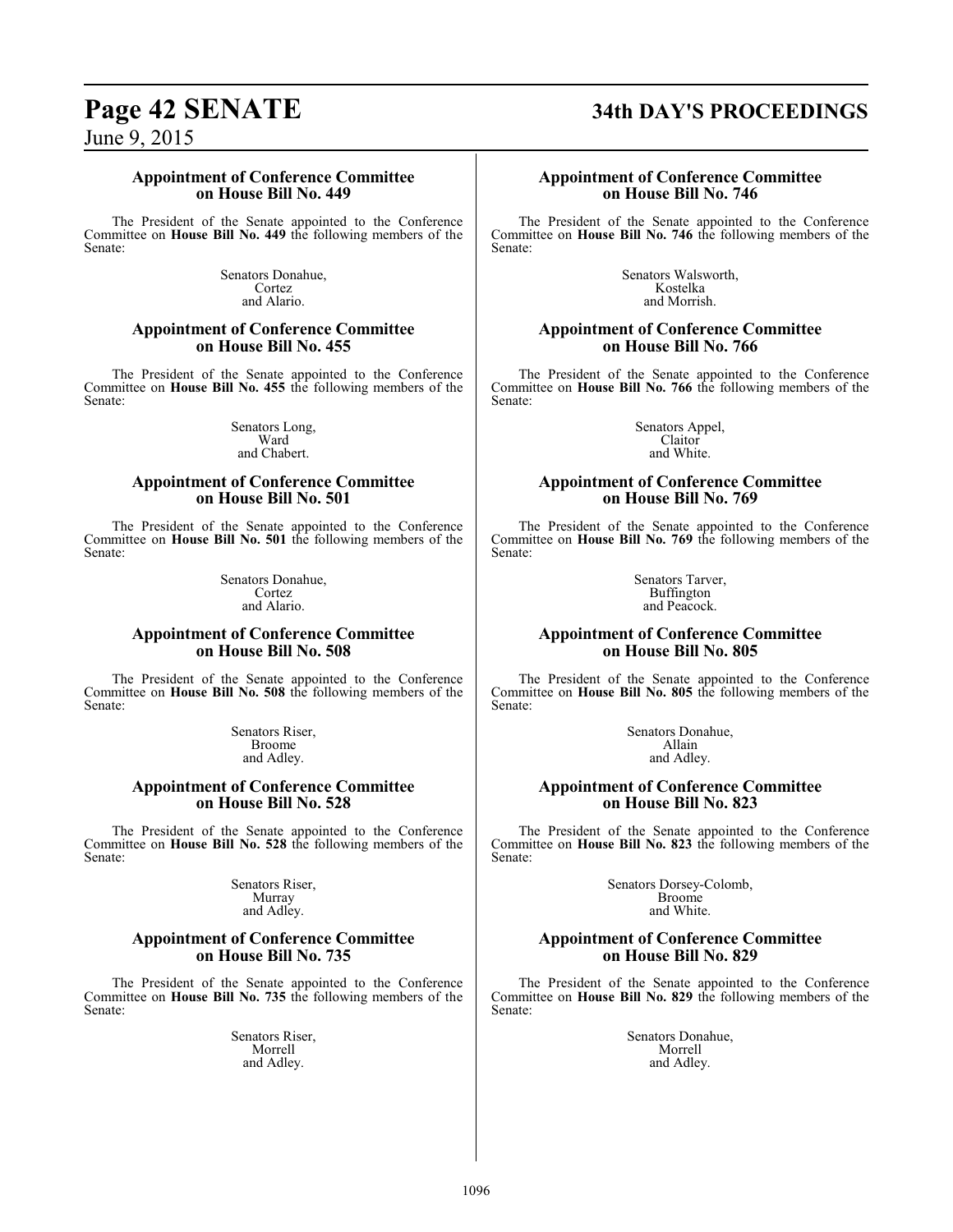#### **Appointment of Conference Committee on House Bill No. 833**

The President of the Senate appointed to the Conference Committee on **House Bill No. 833** the following members of the Senate:

> Senators Riser, Adley and Martiny.

#### **Message from the House**

#### **DISAGREEMENT TO HOUSE BILL**

June 9, 2015

To the Honorable President and Members of the Senate:

I am directed to inform your honorable body that the House of Representatives has refused to concur in the proposed Senate Amendment(s) to **House Bill No. 76** by Representative Alfred Williams, and ask the President to appoint on the part of the Senate a committee to confer with a like committee from the House on the disagreement.

> Respectfully submitted, ALFRED W. SPEER Clerk of the House of Representatives

#### **Message from the House**

#### **DISAGREEMENT TO HOUSE BILL**

June 9, 2015

To the Honorable President and Members of the Senate:

I am directed to inform your honorable body that the House of Representatives has refused to concur in the proposed Senate Amendment(s) to **House Bill No. 250** by Representative Leger, and ask the President to appoint on the part of the Senate a committee to confer with a like committee from the House on the disagreement.

> Respectfully submitted, ALFRED W. SPEER Clerk of the House of Representatives

#### **Message from the House**

#### **DISAGREEMENT TO HOUSE BILL**

#### June 9, 2015

To the Honorable President and Members of the Senate:

I am directed to inform your honorable body that the House of Representatives has refused to concur in the proposed Senate Amendment(s) to **House Bill No. 387** by Representative Leger, and ask the President to appoint on the part of the Senate a committee to confer with a like committee from the House on the disagreement.

> Respectfully submitted, ALFRED W. SPEER Clerk of the House of Representatives

# **34th DAY'S PROCEEDINGS Page 43 SENATE** June 9, 2015

#### **Message from the House**

#### **DISAGREEMENT TO HOUSE BILL**

June 9, 2015

To the Honorable President and Members of the Senate:

I am directed to inform your honorable body that the House of Representatives has refused to concur in the proposed Senate Amendment(s) to **House Bill No. 445** by Representative Mack, and ask the President to appoint on the part of the Senate a committee to confer with a like committee from the House on the disagreement.

> Respectfully submitted, ALFRED W. SPEER Clerk of the House of Representatives

#### **Message from the House**

#### **DISAGREEMENT TO HOUSE BILL**

June 9, 2015

To the Honorable President and Members of the Senate:

I am directed to inform your honorable body that the House of Representatives has refused to concur in the proposed Senate Amendment(s) to **House Bill No. 638** by Representative Ivey, and ask the President to appoint on the part of the Senate a committee to confer with a like committee from the House on the disagreement.

> Respectfully submitted, ALFRED W. SPEER Clerk of the House of Representatives

#### **Message from the House**

#### **DISAGREEMENT TO HOUSE BILL**

#### June 9, 2015

To the Honorable President and Members of the Senate:

I am directed to inform your honorable body that the House of Representatives has refused to concur in the proposed Senate Amendment(s) to **House Bill No. 376** by Representative Harris, and ask the President to appoint on the part of the Senate a committee to confer with a like committee from the House on the disagreement.

> Respectfully submitted, ALFRED W. SPEER Clerk of the House of Representatives

#### **Message from the House**

#### **DISAGREEMENT TO HOUSE BILL**

June 9, 2015

To the Honorable President and Members of the Senate:

I am directed to inform your honorable body that the House of Representatives has refused to concur in the proposed Senate Amendment(s) to **House Bill No. 402** by Representative Stokes, and ask the President to appoint on the part of the Senate a committee to confer with a like committee from the House on the disagreement.

> Respectfully submitted, ALFRED W. SPEER Clerk of the House of Representatives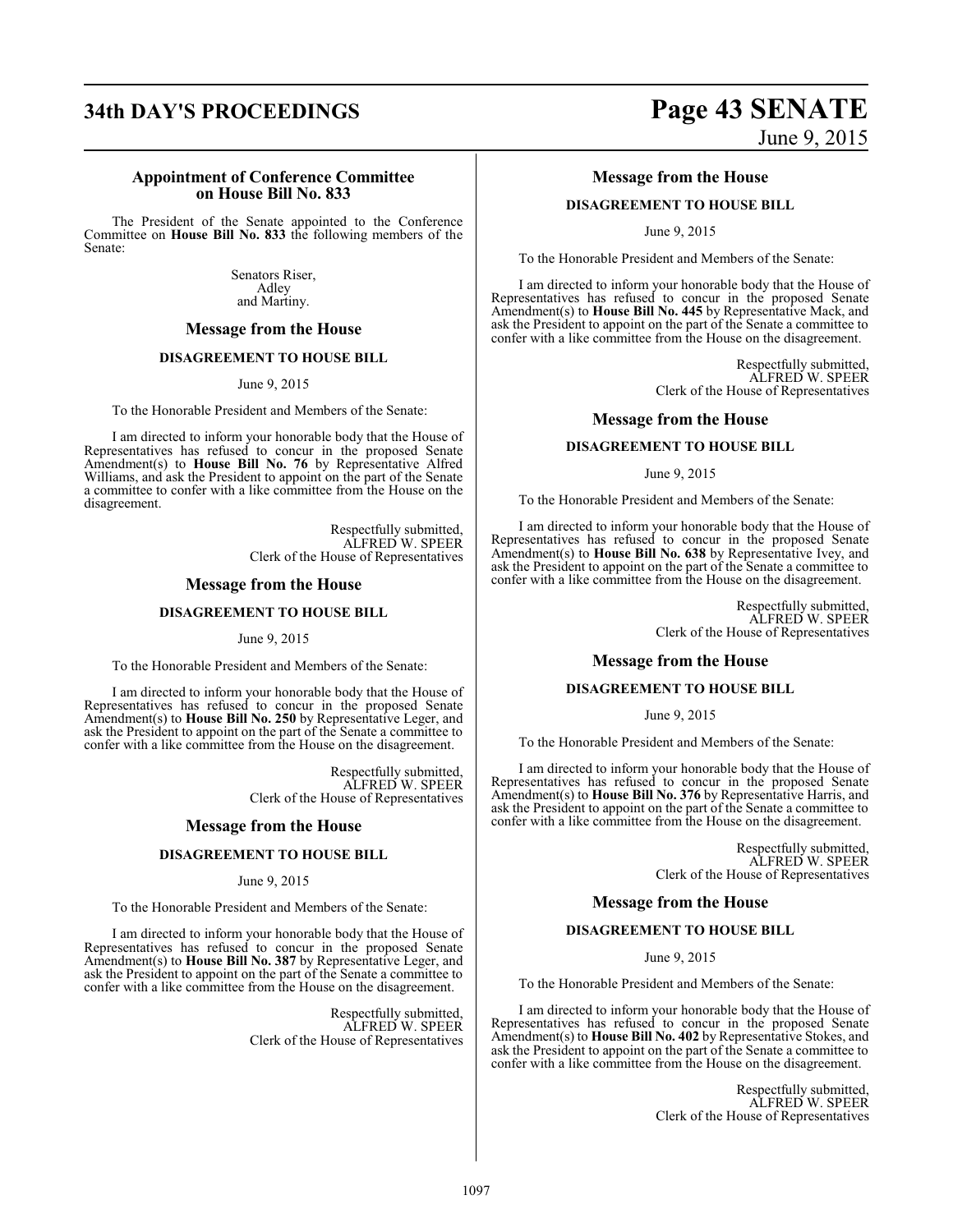# **Page 44 SENATE 34th DAY'S PROCEEDINGS**

June 9, 2015

### **Message from the House**

#### **DISAGREEMENT TO HOUSE BILL**

#### June 9, 2015

To the Honorable President and Members of the Senate:

I am directed to inform your honorable body that the House of Representatives has refused to concur in the proposed Senate Amendment(s) to **House Bill No. 690** by Representative Lorusso, and ask the President to appoint on the part of the Senate a committee to confer with a like committee from the House on the disagreement.

> Respectfully submitted, ALFRED W. SPEER Clerk of the House of Representatives

#### **Message from the House**

#### **HOUSE CONFEREES APPOINTED**

June 9, 2015

To the Honorable President and Members of the Senate:

I am directed to inform your honorable body that the Speaker of the House of Representatives has appointed the following members, on the part of the House of Representatives, to confer, with a like committee from the Senate, on the disagreement to **Senate Bill No. 103** by Senator Morrell:

Representatives Robideaux, Leger and Stokes.

Respectfully submitted, ALFRED W. SPEER Clerk of the House of Representatives

#### **Message from the House**

#### **HOUSE CONFEREES APPOINTED**

June 9, 2015

To the Honorable President and Members of the Senate:

I am directed to inform your honorable body that the Speaker of the House of Representatives has appointed the following members, on the part of the House of Representatives, to confer, with a like committee from the Senate, on the disagreement to **Senate Bill No. 105** by Senator Morrell:

Representatives Robideaux, Leger and Stokes.

Respectfully submitted, ALFRED W. SPEER Clerk of the House of Representatives

#### **Message from the House**

#### **HOUSE CONFEREES APPOINTED**

#### June 9, 2015

To the Honorable President and Members of the Senate:

I am directed to inform your honorable body that the Speaker of the House of Representatives has appointed the following members,

on the part of the House of Representatives, to confer, with a like committee from the Senate, on the disagreement to **Senate Bill No. 106** by Senator Morrell:

Representatives Robideaux, Leger and Stokes.

Respectfully submitted, ALFRED W. SPEER Clerk of the House of Representatives

#### **Message from the House**

#### **HOUSE CONFEREES APPOINTED**

June 9, 2015

To the Honorable President and Members of the Senate:

I am directed to inform your honorable body that the Speaker of the House of Representatives has appointed the following members, on the part of the House of Representatives, to confer, with a like committee from the Senate, on the disagreement to **Senate Bill No. 272** by Senator Erdey:

Representatives Robideaux, Thibaut and Lambert.

Respectfully submitted, ALFRED W. SPEER Clerk of the House of Representatives

#### **Message from the House**

#### **HOUSE CONFEREES APPOINTED**

June 9, 2015

To the Honorable President and Members of the Senate:

I am directed to inform your honorable body that the Speaker of the House of Representatives has appointed the following members, on the part of the House of Representatives, to confer, with a like committee from the Senate, on the disagreement to **House Bill No. 260** by Representative A. Williams:

Representatives A. Williams, Simon and Hunter.

Respectfully submitted, ALFRED W. SPEER Clerk of the House of Representatives

#### **Message from the House**

#### **HOUSE CONFEREES APPOINTED**

June 9, 2015

To the Honorable President and Members of the Senate:

I am directed to inform your honorable body that the Speaker of the House of Representatives has appointed the following members, on the part of the House of Representatives, to confer, with a like committee from the Senate, on the disagreement to **House Bill No. 449** by Representative Robideaux:

Representatives Robideaux, Lambert and N. Landry.

Respectfully submitted, ALFRED W. SPEER Clerk of the House of Representatives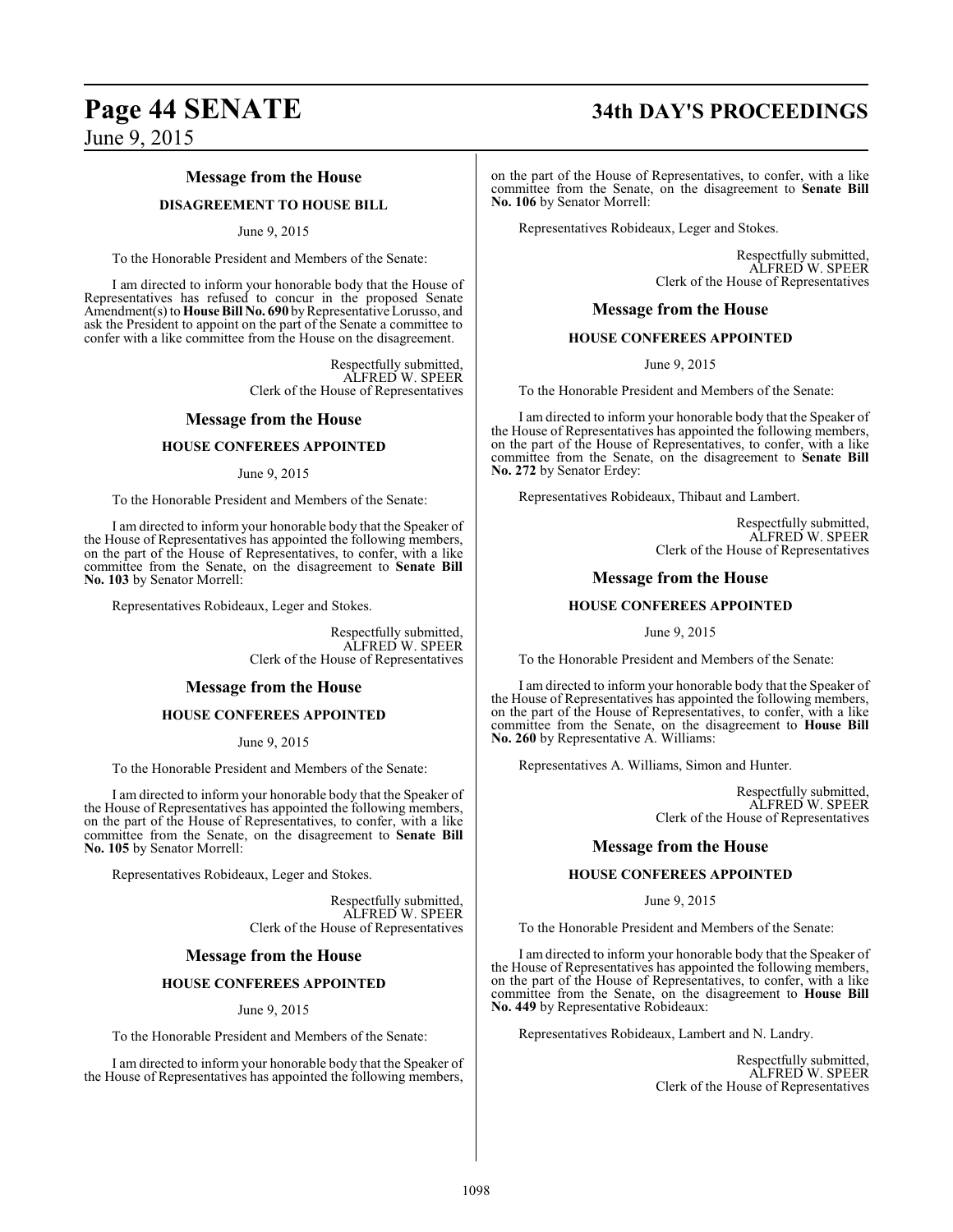# **34th DAY'S PROCEEDINGS Page 45 SENATE**

#### **Message from the House**

#### **HOUSE CONFEREES APPOINTED**

June 9, 2015

To the Honorable President and Members of the Senate:

I am directed to inform your honorable body that the Speaker of the House of Representatives has appointed the following members, on the part of the House of Representatives, to confer, with a like committee from the Senate, on the disagreement to **House Bill No. 455** by Representative Thibaut:

Representatives Thibaut, Dove and Talbot.

Respectfully submitted, ALFRED W. SPEER Clerk of the House of Representatives

#### **Message from the House**

#### **HOUSE CONFEREES APPOINTED**

#### June 9, 2015

To the Honorable President and Members of the Senate:

I am directed to inform your honorable body that the Speaker of the House of Representatives has appointed the following members, on the part of the House of Representatives, to confer, with a like committee from the Senate, on the disagreement to **House Bill No. 501** by Representative Robideaux:

Representatives Robideaux, Lambert and N. Landry.

Respectfully submitted, ALFRED W. SPEER Clerk of the House of Representatives

#### **Message from the House**

#### **HOUSE CONFEREES APPOINTED**

June 9, 2015

To the Honorable President and Members of the Senate:

I am directed to inform your honorable body that the Speaker of the House of Representatives has appointed the following members, on the part of the House of Representatives, to confer, with a like committee from the Senate, on the disagreement to **House Bill No. 508** by Representative Foil:

Representatives Foil, Robideaux and Willmott.

Respectfully submitted, ALFRED W. SPEER Clerk of the House of Representatives

#### **Message from the House**

#### **HOUSE CONFEREES APPOINTED**

#### June 9, 2015

To the Honorable President and Members of the Senate:

I am directed to inform your honorable body that the Speaker of the House of Representatives has appointed the following members, on the part of the House of Representatives, to confer, with a like committee from the Senate, on the disagreement to **House Bill No. 528** by Representative Leger:

June 9, 2015

Representatives Leger, Badon and Moreno.

Respectfully submitted, ALFRED W. SPEER Clerk of the House of Representatives

#### **Message from the House**

#### **HOUSE CONFEREES APPOINTED**

June 9, 2015

To the Honorable President and Members of the Senate:

I am directed to inform your honorable body that the Speaker of the House of Representatives has appointed the following members, on the part of the House of Representatives, to confer, with a like committee from the Senate, on the disagreement to **House Bill No. 735** by Representative Stokes:

Representatives Stokes, Robideaux and Danahay.

Respectfully submitted, ALFRED W. SPEER Clerk of the House of Representatives

#### **Appointment of Conference Committee on House Bill No. 76**

The President of the Senate appointed to the Conference Committee on **House Bill No. 76** the following members of the Senate:

> Senators Amedee, Broome and Claitor.

#### **Appointment of Conference Committee on House Bill No. 250**

The President of the Senate appointed to the Conference Committee on **House Bill No. 250** the following members of the Senate:

> Senators Donahue, Claitor and Allain.

### **Appointment of Conference Committee on House Bill No. 376**

The President of the Senate appointed to the Conference Committee on **House Bill No. 376** the following members of the Senate:

> Senators Donahue, Appel and Claitor.

#### **Appointment of Conference Committee on House Bill No. 387**

The President of the Senate appointed to the Conference Committee on **House Bill No. 387** the following members of the Senate:

> Senators Donahue, Murray and Alario.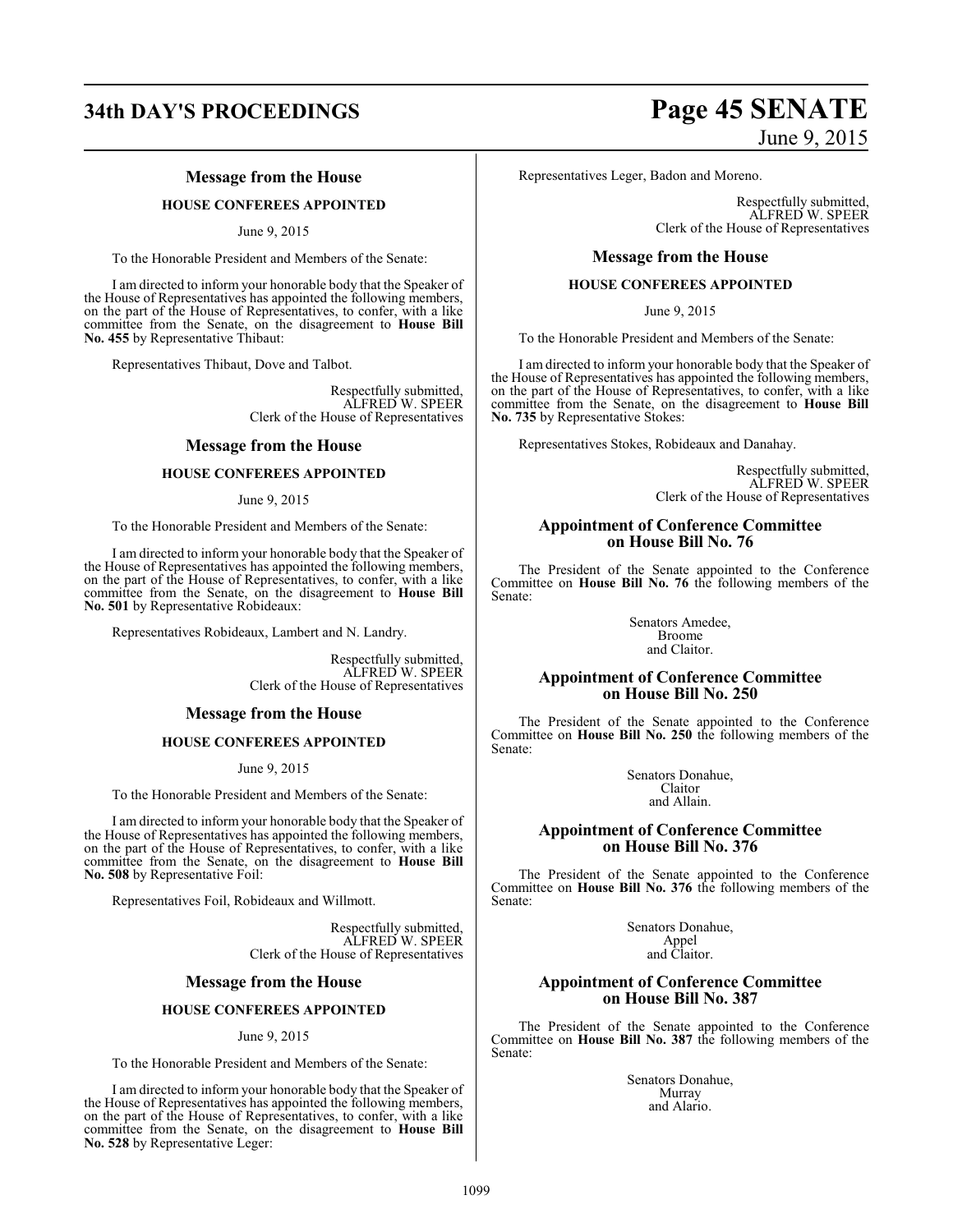# **Page 46 SENATE 34th DAY'S PROCEEDINGS**

June 9, 2015

#### **Appointment of Conference Committee on House Bill No. 402**

The President of the Senate appointed to the Conference Committee on **House Bill No. 402** the following members of the Senate:

> Senators Donahue, Adley and Claitor.

#### **Appointment of Conference Committee on House Bill No. 445**

The President of the Senate appointed to the Conference Committee on **House Bill No. 445** the following members of the Senate:

> Senators Adley, Martiny and Riser.

#### **Appointment of Conference Committee on House Bill No. 638**

The President of the Senate appointed to the Conference Committee on **House Bill No. 638** the following members of the Senate:

> Senators Donahue, White and Adley.

#### **Appointment of Conference Committee on House Bill No. 690**

The President of the Senate appointed to the Conference Committee on **House Bill No. 690** the following members of the Senate:

> Senators Dorsey-Colomb, Murray and Peterson.

#### **Privilege Report of the Committee on Senate and Governmental Affairs**

#### **ENROLLMENTS**

Senator Amedee, Chairman on behalf of the Committee on Senate and Governmental Affairs, submitted the following report:

June 9, 2015

To the President and Members of the Senate:

I am directed by your Committee on Senate and Governmental Affairs to submit the following report:

The following Senate Bills have been properly enrolled:

#### **SENATE BILL NO. 25—**

BY SENATOR PETERSON AN ACT

To amend and reenact R.S. 33:9091.17(D), (E), (F), (G), (H), (I), (J), and (K) and to enact R.S. 33:9091.17(L) relative to the Broadmoor Neighborhood Improvement District within the parish of Orleans; to provide relative to the composition of the board; to provide for governance of the board; to provide for a parcel fee; to provide for an effective date; and to provide for related matters.

### **SENATE BILL NO. 29—**

BY SENATOR CORTEZ

AN ACT To amend and reenact R.S. 33:2473(20), 2481.4(C)(1), 2481.6(C)(1), 2490(E) and (F), 2491(D) and (H), 2491.3(B), 2494(C), and 2498, relative to the city of Lafayette; to provide relative to the municipal fire and police civil service system; to provide for definitions; to provide relative to the certification and appointment of eligible persons in the police department; to provide for an effective date; and to provide for related matters.

#### **SENATE BILL NO. 38—** BY SENATOR JOHNS

AN ACT To amend and reenact R.S. 33:2473(20), 2481.4(C)(1), 2481.6(C)(1), 2490(E) and (F), 2491(D) and (H), 2491.3(B), 2494(C), and 2498, relative to the city of Lake Charles; to provide relative to the municipal fire and police civil service system; to provide for definitions; to provide relative to the certification and appointment of eligible persons in the police department; to provide for an effective date; and to provide for related matters.

# **SENATE BILL NO. 122—** BY SENATOR ADLEY

AN ACT

To amend and reenact the introductory paragraph of R.S. 39:94(A)(2)(a), relative to the Budget Stabilization Fund; to provide for an increase in the base amount of mineral revenues received by the state prior to the annual deposit into the Budget Stabilization Fund; to provide for an effective date; and to provide for related matters.

### **SENATE BILL NO. 153**

BY SENATOR MARTINY

AN ACT To amend and reenact the introductory paragraph of R.S. 25:341(D), (1) and (2), (E), and (F)(3),  $342(\text{\AA})(5)$ , (6), (7), and (8), (B)(1) and  $(2)$ , 343, and R.S. 42:1111 $(A)(1)$ , and to enact R.S. 25:342(A)(9), relative to the Louisiana State Museum; to provide for the board of directors; to provide for terms; to provide for powers and duties; to provide for the museum director; to provide for an exception to the Ethics Code; and to provide for related matters.

**SENATE BILL NO. 157—**

BY SENATORS MARTINY AND MURRAY AN ACT

To amend and reenact R.S.  $13:352(A)(1)$ ,  $(2)$ , and  $(6)$ , relative to certain fees charged by the courts of appeal; to provide for an increase in certain fees for the courts of appeal; to provide for an effective date; and to provide for related matters.

**SENATE BILL NO. 169—** BY SENATOR MARTINY

AN ACT

To enact Chapter 4-A of Title 21 of the Louisiana Revised Statutes of 1950, to be comprised ofR.S. 21:301 through 308, relative to hotels and lodging houses; to provide with respect to optional assessments on hotels that are levied by a comprehensive membership-based tourismorganization on its members that are operators of hotels or motels located in the parish of Jefferson; to provide that hotel and income taxes shall not apply to such surcharges; to provide for a hotel referendum to approve such an optional assessment; to provide for enhancement of the sales and marketing capabilities and other general purposes of the organization; to provide for the direct or indirect benefit of growing the traveler economy; to provide for levying hotel assessments as surcharges on hotel or motel folios; to provide for terms and definitions; and to provide for related matters.

#### **SENATE BILL NO. 192—** BY SENATOR JOHNS

## AN ACT

To amend and reenact R.S. 33:9038.57(B), (C), (F)(1) and (2)(c),  $(G)(2)$ , (I), and (J) and to enact R.S. 33:9038.57 $(K)$ , relative to the special taxing district within the city of Lake Charles; to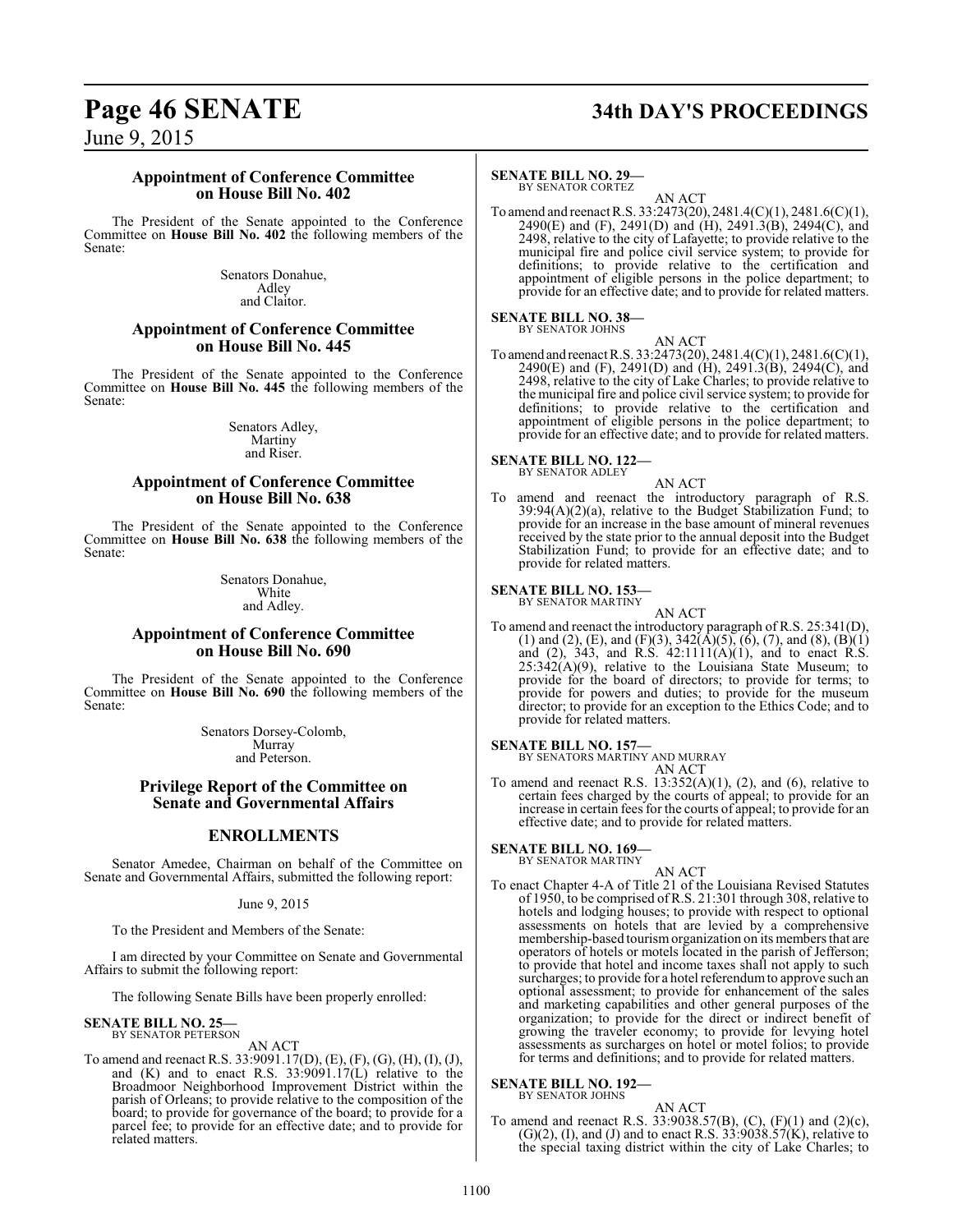# **34th DAY'S PROCEEDINGS Page 47 SENATE**

# June 9, 2015

provide for boundaries; to provide for its purpose; to provide relative to the pledge of tax increments; to provide for definitions; and to provide for related matters.

#### **SENATE BILL NO. 207—** BY SENATOR RISER

AN ACT

To amend and reenact R.S. 18:1400.2(A), the introductory paragraph of  $(B)(1)$ , and  $(C)(1)$  and 1400.8, relative to election costs; to provide for the payment of certain election expenses incurred by a registrar of voters; to provide for an effective date; and to provide for related matters.

#### **SENATE BILL NO. 221—** BY SENATOR ADLEY

#### AN ACT

To amend and reenact R.S. 48:77(A) and (B) and 2074(A) and to repeal R.S. 48:77(C), 2077(24), and Chapter 32 of Title 48 of the Louisiana Revised Statutes of 1950, comprised of R.S. 48:2111 through 2119, relative to the dedication and use of certain funds for transportation purposes; to provide for the certification and the use of the increase in the base amount of certain mineral revenues received by the state; to provide for the deposit and use of such monies into the Transportation Trust Fund and for other transportation uses; to repeal provisions dedicating certain sales taxes in the event of a projected deficit in the official Revenue Estimating Conference forecast; to abolish the Transportation Mobility Fund, including the sources of funding, the use of the monies in the fund, and authority to approve projects for such purposes; to provide for an effective date; and to provide for related matters.

> Respectfully submitted, "JODY" AMEDEE Chairman

The foregoing Senate Bills were signed by the President of the Senate.

#### **Message from the House**

#### **SIGNED HOUSE BILLS AND JOINT RESOLUTIONS**

#### June 9, 2015

To the Honorable President and Members of the Senate:

I am directed to inform your honorable body that the Speaker of the House of Representatives has signed the following House Bills and Joint Resolutions:

# **HOUSE BILL NO. 3—** BY REPRESENTATIVE ROBIDEAUX

AN ACT

To enact the Omnibus Bond Authorization Act of 2015, relative to the implementation of a five-year capital improvement program; to provide for the repeal of certain prior bond authorizations; to provide for new bond authorizations; to provide for authorization and sale of such bonds by the State Bond Commission; and to provide for related matters.

#### **HOUSE BILL NO. 30—**

BY REPRESENTATIVES RICHARD, ARNOLD, BERTHELOT, STUART<br>BISHOP, BROWN, BURFORD, COX, GAROFALO, GEYMANN,<br>GISCLAIR, HARRIS, HARRISON, HAVARD, HENRY, HENSGENS,<br>HOWARD, HUNTER, HUVAL, JAMES, JEFFERSON, JAY MORRIS,<br>ORTEGO, PEARSO

#### AN ACT

To amend and reenact R.S. 39:82(A) and 352 and to enact Subpart S of Part II-A of Chapter 1 of Subtitle I of Title 39 of the Louisiana Revised Statutes of 1950, to be comprised of R.S. 39:100.146, 1567(E), and Subpart F of Part I of Chapter 16 of Subtitle III of Title 39 of the Louisiana Revised Statutes of 1950, to be comprised of R.S. 39:1590, relative to professional,

personal, and consulting services procurement; to require consideration by the Joint Legislative Committee on the Budget of certain professional, personal, and consulting service contracts; to provide for the submission of periodic reports; to provide for exceptions; to establish the Higher Education Financing Fund; to provide for the deposit, use, and investment of monies in the fund; to provide for an effective date; and to provide for related matters.

#### **HOUSE BILL NO. 39—**

BY REPRESENTATIVE TIM BURNS AN ACT

To enact R.S. 11:1869, relative to payment of employee contributions to the Municipal Employees' Retirement System; to authorize payment of all or part of such contributions by the city of Mandeville; and to provide for related matters.

#### **HOUSE BILL NO. 149—**

- BY REPRESENTATIVES BADON, BARROW, BOUIE, BURRELL, COX,<br>EDWARDS, HONORE, HUNTER, JACKSON, JAMES, JEFFERSON,<br>TERRY LANDRY, NORTON, PIERRE, SMITH, AND ALFRED WILLIAMS AN ACT
- To amend and reenact R.S. 40:966(E) and (F), relative to the Uniform Controlled Dangerous Substances Law; to provide relative to penalties for possession of marijuana when the amount possessed is fourteen grams or less; to provide relative to penalties for possession of marijuana when the amount possessed is fourteen grams or more, but less than two and onehalf pounds; to provide relative to a cleansing period for certain offenses; to provide relative to the possession of more than two and one-half pounds and less than sixty pounds of marijuana; and to provide for related matters.

#### **HOUSE BILL NO. 161—**

BY REPRESENTATIVES TERRY LANDRY, ARMES, BARROW, BILLIOT,<br>WESLEY BISHOP, BOUIE, COX, GAINES, HALL, HOFFMANN, HONORE,<br>NORTON, PIERRE, SMITH, ST. GERMAIN, AND PATRICK WILLIAMS AN ACT

To amend and reenact R.S. 15:574.9(G)(1)(a), relative to revocation of parole for a violation of condition; to establish penalties for second and third technical parole violations; and to provide for related matters.

#### **HOUSE BILL NO. 191—**

BY REPRESENTATIVE COX

AN ACT To enact R.S. 15:574.4.2(H) and to repeal R.S. 15:574.4.2(G)(5), relative to infectious disease testing of certain persons being released from incarceration; to provide relative to certain infectious disease testing of inmates being released because of diminution of sentence; and to provide for related matters.

#### **HOUSE BILL NO. 261—**

BY REPRESENTATIVES HODGES, ANDERS, BADON, BROADWATER,<br>BURFORD, HENRY BURNS, CARMODY, COX, GISCLAIR, HILL,<br>HOFFMANN, HOWARD, JAMES, MIKE JOHNSON, LEBAS, LORUSSO,<br>ORTEGO, PÓPE, REYNOLDS, RICHARD, SEABAUGH, ST. GERMAIN,<br>WHITN

#### AN ACT

To amend and reenact R.S. 46:283(C)(1)(a)(introductory paragraph), and to enact R.S.  $46:283(C)(1)(a)(v)$ , (D), (E), (F), and (G), and Subpart D-2 of Part II of Chapter 3 of Title 46 of the Louisiana Revised Statutes of 1950, to be comprised of R.S. 46:286.21 through 286.23, relative to the well-being of children in foster care; to establish the reasonable and prudent parent standard for persons and agencies providing foster care; to provide relative to training for prospective foster care providers; to limit liability of foster caregivers in certain circumstances; to provide legislative findings and intent; to provide for rulemaking; and to provide for related matters.

#### **HOUSE BILL NO. 275—**

BY REPRESENTATIVE GUINN

AN ACT To amend and reenact R.S. 3:3382(3), 3386(A), and 3388(A), relative to the use of pesticides in certain school classrooms; to provide for the use of pesticides in pre-kindergarten; to provide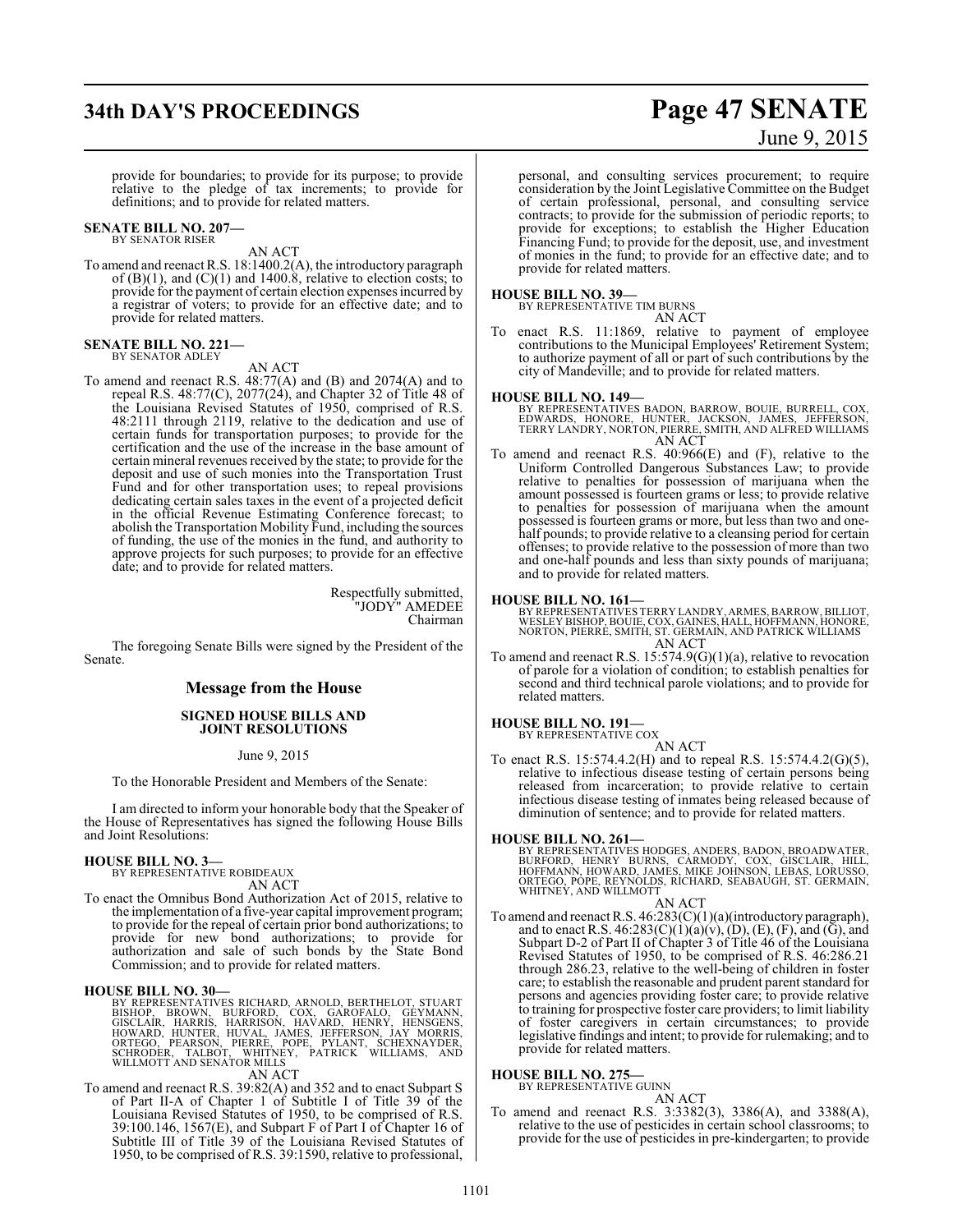for a definition; to provide for school pest management plans; and to provide for related matters.

#### **HOUSE BILL NO. 295—**

BY REPRESENTATIVE BROWN AN ACT

To amend and reenact Part II-A of Chapter 28 of Title 3 of the Louisiana Revised Statutes of 1950, comprised of R.S. 3:4321, relative to the forest protection tax; to provide for a forest protection assessment; to provide for unencumbered and unexpended monies in the Forest Protection Fund; and to provide for related matters.

#### **HOUSE BILL NO. 310—** BY REPRESENTATIVE MACK

AN ACT

To amend and reenact R.S. 3:1437 and 1448, relative to fees for the seed industry; to increase seed dealer license and regulatory fees; to modify who is subject to register as a seed dealer; and to provide for related matters.

#### **HOUSE BILL NO. 335—**

BY REPRESENTATIVE HENRY BURNS AN ACT

To amend and reenact R.S. 40:1299.39(A)(1)(a)(ii)(introductory paragraph) and  $1299.41(A)(10)$ , relative to medical malpractice; to include certain licensed dieticians/licensed nutritionists within the definitions of state health care provider and health care provider; and to provide for related matters.

#### **HOUSE BILL NO. 368—**

BY REPRESENTATIVE BADON AN ACT

To amend and reenact R.S. 44:4.1(B)(31) and to enact Chapter 21-D of Title 46 of the Louisiana Revised Statutes of 1950, to be comprised of R.S. 46:1860 through 1863, relative to family justice centers; to provide for the establishment of family justice centers; to provide a list of the victims who are eligible to receive services at the family justice center; to provide relative to the entities that may assign persons to provide services at the family justice center; to provide certain requirements for any established family justice center; to provide relative to the sharing and confidentiality of information relative to a victim served by the family justice center; to provide relative to immunity from liability for persons providing services to a victim at a family justice center; and to provide for related matters.

#### **HOUSE BILL NO. 369—**

BY REPRESENTATIVES BARROW AND CARTER AND SENATOR CLAITOR AN ACT

- 
- To enact Part IV of Chapter 28 of Title 46, to be comprised of R.S. 46:2148, relative to the state domestic violence coalition of Louisiana; to require the opportunity for an appeal hearing prior to disciplinary action; to require certain notifications; and to provide for related matters.

#### **HOUSE BILL NO. 392—** BY REPRESENTATIVE LOPINTO

AN ACT

To enact R.S. 15:1212 and 1212.1, relative to the Louisiana Commission on Law Enforcement and the Administration of Criminal Justice; to require the commission to create and maintain a database for deposit of information relative to law enforcement officers; to provide for the functions, powers, and duties of the commission relative to the database; to provide for reporting requirements relative to all law enforcement agencies throughout the state; to authorize the promulgation of rules and regulations; and to provide for related matters.

# **Page 48 SENATE 34th DAY'S PROCEEDINGS**

#### **HOUSE BILL NO. 497—**

BY REPRESENTATIVE HENRY AN ACT

To enact Civil Code Article 2315.9, relative to damages; to provide relative to actions for injury caused by acts of terror; to provide for definitions; to provide for frivolous or fraudulent claims; to provide for court costs and attorney fees; and to provide for related matters.

#### **HOUSE BILL NO. 511—**

BY REPRESENTATIVE SEABAUGH AN ACT

To amend and reenact R.S. 22:2018 and 2034(G), relative to insurance receiverships; to provide for the appointment of counsel in matters related to rehabilitation, liquidation, or conservation of insurers; to provide for the distribution of assets by the commissioner subject to approval of the court; and to provide for related matters.

#### **HOUSE BILL NO. 694—**

BY REPRESENTATIVE ABRAMSON

AN ACT To amend and reenact R.S. 17:3982(B)(2), relative to property for educational purposes in Orleans Parish; to provide relative to the sale or lease of immovable property that is vacant or slated to be vacant to charter school groups; to provide relative to the buy back option of the Orleans Parish School Board; and to provide for related matters.

#### **HOUSE BILL NO. 773—** BY REPRESENTATIVE LEGER



To amend and reenact R.S. 36:104(B)(7), R.S. 47:6007(D)(2)(b) and (4),  $6015(B)(3)$ (introductory paragraph),  $6034(E)(2)(a)(i)(aa)$ and (iii)(aa), and R.S. 51:2317, to enact R.S. 36:104(C) and (D), and to repeal R.S. 51:936.2, relative to fees assessed by the secretary of the Department of Economic Development; to provide a uniform authorized fee schedule for economic development incentive and financial assistance programs; to provide for the recovery of costs associated with certain administrative functions; to provide for establishment and collection of authorized fees and costs; to authorize the promulgation of rules and regulations; to provide for certain limitations; to provide for disposition of fees; to provide for an effective date; and to provide for related matters.

#### **HOUSE BILL NO. 791—**

BY REPRESENTATIVE KLECKLEY

- AN ACT
- To appropriate funds for Fiscal Year 2015-2016 to defray the expenses of the Louisiana Legislature, including the expenses of the House of Representatives and the Senate, of legislative service agencies, and of the Louisiana State Law Institute; to provide for the salary, expenses, and allowances of members, officers, staff, and agencies of the Legislature; to provide with respect to the appropriations and allocations herein made; and to provide for related matters.

#### **HOUSE BILL NO. 360—**

BY REPRESENTATIVE CHANEY AND SENATOR THOMPSON A JOINT RESOLUTION

Proposing to amend Article VII, Section 21(A) of the Constitution of Louisiana, to specify that the ad valoremproperty tax exemption for public lands and property shall not apply to land or property owned by another state or by a political subdivision of another state; to provide for submission of the proposed amendment to the electors; and to provide for related matters.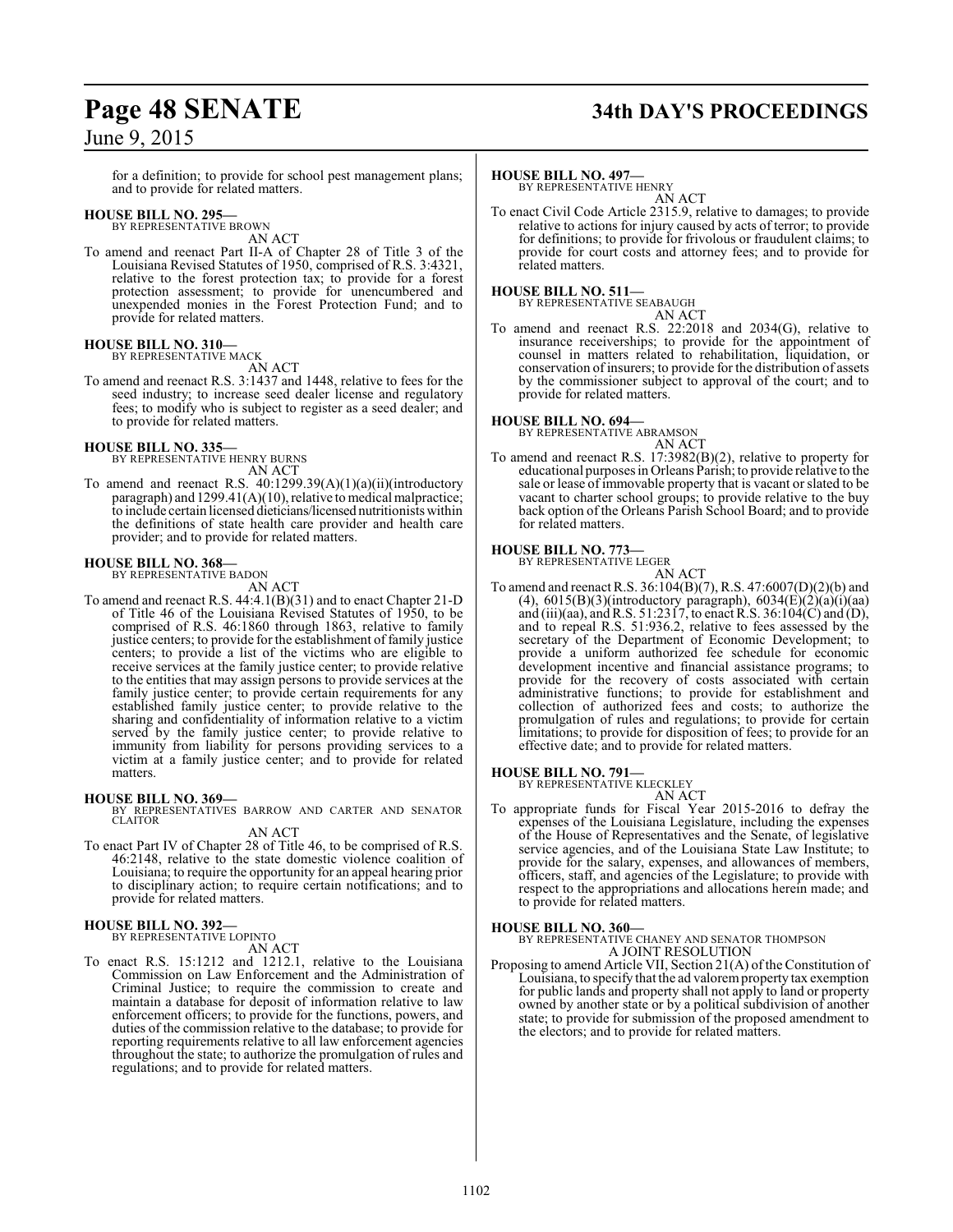and asked that the President of the Senate affix his signature to the same.

> Respectfully submitted, ALFRED W. SPEER Clerk of the House of Representatives

The House Bills and Joint Resolutions contained herein were signed by the President of the Senate.

#### **Message to the Governor**

## **SIGNED SENATE BILLS**

#### June 9, 2015

To the Honorable Governor of the State of Louisiana:

The President of the Senate and the Speaker of the House of Representatives have signed the following Senate Bills:

**SENATE BILL NO. 11—** BY SENATOR LONG

AN ACT

To amend and reenact R.S. 33:4574.1.1(A)(23), relative to the Sabine Parish Tourist and Recreation Commission; to provide relative to occupancy taxes of hotel rooms, motel rooms, and overnight camping facilities levied by the commission; to authorize the commission to levy an additional occupancy tax of hotel rooms, motel rooms, and overnight camping facilities, subject to the approval of voters in Sabine Parish; to provide for the use of tax proceeds; and to provide for related matters.

#### **SENATE BILL NO. 22—** BY SENATOR LAFLEUR

AN ACT

To amend and reenact R.S. 33:1352(5), 1353(A), 1356, and 1359(E), relative to local housing authority members of an interlocal risk management agency; to authorize the pooling of public officials liability coverage risks; to authorize the pooling of other coverage risks that the board deems appropriate; to provide for definitions; and to provide for related matters.

**SENATE BILL NO. 23—** BY SENATOR WARD AND REPRESENTATIVES BARROW AND THIBAUT

#### AN ACT

To amend and reenact the introductory paragraph of R.S.  $13:5554(G)(3)$  and  $(3)(b)$ , relative to the payment of group insurance premium costs; to provide for eligibility for payment of such costs for retired sheriffs and retired deputy sheriffs of the West Baton Rouge Parish Sheriff's Office; and to provide for related matters.

#### **SENATE BILL NO. 33—**

BY SENATOR WALSWORTH AN ACT

To amend and reenact R.S. 39:140, 141(B), and 245 and R.S. 43:1, and to repeal R.S. 49:205, relative to the division of administration; to provide relative to the office of technology services and the office of telecommunications management; to provide for reorganization; to provide for the uniform consolidated mailroom; to provide for supervision and control; to provide for purchasing printing and engraving; and to provide for related matters.

#### **SENATE BILL NO. 36—**

- BY SENATORS AMEDEE, CHABERT, JOHNS, MORRELL, GARY SMITH<br>AND THOMPSON AND REPRESENTATIVES BADON, BURRELL,<br>CARMODY, CONNICK, EDWARDS, GISCLAIR, HAVARD, HONORE,<br>HOWARD, LEGER, MORENO, ALFRED WILLIAMS AND WILLMOTT<br>AN ACT
- To amend and reenact Code of Criminal Procedure Articles 327.1 and 335.1(A)(1)(a) and (c), R.S. 14:79(A)(1)(a) and (E), R.S. 44:4.1(B)(31), and R.S. 46:236.5(C)(3)(k) and 2136.2(A) and (B), and to enact Chapter 28-D of Title 46 of the Louisiana

# **34th DAY'S PROCEEDINGS Page 49 SENATE** June 9, 2015

Revised Statutes of 1950, to be comprised of R.S. 46:2181 through 2188 and Code of Criminal Procedure Article  $335.1(A)(1)(d)$ , relative to protective orders for victims of sexual assault; to enact the Protection for Victims of Sexual Assault Act; to provide for legislative intent; to make sexual assault victims eligible for the same services, benefits, and assistance available to persons under the Domestic Abuse Assistance Act, the Protection from Dating Violence Act, and the Protection from Stalking Act; to provide for jurisdiction and venue; to authorize the clerk of court to provide certain forms of clerical assistance to sexual assault victims; to authorize sexual assault advocates to provide certain forms of assistance to sexual assault victims; to provide relative to orders issued as a condition of bail for certain offenses involving sexual assault; to require such orders to be transmitted to the Louisiana Protective Order Registry; to provide relative to the court's authority to prohibit a defendant from possessing a firearm as a condition of bail for certain offenses involving domestic abuse, stalking, or sexual assault; to provide relative to violation of protective orders issued pursuant to the Protection for Victims of Sexual Assault Act; to provide relative to privileged communications and records; to authorize hearing officers to make recommendations on stalking and sexual assault protective orders; to provide definitions; and to provide for related matters.

#### **SENATE BILL NO. 49—** BY SENATOR MURRAY

AN ACT

To amend and reenact R.S. 33:4083.1, relative to the city of New Orleans; to provide relative to receipt and disbursement of unclaimed customer credit balances and water deposits into the "Water Help Program Fund"; to provide for notifications by the board; to provide for an effective date; and to provide for related matters.

#### **SENATE BILL NO. 53—**

BY SENATOR MORRELL

AN ACT To amend and reenact R.S.  $33:9091.15(F)(1)$  and  $(3)(a)$  and  $(c)$ , relative to Oak Island Neighborhood Improvement District within the parish of Orleans; to provide for the levy of a parcel fee within the district; to provide for election notice; to provide for an effective date; and to provide for related matters.

#### **SENATE BILL NO. 55—** BY SENATOR RISER

AN ACT

To amend and reenact R.S. 3:4274(B) and 4301, relative to forestry; to provide relative to the powers of the Louisiana Forestry Commission; to provide relative to forest tree seedling nurseries; to eliminate certain nursery requirements; and to provide for related matters.

# **SENATE BILL NO. 62-**<br>BY SENATOR WARD

AN ACT To enact R.S. 40:39.1(B)(5), relative to fees for certified copies; to provide relative to the clerks of court in East Feliciana and West Feliciana parishes; to provide for an additional fee for issuing certified copies of birth certificates and death certificates; and to provide for related matters.

**SENATE BILL NO. 107—** BY SENATOR PEACOCK

AN ACT

To amend and reenact the introductory paragraph of R.S. 23:1378(A), relative to the Workers' Compensation Second Injury Fund; to provide with respect to the termination date of the reimbursement schedule; and to provide for related matters.

**SENATE BILL NO. 149—** BY SENATOR MORRELL AND REPRESENTATIVES WESLEY BISHOP, LEGER AND MORENO

AN ACT

To enact Chapter 29-A of Title 33 of the Louisiana Revised Statues of 1950, to be comprised of R.S. 33:9099.21, relative to law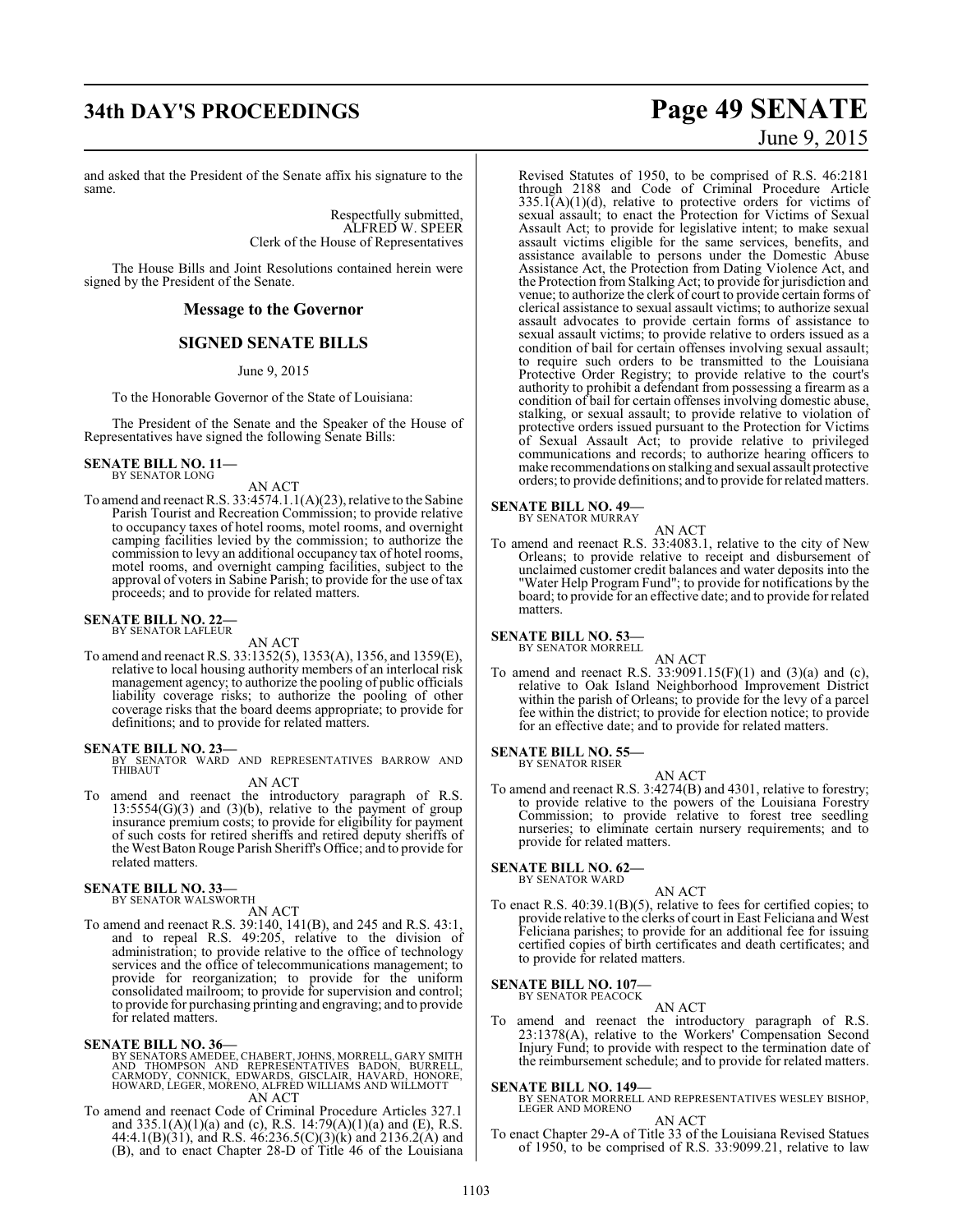enforcement coordination in Orleans Parish; to create and provide relative to the Law Enforcement Management District ofOrleans Parish; to provide for the governing authority thereof; to provide for its powers and duties; and to provide for related matters.

## **SENATE BILL NO. 178—** BY SENATOR AMEDEE

AN ACT

To amend and reenact R.S. 3:4201(3) and 4215(B) and to enact R.S. 3:4201(23), relative to meat and poultry inspection; to provide relative to definitions; to provide for certain exemptions to inspection requirements; and to provide for related matters.

#### **SENATE BILL NO. 88—** BY SENATOR ADLEY

AN ACT

To amend and reenact R.S. 30:9(B) and to enact R.S. 30:9.2, relative to the office of conservation; to provide relative to drilling units and pooling; to provide relative to certain wells; to provide relative to cross-unit wells; to provide certain definitions, terms, procedures, requirements, conditions, and effects; and to provide for related matters.

**SENATE BILL NO. 117—** BY SENATORS GARY SMITH, MILLS AND MORRELL AN ACT

To amend and reenact the introductory paragraph of R.S. 14:42(A) and (D)(1), 42.1, 43, and 43.1(A), R.S. 15:541(2)(a), (b), and (c) and $(24)(a)$  and  $542(A)(2)$  and  $(3)(a)$  and  $(b)$ , and Children's Code Art.  $884.1(A)(1)$  and (2), and to enact R.S.  $14:42(E)$  and 43.1.1, relative to sex offenses; to rename the crimes of "aggravated rape", "forcible rape", and "simple rape" to "first degree rape", "second degree rape", and "third degree rape", respectively; to provide relative to the elements of the crime of sexual battery; to provide for transitional phrasing; to create the crime of misdemeanor sexual battery; to provide for penalties; and to provide for related matters.

**SENATE BILL NO. 131—**<br>BY SENATORS JOHNS, MORRISH AND JOHN SMITH AND<br>REPRESENTATIVES KLECKLEY AND HENSGENS AN ACT

To amend and reenact R.S. 27:96(A)(2)(a), relative to the Louisiana Riverboat Economic Development and Gaming Control Act; to authorize certain elected public officials to engage in the business activities with a gaming licensee as non-key gaming employee under certain circumstances; to provide for an effective date; and to provide for related matters.

- **SENATE BILL NO. 133—**<br>BY SENATOR PEACOCK AND REPRESENTATIVES GAROFALO,<br>GISCLAIR, GUINN, HARRISON, JIM MORRIS AND SCHEXNAYDER<br>AN ACT
- To amend and reenact R.S. 33:120, relative to the authority of a parish governing authority to prohibit, restrict, or regulate hunting and shooting of firearms in heavily populated areas; to provide for what constitutes a heavily populated area within the unincorporated area of a parish; and to provide for related matters.

#### **SENATE BILL NO. 172—** BY SENATOR MORRISH

#### AN ACT

To enact Part C of Chapter 4 of Title 45 of the Louisiana Revised Statutes of 1950, to be comprised of R.S. 45:201.1 through 201.13, relative to transportation network companies; to provide for definitions; to provide insurance requirements; to require proof of insurance; to provide for enforcement and penalties for violations; to provide for effectiveness; to designate the provisions ofR.S. 45:161 through 200 contained in Chapter 4 of Title 45 of the Louisiana Revised Statutes of 1950 as "Part A. Motor Carriers" and to designate the provisions ofR.S. 45:200.1 through 200.17 contained in Chapter 4 of Title 45 of the Louisiana Revised Statutes of 1950 as "Part B. Public Passenger

# **Page 50 SENATE 34th DAY'S PROCEEDINGS**

Motor Vehicle Responsibility"; and to provide for related matters.

#### **SENATE BILL NO. 190—**

BY SENATORS CLAITOR AND ADLEY AN ACT

To amend and reenact R.S. 44:5, relative to public records; to provide for the application of public records law to records of the office of the governor; to provide for exceptions; and to provide for related matters.

**SENATE BILL NO. 210—**<br>BY SENATORS RISER AND THOMPSON AN ACT

To amend and reenact R.S. 56:644(C), relative to Hunters for the Hungry; to provide for the administration and use of monies in the Hunters for the Hungry Account; to provide terms, conditions, and requirements; and to provide for related matters.

**SENATE BILL NO. 212—**

BY SENATORS WARD AND THOMPSON

AN ACT To amend and reenact R.S. 56:116.1(E), relative to the times and methods of taking of wild birds and wild quadrupeds; to allow the carrying of certain firearms while hunting with a bow; and to provide for related matters.

#### **SENATE BILL NO. 216—** BY SENATOR MORRISH

AN ACT To amend and reenact R.S. 22:3, 31(A)(introductory paragraph) and  $(B)$ ,  $32(A)(1)($ introductory paragraph) and  $(B)$ ,  $33(A)$ (introductory paragraph), and  $2058(B)(6)$  and R.S.  $36:681(C)(1)$ ,  $687$ ,  $691.1$ ,  $692$ ,  $694$ , and  $696(A)$ , (B)(1)(introductory paragraph) and (b), (C), and (D), to enact R.S.  $22:31(C)$  and  $(D)$  and R.S. 36:696 $(E)$ , and to repeal R.S.  $22:31(A)(6)$ ,  $32(C)$  and (D), and R.S.  $36:696(B)(1)(e)$ , relative to the Louisiana Department of Insurance and related entities; to provide for the composition of the department; to provide relative to the division of diversity and opportunity and the Advisory Committee on Equal Opportunity; to provide with respect to the deputy commissioner for consumer services; to provide relative to the office of health, life and annuity; to provide with respect to the deputy commissioner for consumer advocacy and diversity; to provide with respect to the transfer of certain funds; and to provide for related matters.

#### **SENATE BILL NO. 245—**

BY SENATOR ERDEY

- AN ACT
- To amend and reenact Children's Code Article 675(B) and R.S.  $46:283(C)(1)$ , and to enact R.S.  $46:283(D),(E),(F)$  and  $(G)$ , relative to foster parenting; to provide relative to foster care case plans; to provide relative to the reasonable and prudent parent standard; to provide relative to the greatest opportunity for normalcy in a foster child's life; to provide relative to the authority of caregivers making day-to-day decisions affecting a foster child; to provide for certain factors to be considered when making decisions regarding a foster child; to provide relative to extracurricular, enrichment, cultural, social or sporting activities for foster children; to provide relative to residual parental rights; to provide relative to out-of-state travel for a foster child; to provide regarding certain immunities; to provide for certain definitions, terms, requirements and procedures; and to provide for related matters.

#### **SENATE BILL NO. 21—**

BY SENATOR LONG

#### AN ACT

To enact R.S. 35:414, relative to ex officio notaries public for Natchitoches Parish government; to authorize the president of Natchitoches Parish to designate up to two employees within his office as ex officio notaries public; to provide for duties and functions of the ex officio notaries public; to provide for limitations and termination of the ex officio notaries public; and to provide for related matters.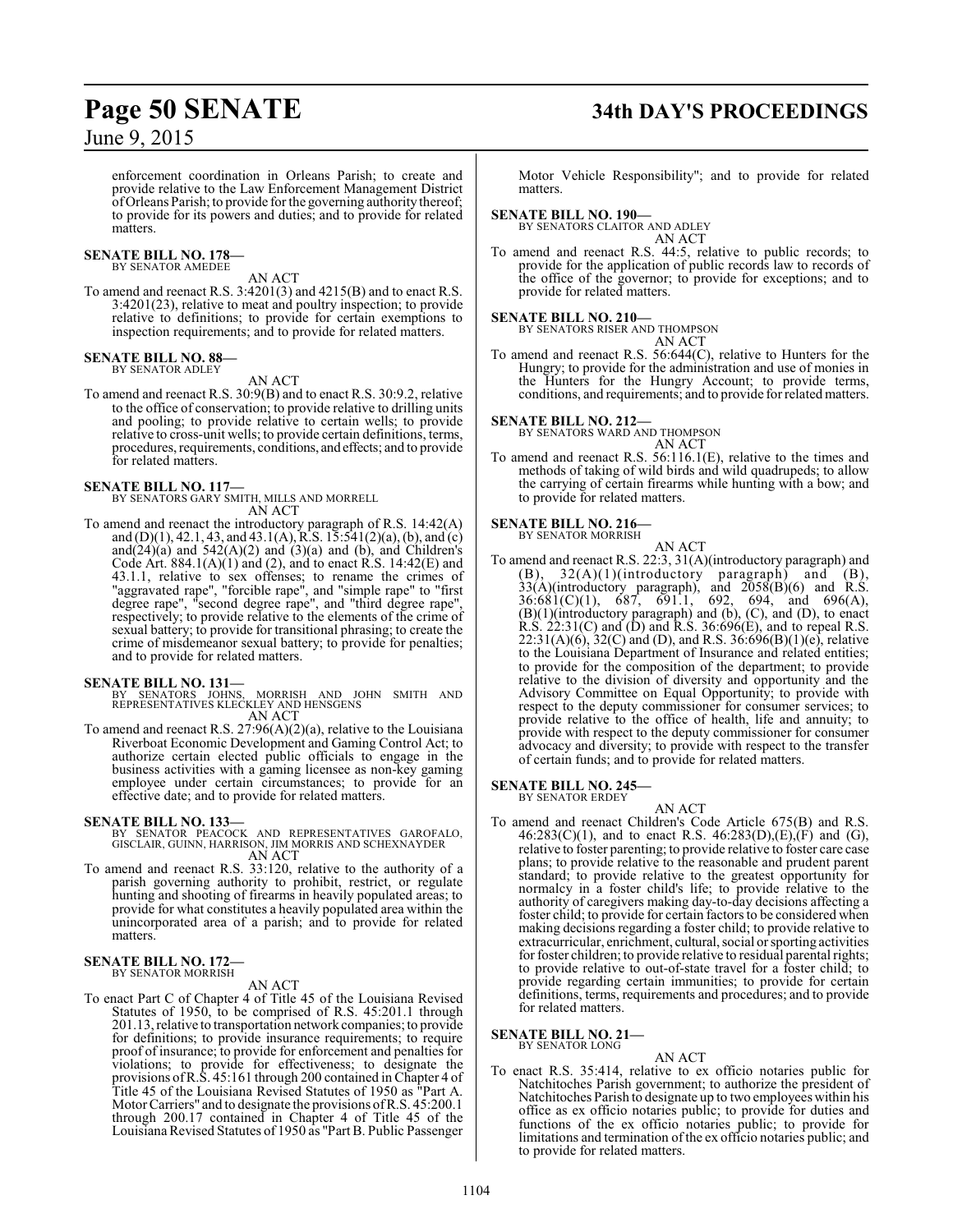# **34th DAY'S PROCEEDINGS Page 51 SENATE**

#### **SENATE BILL NO. 28—**

BY SENATOR BROWN AN ACT

To enact R.S. 17:182.1 and 3996(B)(39), relative to schools and student instruction; to require public school governing authorities and schools to inform students and parents regarding certain homework assistance services; to provide for the posting of this information in public schools; to provide relative to Department of Education support; and to provide for related matters.

## **SENATE BILL NO. 42—**<br>BY SENATOR WALSWORTH

AN ACT

To amend and reenact R.S. 39:1595(A)(2), relative to certain competitive proposals; to provide procedures for notification for certain contracts; to provide for an effective date; and to provide for related matters.

**SENATE BILL NO. 54—**<br>BY SENATOR BROOME AND REPRESENTATIVES BADON, BARROW,<br>WOODRUFF<br>WOODRUFF

AN ACT

To enact R.S. 17:416(J) and 3996(B)(39), relative to discipline of students; to prohibit the suspension or expulsion of students in grades prekindergarten through five from school or from riding a school bus for uniform violations; to provide for measures to address unacceptable behavior; and to provide for related matters.

#### **SENATE BILL NO. 76—** BY SENATOR MORRISH

AN ACT

To enact R.S. 47:1925.12, relative to the assessor in the Jefferson Davis Parish Assessment District; to authorize the assessor in such district to receive an automobile expense allowance; and to provide for related matters.

#### **SENATE BILL NO. 134—** BY SENATOR PEACOCK

AN ACT

To amend and reenact Chapter 5 of Title VII of Book I of the Civil Code, consisting of Civil Code Articles 215 through 245, to consist of Articles 221 through 235, Titles VII and VII-A of Book VII of the Code of Civil Procedure, consisting of Articles 4501, 4502, 4521 and 4522, to consist of Articles 4501 and 4521, Code of Civil Procedure Articles 683, 732, and 2592, and R.S. 9:571, 572, and 951 through 954, and to enact Chapter 6 of Title VII of Book I of the Civil Code to be comprised of Civil Code Articles 236 through 239, Code ofCivil Procedure Article 74.6, R.S. 9:573, and Chapter 3-A of Code Title VIII of Code Book I of Title 9 of the Louisiana Revised Statutes of 1950, to consist of R.S. 9:961 and 962, relative to parental authority of married persons, the obligations of children, parents, and other ascendants, and provisional custody by mandate; to provide for the authority of married fathers and mothers over their minor child; to provide for the rights and obligations of married parents of minor children; to provide for the obligations of minor children; to provide for the authority of a married parent to administer, alienate, encumber, or lease the property of his minor child, or to compromise a claim of his minor child, or to incur an obligation of his minor child; to provide for the delivery of the property of the child to the child at the termination of parental authority; to provide for an accounting of the administration of the parents to the child; to provide for the delegation of parental authority; to provide for the termination of parental authority; to provide for the obligations of a child regardless of age; to provide for the reciprocal obligations of descendants and ascendants; to provide for the suppression of Civil Code Articles relative to the duties of parents toward their illegitimate children and relative to the duties of illegitimate children toward their parents; to provide for venue for actions to seek court approval by parents during marriage; to provide for proper party plaintiff and proper party defendant for unemancipated minors; to provide for summary

# June 9, 2015

proceedings for certain actions; to provide for the administration of minor's property during marriage of parents; to provide for the administration of a court judgment in favor of a minor; to provide for limitations on actions between an unemancipated minor child, his parents, a person having parental authority of the unemancipated minor child, or the tutor of the unemancipated minor child; to provide for acts that may be performed without court approval by a person having parental authority; to provide for a redesignation of a Section relative to uncontested paternity proceedings; to provide for provisional custody by mandate; to direct the Louisiana State Law Institute to replace Comment (b) under Code of Civil Procedure Article 684; to provide for an effective date; and to provide for related matters.

## **SENATE BILL NO. 208—** BY SENATOR RISER

- AN ACT
- To amend and reenact R.S. 9:1551 and R.S. 37:876 and to enact R.S. 8:1(20.1) and 655(D), relative to human remains; to provide relative to the release and disposition of human remains; to provide for definitions; to provide relative to the disposition of human remains in the possession of a funeral establishment; to provide relative to abandoned human remains; to provide relative to the authorized agent for cremation; and to provide for related matters.

#### **SENATE BILL NO. 211—**

BY SENATOR JOHNS

To amend and reenact R.S. 33:4699.1(D), relative to public improvements; to provide relative to the city of Lake Charles; to provide relative to certain lakefront property; to provide relative to lease or sale of property; to provide relative to appraisal and bid; and to provide for related matters.

AN ACT

**SENATE BILL NO. 242—** BY SENATORS MORRELL AND PETERSON AND REPRESENTATIVES ADAMS, WESLEY BISHOP, GISCLAIR AND PATRICK WILLIAMS AN ACT

To enact R.S. 15:623, relative to criminal justice agencies; to require criminal justice agencies to annually submit a report on certain information relative to sexual assault collection kits and sexually-oriented criminal offenses; and to provide for related matters.

#### **SENATE BILL NO. 244—**

BY SENATORS ADLEY AND WALSWORTH

AN ACT

To amend and reenact R.S.  $30:2195.2(A)(1)(c)(ii)$ , relative to the Motor Fuel Underground Storage Tank Trust Fund; to provide for financial disbursements from the fund; to increase the available monies expended from the fund from one million dollars to one million five hundred thousand dollars; and to provide for related matters.

#### **SENATE BILL NO. 58—**

BY SENATORS APPEL AND WALSWORTH AND REPRESENTATIVES<br>FOIL, WESLEY BISHOP, BROADWATER, HENRY BURNS, CARMODY,<br>CARTER, EDWARDS, HALL, JEFFERSON, PRICE, REYNOLDS AND **RICHARD** 

AN ACT

To amend and reenact R.S. 17:1960 and to enact R.S. 17:3996(B)(39), relative to students with exceptionalities; to provide with respect to the Deaf Child's Bill of Rights; to include deaf-blind children in such bill of rights; to convert the aspirational context of the Deaf Child's Bill of Rights to a series of directives to public schools; and to provide for related matters.

#### **SENATE BILL NO. 113—**

BY SENATOR GALLOT

AN ACT To amend and reenact R.S. 37:2353(A)(3), (4), (5) and (6), 2354(E),  $2356(G)$ , and  $2365(D)$  and to enact R.S.  $37:2353(A)(7)$ , relative to the State Board of Examiners of Psychologists; to provide for eligibility of board members; to provide relative to qualification